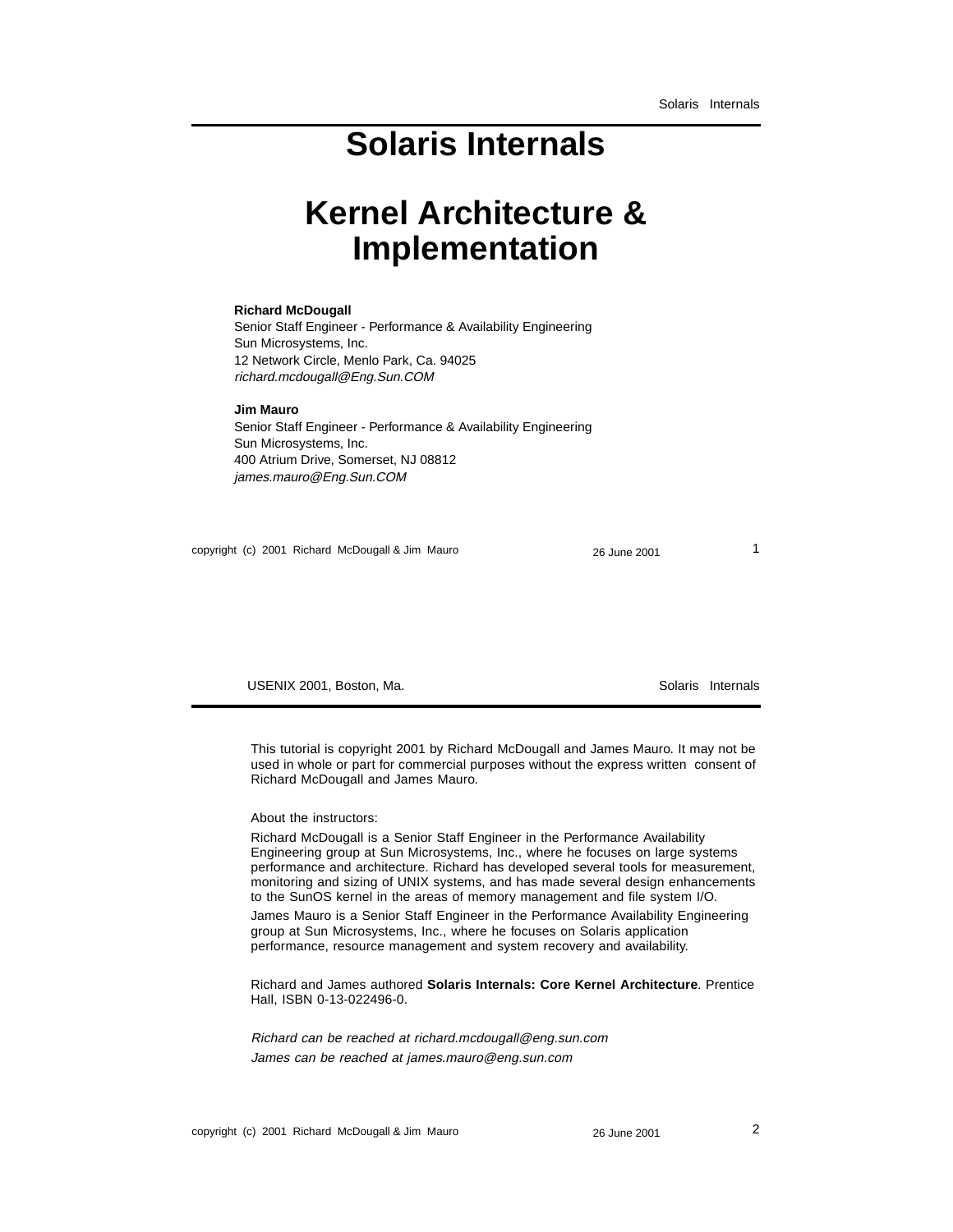#### **Agenda**

- **Goals, Non-Goals & Assumptions**
- **Introduction**
- **Kernel Features, Organization & Packages**
- **Kernel Services**
- **The Multithreaded Process Model**
- **Scheduling Classes & The Kernel Dispatcher**
- **Memory Architecture & Virtual Memory**
- **Files & File Systems**

copyright (c) 2001 Richard McDougall & Jim Mauro 2001 26 June 2001 26

USENIX 2001, Boston, Ma. Solaris Internals

### **Goals, Non-Goals & Assumptions**

#### **• Goals**

- Provide an architectural overview of the Solaris kernel
- Discuss the major data structures and internal algorithms
- Provide insight as to the practical application of the subject matter

#### **• Non-goals**

- Solaris kernel development
- How to develop and integrate device drivers, file systems, system calls and STREAMS modules
- Device driver, STREAMS and TCP/IP Internals

#### **• Assumptions**

- General familiarity with UNIX systems.
- General familiarity with operating system concepts
- General familiarity with the Solaris operating environment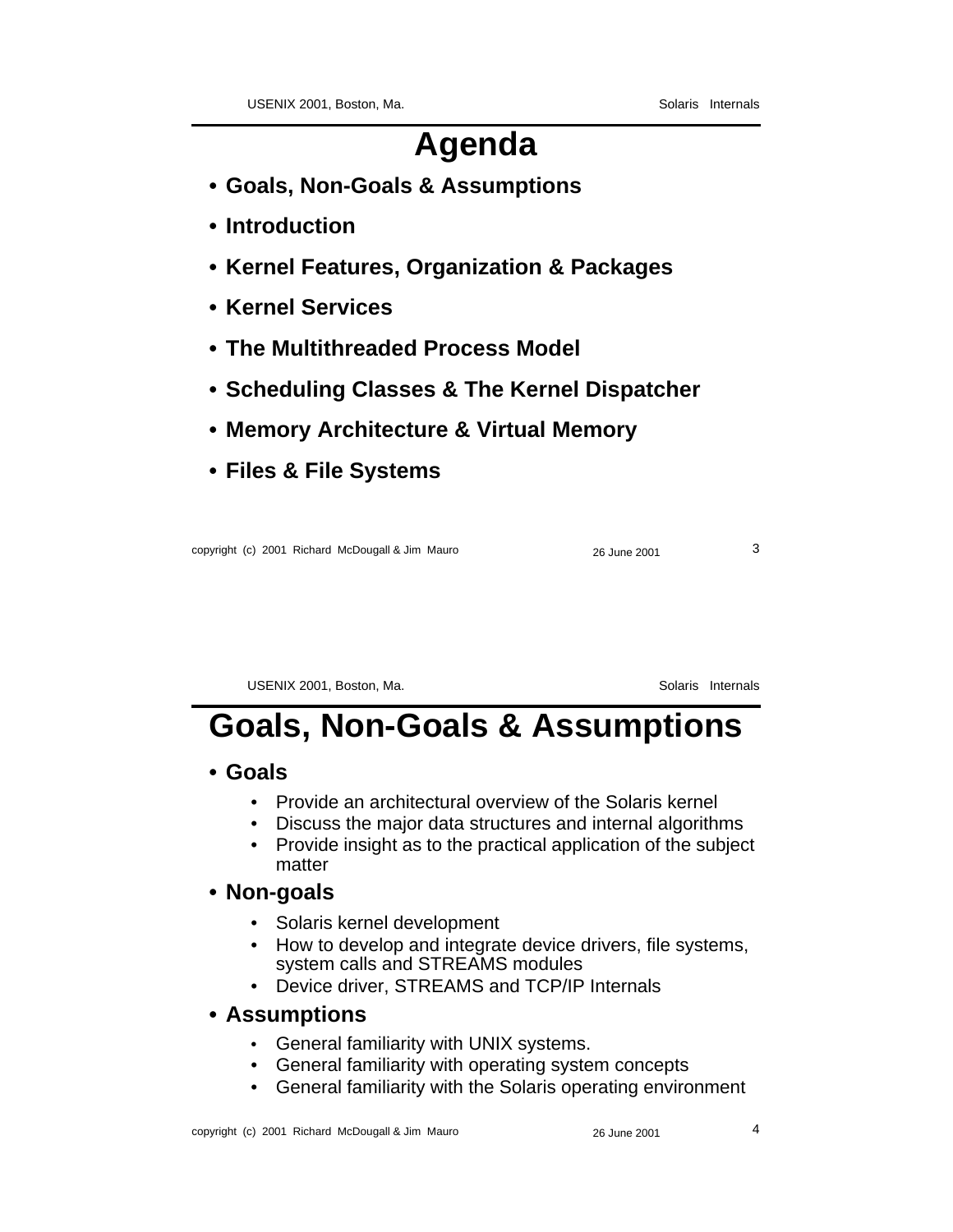### **Introduction**

copyright (c) 2001 Richard McDougall & Jim Mauro 26 June 2001 26 June 2001

USENIX 2001, Boston, Ma. Solaris Internals

### **Introduction**

**• What is Solaris?**

#### **SOE - Solaris Operating Environment**

3 major components:

- SunOS the kernel (the 5.X thing)
- Windowing desktop environment. CDE default, OpenWindows still included

GNOME forthcoming

• Open Network Computing (ONC+). NFS (V2 & V3), NIS/NIS+, RPC/XDR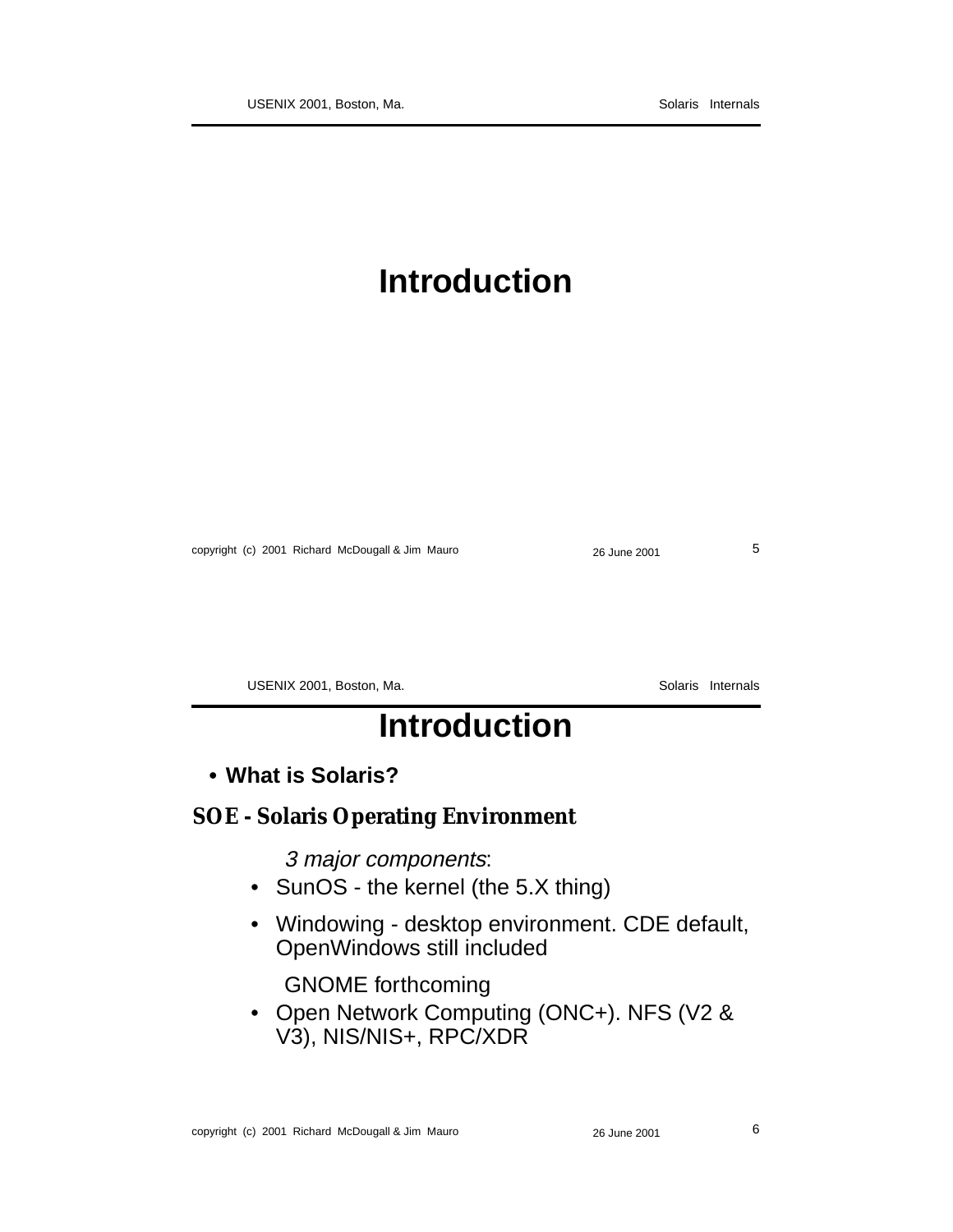### **Solaris Distribution**

- **12 CDs in the distribution**
	- WEB start CD (Installation)
	- OS bits, disks 1 and 2
	- Documentation (Answerbook)
	- Software Supplement (more optional bits)
	- Flash PROM Update
	- Maintenance Update
	- Sun Management Center
	- Forte' Workshop (try n' buy)

#### **• Bonus Software**

- Software Companion (GNU, etc)
- StarOffice (5.2a)
- iPlanet Advantage Software (2 CDs)
- Oracle 8i Enterprise Server (8.1.7)

copyright (c) 2001 Richard McDougall & Jim Mauro 26 June 2001 26 June 2001

USENIX 2001, Boston, Ma. Solaris Internals

#### **Releases**

#### **• Base release, followed by quarterly update releases**

- Solaris 8 released 2/00
- Solaris 8, 6/00 (update 1)
- Solaris 8, 10/00 (update 2)
- Solaris 8, 1/01 (update 3)
- Solaris 8, 4/01 (update 4)

sunsys> **cat /etc/release**

 Solaris 8 6/00 s28s\_u1wos\_08 SPARC Copyright 2000 Sun Microsystems, Inc. All Rights Reserved. Assembled 26 April 2000

sunsys>

copyright (c) 2001 Richard McDougall & Jim Mauro 26 June 2001 26 June 2001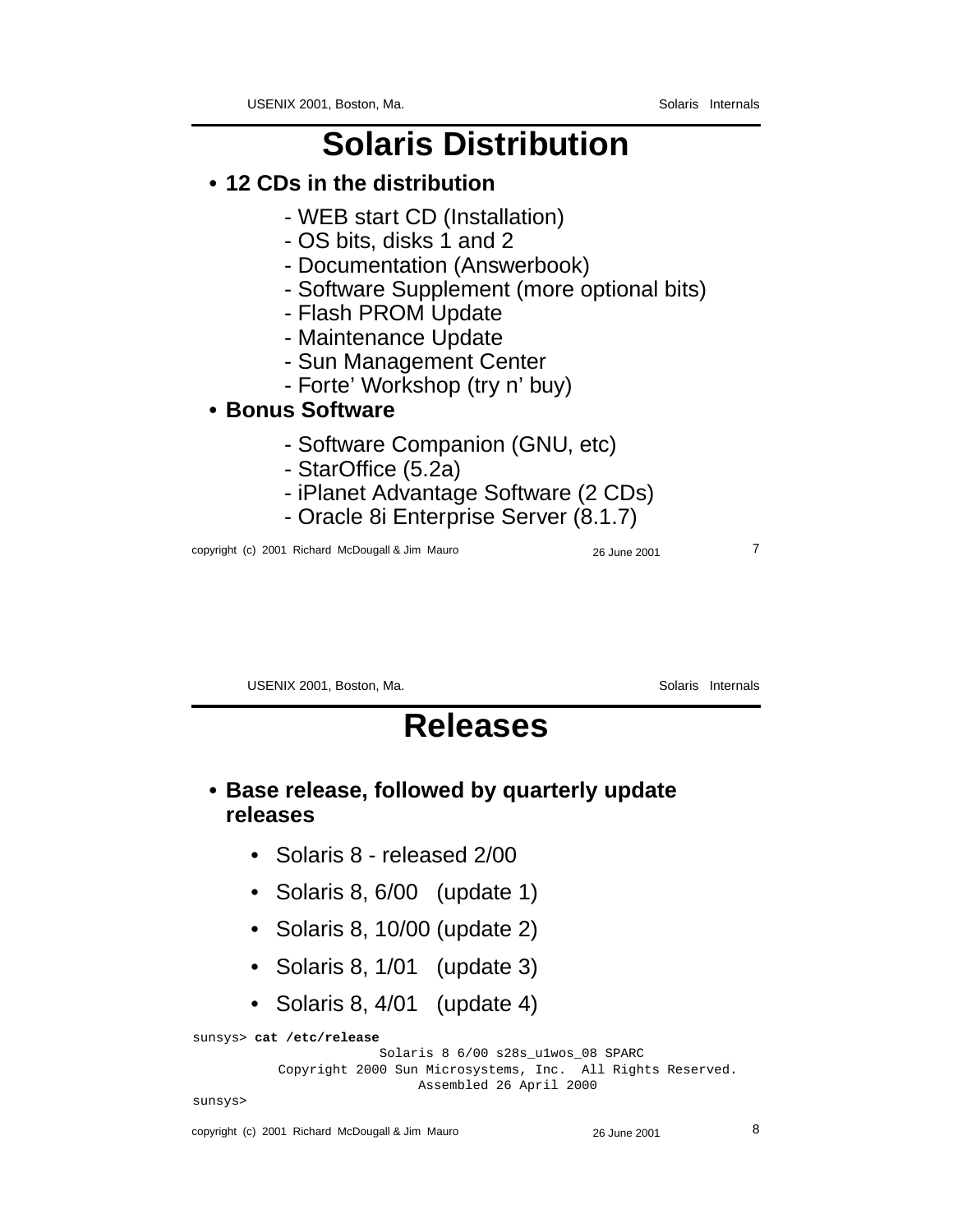#### **Solaris Kernel Features & Organization**

copyright (c) 2001 Richard McDougall & Jim Mauro 26 June 2001 26 June 2001

USENIX 2001, Boston, Ma. Solaris Internals

### **System Overview**

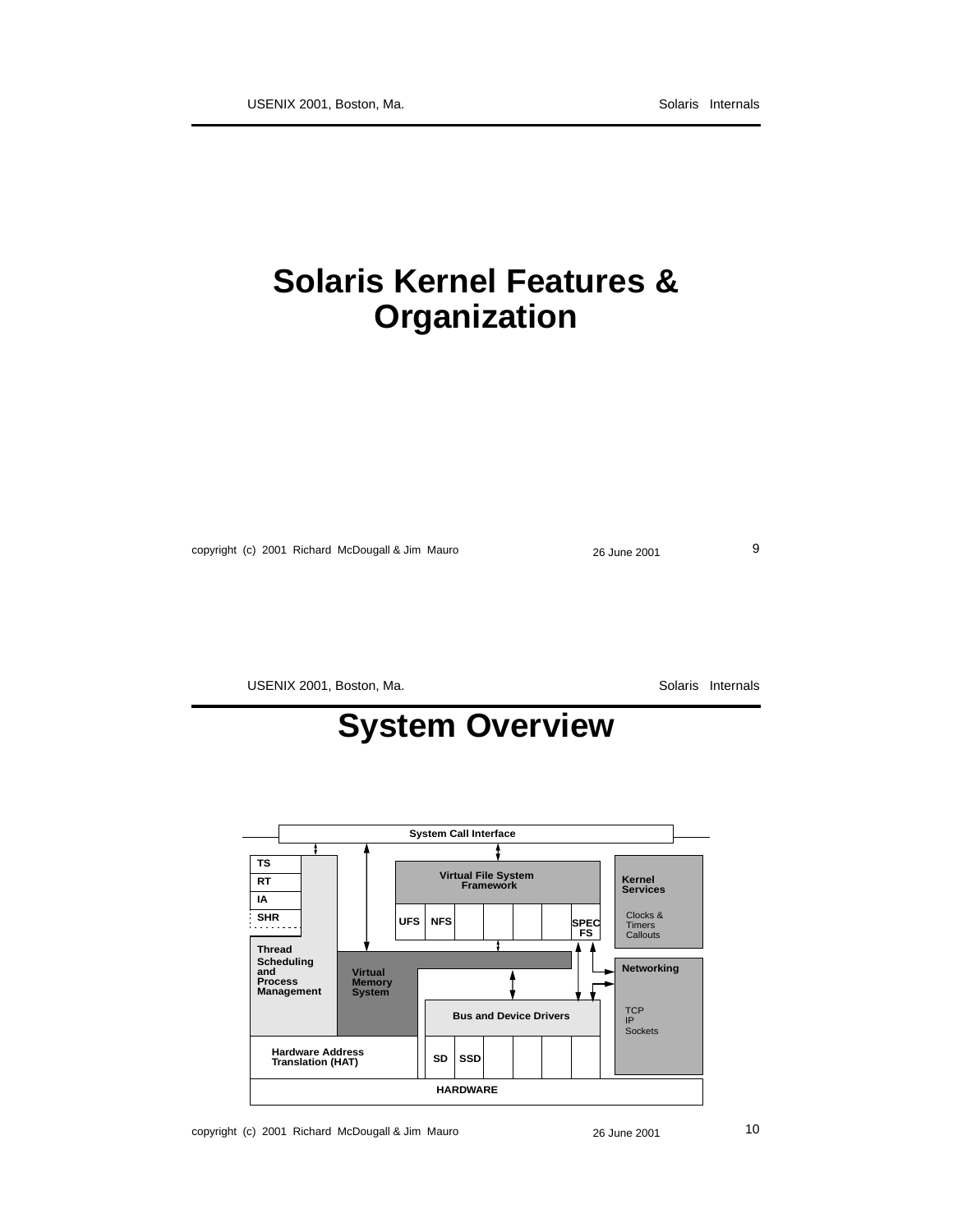#### **• Dynamic Kernel**

- Core unix/genunix modules
- Major subsystems implemented as dynamically loadable modules (file systems, scheduling classes, STREAMS modules, system calls).
- Dynamic resource sizing & allocation (processes, files, locks, memory, etc)
- Dynamic sizing based on system size
	- Goal is to minimize/elminate need to use /etc/system tuneable parameters

copyright (c) 2001 Richard McDougall & Jim Mauro 26 June 2001 11

USENIX 2001, Boston, Ma. Solaris Internals

### **Solaris Kernel Features**

- **Preemptive kernel**
	- Does **NOT** require interrupt disable/blocking via PIL for synchronization
	- Most kernel code paths are preemptable
	- A few non-preemption points in critical code paths
	- SCALABILITY & LOW LATENCY INTERRUPTS
- **Well-defined, layered interfaces**
	- Module support, synchronization primitives, etc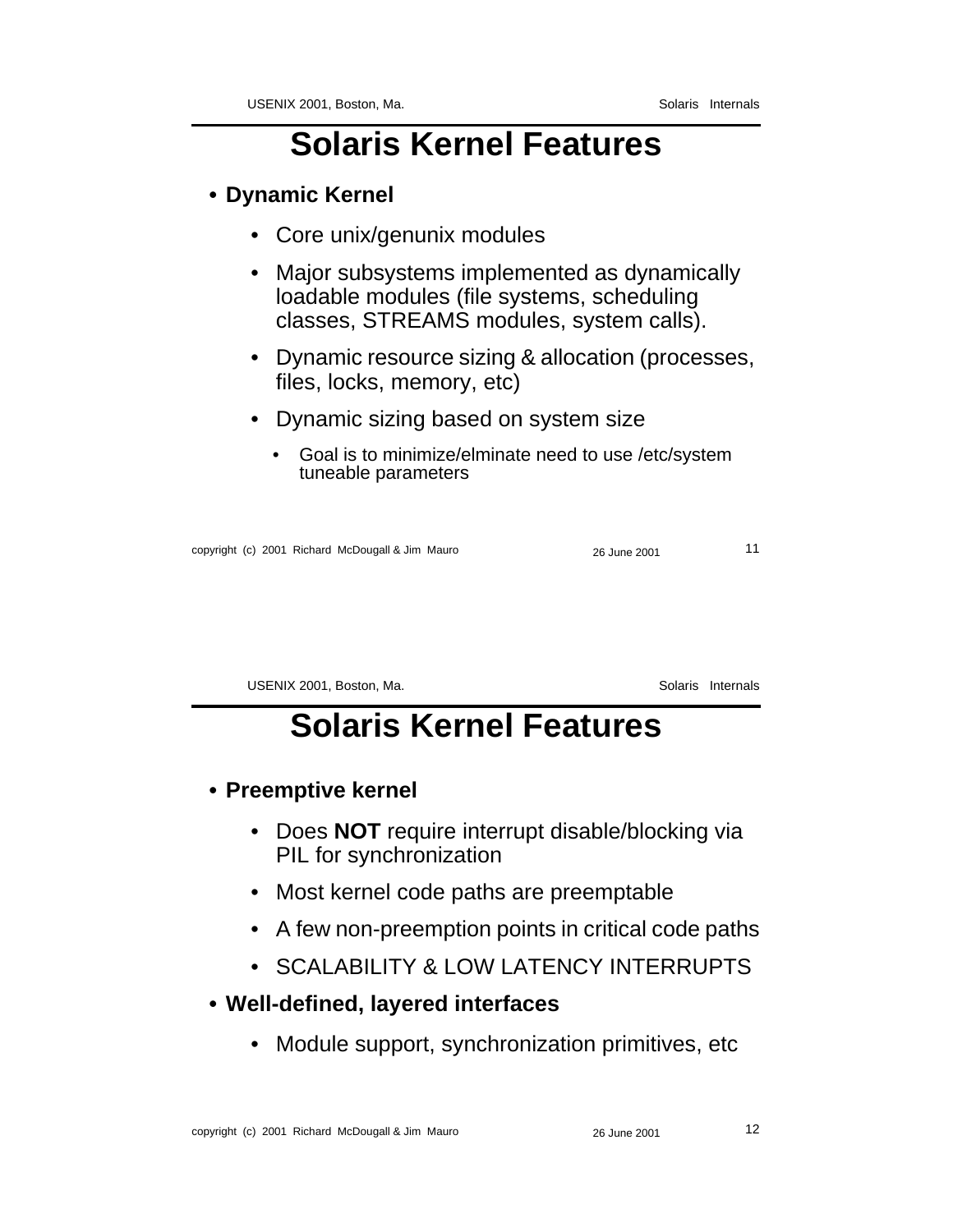#### **• Multithreaded kernel**

- Kernel threads perform core system services
- Fine grained locking for concurrency
- Threaded subsystems

#### **• Multithreaded process model**

- User level threads and synchronization primitives
- Solaris & POSIX threads
- Two-level model isolates user threads from kernel

copyright (c) 2001 Richard McDougall & Jim Mauro 26 June 2001 26 June 2001 13

USENIX 2001, Boston, Ma. Solaris Internals

### **Solaris Kernel Features**

- **Table-driven dispatcher with multiple scheduling class support**
	- Dynamically loadable/modifyable table values
- **Realtime support with preemptive kernel**
	- Additional kernel support for realtime applications (memory page locking, asynchronous I/O, processor sets, interrupt control, high-res clock)
- **Kernel tuning via text file (/etc/system)**
	- Some things can be done "on the fly" adb(1) mdb(1)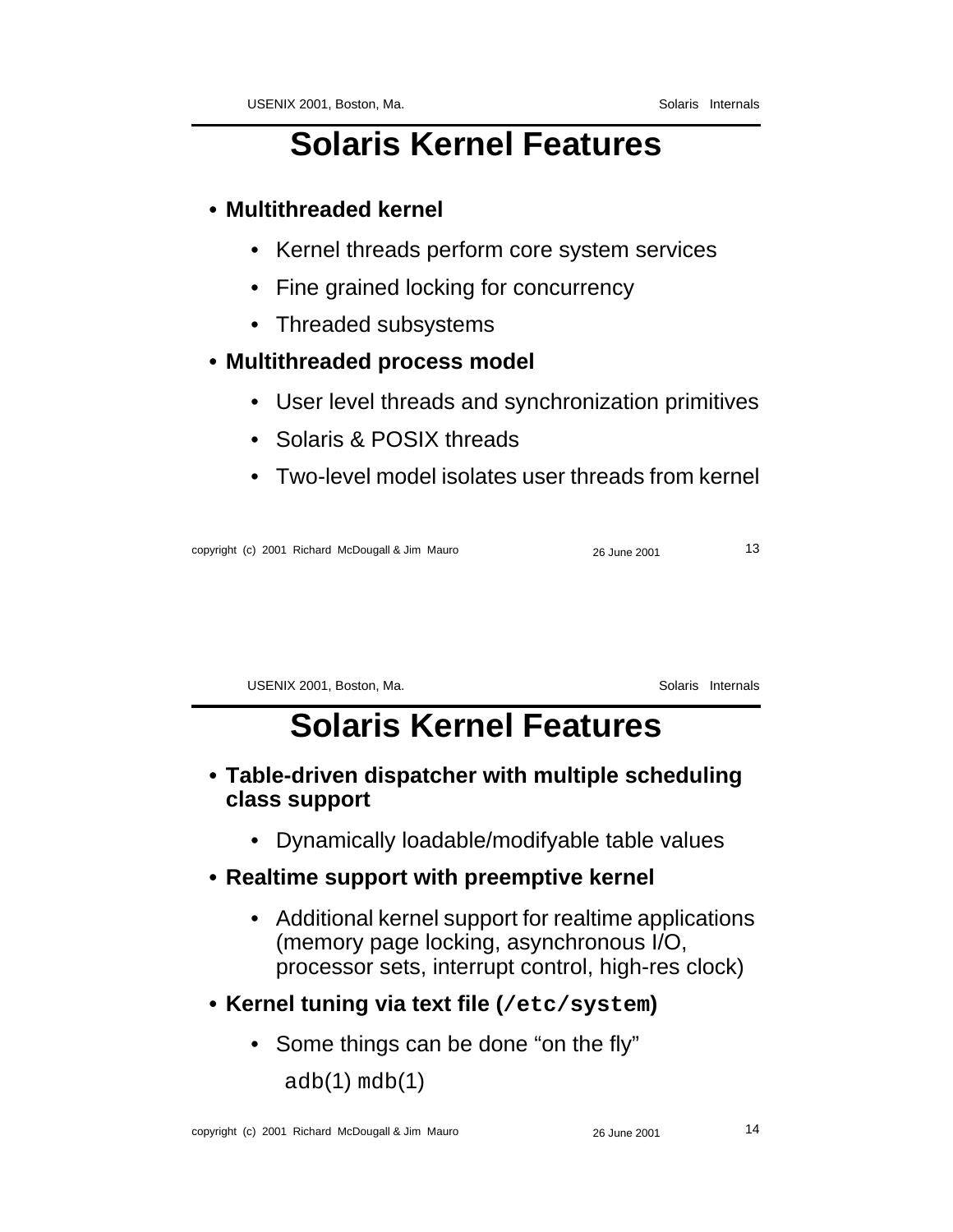- **Tightly integrated virtual memory and file system support**
	- Dynamic page cache memory implementation

#### **• Virtual File System (VFS) Implementation**

- Object-like abstractions for files and file systems
- Facilitates new features/functionality

Kernel sockets via sockfs, /proc enhancements (procfs), Doors (doorfs), fdfs, swapfs, tmpfs

• Disk-based, distributed & pseudo file systems

copyright (c) 2001 Richard McDougall & Jim Mauro 26 June 2001 26 June 2001 15

USENIX 2001, Boston, Ma. Solaris Internals

### **Solaris Kernel Features**

- **32-bit and 64-bit kernel**
	- 64-bit kernel required for UltraSPARC-III based systems (SunBlade, SunFire)
	- 32-bit apps run just fine...

#### **• Solaris DDI/DKI Implementation**

- Device driver interfaces
- Includes interfaces for dynamic attach/detach/pwr
- **Rich set of standards-compliant interfaces**
	- POSIX, UNIX International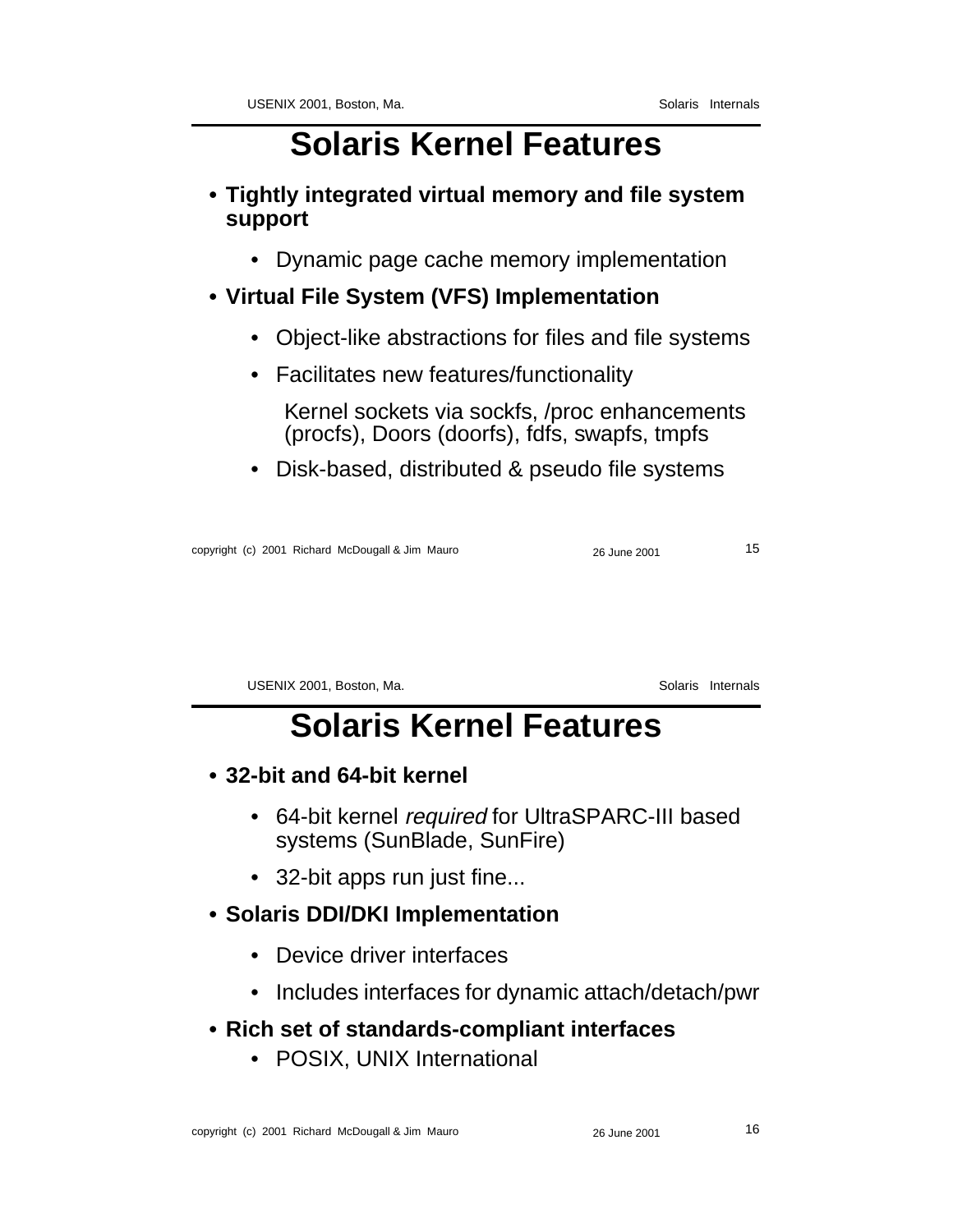#### **• Integrated networking facilities**

• TCP/IP

IPv4, IPSec, IPv6

- Name services DNS, NIS, NIS+, LDAP
- NFS defacto standard distributed file system, NFS-V2 & NFS-V3
- Remote Procedure Call/External Data Representation (RPC/XDR) facilities
- Sockets, TLI, Federated Naming APIs

copyright (c) 2001 Richard McDougall & Jim Mauro 26 June 2001 26 June 2001

```
USENIX 2001, Boston, Ma. Solaris Internals
     Kernel Organization
         device
         ı
```


copyright (c) 2001 Richard McDougall & Jim Mauro 26 June 2001 26 June 2001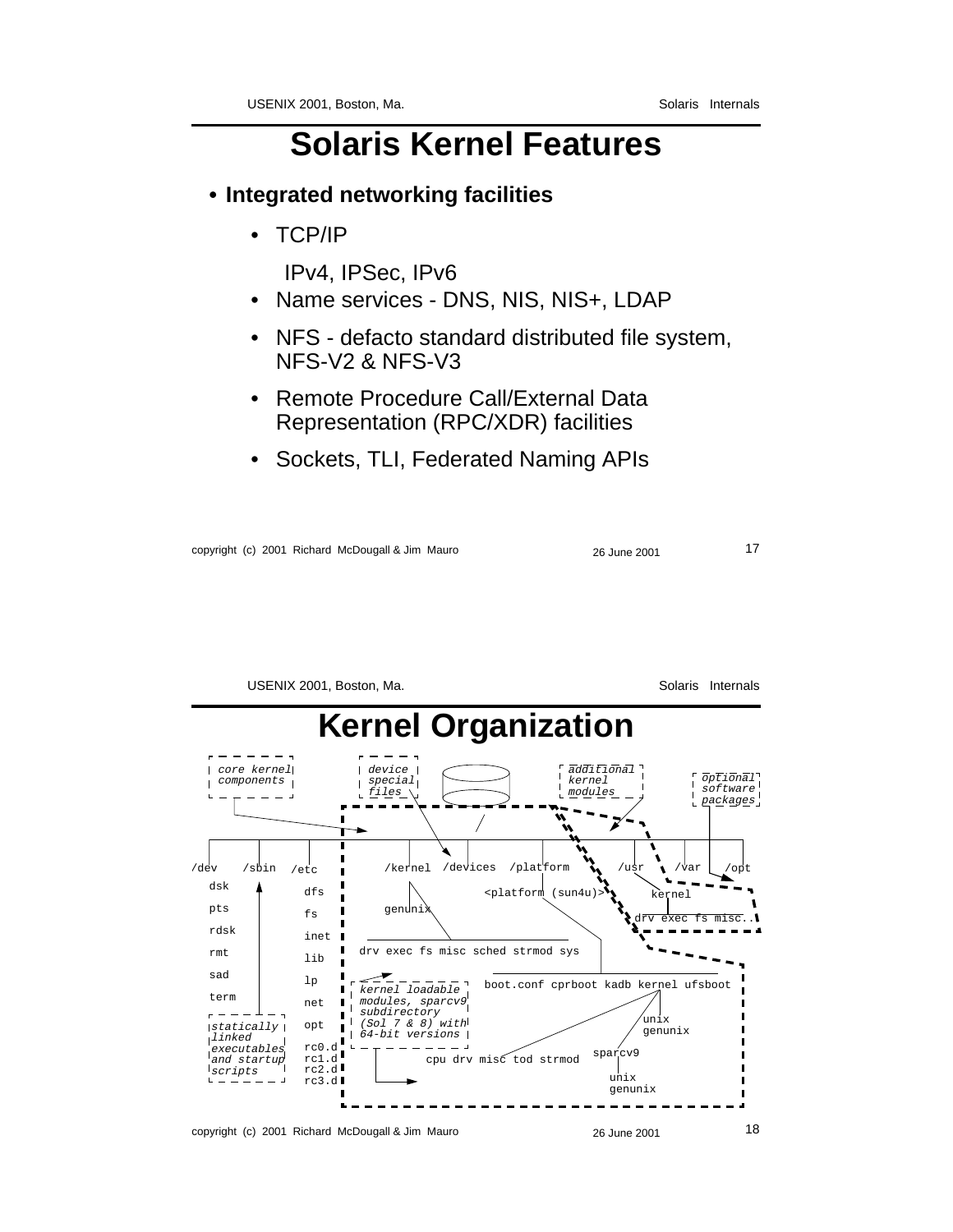#### **Solaris 8 Directory Namespace**

**• A simple rule providing for the support and coexistence of 32-bit binaries on a 64-bit Solaris 8 system;**

For every directory on the system that contains binary object files (executables, shared object libraries, etc), there is a sparcv9 subdirectory containing the 64-bit versions

- **• All kernel modules must be the of the same data model; ILP32 (32-bit data model) or LP64 (64-bit data model)**
- **64-bit kernel required to run 64-bit apps**

copyright (c) 2001 Richard McDougall & Jim Mauro 26 June 2001 19

USENIX 2001, Boston, Ma. Solaris Internals

### **Solaris 8 Data Model**

- **Defines the width of integral data types**
	- 32-bit Solaris ILP32
	- 64-bit Solaris LP64

| 'C' data type | ILP32 | <b>LP64</b> |
|---------------|-------|-------------|
| char          | 8     | 8           |
| short         | 16    | 16          |
| int           | 32    | 32          |
| long          | 32    | 64          |
| longlong      | 64    | 64          |
| pointer       | 32    | 64          |
| enum          | 32    | 32          |
| float         | 32    | 32          |
| double        | 64    | 64          |
| quad          | 128   | 128         |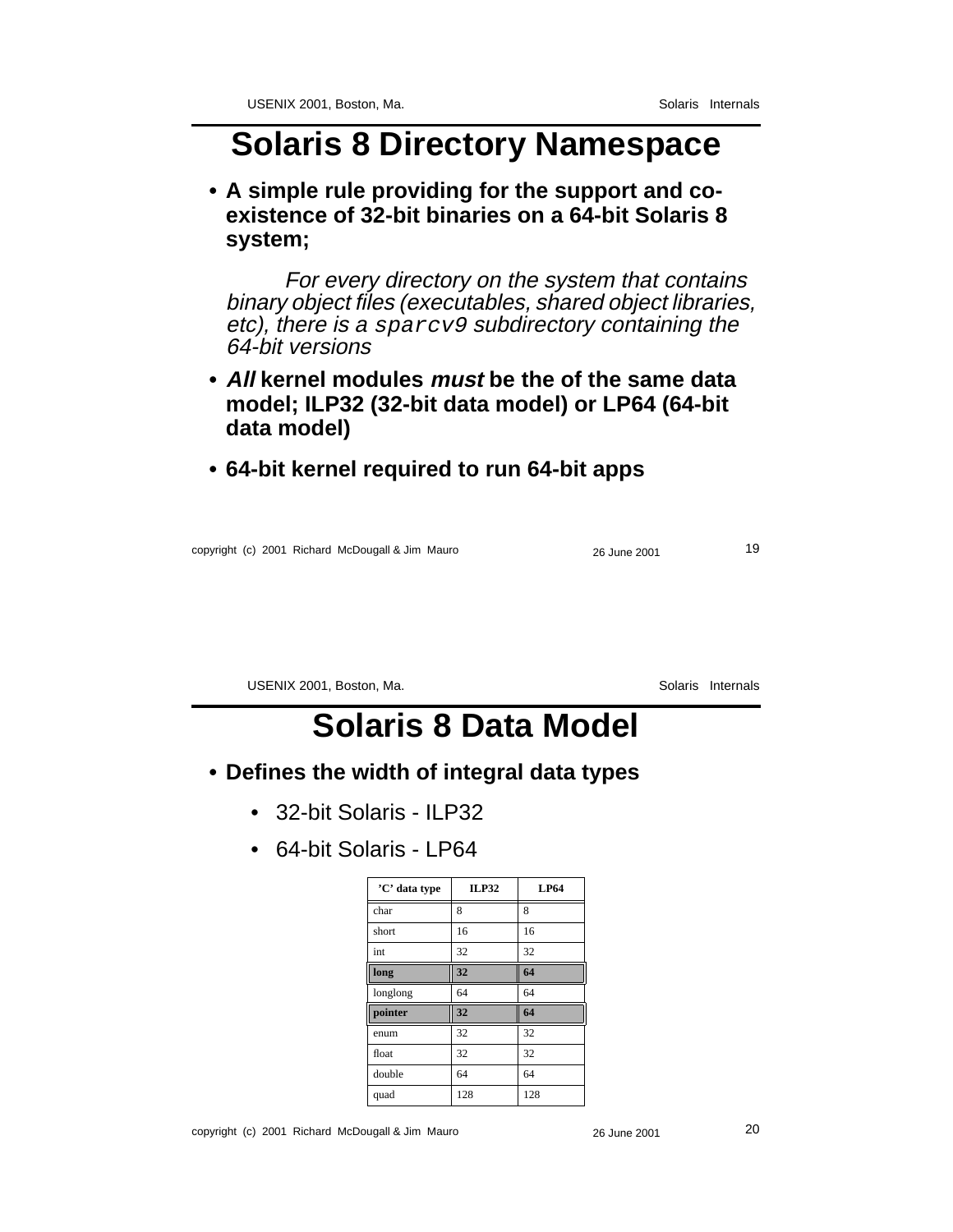### **Which Data Model Is Booted?**

#### **• Use isainfo(1)**

```
sunsys> isainfo
sparcv9 sparc
sunsys> isainfo -v
64-bit sparcv9 applications
32-bit sparc applications
sunsys> isainfo -vk
64-bit sparcv9 kernel modules
```
#### **• Or isalist(1)**

```
sunsys> isalist -v
sparcv9+vis sparcv9 sparcv8plus+vis sparcv8plus
sparcv8 sparcv8-fsmuld sparcv7 sparc
```
#### **• man isaexec(3C)**

copyright (c) 2001 Richard McDougall & Jim Mauro 21 21

USENIX 2001, Boston, Ma. Solaris Internals

### **Solaris 8 Features**

#### **• Kernel**

- System error messages (Message IDs)
- Virtual Memory Allocator (vmem)
- Cyclics arbitrary resolution timers
- Remote console
- /dev/poll driver
- mmap(...,MAP\_ANON,...), madvise(...,MADV\_FREE,...)
- Dynamic Reconfiguration
- Alternate threads library (/usr/lib/lwp)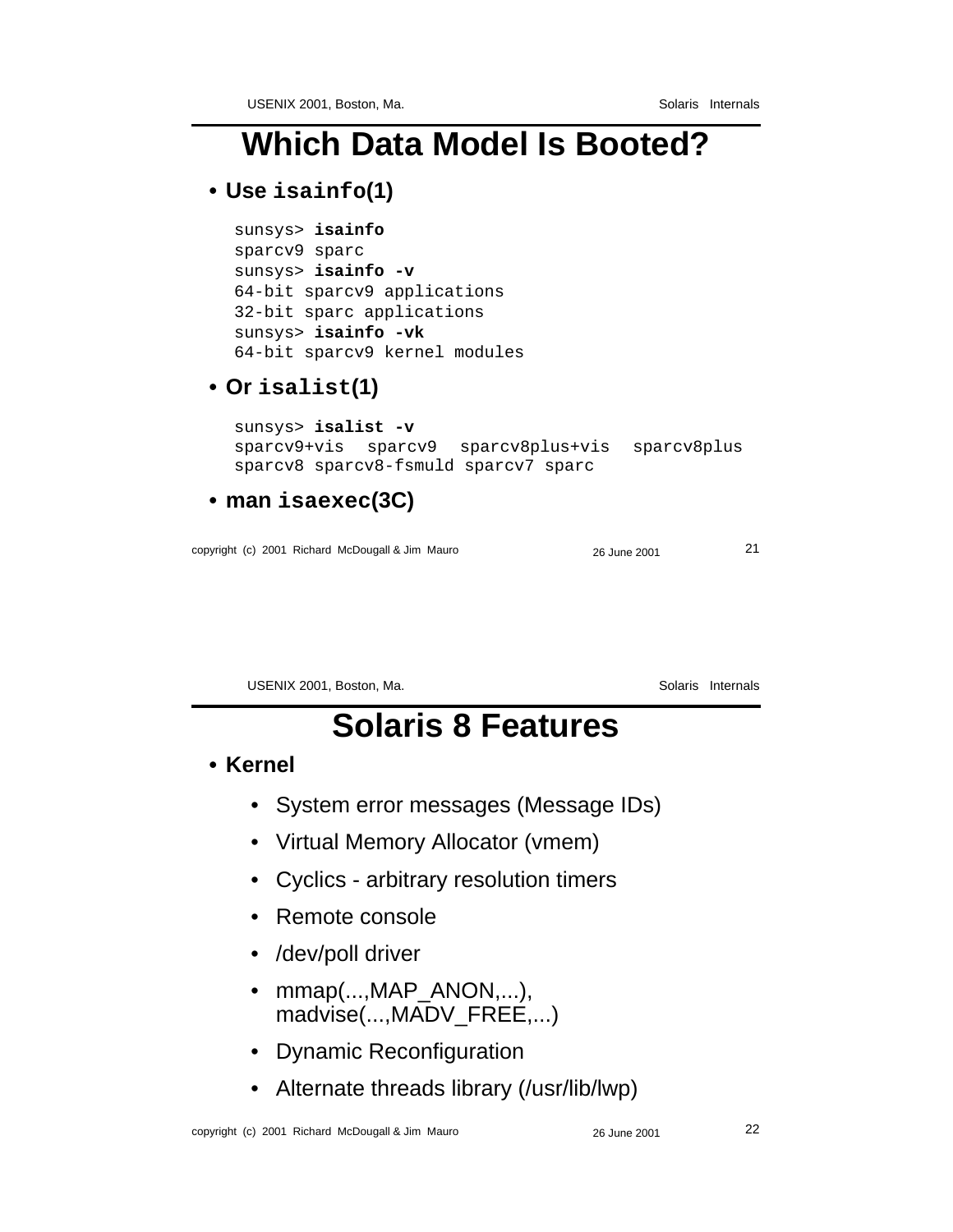# **Solaris 8 Features (cont)**

#### **• File Systems**

- Forced unmount
- UFS
	- deferred access time
	- logging (sol 7)
	- noatime (Sol 7)
	- directio concurrency
- xmemfs
- In-kernel mnttab (mntfs)
- NFS Server Logging

| copyright (c) 2001 Richard McDougall & Jim Mauro | 26 June 2001 | ົ<br>د∠ |
|--------------------------------------------------|--------------|---------|
|                                                  |              |         |

USENIX 2001, Boston, Ma. Solaris Internals

# **Solaris 8 Features (cont)**

#### **• Utilities**

- pkill(1), pgrep(1) (Solaris 7)
- prstat(1)
- /proc tool improvements (pstack, pmap, pldd, pcred & pflags work on core files)
- dumpadm(1M) (Solaris 7)
- coreadm(1M)
- Perl 5.005\_03 bundled (YES!)
- apptrace(1)
- vmstat(1) paging statistics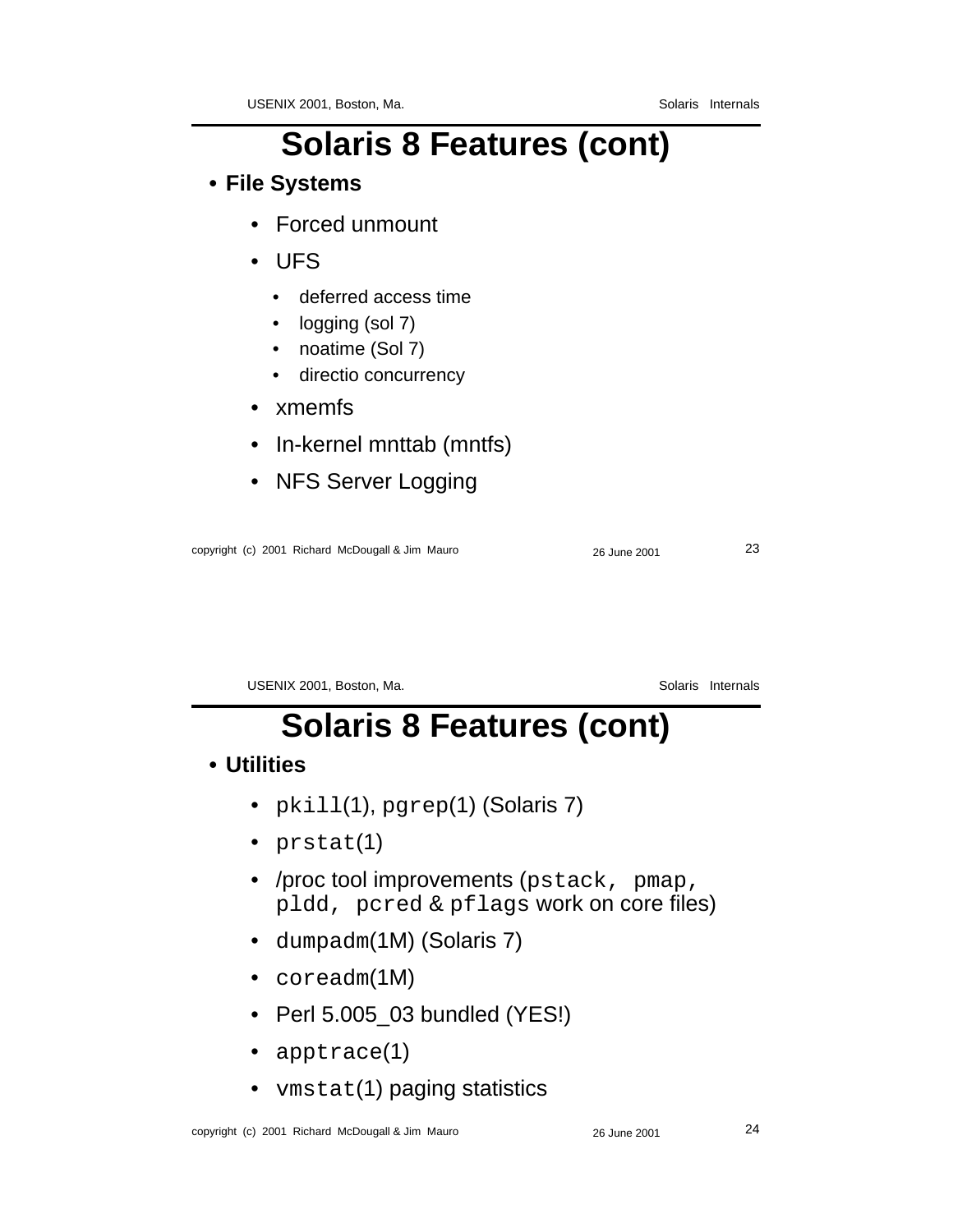## **Solaris 8 Features (cont)**

#### **• Utilities (cont)**

- sort(1) much faster
- mdb(1) new modular debugger
- cpustat(1) & cputrack(1)
- kstat(1)
- lockstat(1M)

Does kernel profiling, as well as lock statistics

| copyright (c) 2001 Richard McDougall & Jim Mauro | 26 June 2001 | 25 |
|--------------------------------------------------|--------------|----|
|                                                  |              |    |

USENIX 2001, Boston, Ma. Solaris Internals

## **Kernel Services**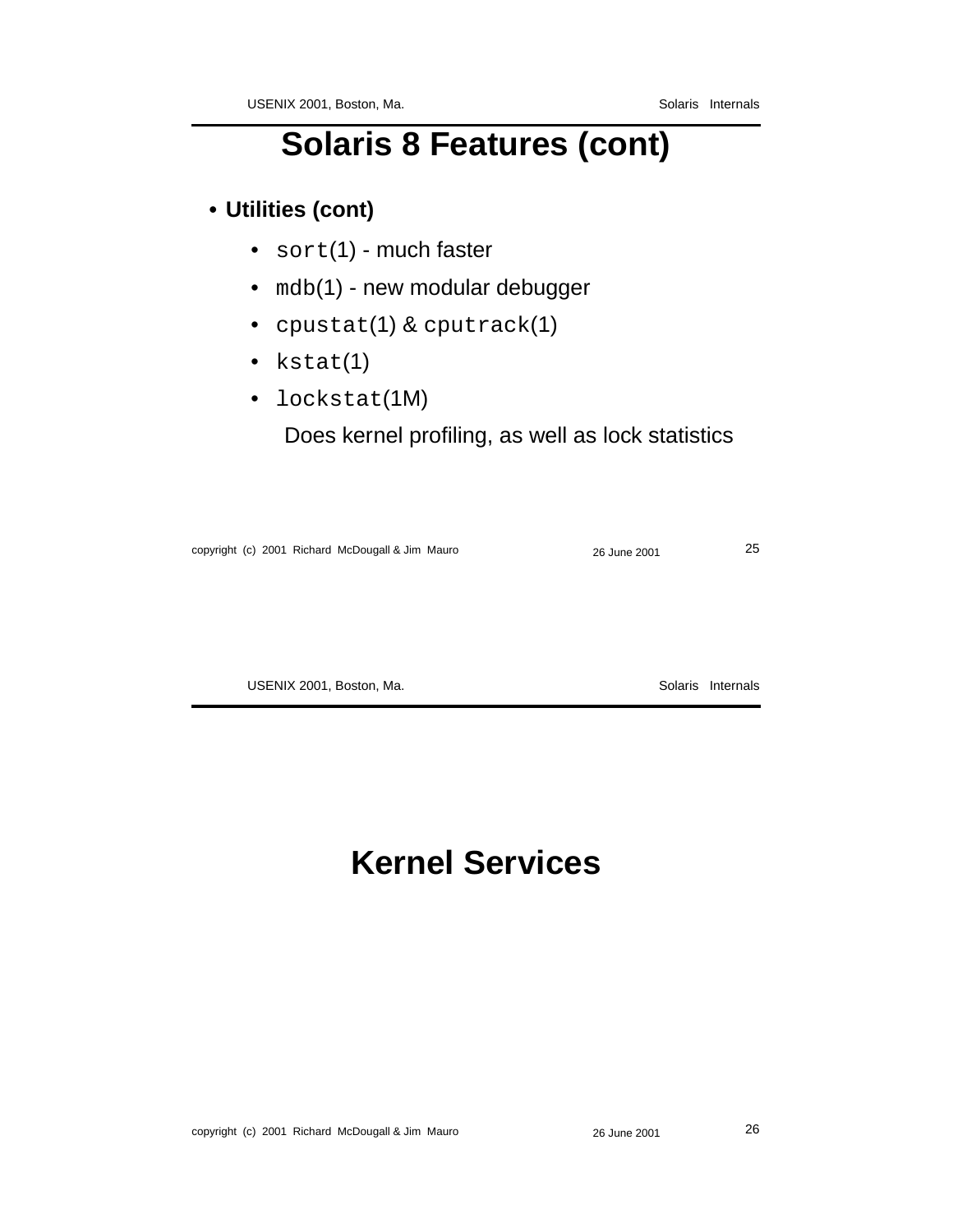### **Kernel Services**

- **Traps & Interrupts**
- **System Calls**
- **System Clocks**
- **Kernel Callout Table**
- **Synchronization Primitives**
	- Mutex Locks
	- Dispatcher Locks
	- Reader/Writer Locks
	- Semaphores

|  | copyright (c) 2001 Richard McDougall & Jim Mauro |  |
|--|--------------------------------------------------|--|
|  |                                                  |  |

USENIX 2001, Boston, Ma. Solaris Internals

copyright (c) 2001 Richard McDougall & Jim Mauro 26 June 2001 27

### **Kernel Services**

**• User processes/applications access kernel services through the system call facility**



- **Modes of execution (**kernel & user**) provide protection**
- **The kernel is entered through traps and interrupts**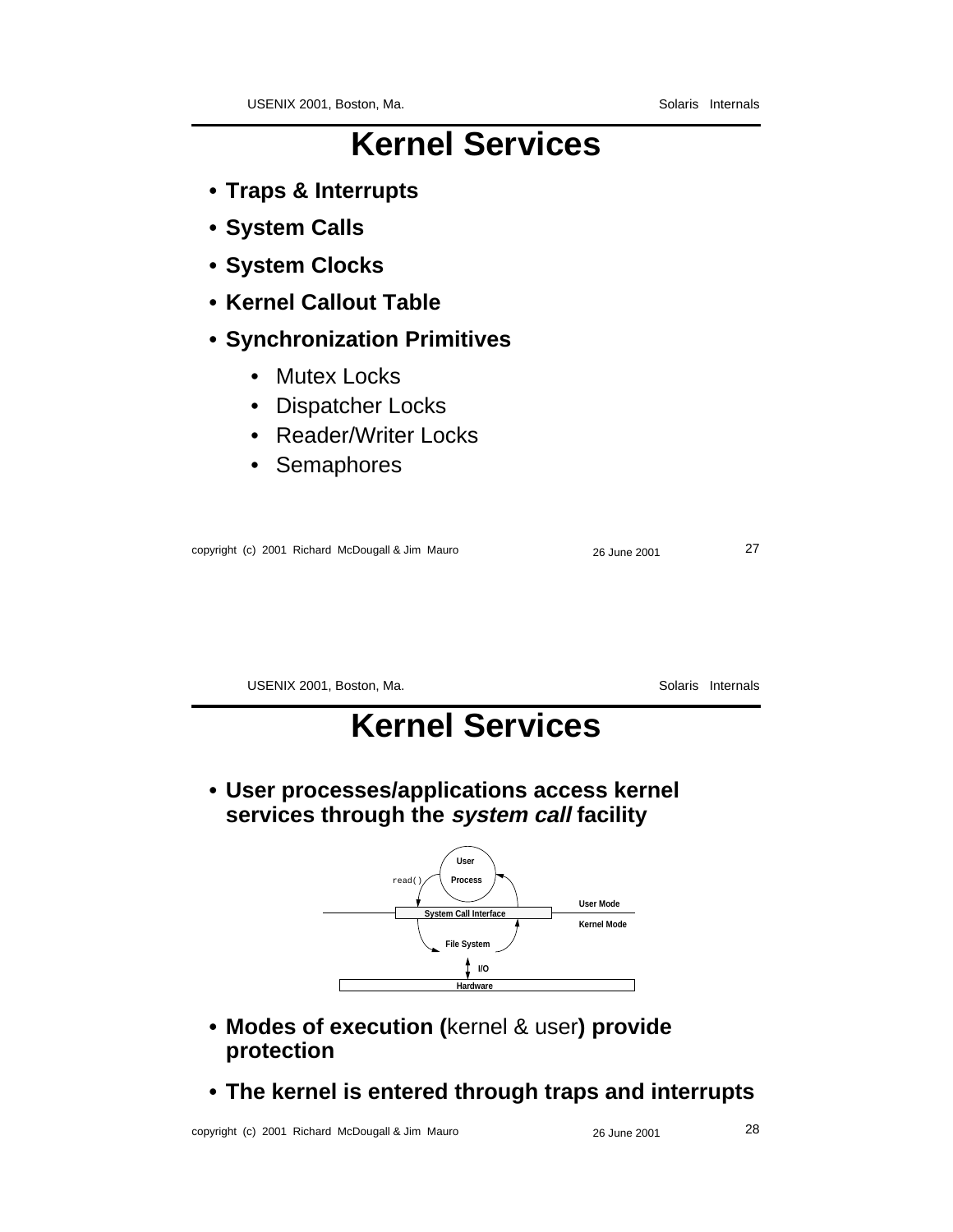#### **Traps**

- **A trap is a vectored transfer of control to specific kernel software designed to handle the trap**
- **A trap is one of many different types of events that can occurr while a CPU is executing instructions;**
	- Resets MMU traps (page faults, etc) Register Window Exceptions **Interrupts** System calls
- **The kernel maintains a trap table (array of trap handlers) the base address of which is stored in a hardware register - Trap Base Address Register**

copyright (c) 2001 Richard McDougall & Jim Mauro 26 June 2001 29

USENIX 2001, Boston, Ma. Solaris Internals

### **Traps**

**• In SunOS parlance, the trap table is also called the System Control Block (SCB)**

| <b>Table 1: Trap Table or SCB</b>     |           |          |  |  |  |  |  |
|---------------------------------------|-----------|----------|--|--|--|--|--|
| <b>Trap Description</b>               | Type      | Priority |  |  |  |  |  |
| watchdog reset                        | 002       |          |  |  |  |  |  |
| instruction access MMU miss           | 009       | 2        |  |  |  |  |  |
| illegal instruction                   | 010       |          |  |  |  |  |  |
| floating point exception              | 021       | 11       |  |  |  |  |  |
| data access protection                | 033       | 12       |  |  |  |  |  |
| divide by zero                        | 028       | 15       |  |  |  |  |  |
| trap instruction (e.g syscall is 108) | 100 - 17f | 16       |  |  |  |  |  |
| interrupt level $n(1 - 15)$           | 041 - 04f | $32-n$   |  |  |  |  |  |

Partial trap table shown from sparcv9 (sun4u)

- **Trap table is hardware architecture specific**
- **Trap table is entered based on trap type and trap level**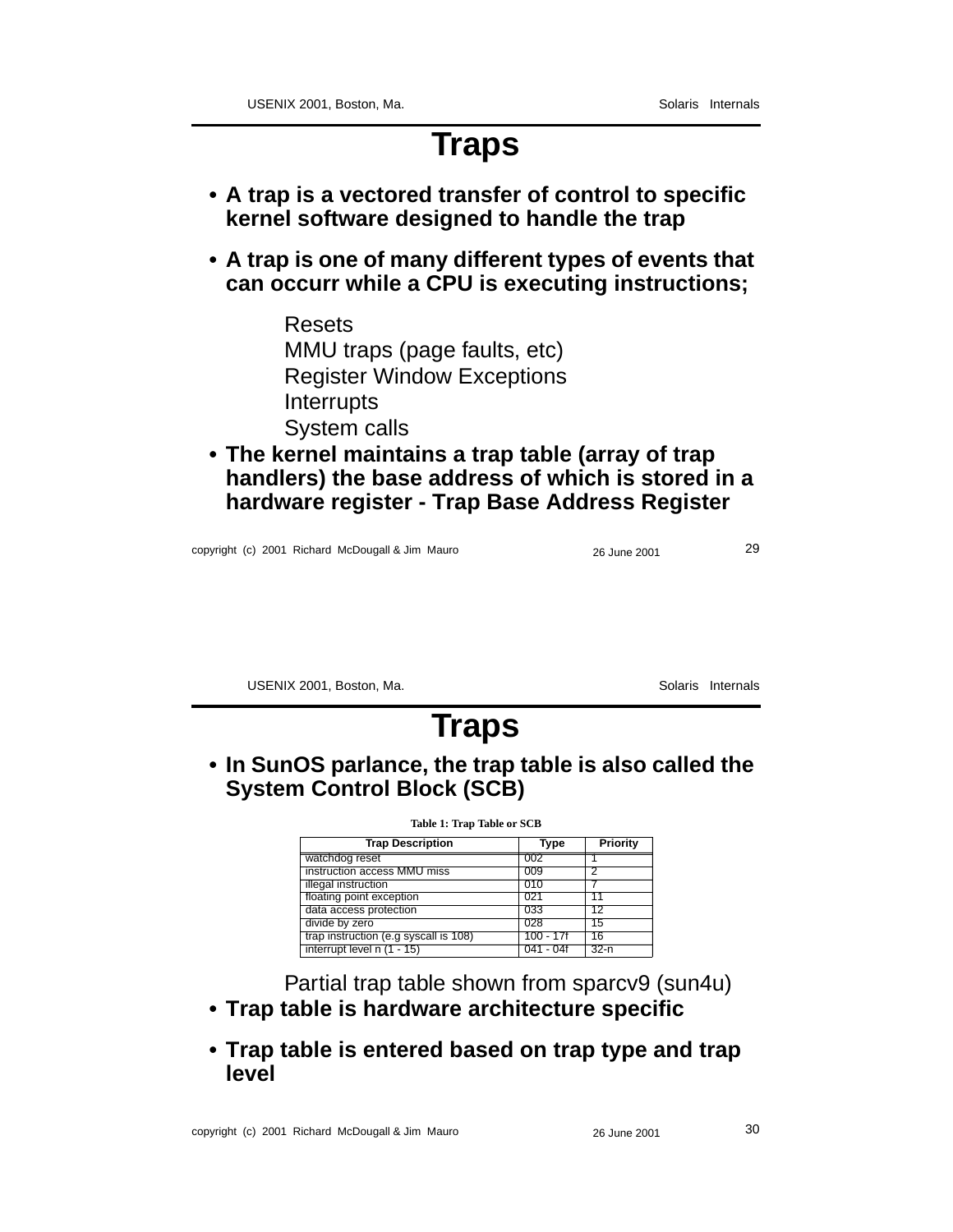USENIX 2001, Boston, Ma. Solaris Internals

**Traps**



|  | copyright (c) 2001 Richard McDougall & Jim Mauro |  | 26 June 2001 | 31 |
|--|--------------------------------------------------|--|--------------|----|
|--|--------------------------------------------------|--|--------------|----|

USENIX 2001, Boston, Ma. Solaris Internals **Traps**

#### **• Typical trap processing**

- Set trap level
- Save existing state in TSTATE register (CCR, ASI, PSTATE, CWP, PC, nPC)
- Set PSTATE to predefined state for trap handling (processor to kernel mode, disable interrupts, set to alternate global registers)
- Transfer control via trap table
- **UltraSPARC defines multiple trap levels, and can deal with nested traps**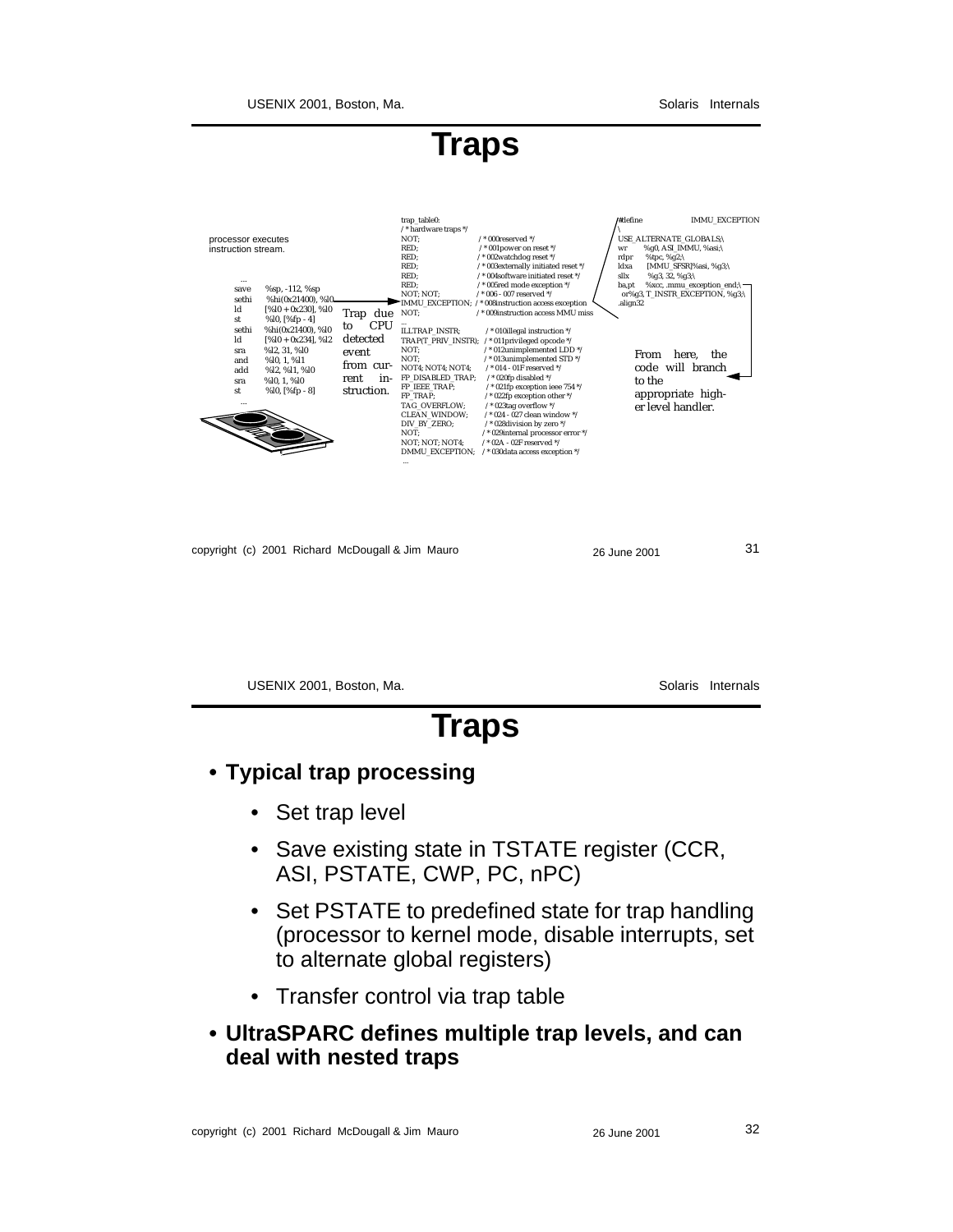### **Traps**

- **The handler in the kernel, entered via the trap table, determines what mode the processor was in when the trap occurred**
	- Traps taken in user mode may result in a signal being sent to the process, which typically has a disposition to terminate the process
	- Error traps in kernel mode may cause a system crash, due to an unrecoverable error

BAD TRAP: cpu=%d, type=%d, ...

• Other traps may simply require work for the kernel, e.g. page faults start out as traps

copyright (c) 2001 Richard McDougall & Jim Mauro 26 June 2001 26 June 2001

USENIX 2001, Boston, Ma. Solaris Internals

- **Interrupts**
- **An asynchronous event, not associated with the currently executing instruction**
- **Like traps, interrupts result in a vectored transfer of control to a specific routine, e.g. a device interrupt handler (part of the device driver).**
- **Also like traps, interrupts are hardware architecture specific**
- **Interrupts can be "hard" or "soft"**
	- "Hard"ware interrupts generated by I/O devices
	- Soft interrupts are established via a call to the kernel add\_softintr() function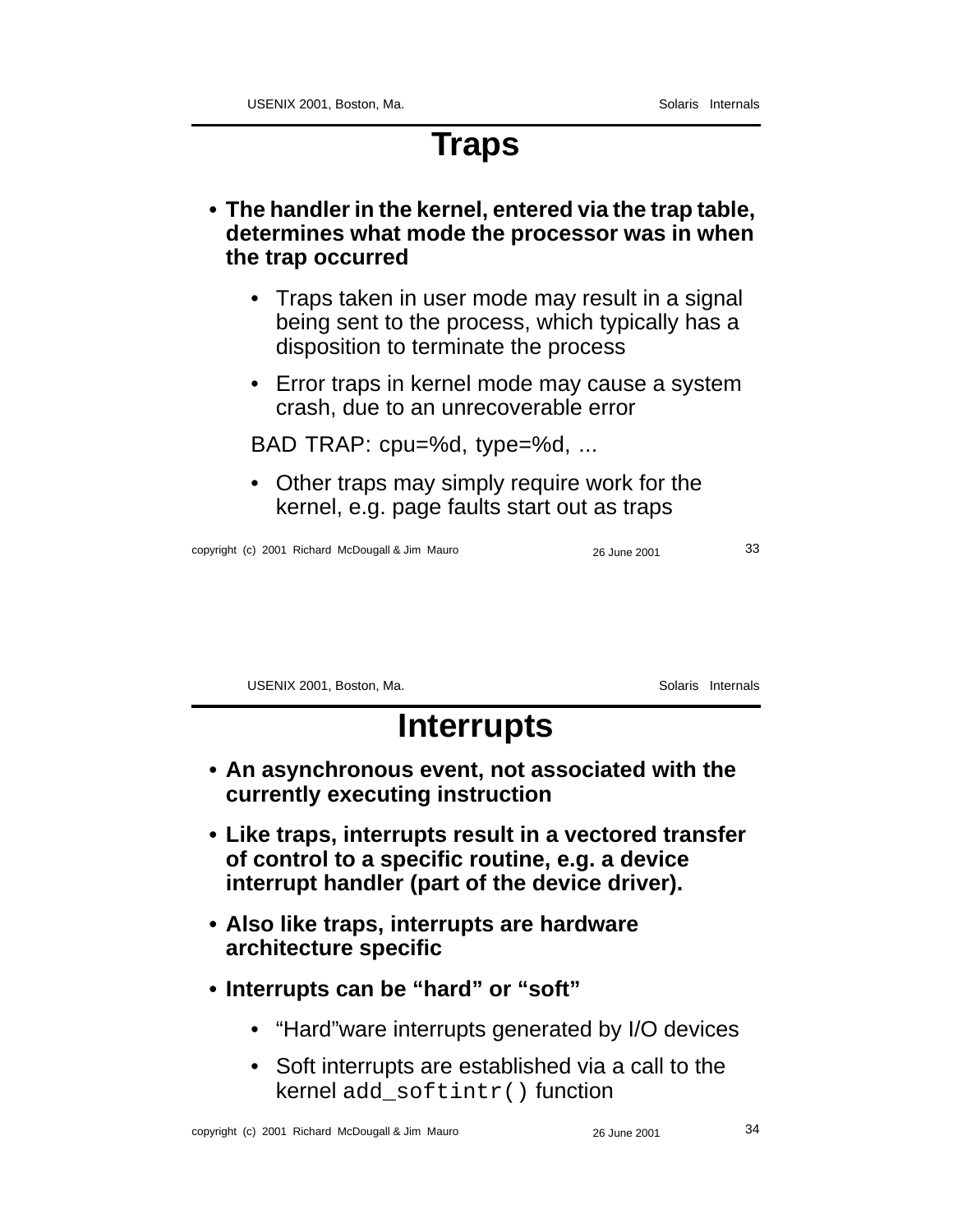#### **Interrupts**

- **Interrupt priority based on interrupt level; higher levels have higher priority**
- **The are 15 (1-15) interrupt levels defined**
	- Levels 1-9 are serviced by an interrupt thread linked to the processor that took the interrupt
	- Level 10 is the clock, and is handled by a dedicated clock intr\_thread
	- Levels 11-15 are handled in the context of the thread that was executing - these are considered high priority interrupts
	- Dispatcher locks are held at level 11

copyright (c) 2001 Richard McDougall & Jim Mauro 26 June 2001 35

USENIX 2001, Boston, Ma. Solaris Internals

## **Interrupt Levels**

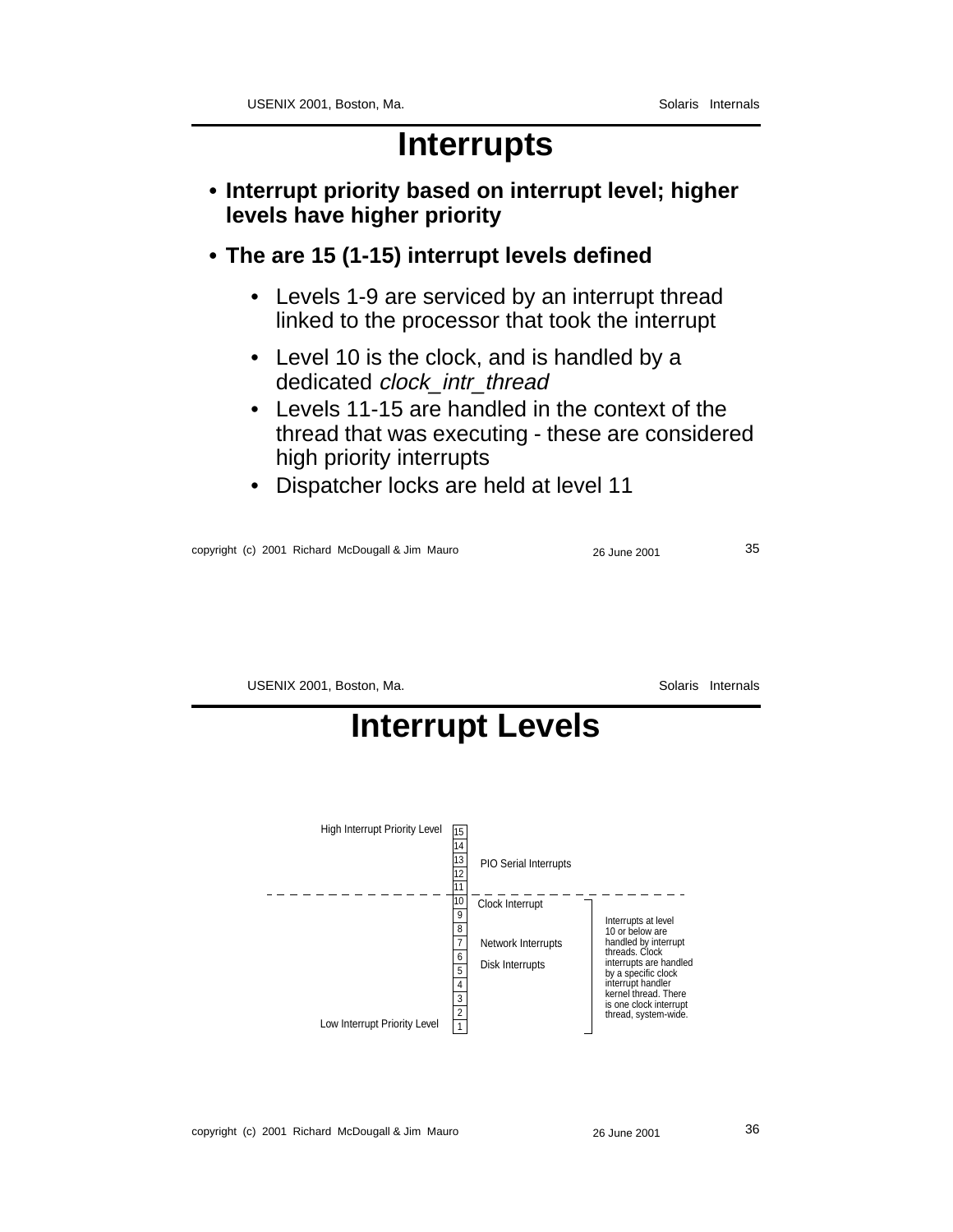### **Interrupt Levels**

#### **• Typical system interrupt level assignments**

Level 15 - Asynchronous memory errors

Level 14 - Kernel profiling/deadman timer

Level 13 - Cross calls (MP system xcall) & Audio device

Level 12 - Console serial port

Level 11 - Sbus level 6, Floppy controller

Level 10 - Clock

Levels 9 - 1, Devices, e.g. on-board SCSI level 4, frame buffer level 9, etc

**• Device interrupt levels can be gleaned from console out (/var/adm/messages)**

copyright (c) 2001 Richard McDougall & Jim Mauro 2001 26 June 2001 27

USENIX 2001, Boston, Ma. Solaris Internals

### **Interrupts**

- **Interrupts are maskable by writing to the hardware Processor Interrupt Level (PIL) register**
	- Generic splx() kernel routines allow blocking of interrupts in critical sections
	- Interrupts => current PIL are allowed
- **UltraSPARC interrupt vector table**

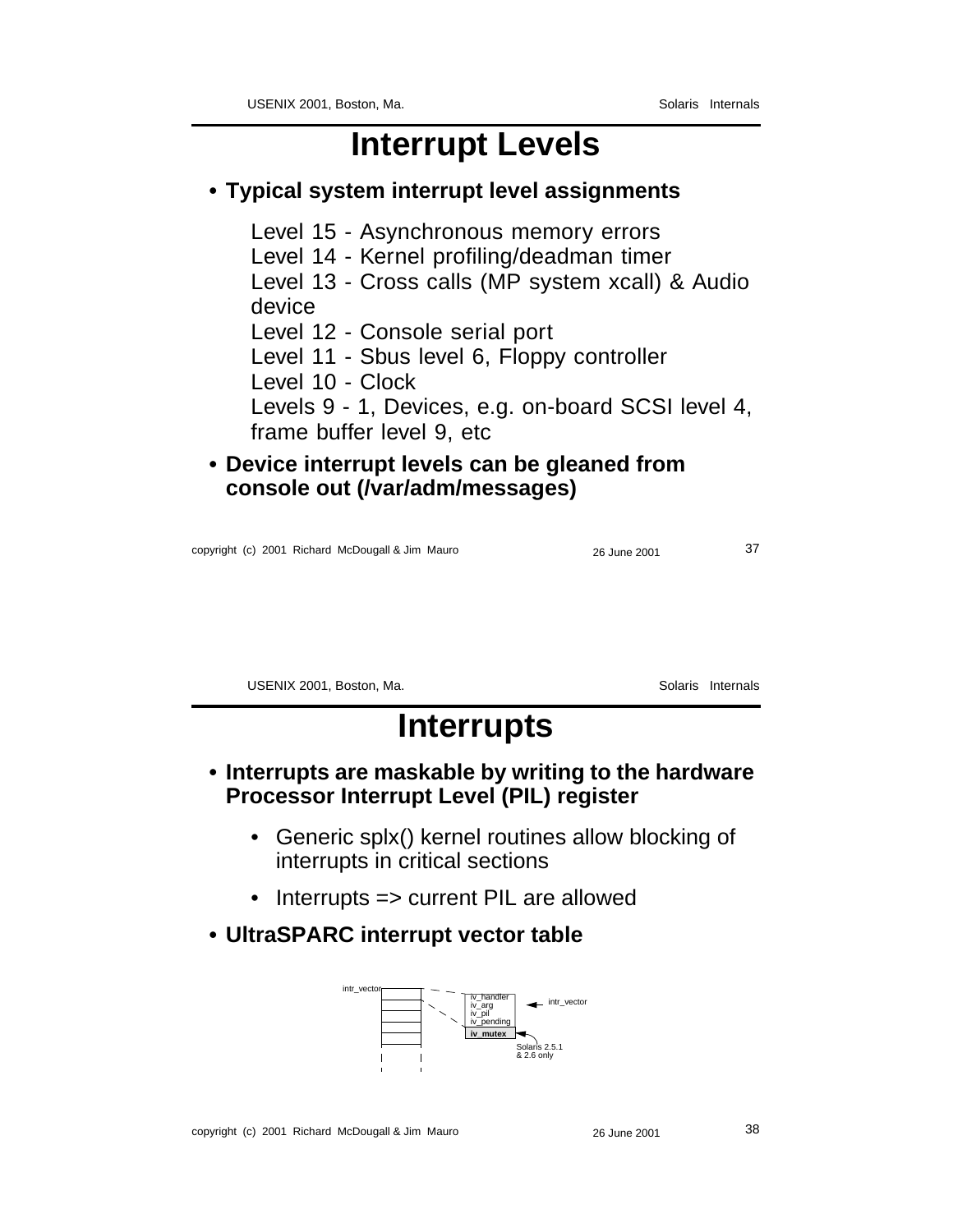### **Interrupts Levels**

**• On UltraSPARC, there are a few interrupt levels that warrant symbolic representation;**

> CLOCK\_LEVEL (10) - if you want to block the clock

> LOCK\_LEVEL (10) - highest level you can be and still block

DISP LEVEL (11) - Must be at this level to run dispatcher functions

- **Interrupt PIL <= LOCK\_LEVEL**
	- Handled by per-processor interrupt threads
	- Initialized and linked at boot time for each CPU

copyright (c) 2001 Richard McDougall & Jim Mauro 26 June 2001 39

USENIX 2001, Boston, Ma. Solaris Internals

### **Interrupt Levels**

- **Interrupt PIL == LOCK\_LEVEL**
	- Essentially no different than other PIL 1-9 interrupts, except that the clock handler runs at level 10
	- Solaris 8 did away with the "clock\_thread"

#### **• Interrupt PIL > LOCK\_LEVEL**

- High priority interrupts
- Hijack the running kthread, and execute
- No blocking allowed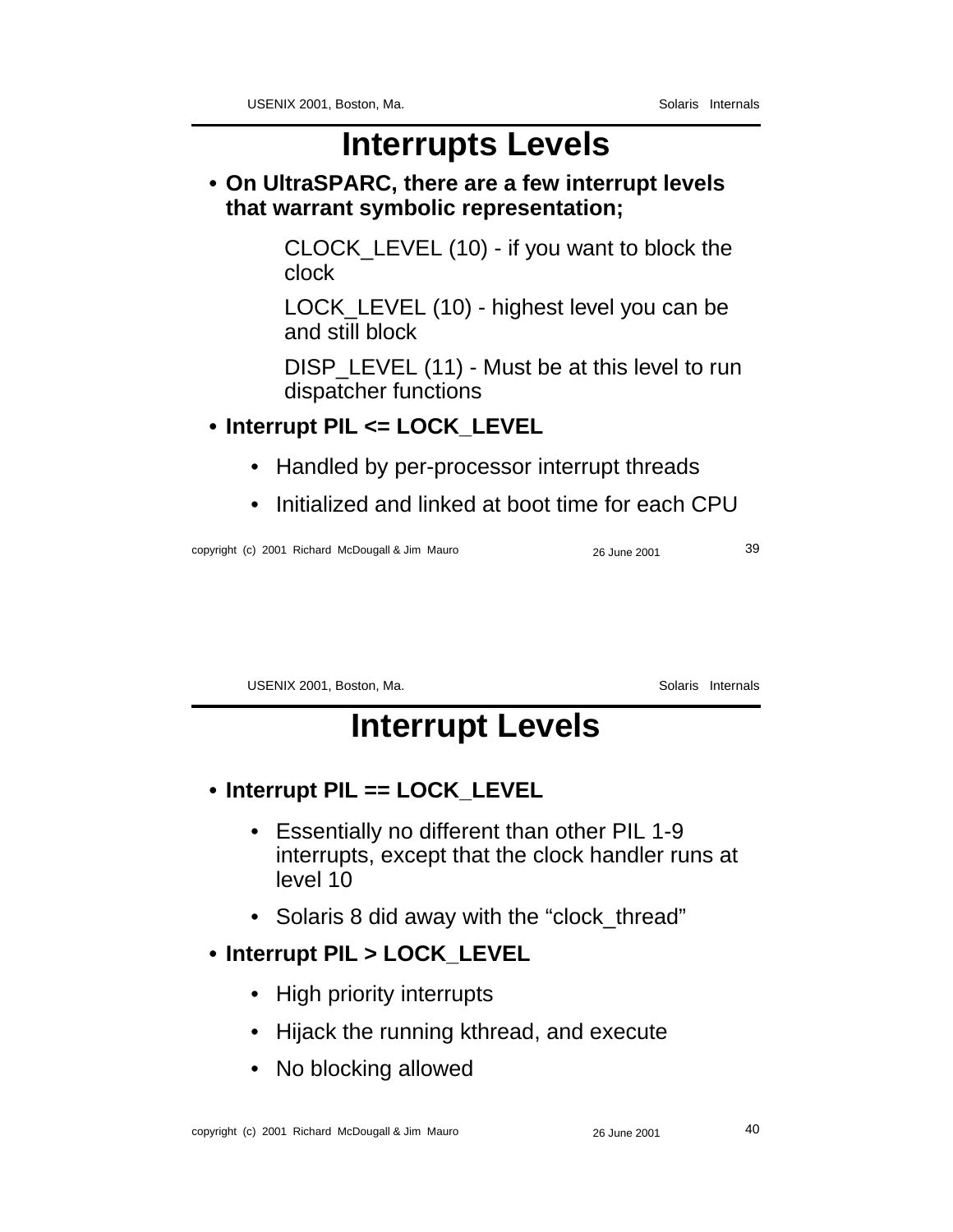#### **Interrupts**

**• Solaris implements an interrupt dispatch facility that sends an interrupt as a (small) packet of data to the target processor**

- 24 bytes on US-I and US-II
- 64-bytes on US-III
- Commonly referred to as *mondo vectors*
- **Interrupt generation involves setting up several CPU registers, e.g. UltraSPARCs IDCR register**



USENIX 2001, Boston, Ma. Solaris Internals

#### **Data-Bearing Mondo Vector**

- **CPUs supply additional register space for interrupt data**
- **Solaris 8 added the DMV Data-bearing Mondo Vector**
	- Take advantage of the register space to send more data along with the interrupt
	- New format for interrupt packets unified to a single format for different interrupt types
	- Provides more efficient interrupt processing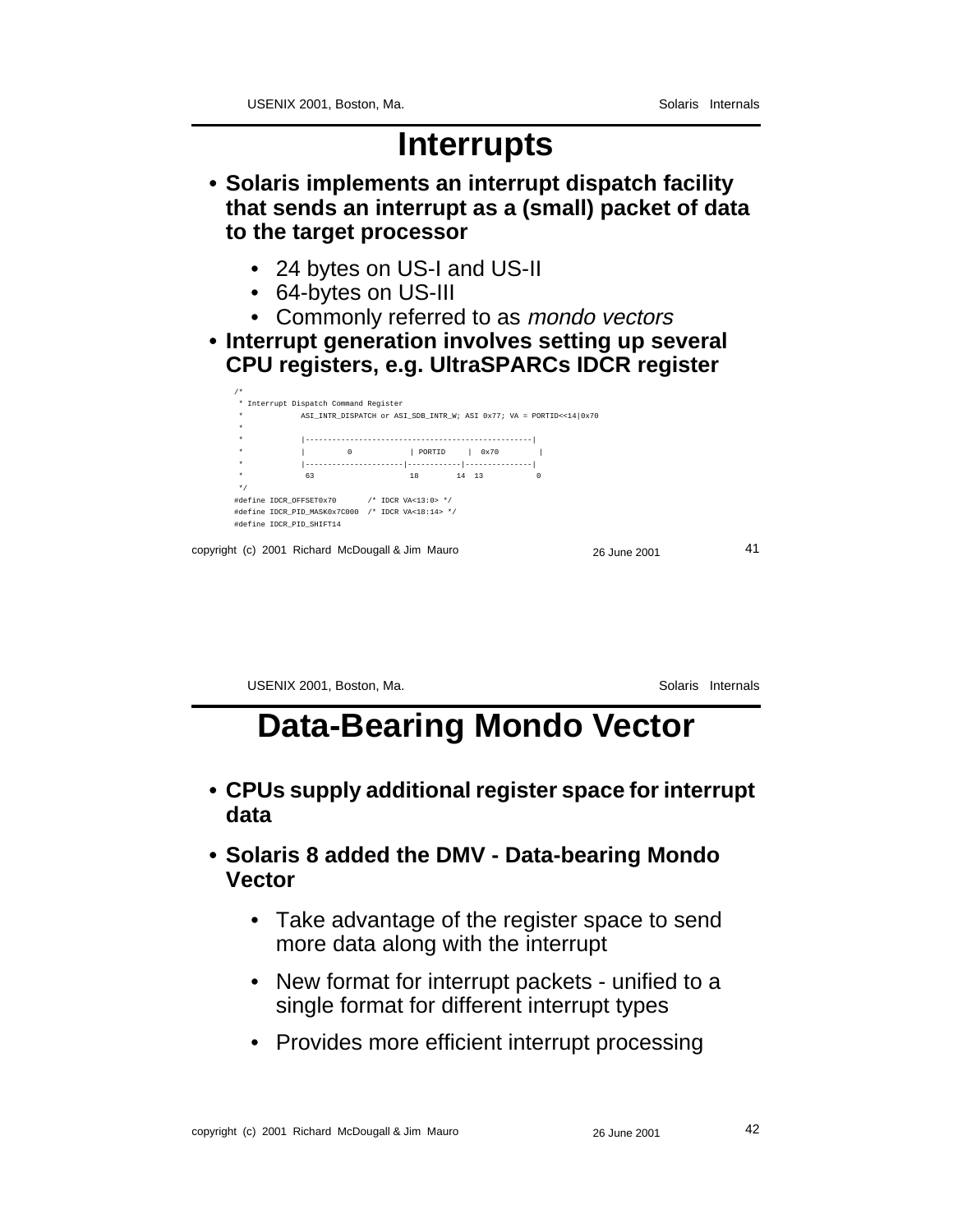#### **Data-Bearing Mondo Vector**

| ۰ |               |                                 |       |         |                                                              |  |
|---|---------------|---------------------------------|-------|---------|--------------------------------------------------------------|--|
|   | * DMV layout. |                                 |       |         |                                                              |  |
| ٠ |               |                                 |       |         |                                                              |  |
|   |               |                                 |       |         |                                                              |  |
| ٠ |               | 63 62                           | 61 60 | 48   47 |                                                              |  |
| ٠ |               |                                 |       |         |                                                              |  |
| ٠ |               |                                 |       |         | Word 0:   1  reserved (MBZ)   dmv inum   device private data |  |
| ٠ |               | +--+----------+                 |       |         |                                                              |  |
| ٠ |               | Word 1-7:   device private data |       |         |                                                              |  |
| ٠ |               |                                 |       |         |                                                              |  |
| * |               |                                 |       |         |                                                              |  |

- **Bit 63 distinguishes a DMV from a conventional interrupt vector**
- **The kernel cross-call/cross-trap facility uses the DMV infrastructure to generate cross-calls and cross traps.**

|  |  |  |  | copyright (c) 2001 Richard McDougall & Jim Mauro |  | 26 June 2001 | 43 |
|--|--|--|--|--------------------------------------------------|--|--------------|----|
|--|--|--|--|--------------------------------------------------|--|--------------|----|

USENIX 2001, Boston, Ma. Solaris Internals

## **Cross Calls (xcalls)**

- **Xcalls are CPU-to-CPU interrupts, typically used for MMU related coherency tasks, CPU control, or forcing a CPU to enter the kernel**
- **They use the Mondo DMV facility to send interrupts, and can target a specific CPU, a group of CPUs, or all CPUs**
- **Two flavors; xcalls and xtraps**
	- xcalls execute at TL=0, interrupts enabled, PIL = 13
	- xtraps execute at TL > 0, interrupts disabled, PIL doesn't matter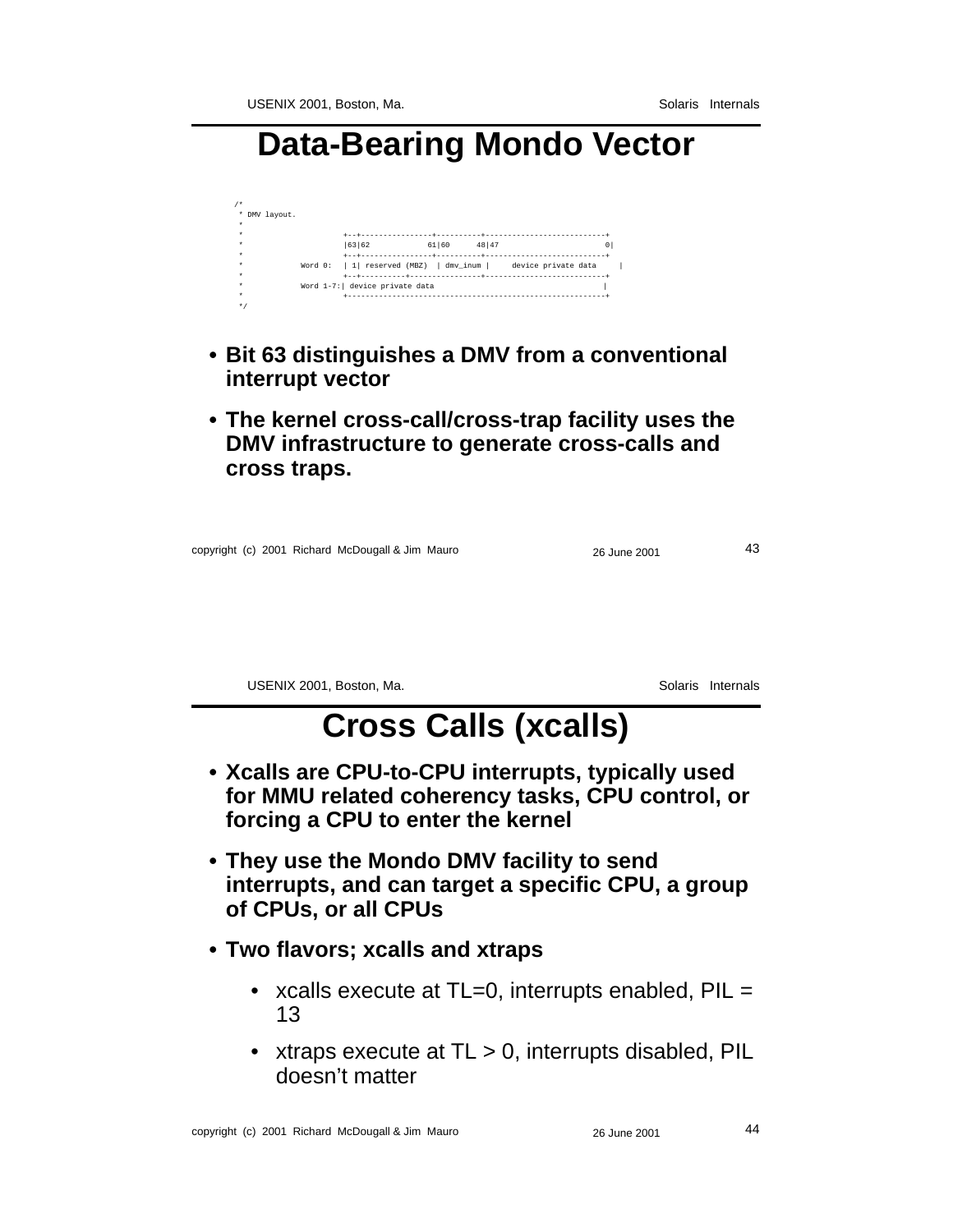#### **Interrupts**

**• intradm(1M) - currently unbundled tool that allows for displaying and modifying interrupt bindings**

|                  |     | # /usr/bin/sparcv9/intradm                       |                  |                                      |              |    |
|------------------|-----|--------------------------------------------------|------------------|--------------------------------------|--------------|----|
| INUM PIL         |     |                                                  | DRIVER CPU PATH  |                                      |              |    |
| 8b               | 5   |                                                  | social#0         | 1 /sbus@2,0/SUNW,socal@1,0           |              |    |
| 95               | 9   |                                                  | cgsix#0          | 11 /sbus@2,0/cqsix@2,0               |              |    |
| a2 <sub>5</sub>  |     |                                                  | soc#0            | 10 /sbus@2,0/SUNW,soc@d,10000        |              |    |
| b9c              |     |                                                  | $fhc$ #8         | 12 / central@1f, 0/fhc@0, f8800000   |              |    |
| C <sub>3</sub>   | - 5 |                                                  | socal#1          | 0 /sbus@3,0/SUNW,socal@0,0           |              |    |
| $db = 5$         |     |                                                  | $f$ as# $0$      | 12 / sbus@3, 0/ SUNW, fas@3, 8800000 |              |    |
| dc               | - 7 |                                                  | $h$ me# $0$      | 12 /sbus@3,0/SUNW, hme@3,8c00000     |              |    |
| 18b 5            |     |                                                  | social#2         | 15 /sbus@6,0/SUNW,socal@1,0          |              |    |
| 193 5            |     |                                                  | soc#2            | 4 / sbus@6, 0/ SUNW, soc@2, 0        |              |    |
| 1a2 <sub>5</sub> |     |                                                  | $\texttt{soc#1}$ | 5 / sbus@6, 0/ SUNW, soc@d, 10000    |              |    |
| 1c3 <sub>5</sub> |     |                                                  | socal#3          | 14 /sbus@7,0/SUNW,socal@0,0          |              |    |
| $1db$ 5          |     |                                                  | fas#1            | 11 /sbus@7,0/SUNW,fas@3,8800000      |              |    |
| $1dc$ 7          |     |                                                  | hme#1            | 11 /sbus@7,0/SUNW,hme@3,8c00000      |              |    |
| #                |     |                                                  |                  |                                      |              |    |
|                  |     |                                                  |                  |                                      |              | 45 |
|                  |     | copyright (c) 2001 Richard McDougall & Jim Mauro |                  |                                      | 26 June 2001 |    |

USENIX 2001, Boston, Ma. Solaris Internals

# **System Calls**

- **A system call is a user-level process or thread requesting a service from the kernel**
- **System calls are documented in section 2 of the man pages, and are the core of the available APIs**
- **System calls are implemented via the aforementioned trap mechanism**
- **•** /etc/name\_to\_sysnum **maps array entry to system call**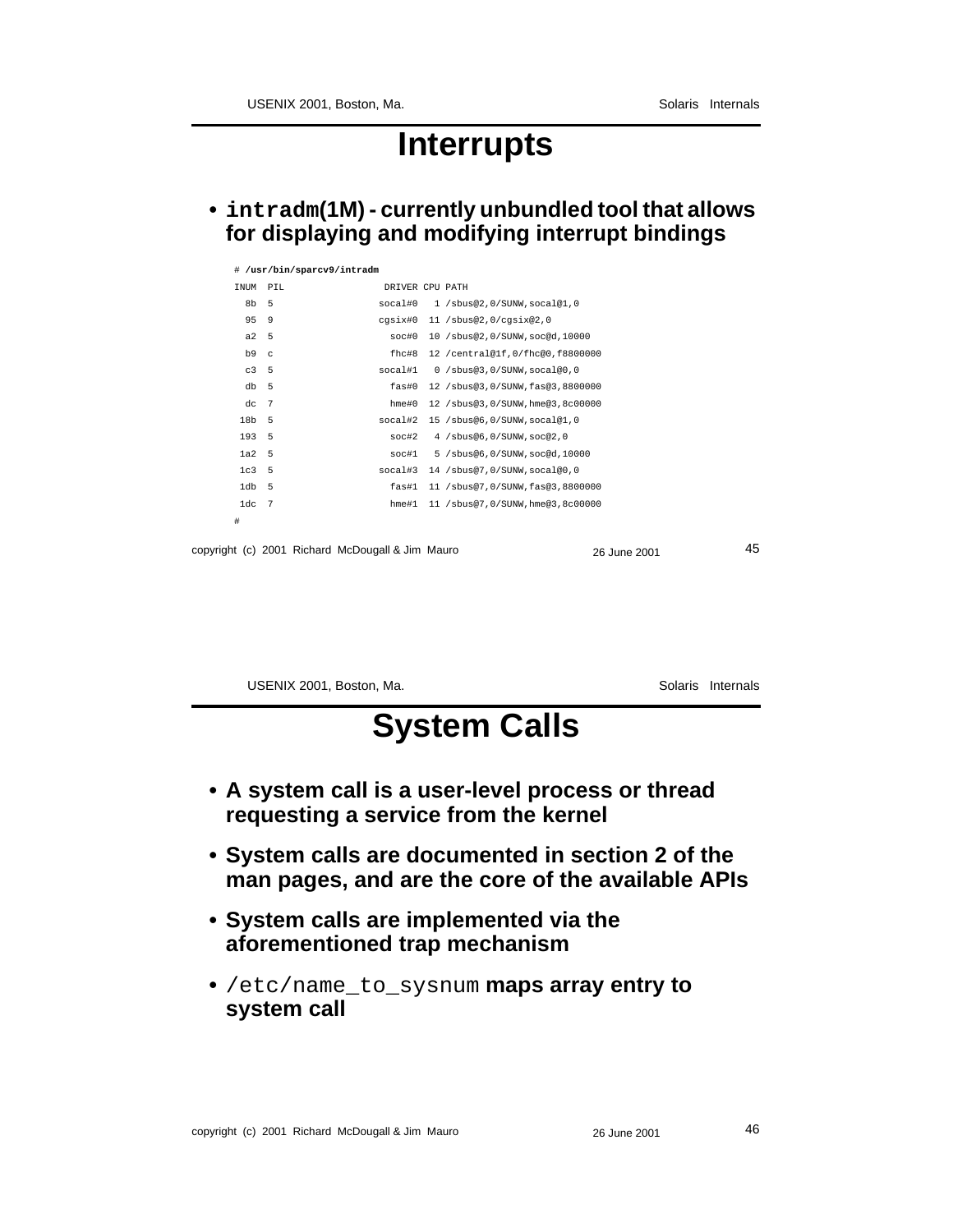### **System Calls**

- **The kernel maintains a system call entry table (sysent); 1 table entry for each system call**
- **Each table entry contains a sysent structure**
- **The table is indexed via the system call number**



copyright (c) 2001 Richard McDougall & Jim Mauro 26 June 2001 26 June 2001

USENIX 2001, Boston, Ma. Solaris Internals

### **System Calls**

- **Some system calls are dynamically loadable kernel modules (e.g. Sys V IPC), others are loaded with the kernel during boot.**
- **New system calls can be added as dynamically loadable modules, which means you don't need kernel source to do a kernel build to add a system call, but...**
- **You do need kernel source to code the system call properly**
- **• /etc/name\_to\_sysnum is read at boot time to build the sysent table**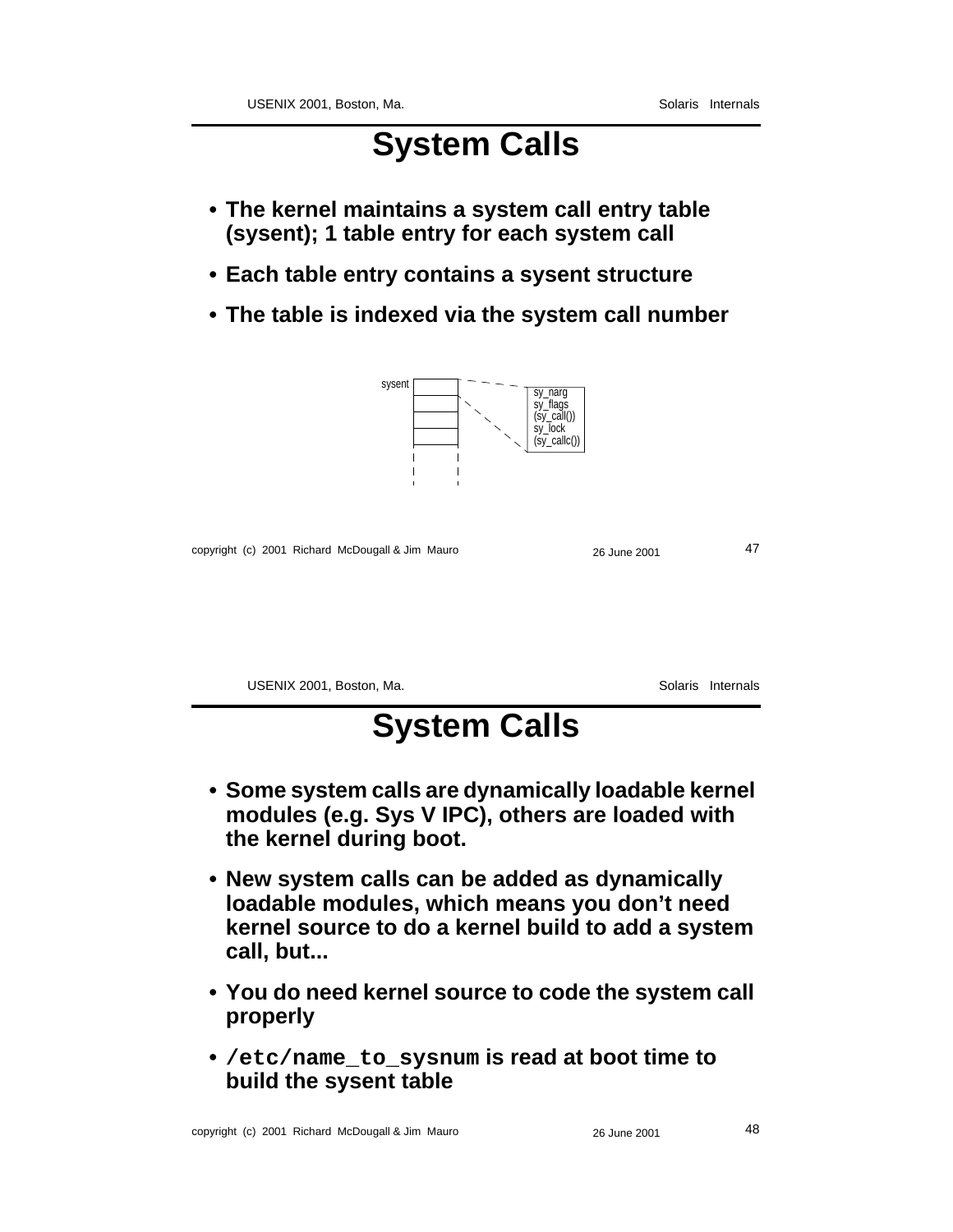

copyright (c) 2001 Richard McDougall & Jim Mauro 26 June 2001 26 June 2001

USENIX 2001, Boston, Ma. Solaris Internals

### **System Calls**

#### **• Kernel thread flags used in various places to flag required work**

- t\_pre\_sys: pre-system call processing required, e.g. tracing, auditing, accounting
- t\_post\_sys, t\_astflag, t\_sigcheck: post system call processing required

profiling, signals, preemption

• t\_sysnum: number of the system call the kthread is currently executing (housekeeping)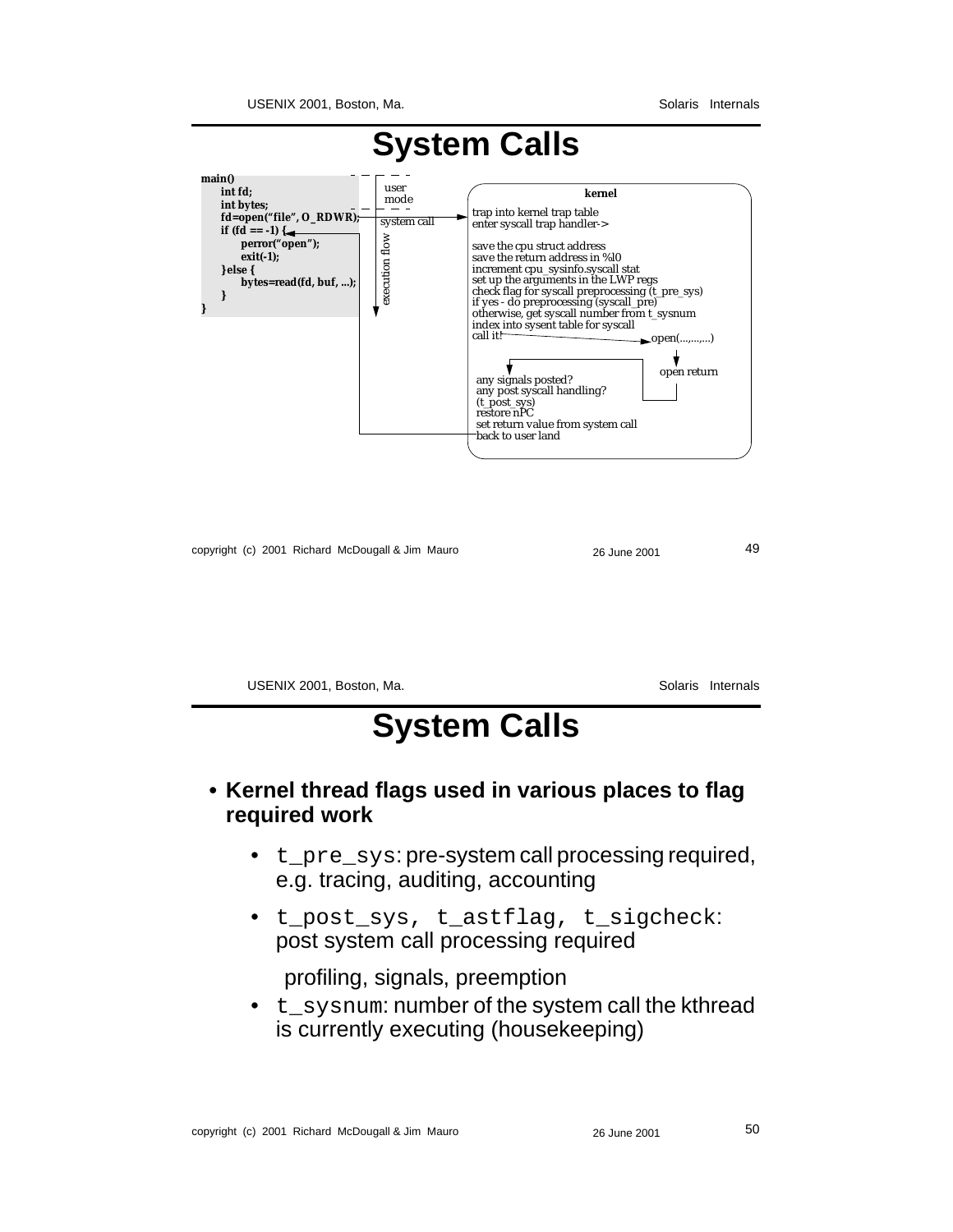### **System Clocks**

- **All Sun systems implement a Time-Of-Day (TOD) clock chip that keeps time**
- **TOD clock circuitry is part of the system eeprom**
- **TOD device driver implemented to read/write TOD accessable as a device**
- **Clock interrupts generated 100 times a second every 10 milliseconds**
- **Clock interrupt handler performs generic housekeeping functions**

|  | copyright (c) 2001 Richard McDougall & Jim Mauro | 26 June 2001 |  |
|--|--------------------------------------------------|--------------|--|
|--|--------------------------------------------------|--------------|--|

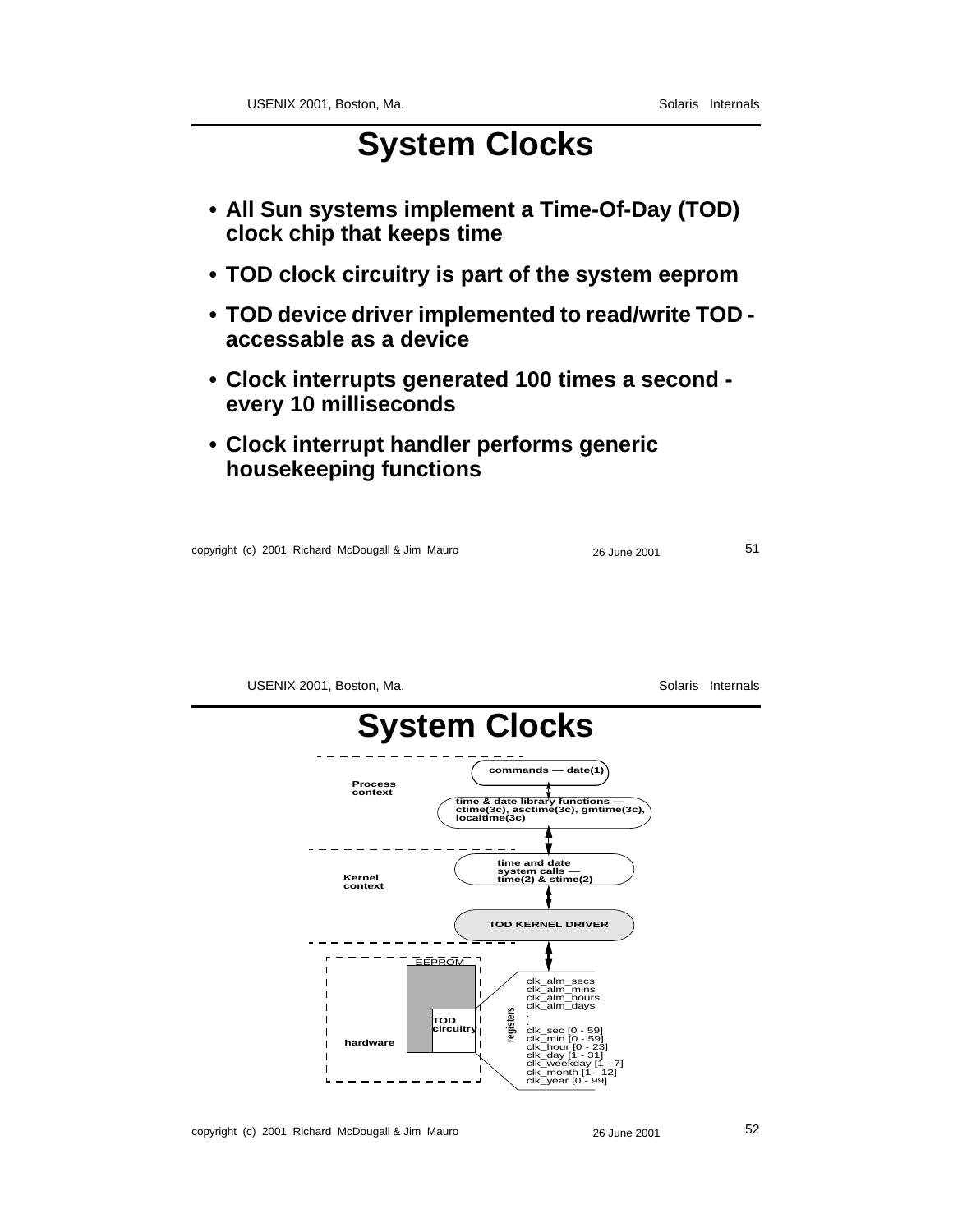

USENIX 2001, Boston, Ma. Solaris Internals **Cyclics • Solaris 8 introduced a new kernel subsystem that provides arbitrarily high-resolution, per-CPU interval timers; cyclics • Designed to address short-comings in previous implementation** • Timeout resolution bound by clock frequency • Interval timers requiring re-priming the clock • Potential priority-inversion issues

#### **• Cyclics leverage modern microprocessor timer programmable registers (TICK, TICK\_COMPARE on UltraSPARC)**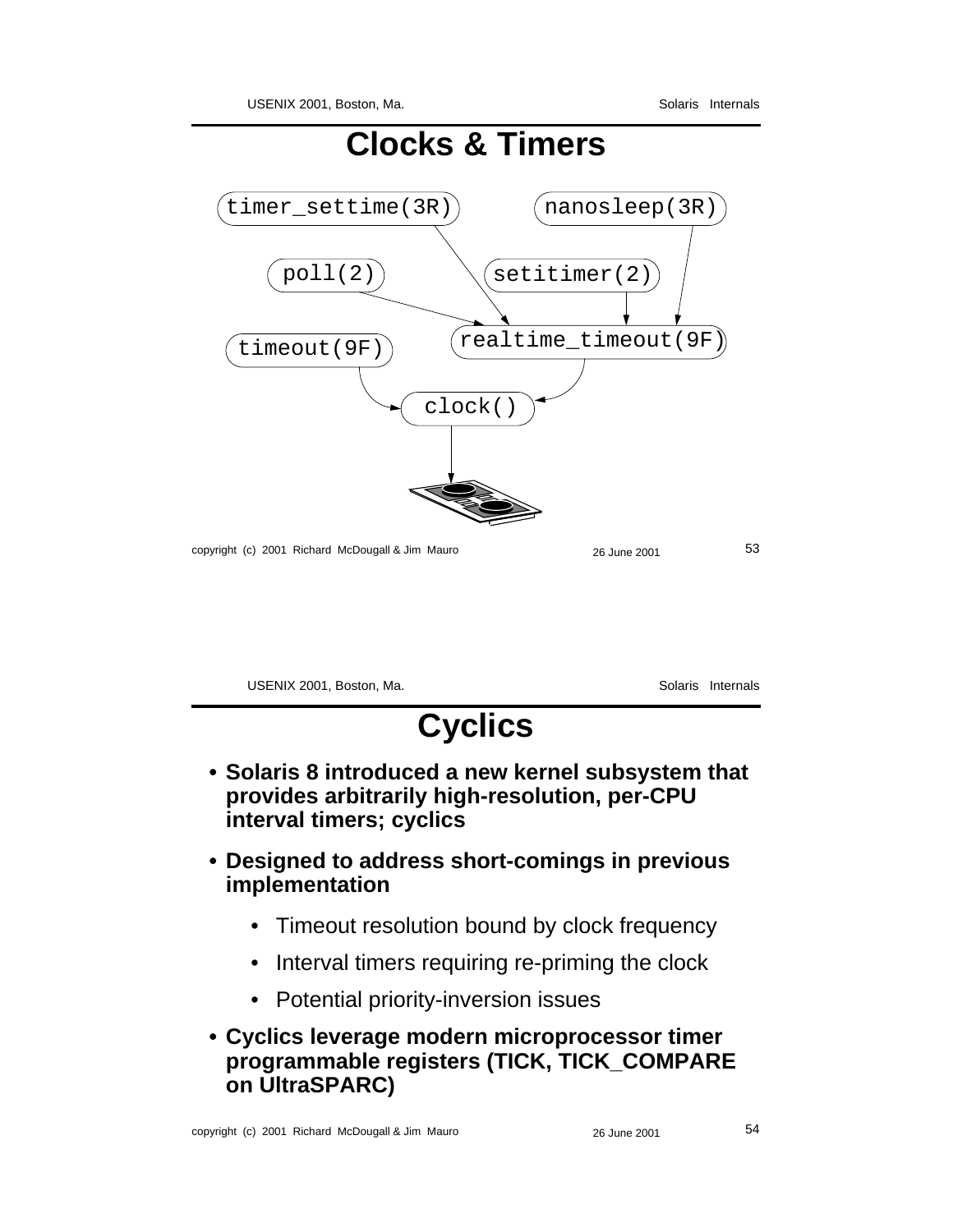### **Cyclics**

- **The subsystem provides callable interfaces by other kernel modules, a set of inter-cyclic interfaces, and a set of backend routines that are hardware architecture specific**
- **Linked list of cyclics off CPU structure**
- **Cyclics can fire at one of 3 interrupt levels; CY\_LOW\_LEVEL, CY\_LOCK\_LEVEL or CY\_HIGH\_LEVEL, specified by the caller when a cyclic is added.**

CY\_LOCK\_LEVEL == LOCK\_LEVEL CY\_LOW\_LEVEL must be < LOCK\_LEVEL CY\_HIGH\_LEVEL must be > LOCK\_LEVEL

copyright (c) 2001 Richard McDougall & Jim Mauro 26 June 2001 55

USENIX 2001, Boston, Ma. Solaris Internals

# **Cyclics**

- **A cyclic client creates a client via the cyclic\_add() kernel function, where the caller specifies;**
	- (function, arglist, level) and (absolute time since boot, and interval)
- **A CPU in the system partition is selected, the appropriate interrupt handler is installed, and the timers programmed.**
- **In Solaris 8, the clock() and deadman() functions are clients on the cyclic subsystem**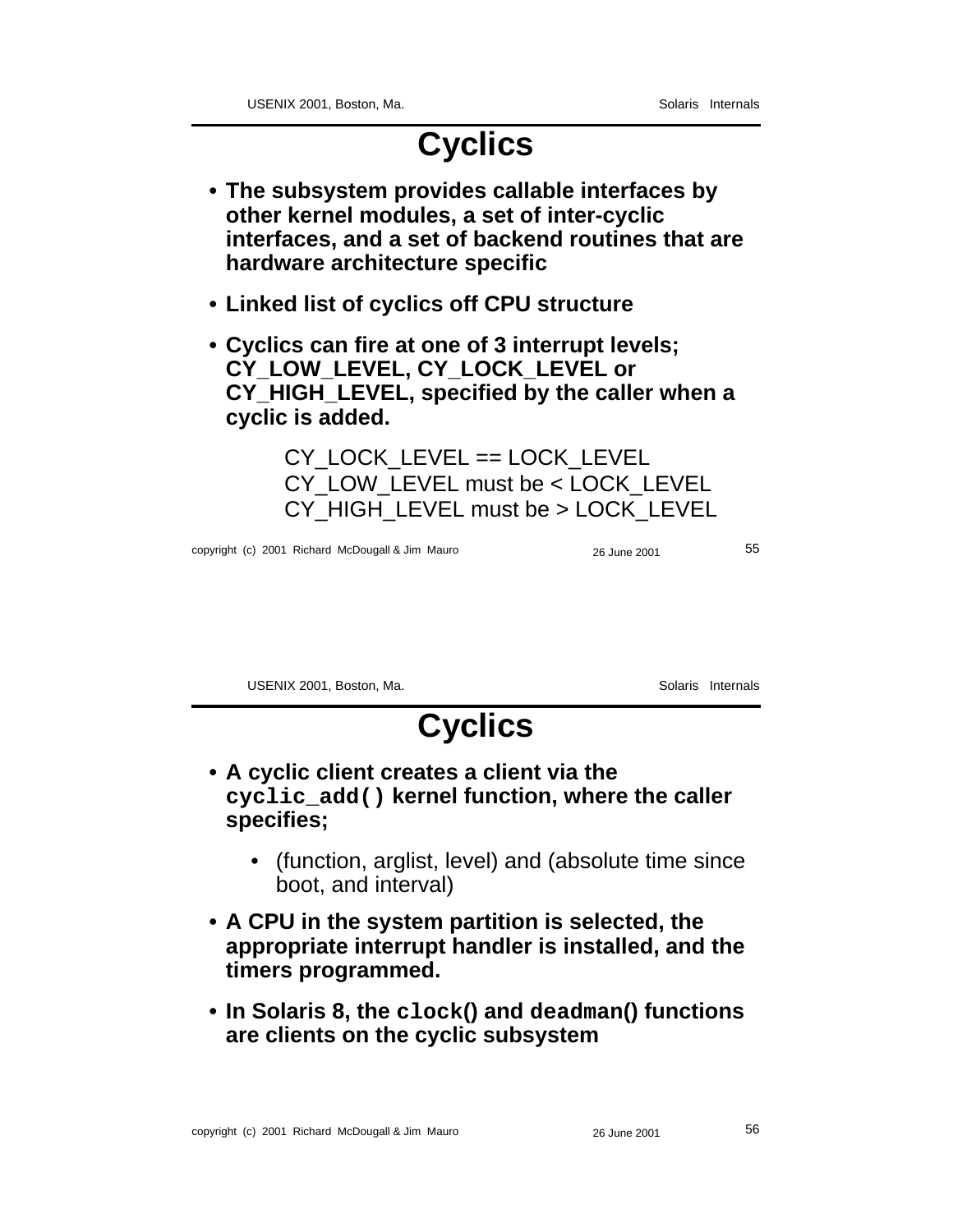#### **System Clocks**

#### **• Clock interrupt handler**

```
Calculate free anon space
Calculate freemem
Calculate waitio
Calculate usr, sys & idle for each cpu
Do dispatcher tick processing
Increment lbolt
Check the callout queue
Update vminfo stats
Calculate runq and swapq sizes
Run fsflush if it's time
Wake up the memory scheduler if necessary
```

```
copyright (c) 2001 Richard McDougall & Jim Mauro 26 June 2001 57
```
USENIX 2001, Boston, Ma. Solaris Internals

## **System Clocks**

#### **• Hardware watchdog timer**

- Hardware clock in TOD circuit in EEPROM
- Level 14 clock interrupt
- Used for kernel profiling and deadman function
- deadman must be explicitly enable (disabled by default)
- deadman makes sure the level 10 clock is ticking. If it's not, something is wrong, so save some state and call panic
- Typically used to debug system hang problems
- To enable deadman, set snooping in /etc/system & boot kadb (set snooping = 1)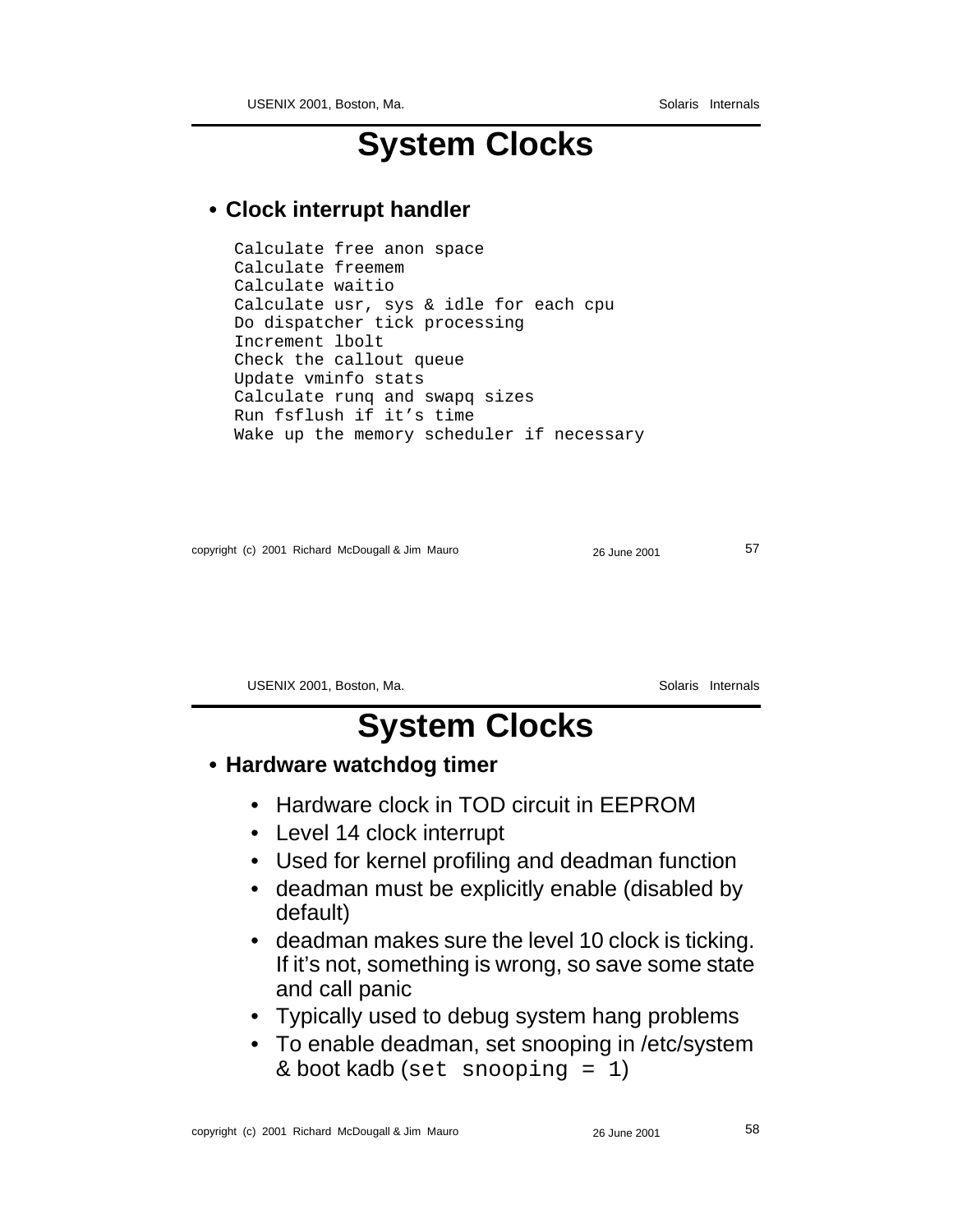#### **Quick Tidbit**

**• Look at lbolt if you're not sure if the system is taking clock interrupts...**

| # mdb -k<br>Loading modules: [ unix krtld genunix ip nfs ipc ptm logindmux ]<br>$> 1$ bolt/D<br>lbot: |  |
|-------------------------------------------------------------------------------------------------------|--|
| lbot:<br>98136238                                                                                     |  |
| $>1$ bolt/E                                                                                           |  |
| lbot:                                                                                                 |  |
| 421495012254040063<br>$1$ bolt:                                                                       |  |
| $>1$ bolt/E                                                                                           |  |
| $1$ bolt:                                                                                             |  |
| $1$ bolt:<br>421499633638850559                                                                       |  |
| $>1$ bolt/E                                                                                           |  |
| lbot:                                                                                                 |  |
| 421501669453348863<br>$1$ bolt:                                                                       |  |
| $>$ : : quit                                                                                          |  |
| #                                                                                                     |  |

| copyright (c) 2001 Richard McDougall & Jim Mauro | 26 June 2001 | 59 |
|--------------------------------------------------|--------------|----|
|                                                  |              |    |

USENIX 2001, Boston, Ma. Solaris Internals

### **Quick Tidbit**

#### **• vmstat(1M) with the "**-i**" flag will do it also...**

| # vmstat -i<br>interrupt         | total                               | rate               |
|----------------------------------|-------------------------------------|--------------------|
| clock<br>zsc0<br>zsc1<br>cgsixc0 | 27357130<br>1 O<br>1701146<br>19693 | 100<br>O<br>б<br>O |
| lec0<br>Total                    | 108<br>29078087                     | 106                |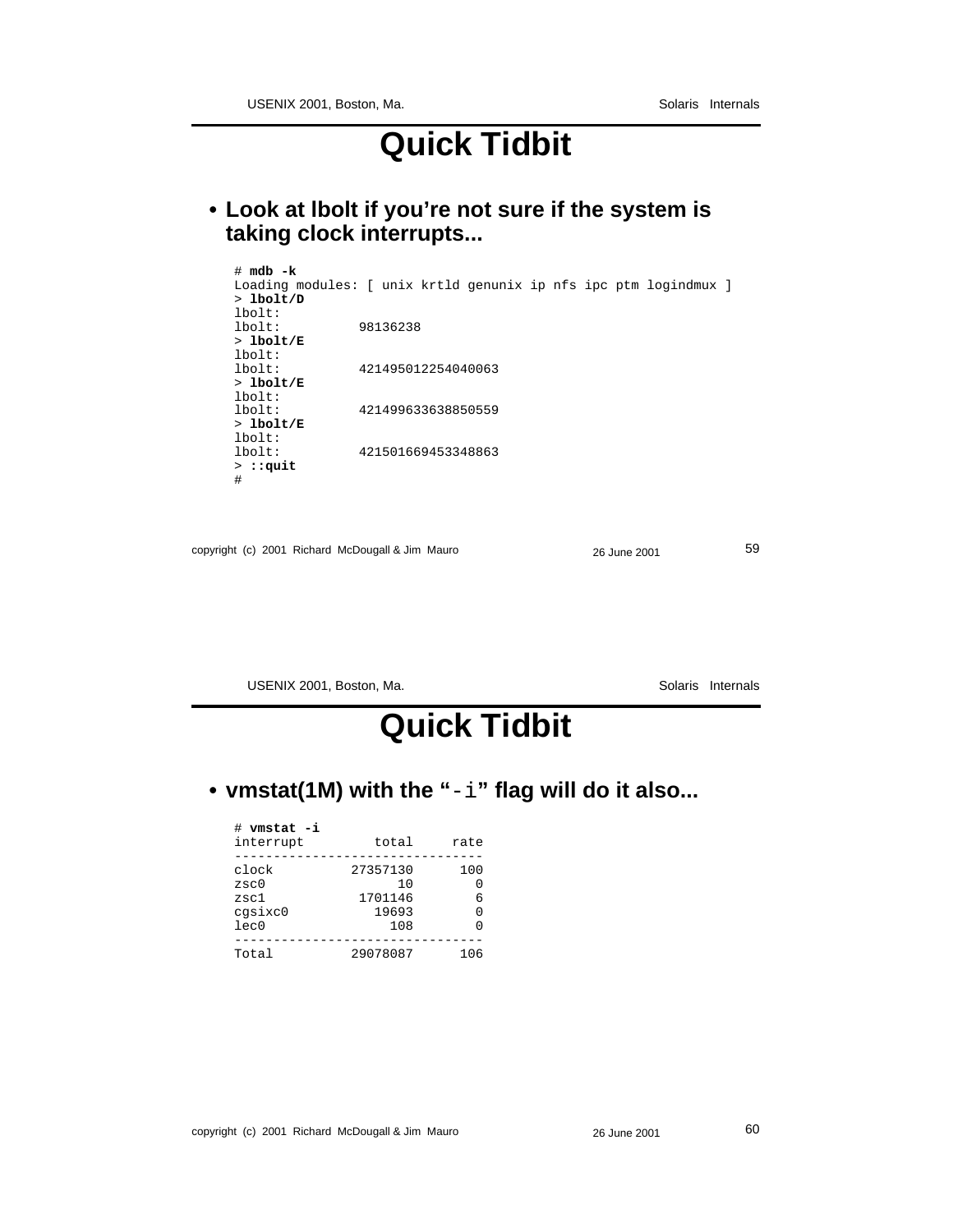### **Quick Tidbit**

**• Use gethrtime(3C) in code for fine grained measurement of functions (nanosecond granularity)**

| #include <time.h><br/>main()</time.h>  |                                                                                                                                                                                 |              |    |
|----------------------------------------|---------------------------------------------------------------------------------------------------------------------------------------------------------------------------------|--------------|----|
|                                        | hrtime_t start, end;<br>int i, iters = $100$ ;                                                                                                                                  |              |    |
|                                        | start = $gethrtime()$ ;<br>for $(i = 0; i < i$ ters; $i++)$<br>getpid()<br>$end = gethrtime()$                                                                                  |              |    |
| sunsys> gt<br>sunsys> gt<br>sunsys> gt | printf("Avg getpid() time = $\ell$ ld nsec\n", (end - start) / iters);<br>Avg $getpid()$ time = 2280 nsec<br>Avg $getpid()$ time = 2270 nsec<br>Avg getpid() time = $2245$ nsec |              |    |
|                                        | copyright (c) 2001 Richard McDougall & Jim Mauro                                                                                                                                | 26 June 2001 | 61 |

USENIX 2001, Boston, Ma. Solaris Internals

#### **Kernel Callout Facility**

- **Kernel callout facility is a method of providing general purpose event scheduling**
- **Enables the calling of a specific function at predetermined time intervals**
- **Callout table initialized at boot time**
	- 2 Callout threads daemon created
- **Callout table populated via timeout(9F) kernel interface (Device Drivers)**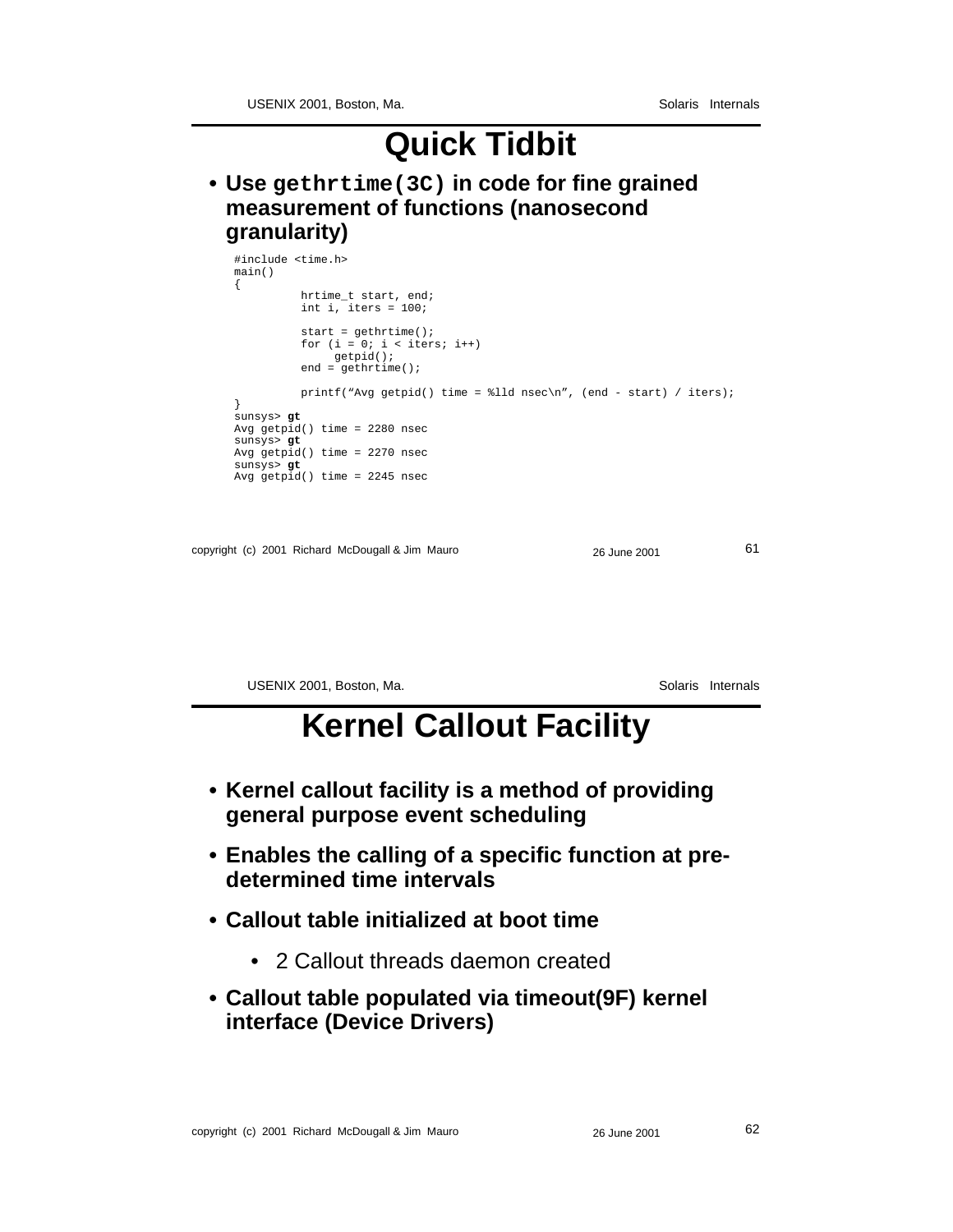### **Kernel Callout Facility**



USENIX 2001, Boston, Ma. Solaris Internals

#### **Kernel Callout Facility**

- **ct\_lbhash contains "active" callout structs placed via timeout(9f)**
- **ct\_idhash contains canceled timeout requests, from untimeout(9f)**
- **ct\_threadpool is a condition variable used to nudge the callout\_thread daemons**
- **Each callout structure contains a function pointer and arg pointer for the routine to get executed when the timer expires**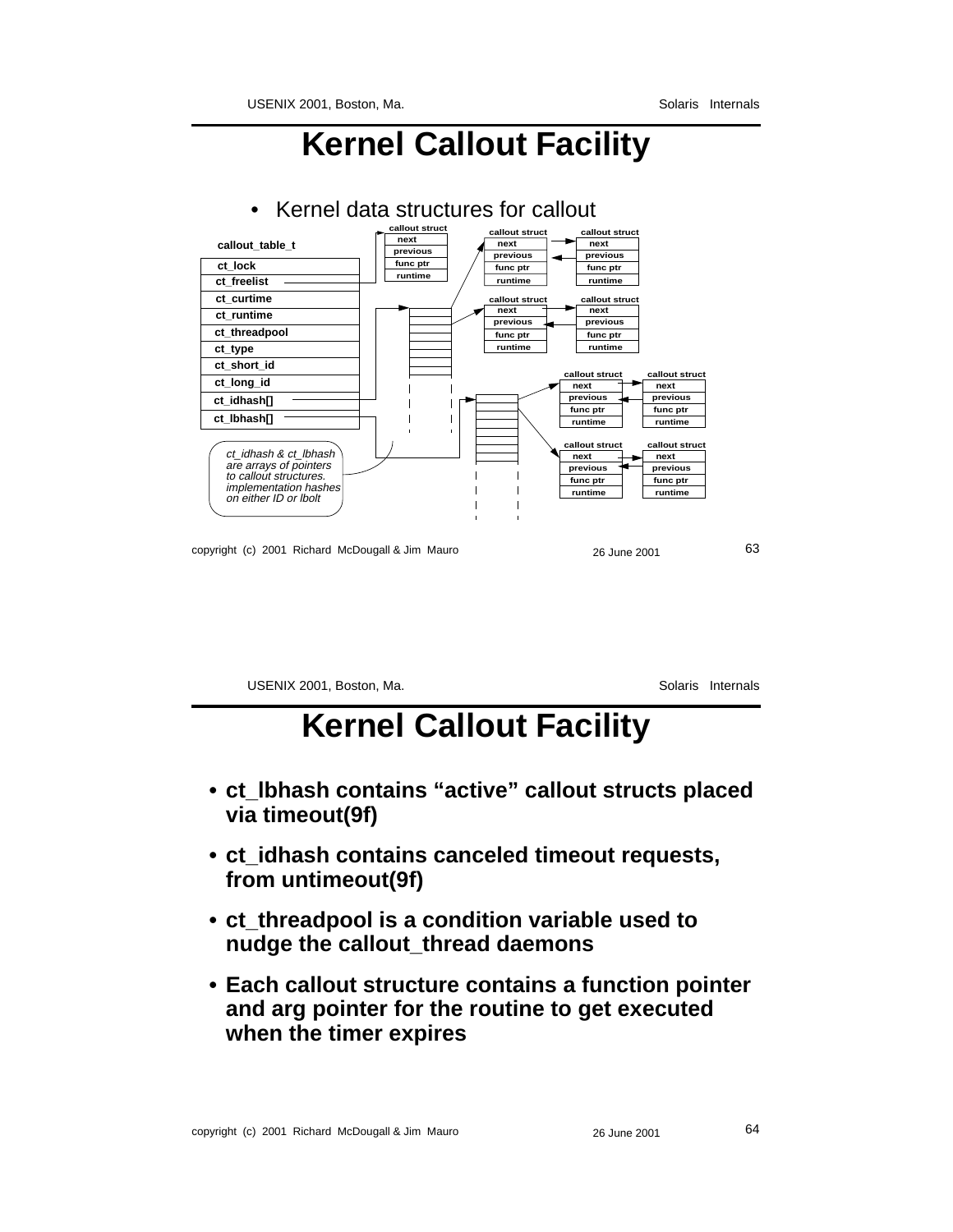### **Quick Tidbit**

**• mdb(1M) contains a function to dump the callout table;**

| $# \text{mdb} - k$                                               |                   |                                    |                                      |    |
|------------------------------------------------------------------|-------------------|------------------------------------|--------------------------------------|----|
| Loading modules: [ unix krtld genunix ip nfs ipc ptm logindmux ] |                   |                                    |                                      |    |
| $>$ ::callout                                                    |                   |                                    |                                      |    |
| FUNCTION                                                         | ARGUMENT ID       | <b>TIME</b>                        |                                      |    |
| realitexpire                                                     |                   |                                    | 70805520 7f746b31 5e77293 (T+249088) |    |
| polltime                                                         |                   | 7015c188 3aeb5911 5e3a5c9 (T+54)   |                                      |    |
| setrun                                                           |                   | 402abe60 3aeb5951 5e3a671 (T+222)  |                                      |    |
| mi timer fire                                                    |                   |                                    | 7087e6c8 7fe5c1d8 5e44955 (T+41922)  |    |
| sigalarm2proc                                                    |                   |                                    | 70337580 7fe5a308 5e3f60e (T+20603)  |    |
| ts update                                                        | 00000000 3dfab4a8 | 5e3a59a (T+7)                      |                                      |    |
| kmem_update                                                      | 00000000 3dfab6f8 | 5e3a818 (T+645)                    |                                      |    |
| delay wakeup                                                     | 4023fe60 3dfab7c8 |                                    | 5e3bb4d (T+5562)                     |    |
| schedpaging                                                      | 00000000 3b482ba9 | 5e3a5a8 (T+21)                     |                                      |    |
| gcallbwrapper                                                    | 70355ea8 3b482c29 | 5e3a8f4 (T+865)                    |                                      |    |
| fas watch                                                        |                   | 00000000 3b482c39 5e3a8f4 (T+865)  |                                      |    |
| seg_pupdate                                                      | 00000000 3b482cf9 |                                    | 5e3abdf (T+1612)                     |    |
| hme check link                                                   |                   | 70342000 3b482de9 5e3aee6 (T+2387) |                                      |    |
| $\bullet$                                                        |                   |                                    |                                      |    |
| $\cdot$                                                          |                   |                                    |                                      |    |
| $\bullet$                                                        |                   |                                    |                                      |    |
| $\geq$                                                           |                   |                                    |                                      |    |
|                                                                  |                   |                                    |                                      |    |
|                                                                  |                   |                                    |                                      |    |
| copyright (c) 2001 Richard McDougall & Jim Mauro                 |                   |                                    | 26 June 2001                         | 65 |
|                                                                  |                   |                                    |                                      |    |
|                                                                  |                   |                                    |                                      |    |

USENIX 2001, Boston, Ma. Solaris Internals

### **Kernel CallBack Facility**

- **Similiar to callout from an architecture standpoint**
- **Where callouts are time-driven, callbacks are event driven**
- **Currently used to support suspend/resume facility in various kernel segments**
	- e.g. VM system Pages invalidated, faulted back in on resume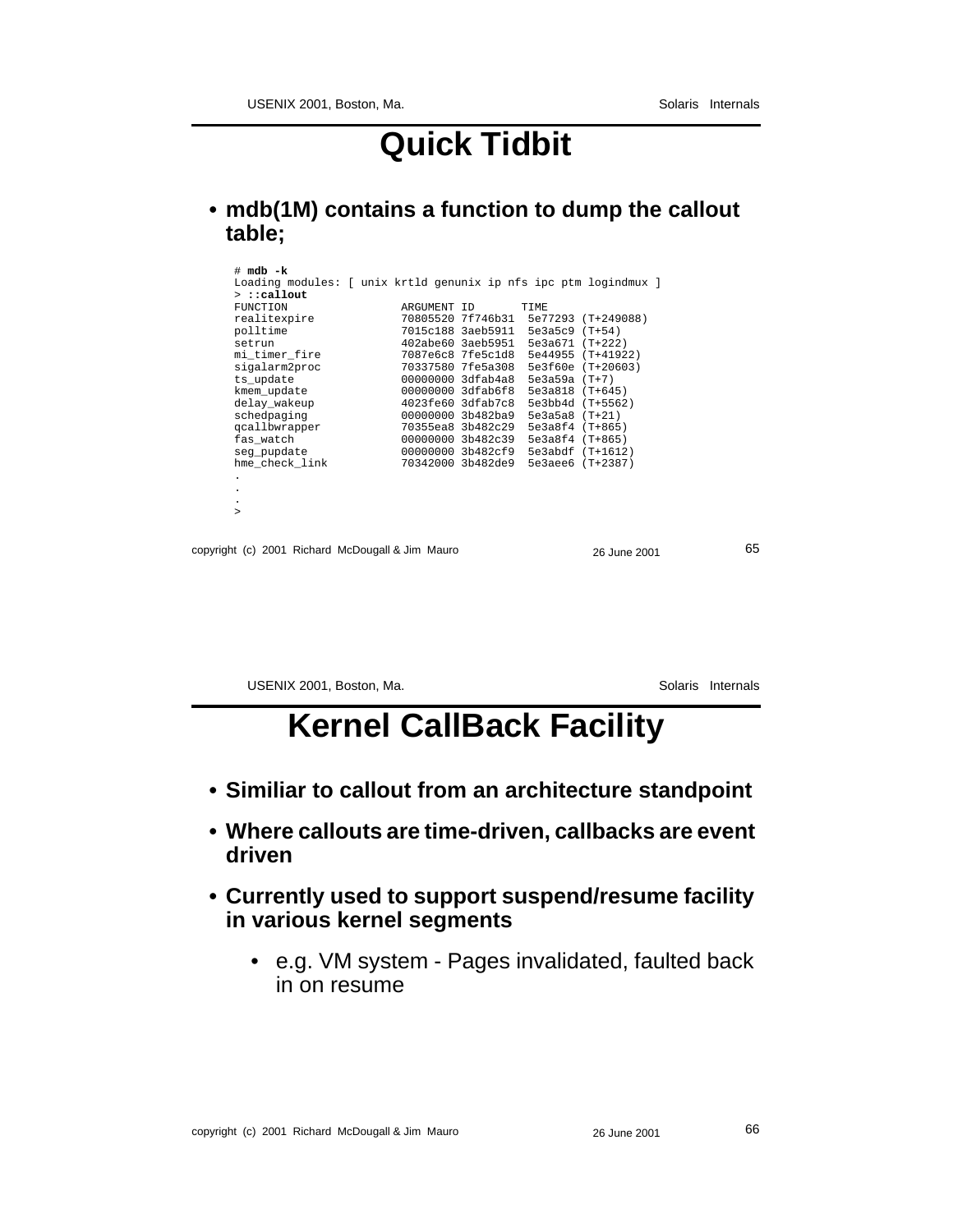#### **Synchronization Primitives**

#### **• What are they and why do we need them?**

Parallel Systems Architecture:

- Multiprocessor systems with a single kernel image
- SMP shared memory multiprocessor, symmetric multiprocessor
- Single, uniform address space
- **Need to synchronize access to kernel data with multiple processors executing kernel threads concurrently**

copyright (c) 2001 Richard McDougall & Jim Mauro 26 June 2001 26 June 2001

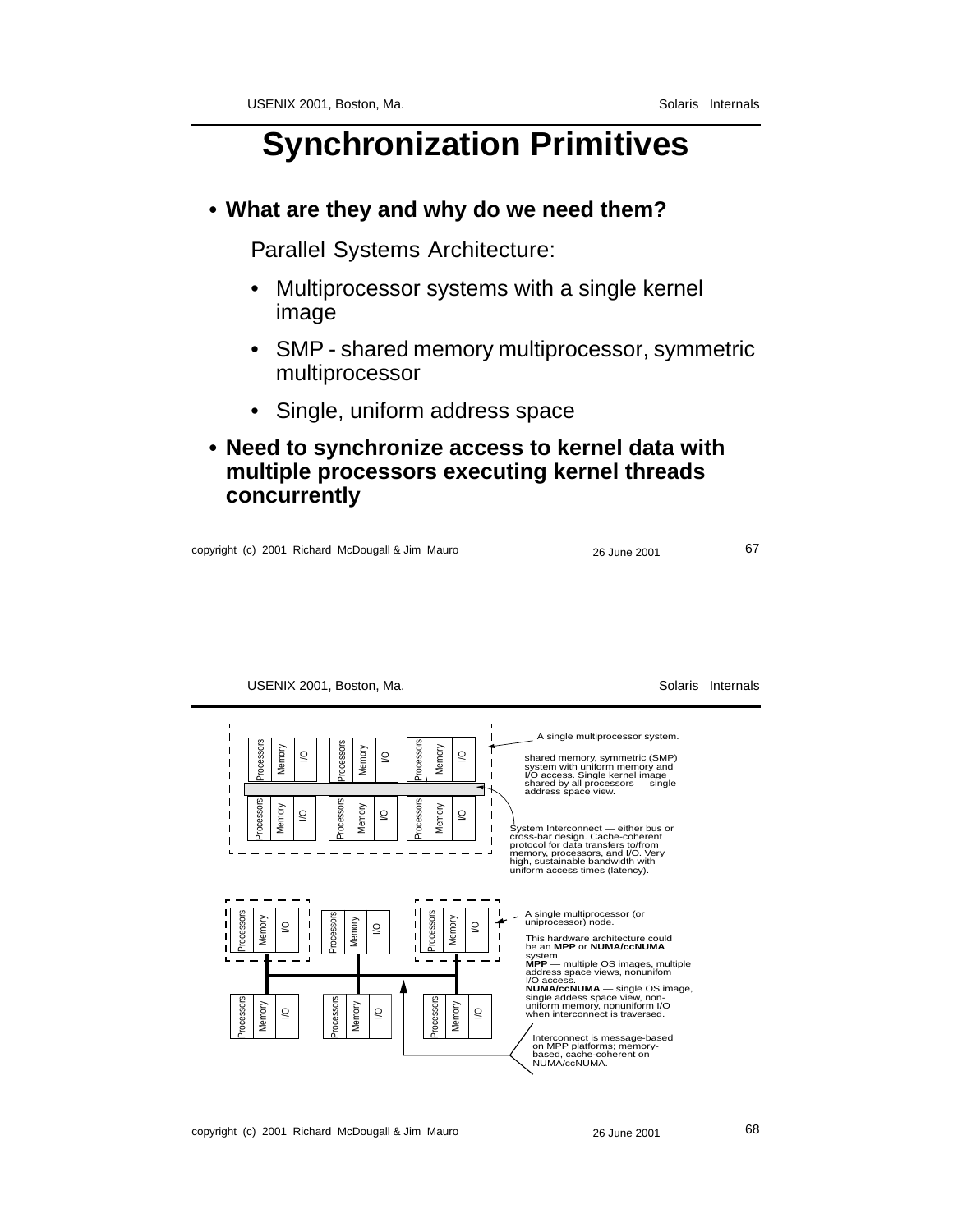#### **Synchronization Primitives**

Solaris does NOT require manipulating PIL to block interrupts for most synchronization tasks...

#### **• Mutex (mutual exclusion) locks**

- Most efficient short hold times
- **Reader/Writer locks**
	- Allows mutiple readers, mutual exclusion semantics for writers (long hold times)
- **Semaphores**
	- Resource allocation

copyright (c) 2001 Richard McDougall & Jim Mauro 26 June 2001 26 June 2001

USENIX 2001, Boston, Ma. Solaris Internals

### **Lock Overview**

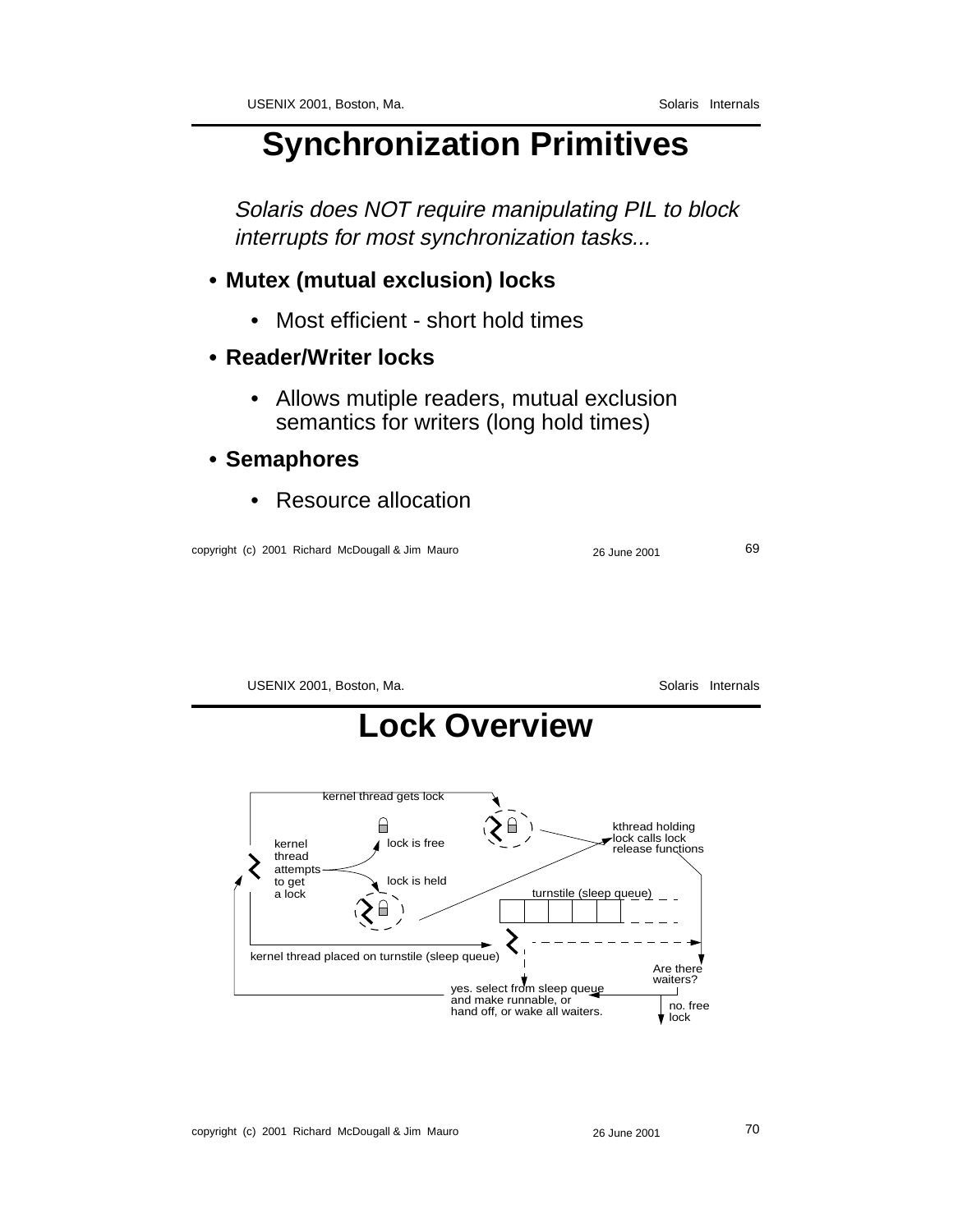### **Mutex Locks**

- **Lowest level, most efficient lock available**
- **There are basically 2 types of mutex locks;**
	- Adaptive mutex
	- Spin mutex

#### **• Adaptive is most frequently used - it's dynamic in what it does if the lock being sought after is held**

- Is holder running? let's spin
- Holder is not running, let's sleep

copyright (c) 2001 Richard McDougall & Jim Mauro 26 June 2001 26 June 2001

USENIX 2001, Boston, Ma. Subsetting the Solaris Internals

### **Mutex Locks**

- **• lockstat(1M)**
	- Implemented via /dev/lockstat pseudo device and driver
	- Provides for gathering/maintaining statistical information on kernel mutex and reader/writer locks
	- Also used for kernel profiling

replaced kgmon(1M)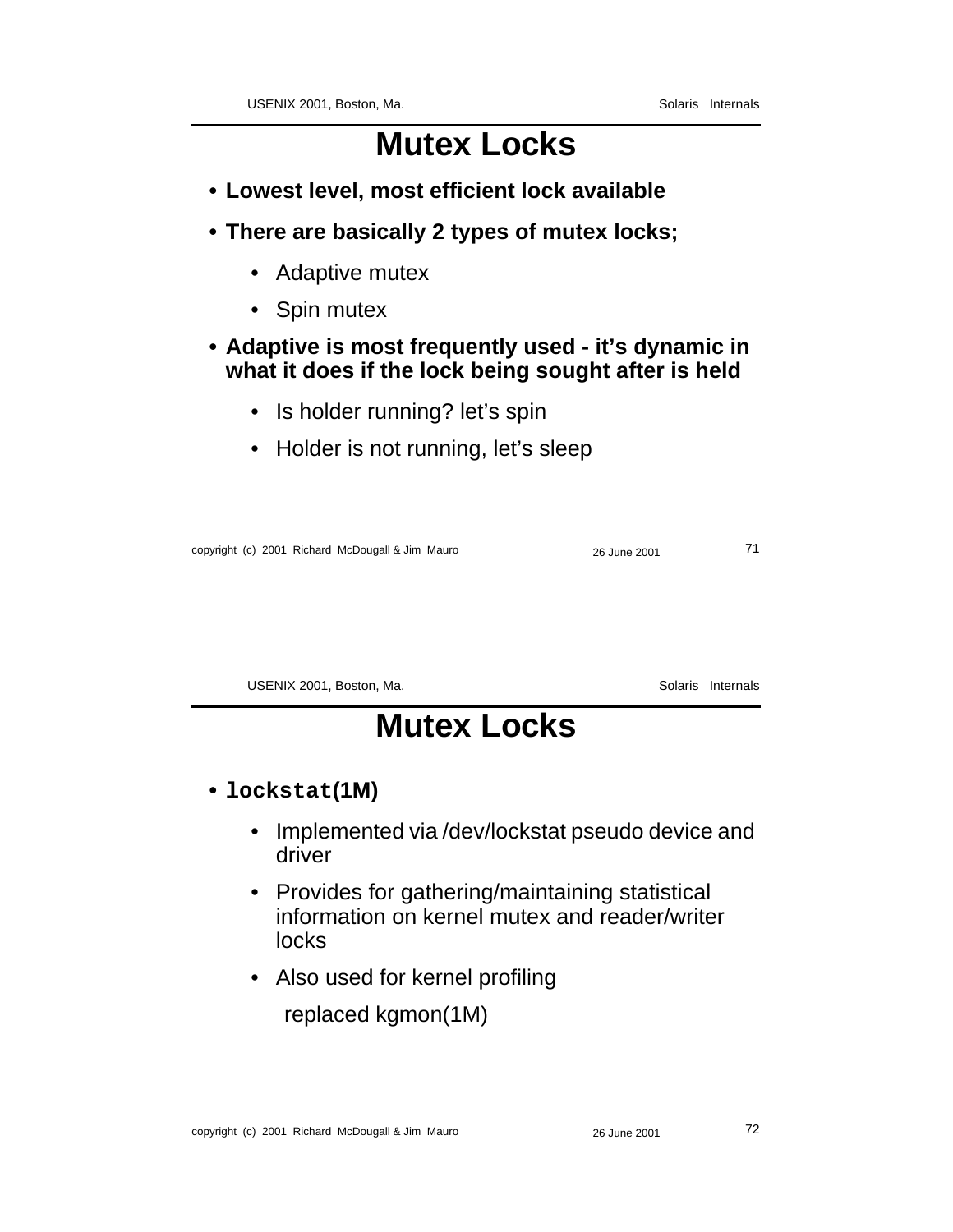# **Reader/Writer Locks**

- **Used when it's OK to have multiple readers, but not OK to have multiple writers**
- **Implementation is a simple 64-bit word**

| OWNER (writer) or HOLD COUNT (readers) | wrlock wrwant  wait |  |
|----------------------------------------|---------------------|--|
| 63-3(LP64) 31-3(ILP32)                 |                     |  |

**wait(0)** indicates a thread is waiting for the lock. **wrwant(1)** indicates a writer wants the lock (prevents other readers from getting it). wrlock is the write lock.

**wrlock(2)** determines what the high bit will be; either the address of the writer thread, or the reader count.

copyright (c) 2001 Richard McDougall & Jim Mauro 26 June 2001 26 2001

USENIX 2001, Boston, Ma. Solaris Internals

### **Dispatcher Locks**

- **Interrupts below level 10 can block, which means entering the dispatcher**
- **The dispatcher runs at PIL 11, in order to protect critical code paths from interrupts**
- **Dispatcher locks are synchronization primitives that not only provide mutual exclusion semantics, but also provide interrupt protection via PIL**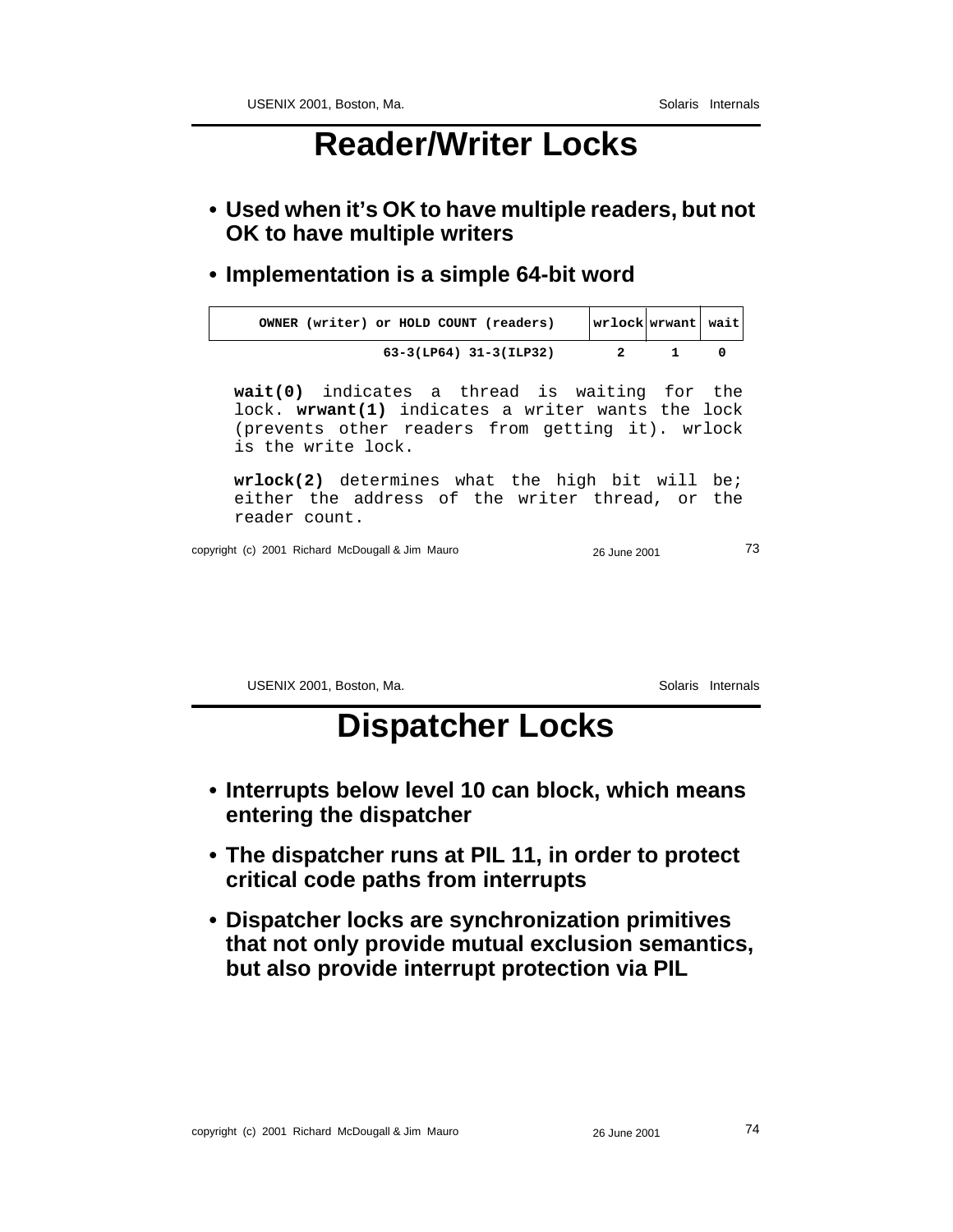### **Semaphores**

- **Traditionally could be used as binary (e.g. like a mutex) or counting (pool of resources)**
- **SunOS uses kernel semaphores in a few areas for resource allocation**

|                                                                                         | s slpg  |  |
|-----------------------------------------------------------------------------------------|---------|--|
|                                                                                         | s count |  |
| s_slpq - pointer to linked list of kernel threads;<br>the sleep queue for the semaphore |         |  |
| <b>s count</b> - semaphore value                                                        |         |  |

copyright (c) 2001 Richard McDougall & Jim Mauro 26 June 2001 26 June 2001

USENIX 2001, Boston, Ma. Solaris Internals

### **Semaphores**

#### **• Basic operations**

sema\_p() if (count  $> 0$ ) thread gets resource else put thread on sleep queue (s\_slpq) swtch() sema\_v() count++ if (s\_slpq != NULL) wakeup highest priority waiting thread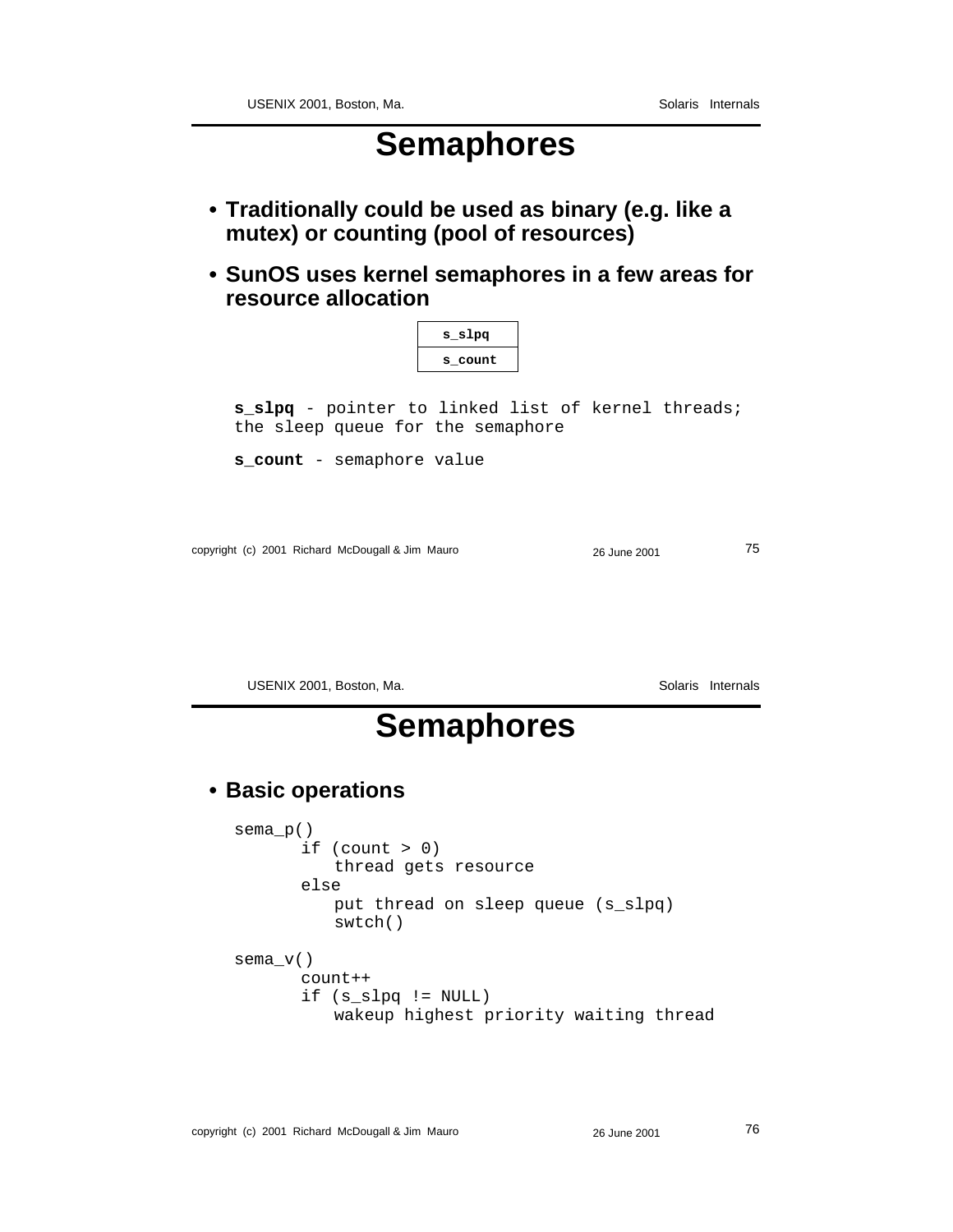### **Lock Statistics - lockstat**

Adaptive mutex spin: 287 events

|                 |  |                  | Count indv cuml rcnt spin Lock |                               | Caller                 |
|-----------------|--|------------------|--------------------------------|-------------------------------|------------------------|
|                 |  | 112 39% 39% 1.00 |                                | 301 0x3000014d8e0             | sdstrategy+0xac        |
| 50              |  |                  | 17% 56% 1.00                   | 2 push_lock                   | queue_io_request+0x10  |
| 22              |  | 8% 64% 1.00      |                                | 1 push_lock                   | pageout+0x2c4          |
| 19              |  | 7% 71% 1.00      |                                | 244 0x3000014d8e0             | $sdintrt+0x3c$         |
| 15 <sub>1</sub> |  | 5% 76% 1.00      |                                | 22 0x300003a6ee8              | vmem free+0x3c         |
| 10 <sup>°</sup> |  | 3% 79% 1.00      |                                | 6 0x3000014d760               | sdstart+0x53c          |
| 8               |  |                  | 3% 82% 1.00                    | 12 0x300003a6ee8              | vmem xalloc+0xa4       |
| 5               |  | 2% 84% 1.00      |                                | 93 fhc bdlist mutex           | fhc bdlist lock+0x8    |
| $\overline{4}$  |  |                  |                                | 1% 85% 1.00 2 0x3000398f4a8   | rdip+0x13c             |
| $\overline{4}$  |  |                  | 1% 87% 1.00                    | 11 0x3000014d760              | sdintr+0x3c            |
| $\overline{4}$  |  |                  |                                | 1% 88% 1.00 1 0x30002c53e28   | vn rele+0x24           |
| 3               |  |                  | 1% 89% 1.00                    | 5 0x3000014d760               | sdstrategy+0xac        |
| 3               |  |                  |                                | 1% 90% 1.00 815 0x3000014d8e0 | sdstart+0x588          |
| 3               |  | 1% 91% 1.00      |                                | 1 0x300002061e0               | isp scsi start+0x1f0   |
| $\overline{a}$  |  |                  |                                | 1% 92% 1.00 675 0x3000014d8e0 | $sdstart+0x53c$        |
| $\overline{a}$  |  |                  | 1% 93% 1.00                    | 22 0x3000014d8e0              | sdstrategy+0x2e0       |
| 2               |  | 1% 93% 1.00      |                                | 12401 pidlock                 | cv wait sig swap+0x1b0 |
| $\overline{a}$  |  | 1% 94% 1.00      |                                | 20249 pidlock                 | $ext+0x288$            |
| $\overline{a}$  |  | 1% 95% 1.00      |                                | 25181 pidlock                 | lwp exit+0x354         |
| $\mathbf{1}$    |  | 0% 95% 1.00      |                                | 8 cpc mutex+0x50              | page list add+0xec     |
| $\mathbf{1}$    |  | 0% 95% 1.00      |                                | 2526 pidlock                  | waitid+0xa8            |
| $\mathbf{1}$    |  | 0% 96% 1.00      |                                | 142 pidlock                   | sigcld_repost+0x48     |
| $\mathbf{1}$    |  | 0% 96% 1.00      |                                | 2 0x300002b6950               | pm_idle_component+0xc  |
| $\mathbf{1}$    |  | 0% 97% 1.00      |                                | 2 ph mutex+0x1a8              | page lookup+0x238      |
|                 |  |                  |                                |                               |                        |
|                 |  |                  |                                |                               |                        |

copyright (c) 2001 Richard McDougall & Jim Mauro 26 June 2001 26 June 2001

USENIX 2001, Boston, Ma. Solaris Internals

| 0% 100% 1.00<br>2 cpc mutex+0x20 |  | 0 %<br>0.‱<br>0.‱<br>0.‱<br>0.‱<br>0.‱<br>0.‱<br>0.‱ | 0% 100% 1.00 | 97% 1.00<br>97% 1.00<br>98% 1.00<br>98% 1.00<br>98% 1.00<br>99% 1.00<br>99% 1.00<br>99% 1.00 |  | $2$ pcf+0x108<br>13 cpc mutex+0x70<br>2 ctr mutex+0x50<br>1 pse mutex+0x360<br>2 0x300002061e0<br>2 push lock<br>2 push lock<br>2 cpc mutex+0x60<br>$1~pet+0x108$ | page free+0x128<br>page list add+0xec<br>page_ctr_add+0x38<br>page_trylock+0x20<br>isp scsi start+0x164<br>cv signal pageout+0x1c<br>pageout+0x1c4<br>page_get_mnode_cachelist+0xa4<br>page create va+0x1a8<br>page list add+0xec |
|----------------------------------|--|------------------------------------------------------|--------------|----------------------------------------------------------------------------------------------|--|-------------------------------------------------------------------------------------------------------------------------------------------------------------------|-----------------------------------------------------------------------------------------------------------------------------------------------------------------------------------------------------------------------------------|
|----------------------------------|--|------------------------------------------------------|--------------|----------------------------------------------------------------------------------------------|--|-------------------------------------------------------------------------------------------------------------------------------------------------------------------|-----------------------------------------------------------------------------------------------------------------------------------------------------------------------------------------------------------------------------------|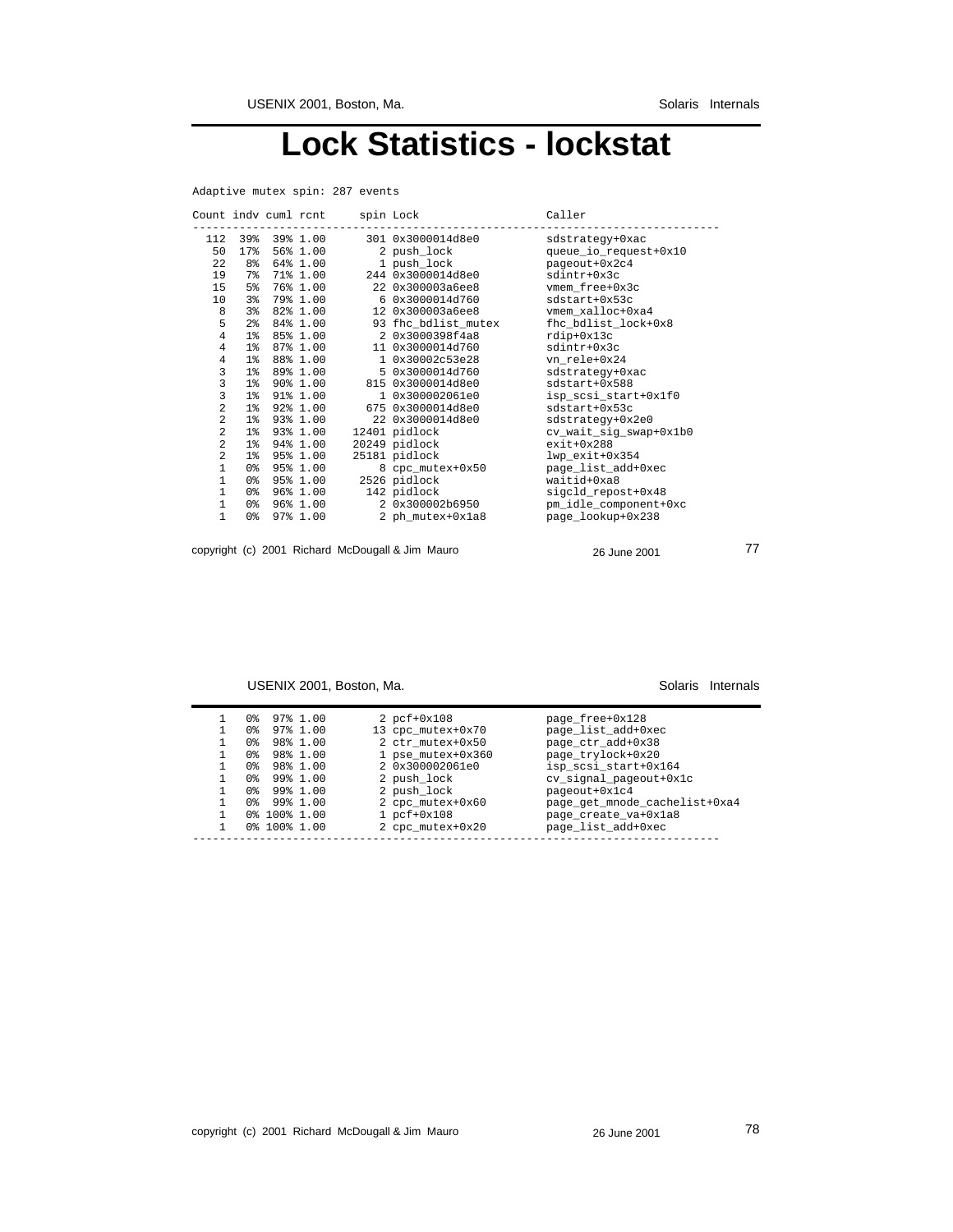### **Lock Statistics - lockstat**

| Adaptive mutex block: 3 events |  |  |  |  |
|--------------------------------|--|--|--|--|
|--------------------------------|--|--|--|--|

| Count indy cuml rent | nsec Lock            | Caller          |
|----------------------|----------------------|-----------------|
| 2 67% 67% 1 00       | 107286 0x3000014d8e0 | sdstrategy+0xac |
| 1 33% 100% 1.00      | 59704 0x3000014d8e0  | sdintr+0x3c     |

copyright (c) 2001 Richard McDougall & Jim Mauro 26 June 2001 26 June 2001

USENIX 2001, Boston, Ma. Solaris Internals

# **Lock Statistics - lockstat**

Spin lock spin: 3314 events

| Count indv cuml rent |                |                          |             | spin Lock                    | Caller           |  |
|----------------------|----------------|--------------------------|-------------|------------------------------|------------------|--|
| 1399                 | 42.8           |                          | 42% 1.00    | $27$ cpu[ $8$ ]+0 $x$ 78     | $disp+0x94$      |  |
| 406                  | 12%            |                          | 54% 1.00    | 29 cpu[0]+0x78               | $disp+0x94$      |  |
| 296                  | 9%             |                          | 63% 1.00    | 33 $cpu[9]+0x78$             | $disp+0x94$      |  |
| 260                  | 8%             |                          | 71% 1.00    | $25$ cpu $[13]+0x78$         | disp+0x94        |  |
| 254                  | 8%             |                          | 79% 1.00    | 26 0x30002bdf590             | $disp+0x94$      |  |
| 2.44                 | 7%             |                          | $86\%$ 1.00 | 28 cpu[1]+0x78               | $disp+0x94$      |  |
| 153                  | 5 <sup>8</sup> |                          | $91\%$ 1.00 | $21 \text{ coul} 121 + 0x78$ | disp+0x94        |  |
| 109                  | 3 <sup>8</sup> |                          | 94% 1.00    | $18$ cpu[ $5$ ]+0x78         | $disp+0x94$      |  |
| 103                  | 3%             |                          | 97% 1.00    | $27$ cpu $71+0x78$           | disp+0x94        |  |
| 53                   | 2 <sup>8</sup> |                          | 99% 1.00    | 990 $cpu[8]+0x78$            | disp getbest+0xc |  |
| 35                   |                | 1% 100% 1.00             |             | 49 $cpu[6]+0x78$             | $disp+0x94$      |  |
| $\mathfrak{D}$       |                | $0$ $3$ $100$ $3$ $1.00$ |             | 472 cpu[6]+0x78              | disp getbest+0xc |  |
|                      |                |                          |             |                              |                  |  |

Thread lock spin: 4 events

| Count indy cuml rent |                                                                             |  | spin Lock                                                                                          | Caller                                                             |
|----------------------|-----------------------------------------------------------------------------|--|----------------------------------------------------------------------------------------------------|--------------------------------------------------------------------|
|                      | 1 25% 25% 1.00<br>$1, 25\%$ 50 $1, 00$<br>1 25% 75% 1.00<br>1 25% 100% 1.00 |  | $211$ cpu[6]+0x78<br>86 cpu[0]+0x78<br>56 sleepg head+0xa08<br>$42 \text{ coul} 121 + 0 \times 78$ | $swapin+0x28$<br>$swapin+0x28$<br>ts tick+0xc<br>$swa$ pin+ $0x28$ |

copyright (c) 2001 Richard McDougall & Jim Mauro 26 June 2001 26 June 2001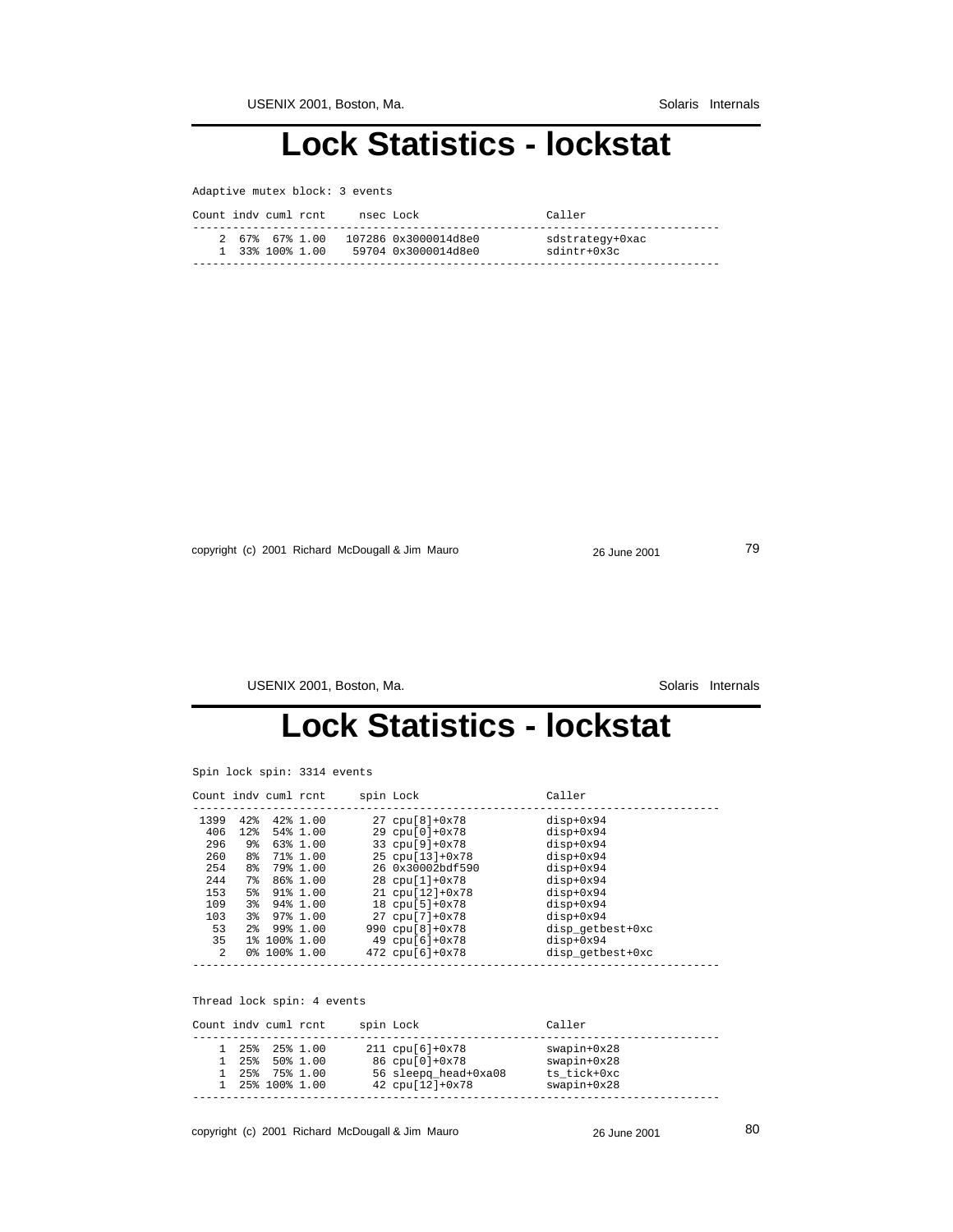# **lockstat - kernel profiling**

#### # **lockstat -I sleep 20**

Profiling interrupt: 3882 events in 20.011 seconds (194 events/sec)

|                                                  |    | Count indv cuml rcnt | nsec CPU+PIL           | Caller            |  |
|--------------------------------------------------|----|----------------------|------------------------|-------------------|--|
|                                                  |    | 509 13% 13% 1.00     | 119 cpu <sup>[1]</sup> | i_ddi_splx+0x1c   |  |
|                                                  |    | 420 11% 24% 1.00     | 122 cpu[0]             | i_ddi_splx+0x1c   |  |
|                                                  |    | 157 4% 28% 1.00      | 76 cpu[1]+10           | $spl6+0x14$       |  |
|                                                  |    | 144 4% 32% 1.00      | 68 cpu[0]              | disp_getwork+0x18 |  |
|                                                  |    | 142 4% 35% 1.00      | 70 cpu[0]              | disp_getwork      |  |
|                                                  |    | 132 3% 39% 1.00      | 77 cpu[1]+10           | i_ddi_splx        |  |
|                                                  |    | 116 3% 42% 1.00      | 81 cpu[1]              | spl6              |  |
|                                                  |    | 115 3% 45% 1.00      | 72 cpu[0]+10           | $spl6+0x14$       |  |
|                                                  |    | 115 3% 48% 1.00      | 72 cpu[0]+10           | i_ddi_splx        |  |
|                                                  |    | 105 3% 50% 1.00      | 73 cpu[1]              | disp_getwork      |  |
|                                                  |    | 96 2% 53% 1.00       | 64 cpu[0]              | disp_getwork+0x10 |  |
|                                                  |    | 96 2% 55% 1.00       | 79 cpu[0]              | spl6              |  |
|                                                  | 73 | 2% 57% 1.00          | 65 cpu[0]+10           | disp_getwork+0x60 |  |
|                                                  |    | 71 2% 59% 1.00       | 69 cpu <sup>[1]</sup>  | disp_getwork+0x18 |  |
|                                                  | 60 | 2% 61% 1.00          | 72 cpu[1]+10           | disp_getwork+0x60 |  |
|                                                  | 60 | 2% 62% 1.00          | 67 cpu[1]              | idle+0x74         |  |
|                                                  | 60 | 2% 64% 1.00          | 67 cpu[1]+10           | disp_getwork+0x4c |  |
|                                                  |    |                      |                        |                   |  |
| copyright (c) 2001 Richard McDougall & Jim Mauro |    |                      |                        | 26 June 2001      |  |

USENIX 2001, Boston, Ma. Solaris Internals

### **Turnstiles and Priority Inheritance**

- **Turnstile A special set of sleep queues for kernel threads blocking on mutex or R/W locks**
- **Priority inheritance a mechanism whereby a kernel thread may inherit the priority of the higher priority kernel thread, for the purpose of addressing;**
- **Priority inversion a scenerio where a thread holding a lock is preventing a higher priority thread from running, because the higher priority thread needs the lock.**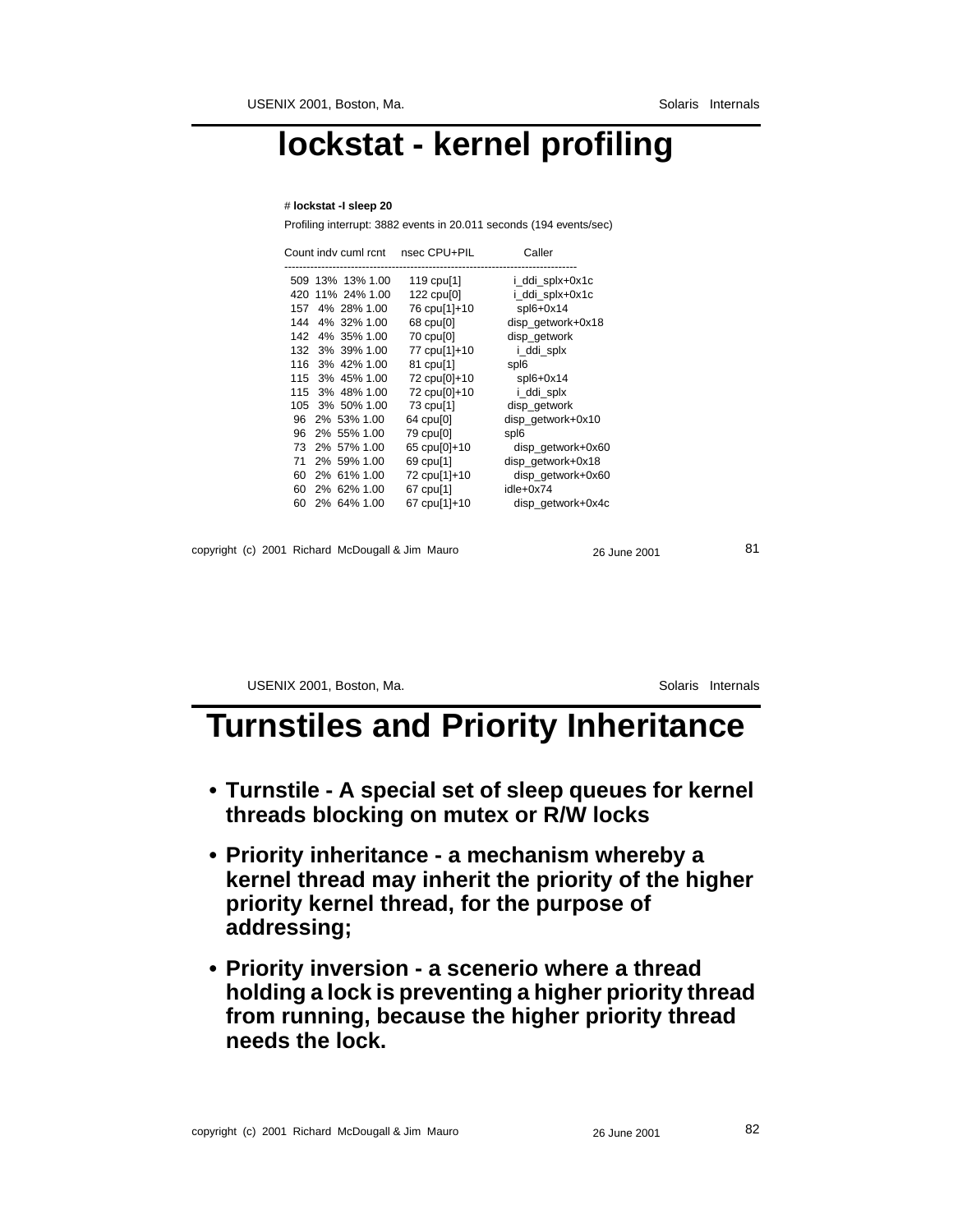### **Turnstiles and Priority Inheritance**



copyright (c) 2001 Richard McDougall & Jim Mauro 26 26 June 2001 26 33

USENIX 2001, Boston, Ma. Solaris Internals

# **Turnstiles**

- **All active turnstiles reside in turnstile\_table[], index via a hash function on the address of the synchronization object**
- **Each hash chain protected by a dispatcher lock, acquired by turnstile\_lookup()**
- **Each kernel thread is created with a turnstile, in case it needs to block on a lock**
- **• turnstile\_block() put the thread to sleep on the appropriate hash chain, and walk the chain, applying PI where needed**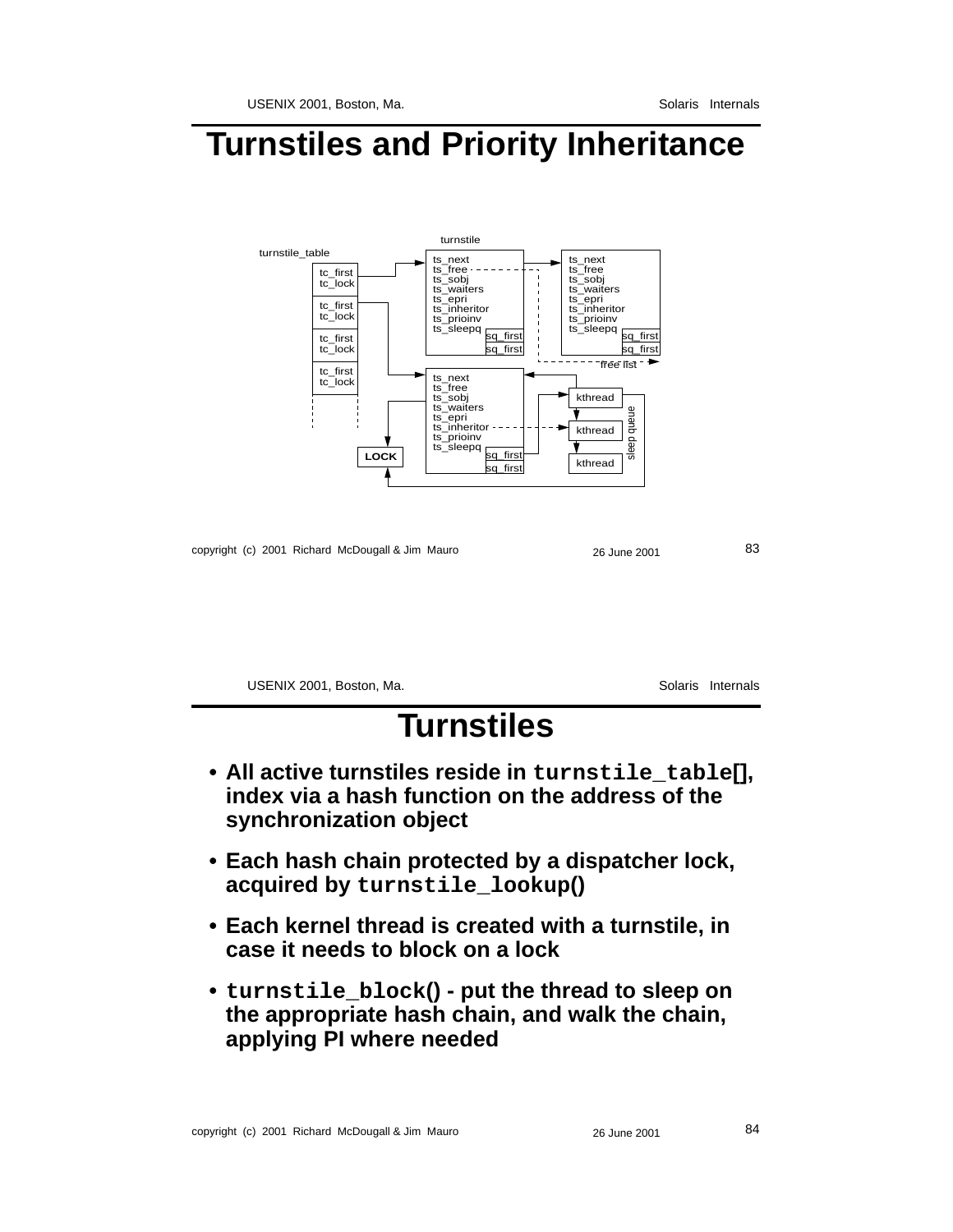# **Turnstiles**

- **• turnstile\_wakeup() waive an inherited priority, and wakeup the specific kernel threads**
- **For mutex locks, wakeup is called to wake all kernel threads blocking on the mutex**
- **For R/W locks;**
	- If no waiters, just release the lock
	- If a writer is releasing the lock, and there are waiting readers and writers, waiting readers get the lock if they are of the same or higher priority than the waiting writer
	- A reader releasing the lock gives priority to waiting writers

copyright (c) 2001 Richard McDougall & Jim Mauro 26 26 June 2001 26 June 2001

USENIX 2001, Boston, Ma. Solaris Internals

# **Kernel CPU Support**

- **SunOS kernel maintains a linked list of CPU structures, one for each processor**
- **Facilitates many features, such as processor control (online/offline), processor binding, processor set**
- **Makes dispatcher implementation faster and more efficient**
- **Linked list gets created at boot time**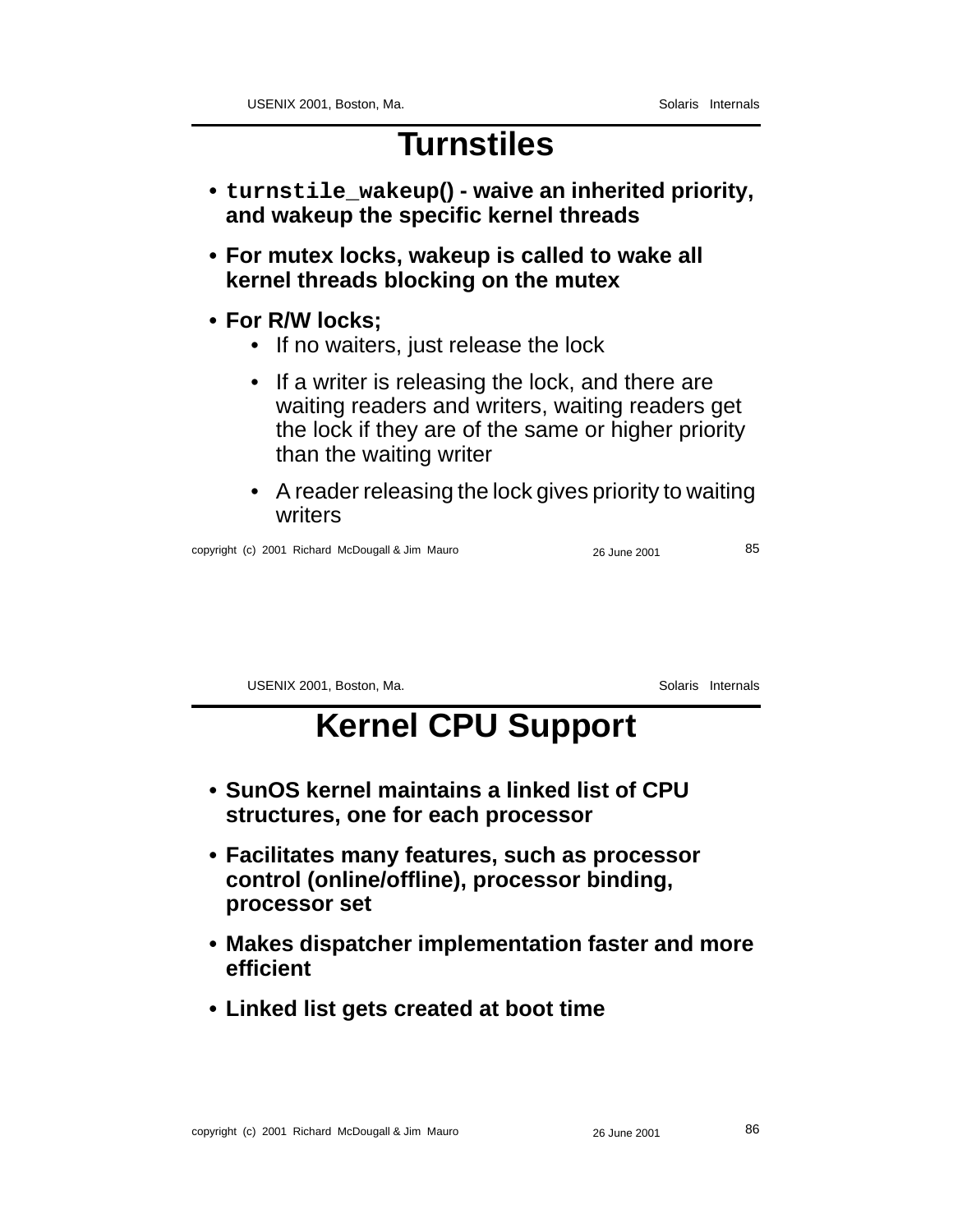# **Kernel CPU Support**

#### **• CPU data structure**

| cpu_id, cpu_flags, cpu_thread,<br>cpu idle thread, cpu pause thread                  | Misc stuff                    |
|--------------------------------------------------------------------------------------|-------------------------------|
| cpu next, cpu prev, cpu next onln,<br>cpu_prev_onln, cpu_next_part,<br>cpu prev part | Linked lists                  |
| cpu disp, cpu runrun, cpu kprunrun,<br>cpu chosen level, cpu dispthread              | Dispatcher stuff              |
| cpu interrupt stack, cpu onintstk,<br>cpu int thread list, cpu act lvls              | Interrupt information         |
| cpu stat<br>cpu kstat                                                                | Stats                         |
| cpu type, cpu state being<br>cpu cpr flags                                           | Configuration information     |
| cpu m                                                                                | Platform specific information |
|                                                                                      |                               |

copyright (c) 2001 Richard McDougall & Jim Mauro 26 June 2001 26 June 2001

USENIX 2001, Boston, Ma. Solaris Internals

# **Kernel CPU Support**

#### **• A CPU can be on any one of several linked lists**

- Exists all cpus
- Online all cpus that are online (not queisced)
- Partition part of a processor set

#### **• A CPU can be in one of several states (cpu\_flags)**

|                            | CPU RUNNING - executing code |
|----------------------------|------------------------------|
| CPU READY                  | - can accept cross-calls     |
| CPU QUIESCED - no threads  |                              |
|                            | CPU EXISTS - it's configured |
| CPU ENABLE                 | - enabled for interrupts     |
| CPU OFFLINE - no threads   |                              |
| CPU_POWEROFF - powered off |                              |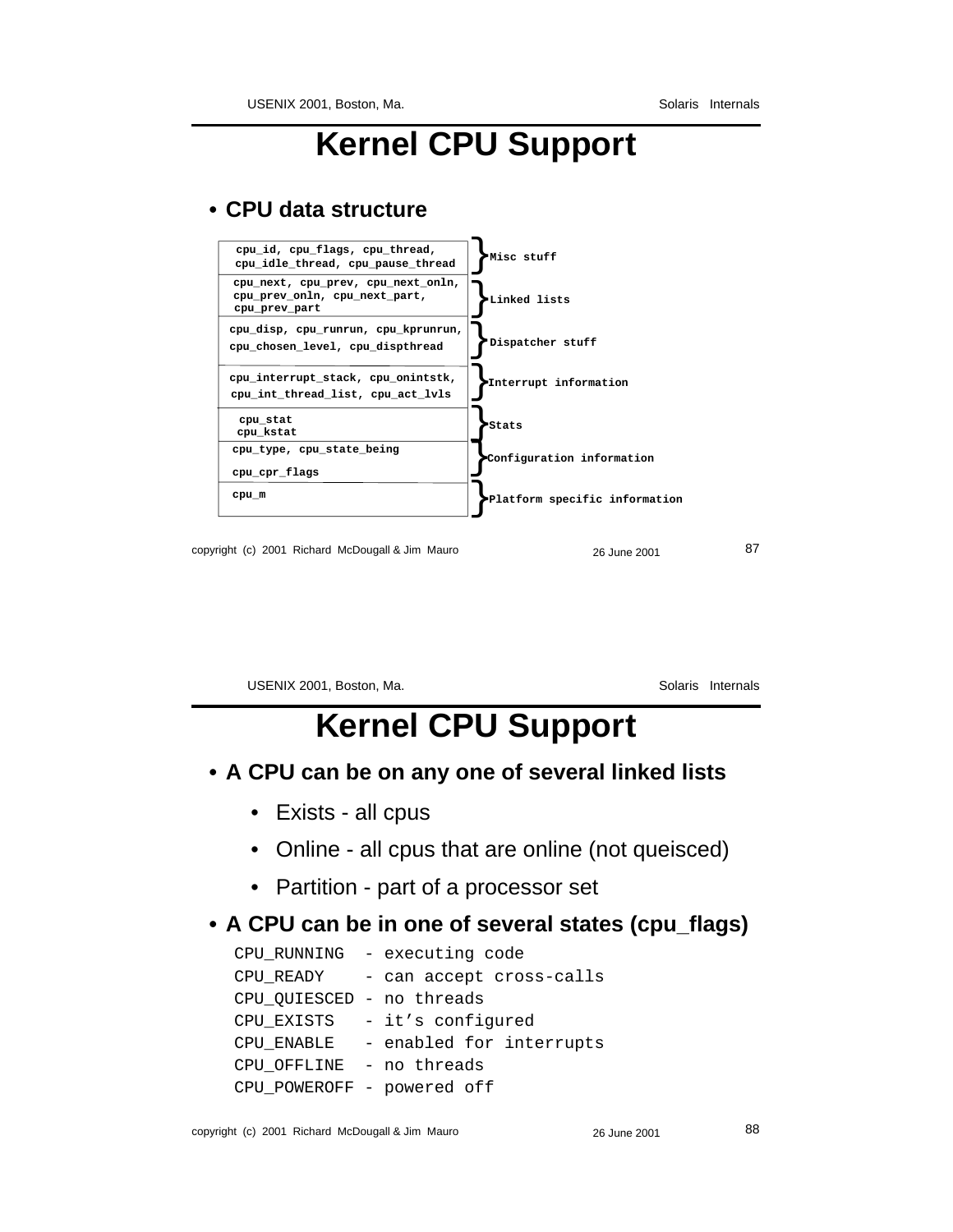# **Kernel CPU Support**

- **Each CPU holds a kthread pointer to the thread it's currently executing, its idle thread and pause thread**
- **Each CPU has its own interrupt stack, and a linked list of 9 interrupt threads for handling interrupts below level 10**
- **CPU partitions are how processor sets are created and maintained (SunOS 5.6 and beyond). A cpupart structure is linked to the CPU structure**
- **Statistics include a cpu\_stat structure, which is sysinfo, vminfo and wait info all merged together. kstats are available as well**

copyright (c) 2001 Richard McDougall & Jim Mauro 26 June 2001 26 June 2001

USENIX 2001, Boston, Ma. Solaris Internals

# **Quick Tidbit**

#### **• There's an adb macro for dumping a cpu structure**

| # adb -k /dev/ksyms /dev/mem                                       |                   |              |                |          |
|--------------------------------------------------------------------|-------------------|--------------|----------------|----------|
| physmem fdde                                                       |                   |              |                |          |
| cpu list/X                                                         |                   |              |                |          |
| cpu list:                                                          |                   |              |                |          |
| cpu list:                                                          | f026de48          |              |                |          |
| f026de48\$ <cpu< td=""><td></td><td></td><td></td><td></td></cpu<> |                   |              |                |          |
| cpus:                                                              |                   |              |                |          |
| cpus:                                                              | id                | segid        | flags          |          |
|                                                                    | U                 | U            | 1 <sub>b</sub> |          |
| $cpus+0xc:$                                                        | thread            | idle t       | pause          |          |
|                                                                    | f68181a0          | fbe01e80     | fbf53e80       |          |
| $cpus+0x18$ :                                                      | lwp               | callo        | fpowner        | part     |
|                                                                    | f6438ca0          | 0            | f6438ca0       | f026f034 |
| $cpus+0x2c$ :                                                      | next              | prev         | next on        | prev on  |
|                                                                    | f026e3b8          | f026e3b8     | f026e3b8       | f026e3b8 |
| $cpus+0x3c$ :                                                      | next pt           | prev pt      |                |          |
|                                                                    | f026e3b8          | f026e3b8     |                |          |
| $cpus+0x44$ :                                                      | lock<br>npri      | queue        | limit          | actmap   |
|                                                                    | 110<br>U          | f5b24008     | f5b24530       | f59810d0 |
| $cpus+0x54$ :                                                      | maxrunpri         | max unb pri  | nrunnable      |          |
|                                                                    | $-1$              | $-1$         | O              |          |
| $cpus+0x60$ :                                                      | kprnrn<br>runrun  | chosen level | dispthread     |          |
|                                                                    | U<br><sup>0</sup> | $-1$         | f68181a0       |          |
| $cpus+0x68$ :                                                      | thread lock       | last swtch   | intr stack     | on_intr  |
|                                                                    | U                 | 1b832b6      | fbe1ffa0       | 0        |
| $cpus+0x78$ :                                                      | intr thread       | intr actv    | base spl       |          |
|                                                                    | fbelce80          | 0            | 0              |          |
| f026e3b8\$ <cpu< td=""><td></td><td></td><td></td><td></td></cpu<> |                   |              |                |          |
| $cpus+0x570$ :                                                     | id                | segid        | flags          |          |
|                                                                    | $\mathfrak{D}$    | 1            | 1 <sub>b</sub> |          |
| $cpus+0x57c$ :                                                     | thread            | idle t       | pause          |          |
|                                                                    | fbf58e80          | fbf58e80     | fbf78e80       |          |
| $cpus+0x588:$                                                      | lwp               | callo        | fpowner        | part     |
|                                                                    | f5c9e868          | 0            | f6437440       | f026f034 |
| $cpus+0x59c$ :                                                     | next.             | prev         | next on        | prev on  |
|                                                                    | f026de48          | f026de48     | f026de48       | f026de48 |

copyright (c) 2001 Richard McDougall & Jim Mauro 26 June 2001 26 June 2001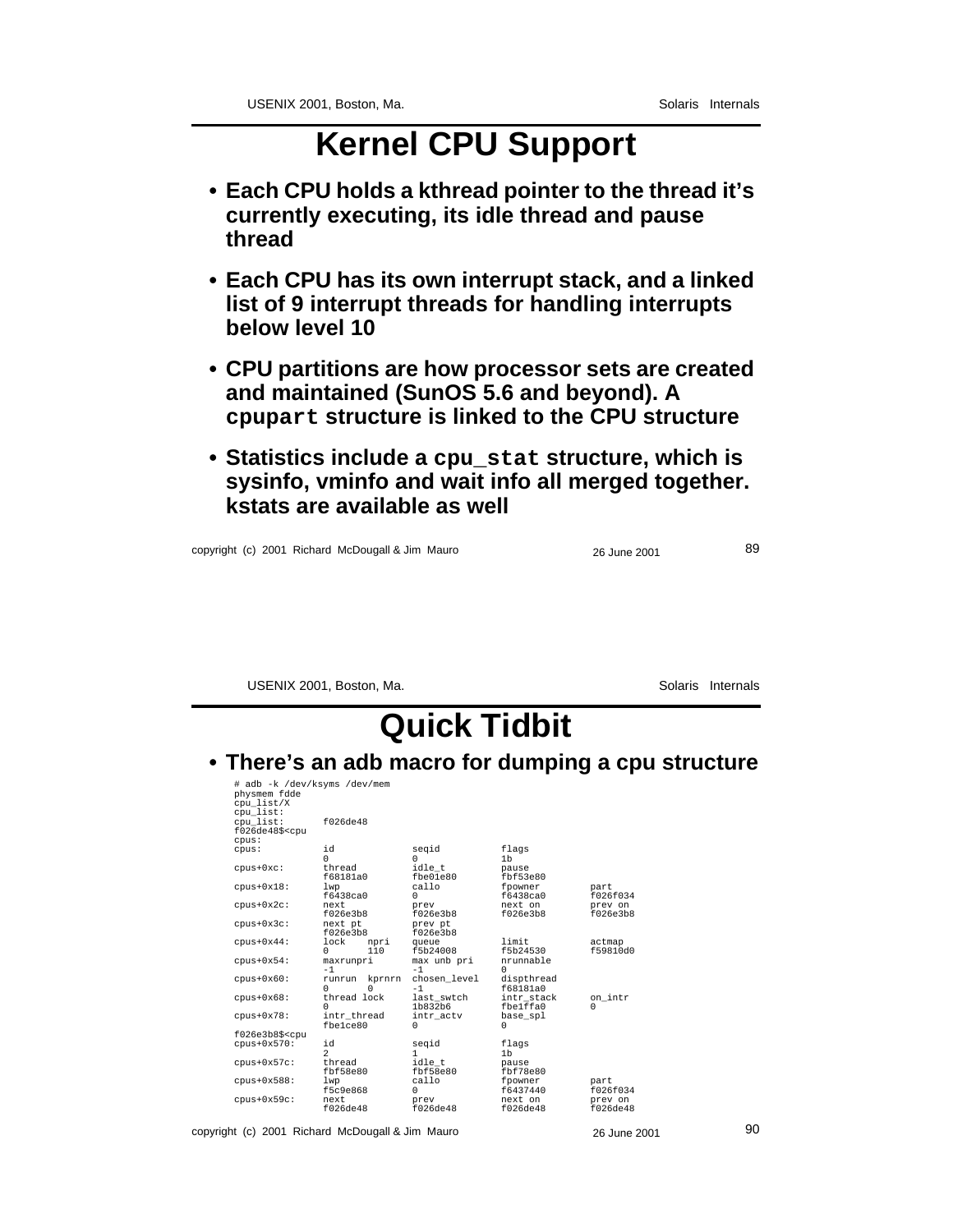| $cpus+0x5ac$ :<br>$cpus+0x5b4$ :                                | next pt<br>f026de48<br>lock<br>npri<br>110<br><sup>0</sup> | prev pt<br>f026de48<br>queue<br>f5c64aa0 | limit<br>f5c64fc8               | actmap<br>f5c02d10         |          |
|-----------------------------------------------------------------|------------------------------------------------------------|------------------------------------------|---------------------------------|----------------------------|----------|
| $cpus+0x5c4$ :                                                  | maxrunpri<br>$-1$                                          | max unb pri<br>$-1$                      | nrunnable<br>U                  |                            |          |
| $cpus+0x5d0$ :                                                  | kprnrn<br>runrun<br><sup>0</sup><br><sup>0</sup>           | chosen level<br>$-1$                     | dispthread<br>f5c67b20          |                            |          |
| $cpus+0x5d8$ :                                                  | thread lock                                                | last swtch<br>1b842ee                    | intr stack<br>fbf76fa0          | on intr<br>U               |          |
| $cpus+0x5e8$ :                                                  | intr thread<br>fbf73e80                                    | intr actv<br>$\Omega$                    | base spl<br>U                   |                            |          |
| f026f034\$ <cpupart<br>cp default:<br/>cp default:</cpupart<br> |                                                            |                                          |                                 |                            |          |
|                                                                 | id                                                         | level<br>0                               | next.<br>f026f034               | prev<br>f026f034           |          |
| cp default+0x10:                                                |                                                            |                                          |                                 |                            |          |
|                                                                 | base<br>f026f034                                           | cpulist<br>f026de48                      | ncpus<br>$\mathfrak{D}$         |                            |          |
| cp default+0x1c:                                                |                                                            | lock<br>npri                             | queue                           | limit                      | actmap   |
| cp default+0x2c:                                                |                                                            | 110<br><sup>n</sup><br>maxrunpri<br>$-1$ | f5b24548<br>max unb pri<br>$-1$ | f5b24a70<br>nrunnable<br>0 | f59810e0 |

copyright (c) 2001 Richard McDougall & Jim Mauro 26 June 2001 26 June 2001

USENIX 2001, Boston, Ma. Subsetting and Solaris Internals

# **CPU Info**

#### # **mdb -k**

|          |                           |                |          |          |        |    |                                            |  | Loading modules: [ unix krtld genunix ip nfs lofs ipc ptm logindmux ] |      |  |
|----------|---------------------------|----------------|----------|----------|--------|----|--------------------------------------------|--|-----------------------------------------------------------------------|------|--|
|          | $\rightarrow$ : : cpuinfo |                |          |          |        |    |                                            |  |                                                                       |      |  |
| TD ADDR  |                           |                |          |          |        |    | FLG NRUN BSPL PRI RNRN KRNRN SWITCH THREAD |  |                                                                       | PROC |  |
| $\Omega$ | $1041a$ dd $8$            | 1 <sub>b</sub> | 5        |          | 0, 104 | no | $no t-0$                                   |  | 000002a10004bd40 sched                                                |      |  |
|          | 1 02325528                | 1 <sub>b</sub> | 8        | $\Omega$ | 59     | no | $no t-0$                                   |  | 0000030003d61aa0 oracle                                               |      |  |
|          | 4 02324028                | 1 <sub>b</sub> | 6        | $\Omega$ | 59     | no | $no t-0$                                   |  | 0000030007b8f260 oracle                                               |      |  |
|          | 5 025d8ab0                | 1 <sub>b</sub> | 10       | $\Omega$ | 59     | no | $no t-0$                                   |  | 0000030003d682e0 oracle                                               |      |  |
|          | 8 025cf538                | 2f             | $\Omega$ | $\Omega$ | $-1$   | no |                                            |  | no t-9621305 000002a100497d40 (idle)                                  |      |  |
|          | 9 025ce038                | 2f             | 0        | $\Omega$ | $-1$   | no |                                            |  | no t-9621272 000002a10048bd40 (idle)                                  |      |  |
|          | $10,025cc$ ac $0$         | 2f             | 0        | $\Omega$ | $-1$   | no |                                            |  | no t-7244620 000002a10053fd40 (idle)                                  |      |  |
|          | 11 025cb548               | 2f             | 0        | $\Omega$ | $-1$   | no |                                            |  | no t-7244620 000002a100533d40 (idle)                                  |      |  |
|          | 12 025ca048               | 2f             | 0        | $\Omega$ | $-1$   | no |                                            |  | no t-7244620 000002a100527d40 (idle)                                  |      |  |
|          | 13 025c6ad0               | 2f             | 0        | 0        | $-1$   | no |                                            |  | no t-7244619 000002a10063bd40 (idle)                                  |      |  |
|          | 14 025c3558               | 1 <sub>b</sub> | 7        | $\Omega$ | 59     | no | $no t-0$                                   |  | 0000030007dbba60 mdb                                                  |      |  |
|          | 15 025c2058               | 1b             | 8        | $\Omega$ | 59     | no |                                            |  | no t--1 0000030003d68ac0 oracle                                       |      |  |
| $\geq$   |                           |                |          |          |        |    |                                            |  |                                                                       |      |  |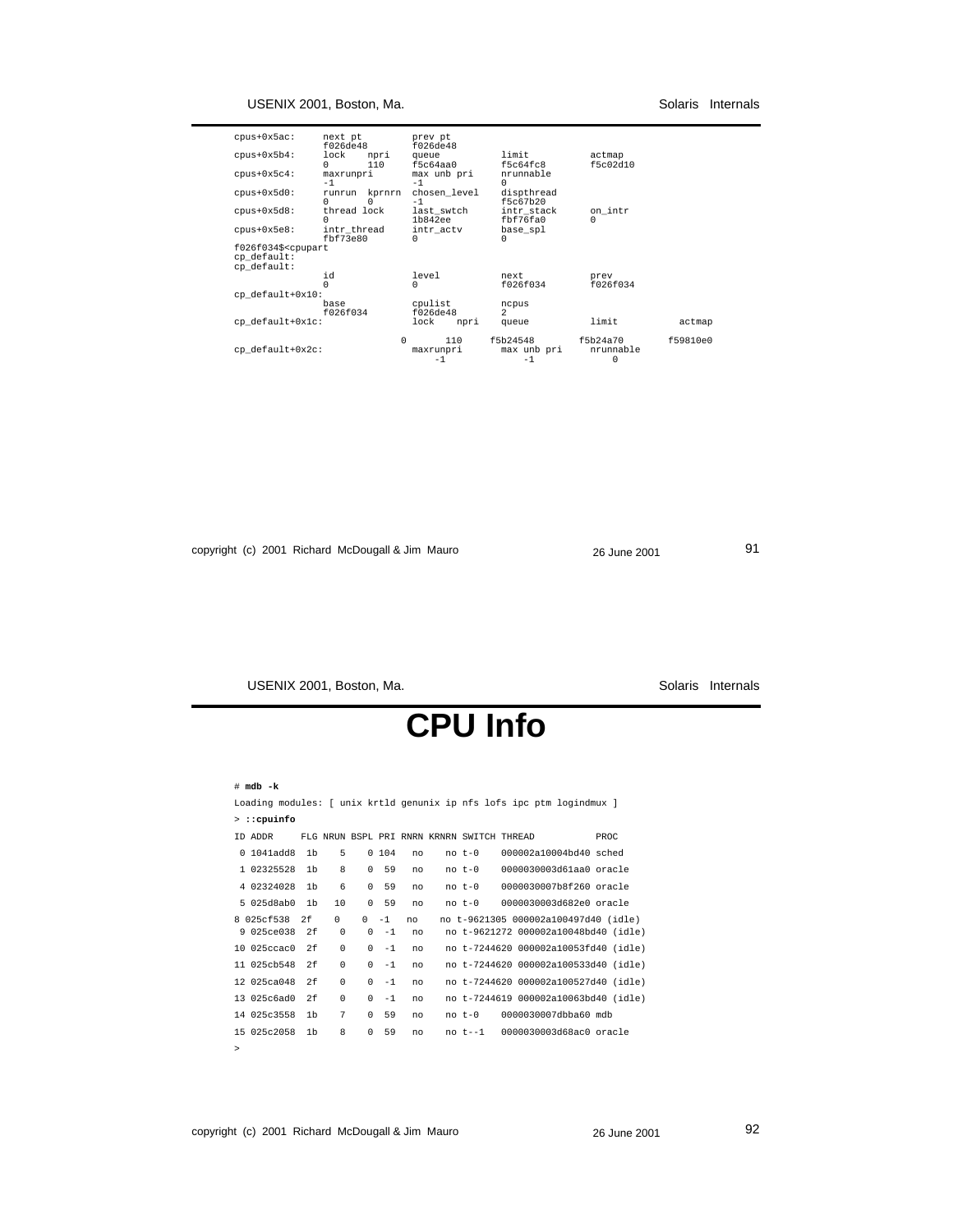# **Processor Control Commands**

#### **• CPU related commands**

- psrinfo(1M) provides information about the processors on the system. Use "-v" for verbose
- psradm(1M) online/offline processors. Pre Sol 7, offline processors still handled interrupts. In Sol 7, you can disable interrupt participation as well
- psrset(1M) creation and management of processor sets
- pbind(1M) original processor bind command. Does not provide exclusive binding
- processor\_bind(2), processor\_info(2), pset\_bind(2), pset\_info(2), pset\_creat(2), p\_online(2): system calls to do things programmatically

copyright (c) 2001 Richard McDougall & Jim Mauro 26 June 2001 26 June 2001

USENIX 2001, Boston, Ma. Solaris Internals

### **Processes, Threads and the Dispatcher**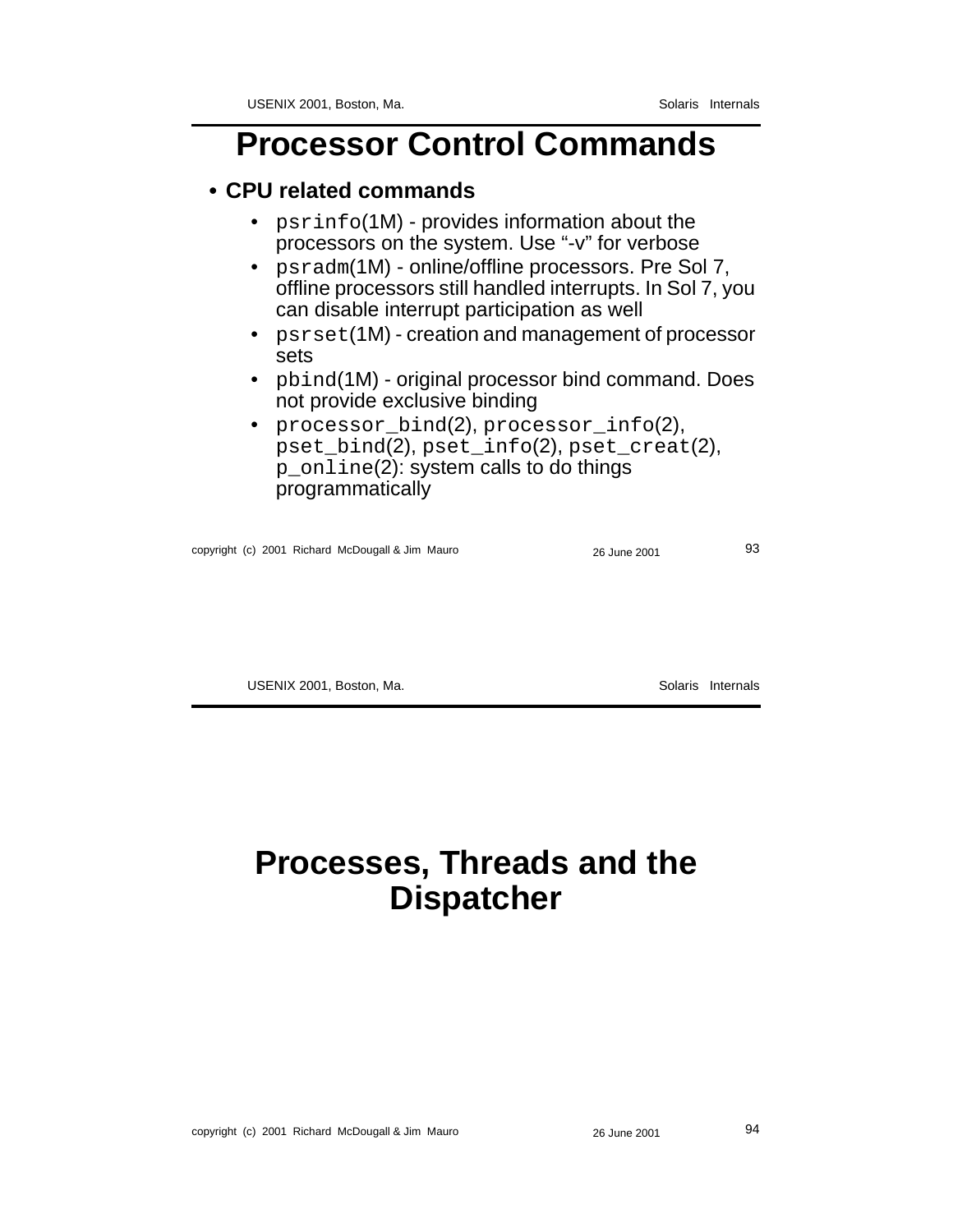### **Processes, Threads & The Dispatcher**

#### **• Solaris implements a multithreaded process model**

- Traditional "proc" structure and user area (uarea)
- **New abstractions in the form of data structures**
	- Kernel Thread (kthread)
	- Lightweight Process (LWP)
- **Every process has at least one Kthread/LWP**
	- They always travel in pairs at user-process level
	- The inverse is not always true kernel threads created by the OS do not have a corresponding LWP

copyright (c) 2001 Richard McDougall & Jim Mauro 26 June 2001 26 June 2001

USENIX 2001, Boston, Ma. Solaris Internals

# **Process Execution Environment**

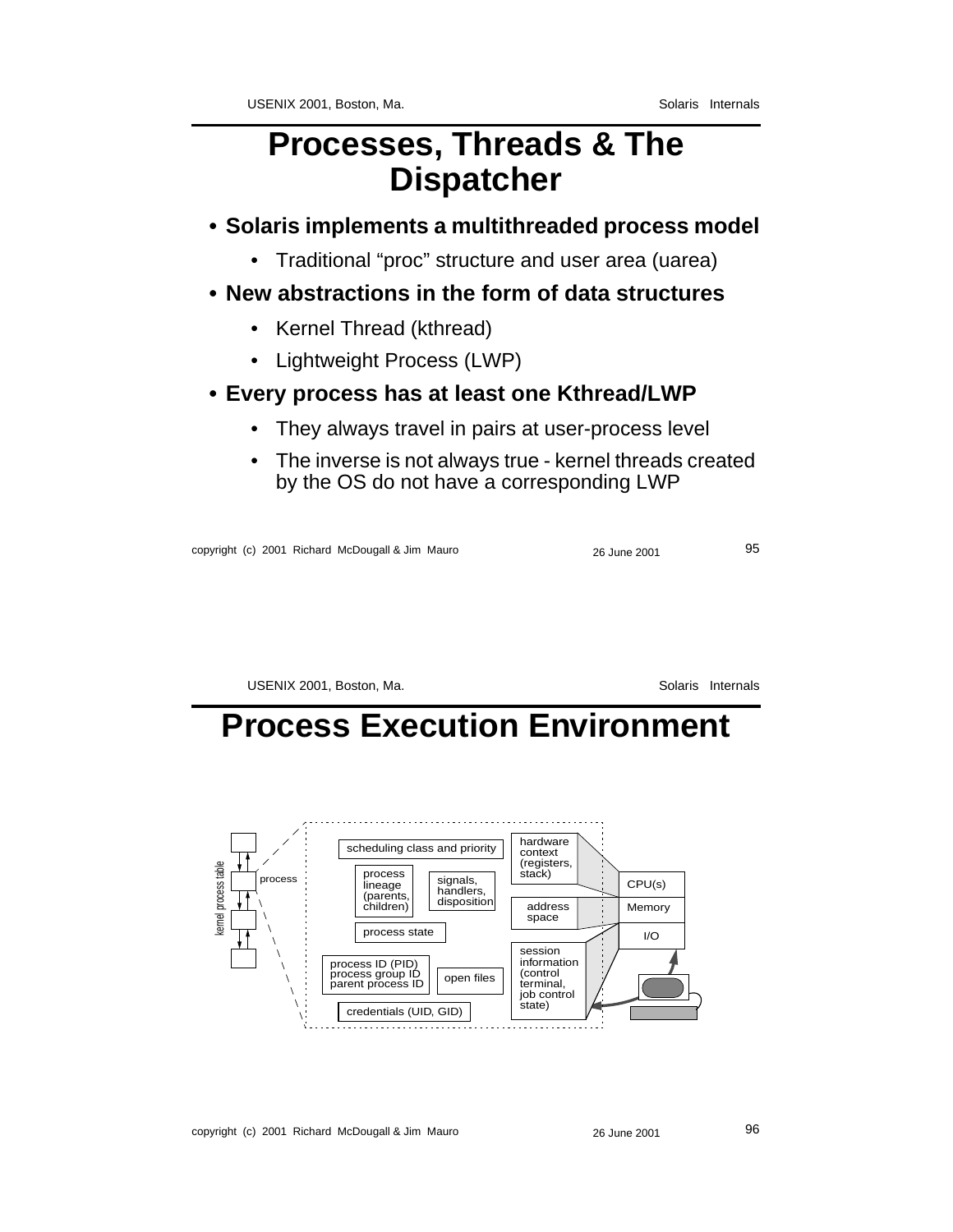### **Multithreaded Process Model**

**• Processes can have varying numbers of user threads, LWPs and kernel threads**



copyright (c) 2001 Richard McDougall & Jim Mauro 26 June 2001 26 June 2001

USENIX 2001, Boston, Ma. Solaris Internals **Kernel Process Model**

#### **• So, what's a process?**

"a process is the executable form of a program"

[now that we got that out of the way...]

- All processes begin life as a program
- All processes begin life as a disk file (ELF object)
- All processes have "state" or context that defines their execution environment
- Context can be further divided into "hardware" context and "software" context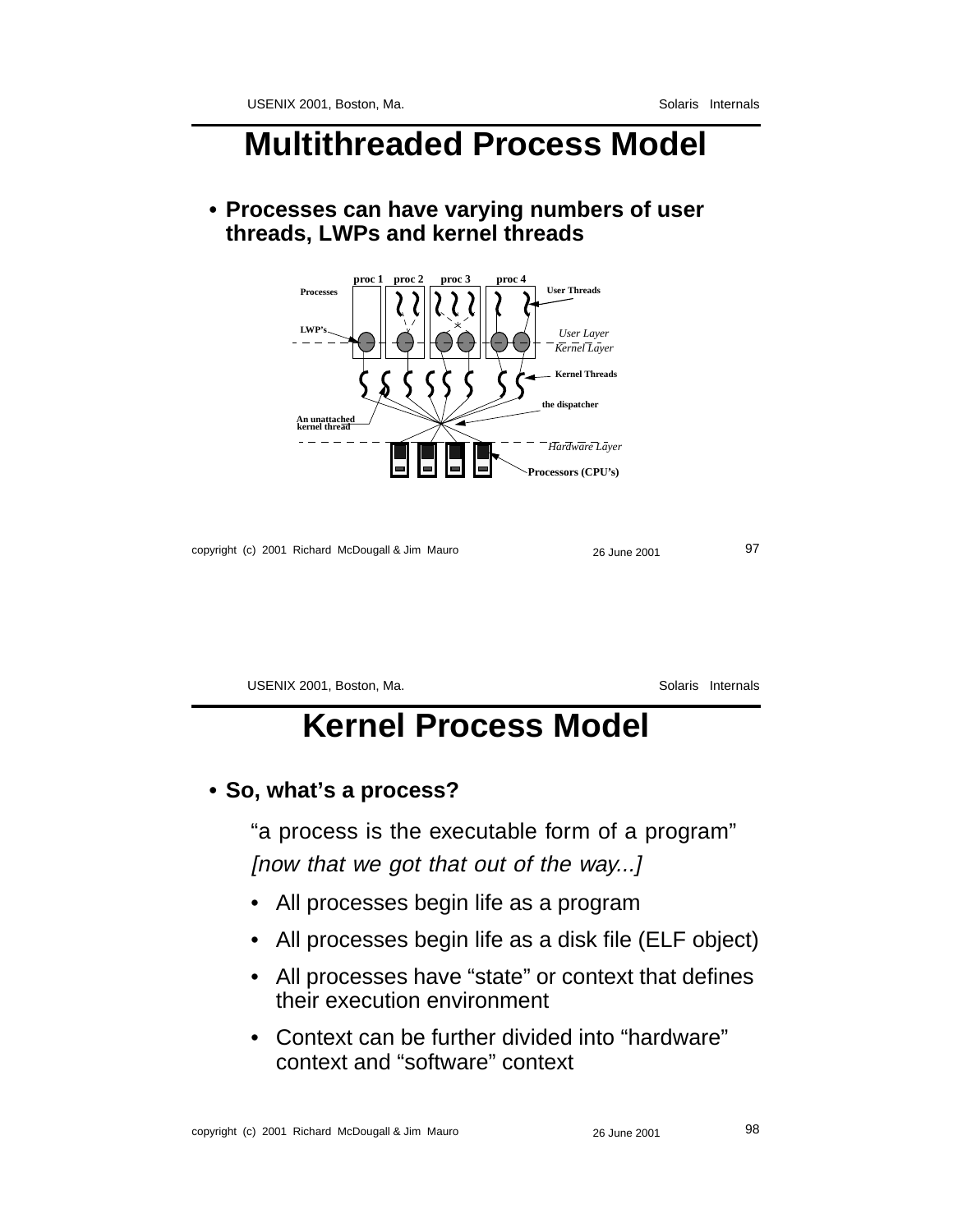- **Hardware context**
	- The processor state, which is CPU architecture dependent.
	- In general, the state of the hardware registers (general registers, privileged registers)
	- Maintained in the LWP

#### **• Software context**

• Address space, credentials, open files, resource limits, etc - stuff shared by all the threads in a process

| copyright (c) 2001 Richard McDougall & Jim Mauro | 26 June 2001 | 99 |
|--------------------------------------------------|--------------|----|
|                                                  |              |    |

USENIX 2001, Boston, Ma. Solaris Internals

### **Kernel Process Model**

**• The diagram below provides a "conceptual" view of process context**

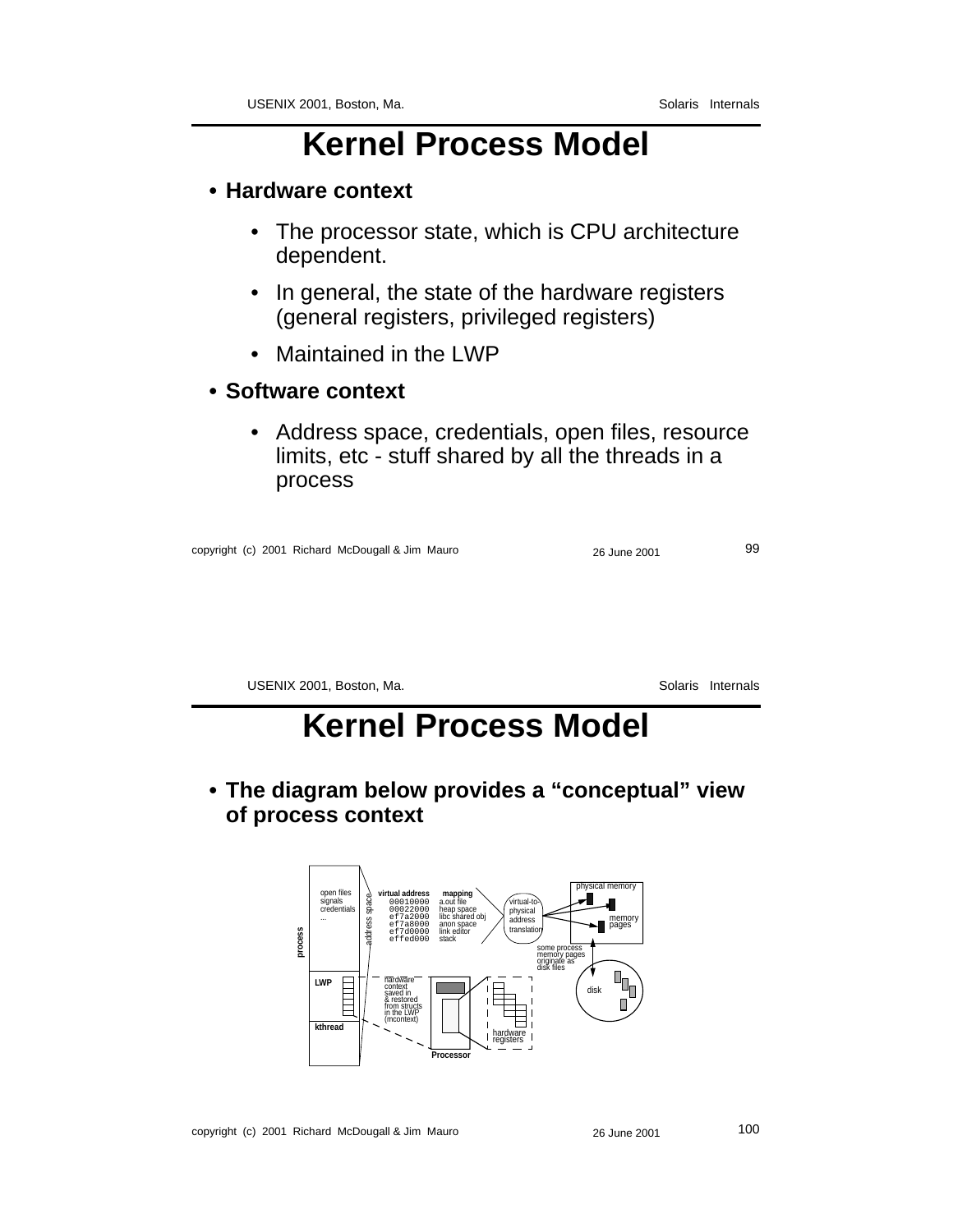- **The Process Image defined by the System V & SPARC Application Binary Interface (ABI)**
- **2 part spec platform dependent and platform independent**
- **Executable & Linking Format (ELF) object file spec**



copyright (c) 2001 Richard McDougall & Jim Mauro 26 June 2001 26 June 2001 101

USENIX 2001, Boston, Ma. Solaris Internals

### **Kernel Process Model**

- **ELF provides the format definitions for the on-disk and in-ram formats**
- **ELF files divided into several well-defined sections**
	- ELF Header describes the various components of the ELF file; a roadmap of the ELF file
	- Program Header Table (PHT) array of Elf Phdr data structures, each structure describes a segment of the ELF file for exec
	- Section Header Table (SHT) array of Elf\_Shdr structures, each structure describes a section of the ELF file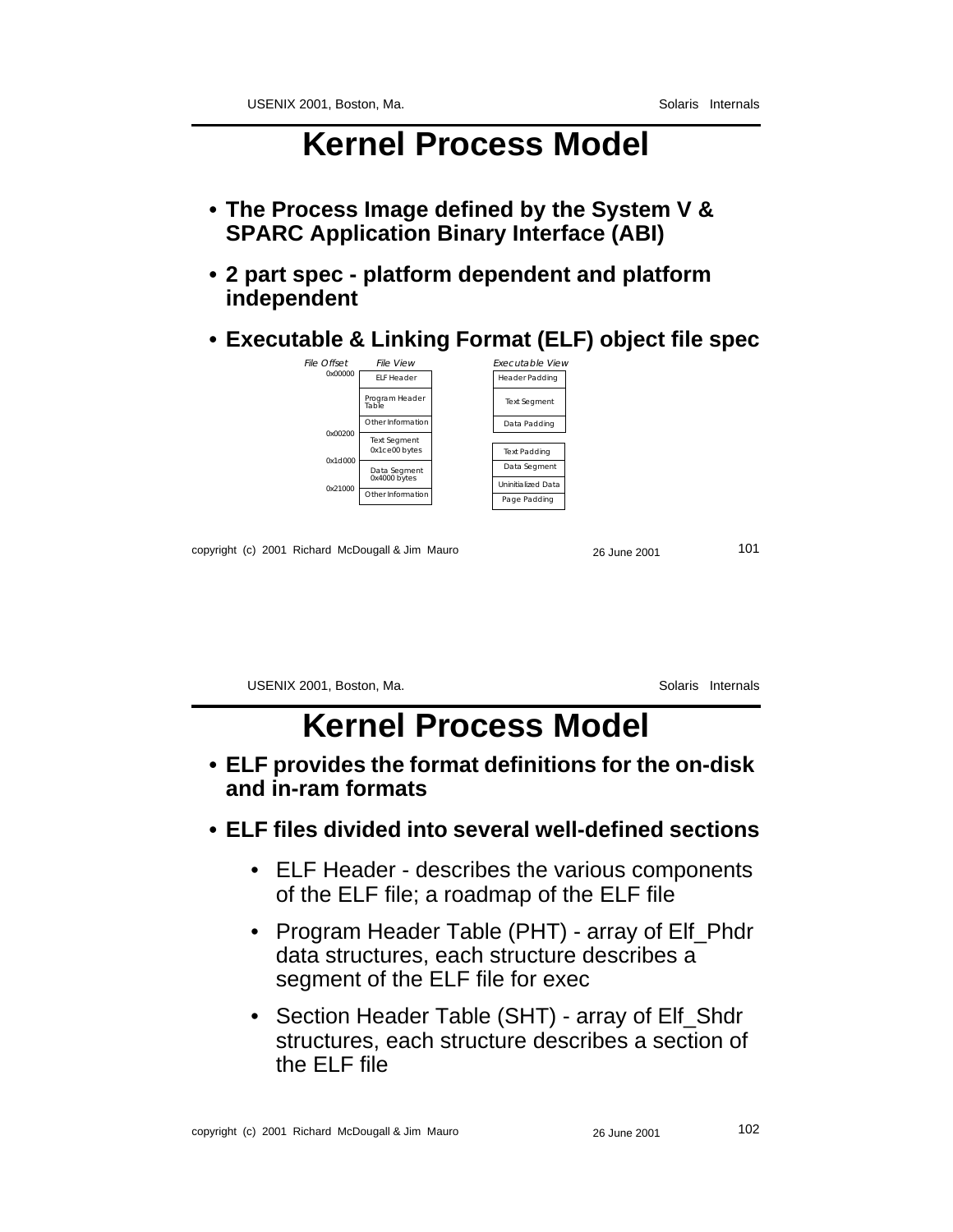- **ELF definition provides for ELF32 and ELF64 file formats**
	- Width of data types is different data structure formats/contents are not changed
- **ELF sections**
	- ELF Header (sys/elf.h) Generic information, such as file type, machine architecture, offsets into the PHT and SHT, etc
	- SHT "pieces" of the ELF; symbol table, string table, symbol hash table, dynamic linking info, etc
	- PHT Executables and shared objects only. Info needed for program execution; address, size, alignment, etc. Read by exec(2)

copyright (c) 2001 Richard McDougall & Jim Mauro 26 June 2001 26 June 2001 103

USENIX 2001, Boston, Ma. Solaris Internals

# **Kernel Process Model**

- **ELF on-disk object created by the link-editor at the tail-end of the compilation process (although we still call it an a.out by default...)**
- **ELF objects can be statically linked or dynamically linked**
	- Compiler "-B static" flag, default is dynamic
	- Statically linked objects have all references resolved and bound in the binary  $(libe.a)$
	- Dynamically linked objects rely on the run-time linker, ld.so.1, to resolve references to shared objects at run time (libc.so.1)
	- Static linking is discouraged, and not possible for 64-bit binaries in Solaris 7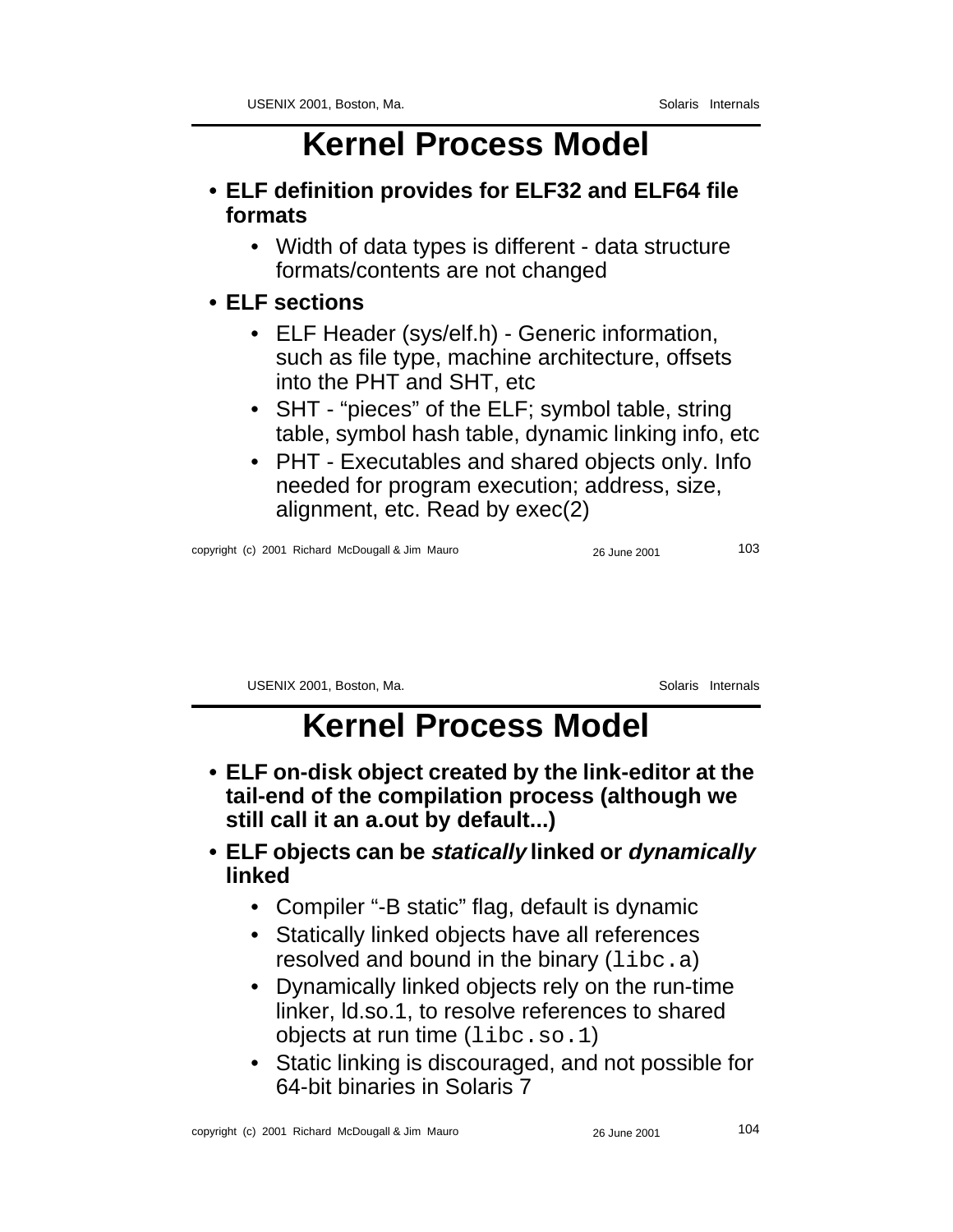# **Quick Tips**

**• Use elfdump(1) to examine different pieces of an ELF file:**

| fawlty> elfdump -e /bin/ls                                                |                                                         |                                           |                                                    |                |
|---------------------------------------------------------------------------|---------------------------------------------------------|-------------------------------------------|----------------------------------------------------|----------------|
| ELF Header<br>ei magic:<br>ei class:<br>e machine:<br>e type:<br>e flags: | 0x7f, E, L, F<br>ELFCLASS32<br>EM SPARC<br>ET EXEC<br>0 | ei data:<br>e version:                    | ELFDATA2MSB<br>EV CURRENT                          |                |
| e entry:<br>$e$ shoff:<br>$e$ phoff:<br>fawlty>                           | 0x10f5c<br>0x45dc<br>0x34                               | e ehsize:<br>e shentsize:<br>e phentsize: | 52 e shstrndx:<br>40<br>e shnum:<br>32<br>e phnum: | 23<br>2.4<br>5 |

• Above is ELF header dump from /usr/bin/ls

copyright (c) 2001 Richard McDougall & Jim Mauro 26 June 2001 26 June 2001

USENIX 2001, Boston, Ma. Solaris Internals

# **Quick Tips**

#### **• Section Header Table - -elfdump -c filename**

fawlty> **elfdump -c /bin/ls**

| Section Header[9]: sh name: .text  |                                                                                  |                                        |                                                                   |
|------------------------------------|----------------------------------------------------------------------------------|----------------------------------------|-------------------------------------------------------------------|
| sh link: 0<br>sh addralign: 0x4    | sh addr: 0x10f5c<br>sh size: 0x2b28<br>sh offset: 0xf5c sh entsize: 0            | $\sin$ info: $\theta$                  | sh_flags: [SHF_ALLOC SHF_EXECINSTR ]<br>sh_type: [ SHT_PROGBITS ] |
| Section Header[19]: sh_name: .data |                                                                                  |                                        |                                                                   |
| sh link: 0<br>sh addralign: 0x8    | sh addr: 0x24348<br>sh size: 0x144 sh type: [SHT PROGBITS ]<br>sh_offset: 0x4348 | sh entsize: 0<br>$\sin$ info: $\theta$ | sh_flags: [SHF_WRITE SHF_ALLOC ]                                  |
| Section Header[21]: sh name: .bss  |                                                                                  |                                        |                                                                   |
| sh link: 0<br>sh addralign: 0x8    | sh addr: 0x244f0<br>sh size: 0x7a4<br>sh offset: 0x44f0                          | sh entsize: 0<br>$\sin$ info: $\theta$ | sh flags: [ SHF WRITE SHF ALLOC ]<br>sh type: [ SHT NOBITS ]      |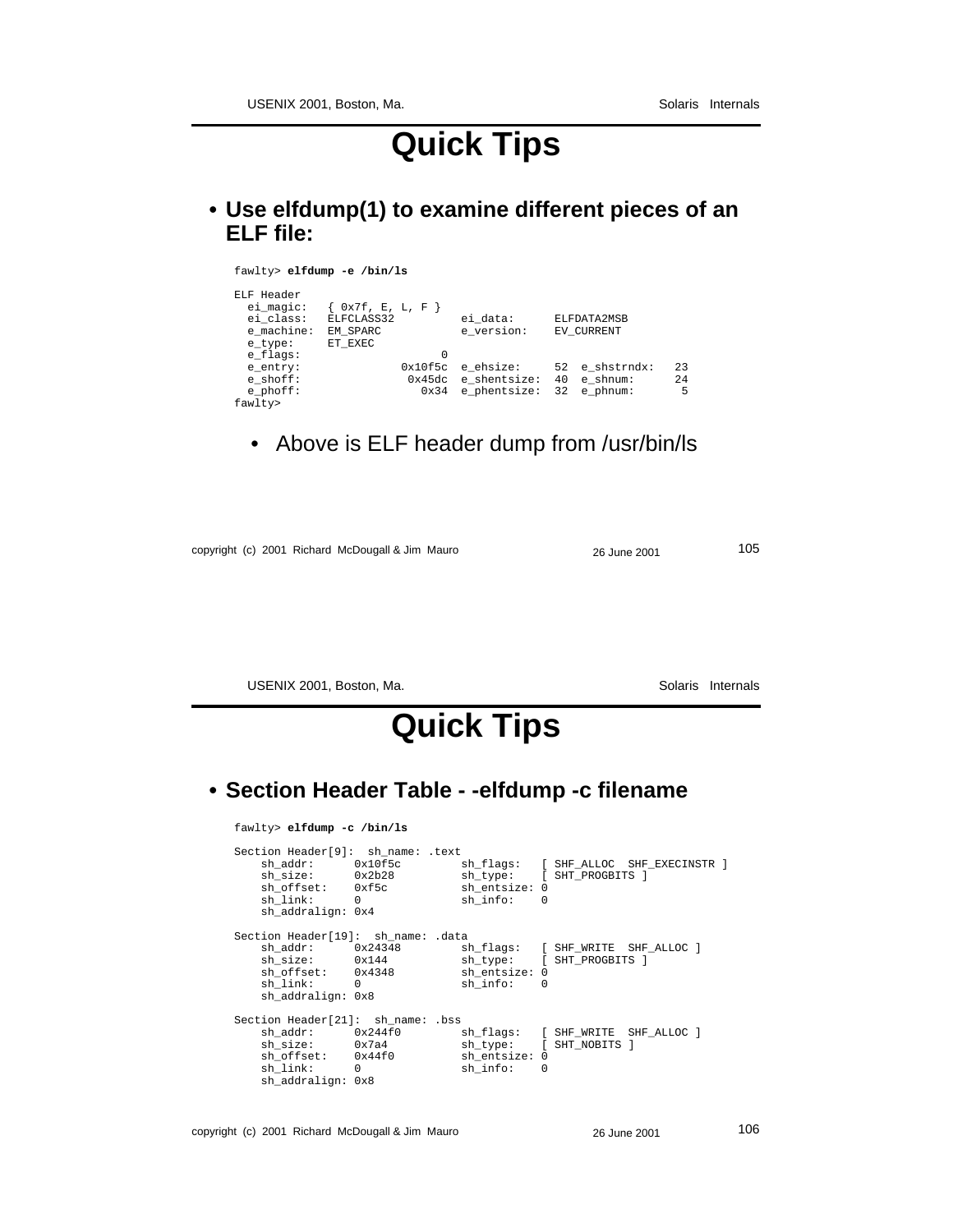# **Quick Tidbit**

#### **• In addition to elfdump(1), there's pvs(1) and ldd(1)**

• pvs(1) provides version information

```
fawlty> pvs -r /usr/bin/ldd /usr/bin/pvs
/usr/bin/ldd:
       libelf.so.1 (SUNW 1.2);
       libc.so.1 (SUMW_1.1);/usr/bin/pvs:
        libelf.so.1 (SUNW_1.2);
        libc.so.1 (SUNW_1.1);
fawlty>
```
#### • ldd(1) provides dynamic linking information

```
fawlty> ldd /usr/bin/pvs
 libelf.so.1 => /usr/lib/libelf.so.1
 libc.so.1 => /usr/lib/libc.so.1
       libdl.so.1 => /usr/lib/libdl.so.1
fawlty>
```

```
copyright (c) 2001 Richard McDougall & Jim Mauro 26 June 2001 26 June 2001
```

```
USENIX 2001, Boston, Ma. Solaris Internals
          The big picture... binary object
                                                                                                                                                                                                                                                                                                       scheduler activations door vnode.
                                                                                                                                                                                                                                                                                                                                                                          cpu structure of the cpu
                                  the on-disk
                                                                                                                                                                                                                                                                                                                                                                                the thread last ran on.
                                               executable
                                                                                                                                                                                       to vnode segment
                                                                                                                                                                                                                                                                         door_node
                                                                                                                                                                                vnode pointers
                                                                                                                                                                                             is mapping to.
                                                                                                                                                                                                                                                                                                                                                 data structure (e.g. tsproc).
                                                                                               segvn_data
                                                                                                                       segvn_data
                                                                       segvn_data
                                                     file.
                                                                                                                                                    anon_map
                                                                                                                                                                                                                                                                                                                                           scheduling class specific
                                                                                                                                                                                                                                                            inodes
                                                                                                                                                                                                                                                                                                                                     kernel thread links to a
                                                                                                                                                                                                                                                                                                                              threads and LWP's. each
                                                                                                                                                                                                                                                                                                                        linked list of kernel
                                                                                                                                                                                                                                                                                           vnode
                         inode
                                                                                                                                                                                                                                                                                                                                                                 cpu
                                                                       segment
                                                                                               segment
                                                                                                                      segment
                                                                                                                                                                                the "aslwp"
                                                                                                                                                                                       thread for
                                                                                                                                                signal queue
                                                                                                                                                                  kernel thread
                                                                                                                                                                                             signals.
                                                                                                                                                                                                                                                       vnodes
                                                                                                                                                                                                          for primary vnode and
                                                                                                                   hardware address
                                                                                                                                                                                                  vnode vnode links to /proc
                       vnode
                                                                                                                         translation.
                                                                                                                                                                                                                /proc entry list.
                                                                      address space
                                                                                                                                                                                                                                                                                                LWP
                                                                                                                                                                                                                                                                                                                                LWP
                                                                                                                                                                                                                                                            aio structure
                                                                                                                                                                                                                                                                                                                                                                  LWP
                                                                                                        hat
                                                                                                                                                                                                                                                   file structures
                                                                                                                                                                                              vnode
                                                                                                                                                             headers.
                                                                                                                                                       signal
                                                                                                           proc group ID
                                                                                                                                                                                                                                                                                                   kthread
                                                                                                                                                                                                                                                                                                                                   kthread
                                                                                                                                                                                                                                                                                                                                                                    kthread
                                               credentials
                               plock
                                                                                       pid
 the process structure
                                                                                                                                                                                                                                                                                                                                                                      tsproc
                                                                                                                                                                                                                                                                                                   tsproc
                                                                                                                                                                                                                                                                                                                                     tsproc
               *p_exec *p_as *p_lockp p_crlock *p_cred p_swapcnt p_stat p_wcode p_ppid *p_parent *p_child *p_pidp *p_pgidp p_utime p_stime p_cutime p_cstime p_brkbase p_brksize p_sig *p_sigqueue *p_sigqhdr p_lwptotal
                                                                                                                                                                                   *p_zomblist
                                                                                                                                                                                                                                                            *p_door_list
                                                                                                                                                          *P_aslwptp
                                                                                                                                                                      p_zombcnt
                                                                                                                                                                                                                                                                  *p_sc_door
                                                                                                                                                                                                                                                     *p_itimer
                                                                                                                                                                                         *p_trace
                                                                                                                                                                                                *p_plist
                                                                                                                                                                             *p_tlist
                                                                                                                                                                                                         p_user
                                                                                                                                                                                                                 u_flist
                                                                                                                                                                                                                                               *p_aio
                                                                                                                                                                                                                                                                                                                              scheduling
                                                                                                                                                                                                                                                                                                                                                        structures
                                                                                                                                                                                                                                                                                                                                                              (cl_data)specific
                                                                                                                                                                                                       user area
                                                                                                                                                                                                                                                                                                                                     class
                                                                                                                                                                                                                                                                                                                                                  data
he
```
copyright (c) 2001 Richard McDougall & Jim Mauro 26 June 2001 26 June 2001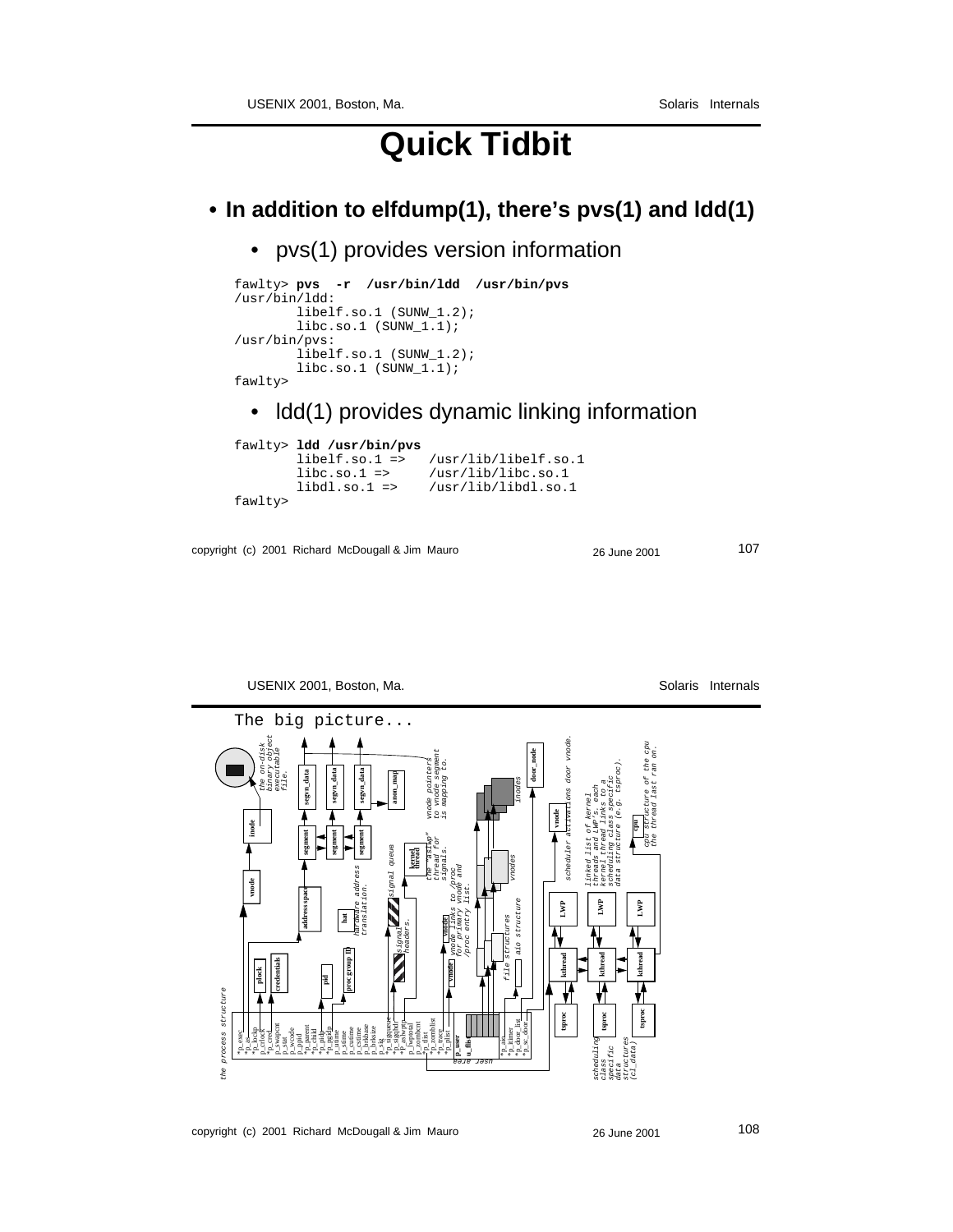**• The proc structure (sys/proc.h) links to all the external structures that define the context and execution environment for the process**

- Some things are imbedded with the proc struct; PID, PPID, state, counts, etc
- Most stuff is defined via an external data structure, linked by a pointer in the proc structure; process lineage, address space, LWPs/kthreads, open files, scheduling class information, etc
- User threads not shown

| copyright (c) 2001 Richard McDougall & Jim Mauro | 26 June 2001 | 109 |
|--------------------------------------------------|--------------|-----|
|                                                  |              |     |

USENIX 2001, Boston, Ma. Solaris Internals

### **Kernel Process Model**

#### **• Proc structure members**

**p\_exec** - points to vnode of exec'd object file

**p\_as** - address space structure mappings



**p\_cred** - credentials structure (IUD, eUID, etc)

**p\_stat** - process state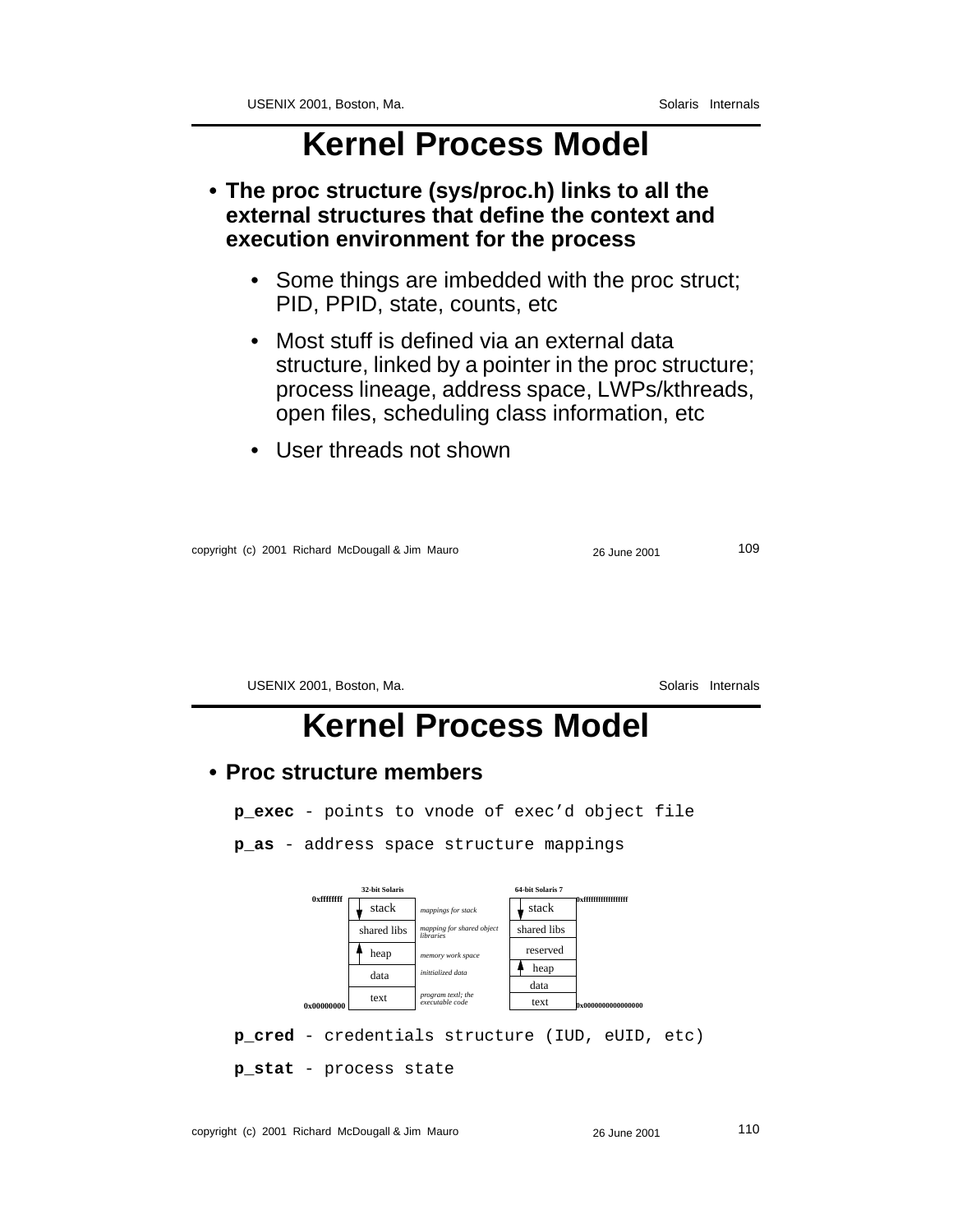#### **• Proc structure members (cont)**

copyright (c) 2001 Richard McDougall & Jim Mauro 26 June 2001 111 **p\_pidp** - PID structure pointer **p\_ppid** - parent PID **p\_sessp** - session structure pointer - process control terminal management **p\_user** - imbedded user structure (uarea) **p\_aio** - asynchronous I/O structure pointer **p\_model** - SunOS 5.7 & 5.8 only, data model (ILP32 or LP64) **p\_tlist** - kthread pointer. Root of linked list of kthreads (if there's more than one in the process)

USENIX 2001, Boston, Ma. Solaris Internals

# **Kernel Process Model**

- **Process states**
	- Somewhat misleading kthreads change state, not processes



• For the most part, for each process state, there is a corresponding kthread state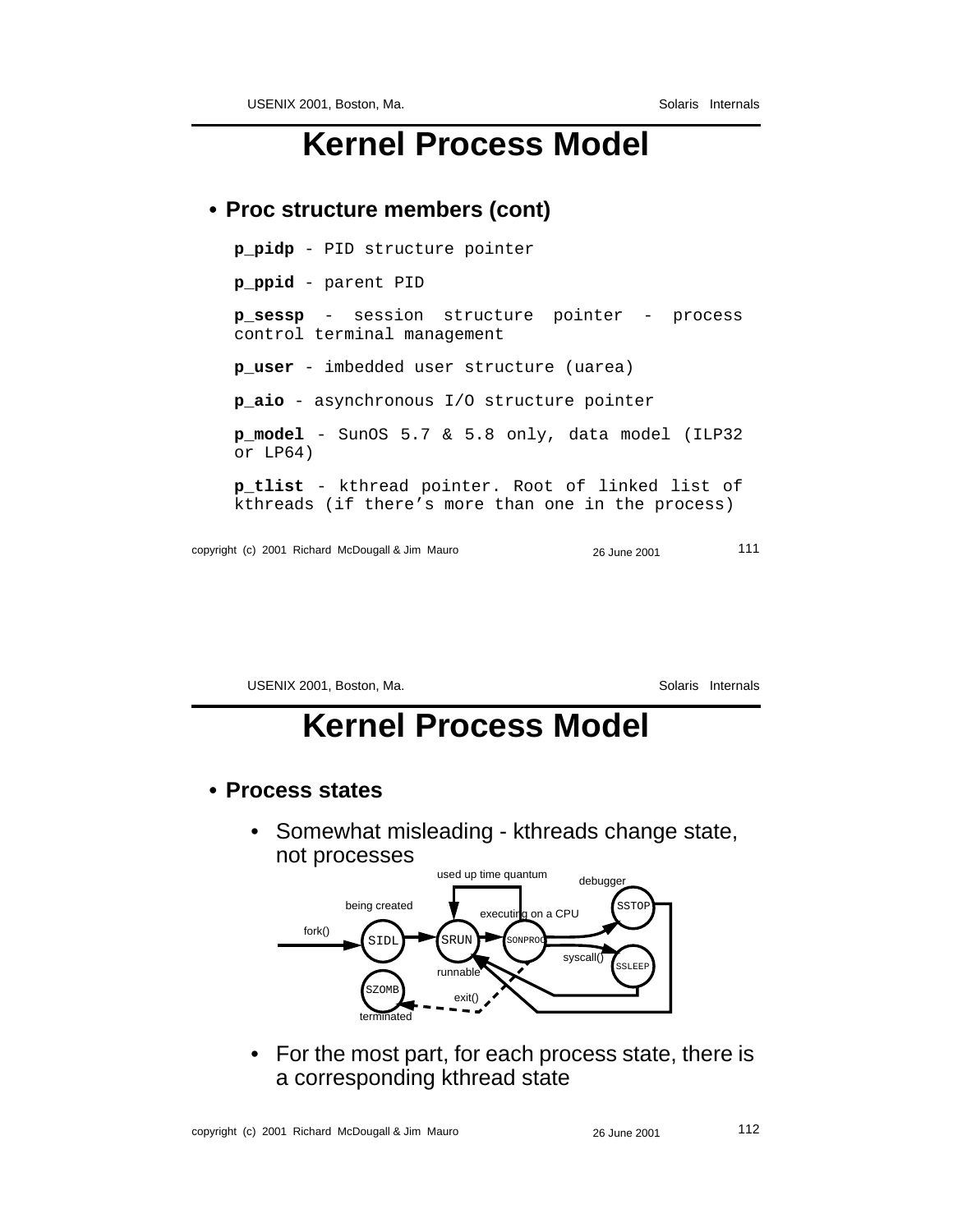| <b>Process States</b> | <b>Kthread States</b> |
|-----------------------|-----------------------|
| SIDL                  |                       |
| <b>SRUN</b>           | <b>TS RUN</b>         |
| <b>SONPROC</b>        | <b>TS ONPROC</b>      |
| <b>SSLEEP</b>         | <b>TS SLEEP</b>       |
| <b>SSTOP</b>          | <b>TS STOPPED</b>     |
| <b>SZOMB</b>          | <b>TS ZOMB</b>        |
|                       | <b>TS FREE</b>        |

- Kthread creation is not flagged as a distinct state - they go right to TS\_RUN
- Kthread structures are flagged as TS\_FREE when the proc or kthread/LWP is terminated

copyright (c) 2001 Richard McDougall & Jim Mauro 26 June 2001 26 June 2001

USENIX 2001, Boston, Ma. Solaris Internals

# **Kernel Process Model**

**• Kernel maintains system-wide linked lists of processes, LWPs and kthreads**



**• Relationship links maintained at every level**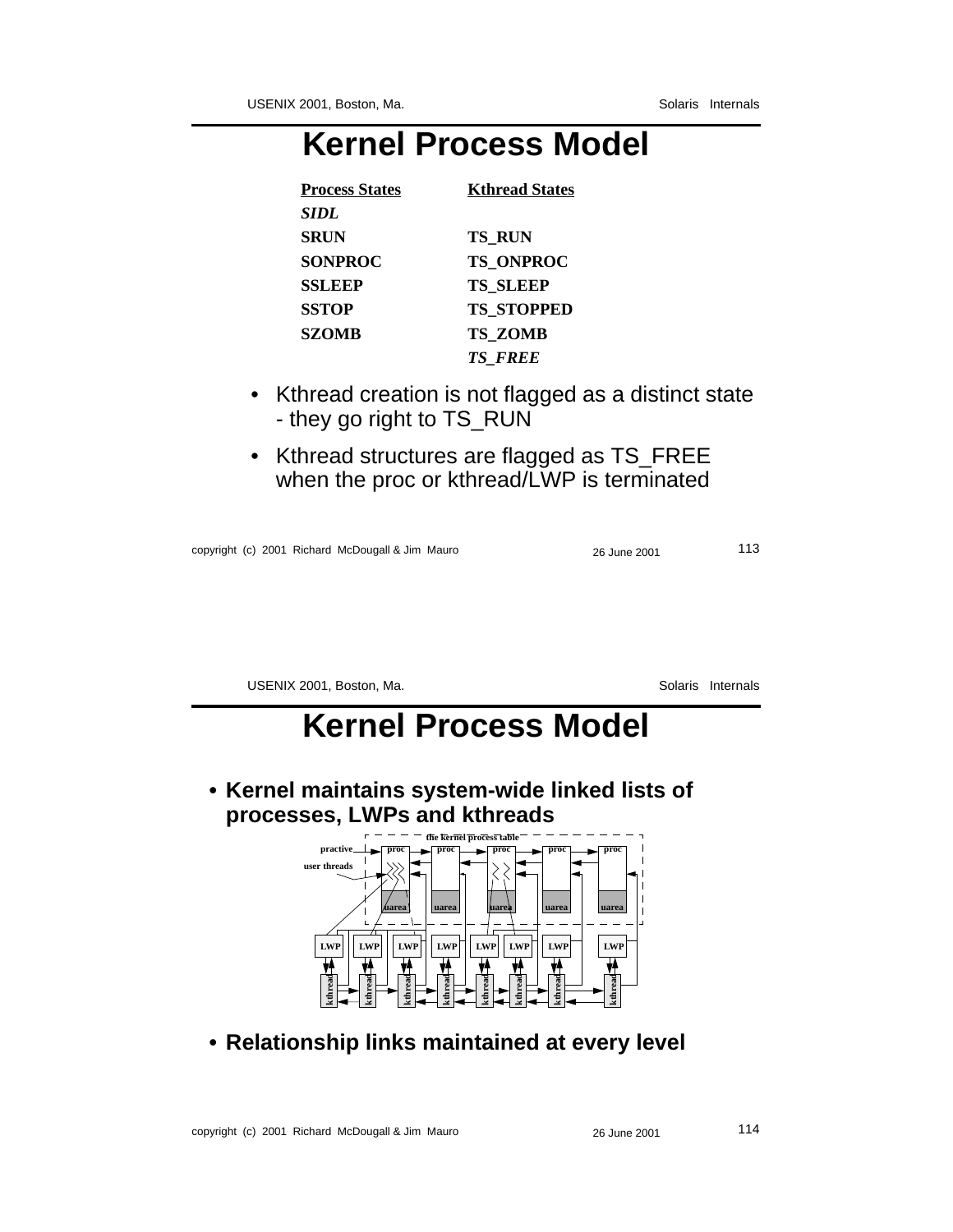#### **• Kernel Process Table**

- System-wide table of all process on the system
- Max size based on maxusers (described) earlier
- kmem cache allocator dynamically allocates space for new proc structures (it's not a static array)
- Look at max\_nprocs or v.v\_procs for max number
- sar(1M) will also do the trick...

copyright (c) 2001 Richard McDougall & Jim Mauro 26 June 2001 115

USENIX 2001, Boston, Ma. Solaris Internals

### **Kernel Process Model**

#### **• Process table size**

```
# /etc/crash
dumpfile = /dev/mem, namelist = /dev/ksyms, outfile = stdout
> v
v_buf: 100
v_proc: 1914
v_nglobpris: 110
v_maxsyspri: 99
              .
              .
. v_bufhwm: 2456
> od max_nprocs
10413104: 0000077a
> od -d max_nprocs
10413104: 0000001914
> q
# sar -v 1 1
SunOS rascals 5.7 Generic sun4u 05/05/99
17:00:37 proc-sz ov inod-sz ov file-sz ov lock-sz
17:00:38 77/1914 0 3192/8452 0 563/563 0 0/0
```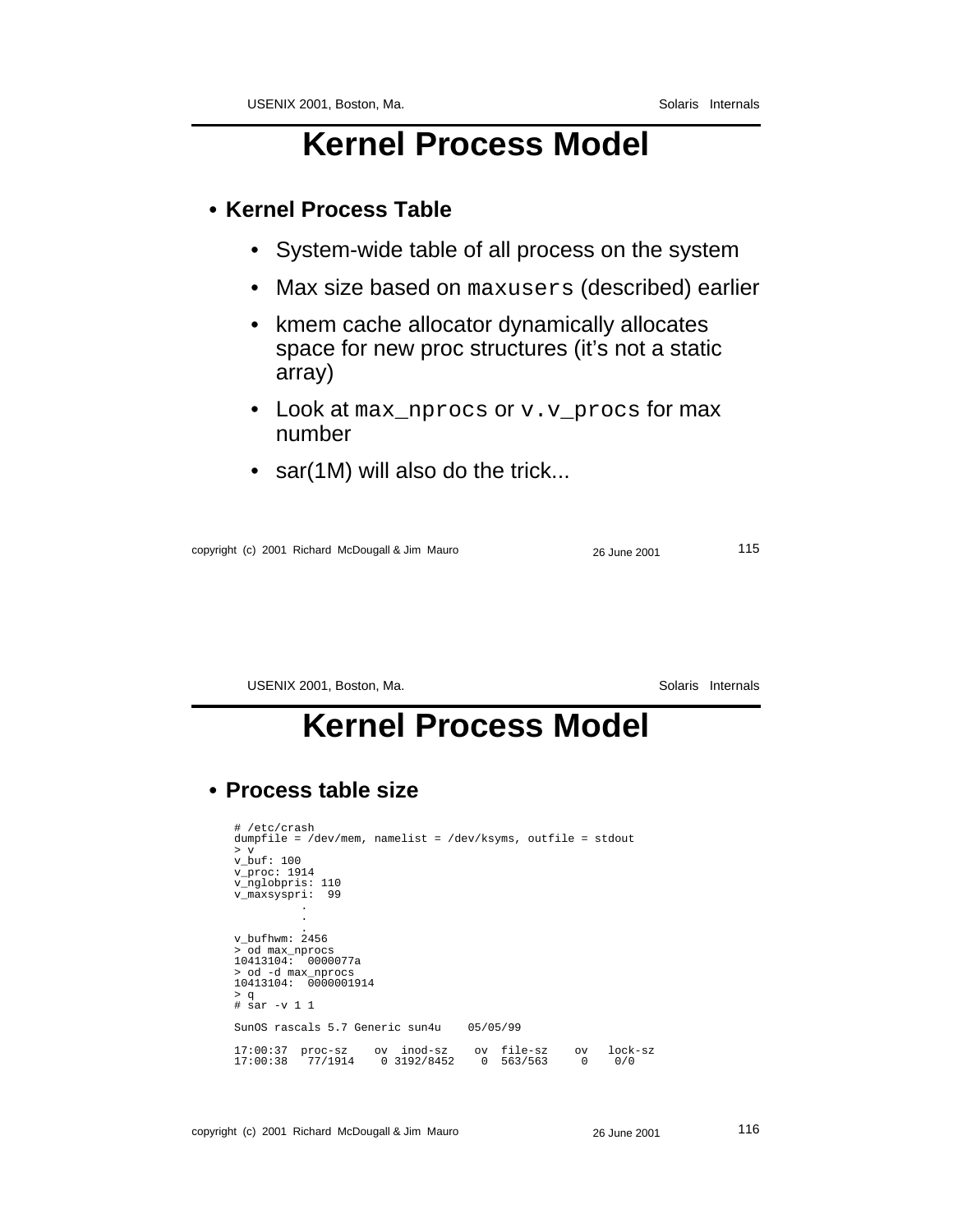#### **• The user area, or uarea**

• Traditional implementations of UNIX linked to uarea from proc structure

| u tsize, u dsize       | text & data size         |
|------------------------|--------------------------|
| u start                | process start time       |
| u_psargs[], u_comm[]   | args to proc             |
| u_argc, u_argv, u_envp | main(argc, argv, envp)   |
| u cmask                | file creation mask       |
| u rlimit[]             | array of resource limits |
| u_nofiles, u_flist     | open files               |
| u signal[]             | array of signal handlers |

• Selected bits from the uarea above

copyright (c) 2001 Richard McDougall & Jim Mauro 26 June 2001 117

USENIX 2001, Boston, Ma. Solaris Internals

# **Kernel Process Model**

#### **• Process resource limits**

- Maintained u\_rlimits<sup>[]</sup> array of rlimits structure, where each structure defines a current and max value for a resource limit
- Examined and changed via limit(1) or ulimit(1), or programmatically via setrlimit(2)/getrlimit(2)
- SunOS 5.7 added the plimit(1) command, making things easier

CPU - Max cpu time in milliseconds FSIZE - Max file size DATA - Max size of process data segment STACK - Max stack size CORE - Max core file size NOFILE - Max number of open files VMEM - Max address space size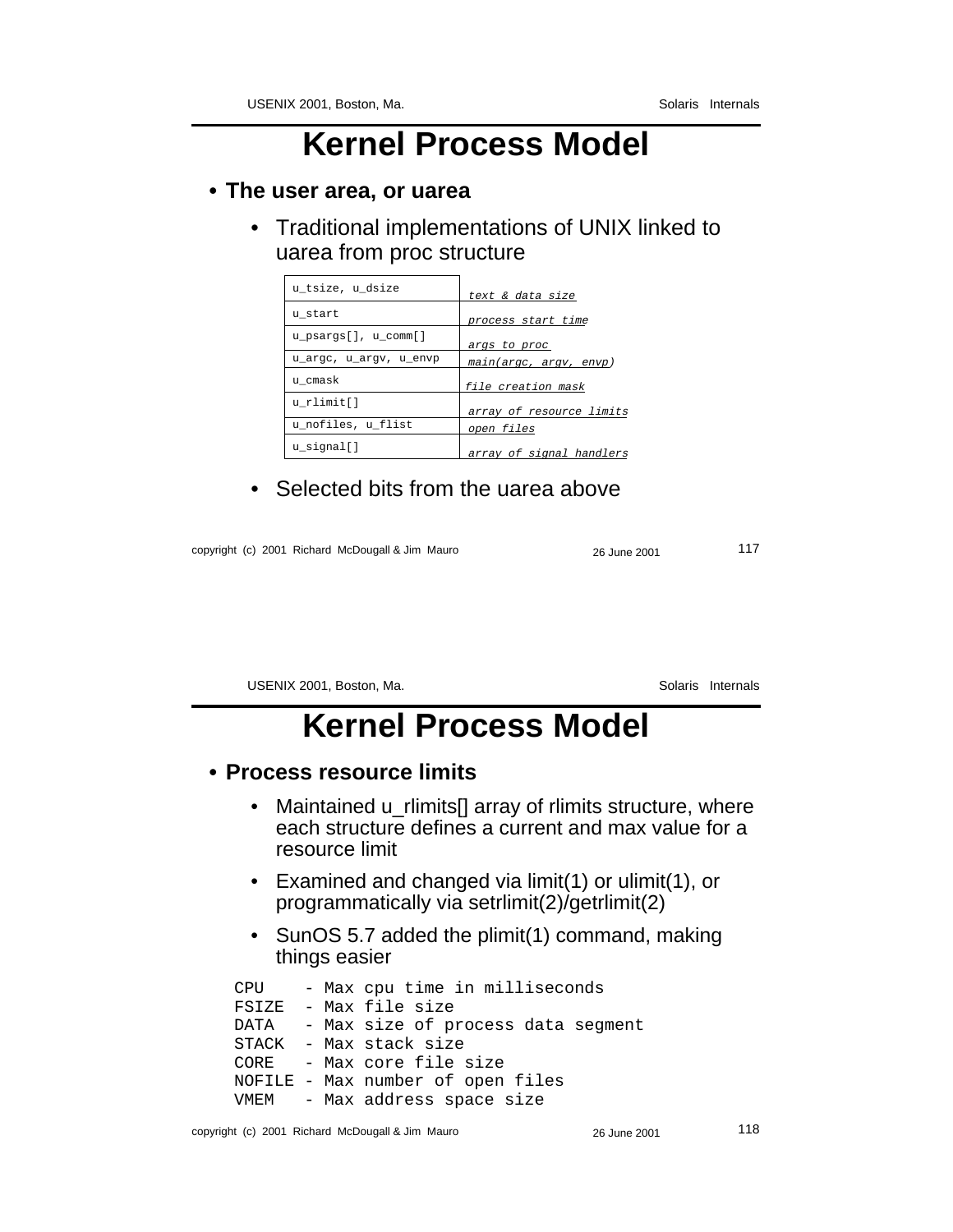USENIX 2001, Boston, Ma. Solaris Internals

### **Kernel Process Model**

#### **• Resource limit defaults**

```
> p 62
PROC TABLE SIZE = 4058
SLOT ST PID PPID PGID SID UID PRI NAME FLAGS
 62 s 24027 487 24027 487 0 55 sh load
> u 62
PER PROCESS USER AREA FOR PROCESS 62
PROCESS MISC:
         command: sh, psargs: sh
 start: Wed May 5 22:45:36 1999
 mem: 6cc, type: exec su-user
          vnode of current directory: f6734f18
OPEN FILES, POFILE FLAGS, AND THREAD REFCNT:
         [0]: F 0xf64e64d8, 0, 0 [1]: F 0xf64e64d8, 0, 0
          [2]: F 0xf64e64d8, 0, 0
  cmask: 0022
RESOURCE LIMITS:
          cpu time: 18446744073709551613/18446744073709551613
         file size: 18446744073709551613/18446744073709551613
          swap size: 2147479552/18446744073709551613
          stack size: 8388608/2147479552
          coredump size: 18446744073709551613/18446744073709551613
          file descriptors: 64/1024
          address space: 18446744073709551613/18446744073709551613
```
• Above from /etc/crash session

copyright (c) 2001 Richard McDougall & Jim Mauro 26 June 2001 119

USENIX 2001, Boston, Ma. Solaris Internals

### **Kernel Process Model**

#### **• Open file list in uarea**

- Array of uf\_entry structures, each structure contains a pointer to the file struct, a file flag field, and a reference count
- SunOS 5.7 adds a poll cache structure pointer

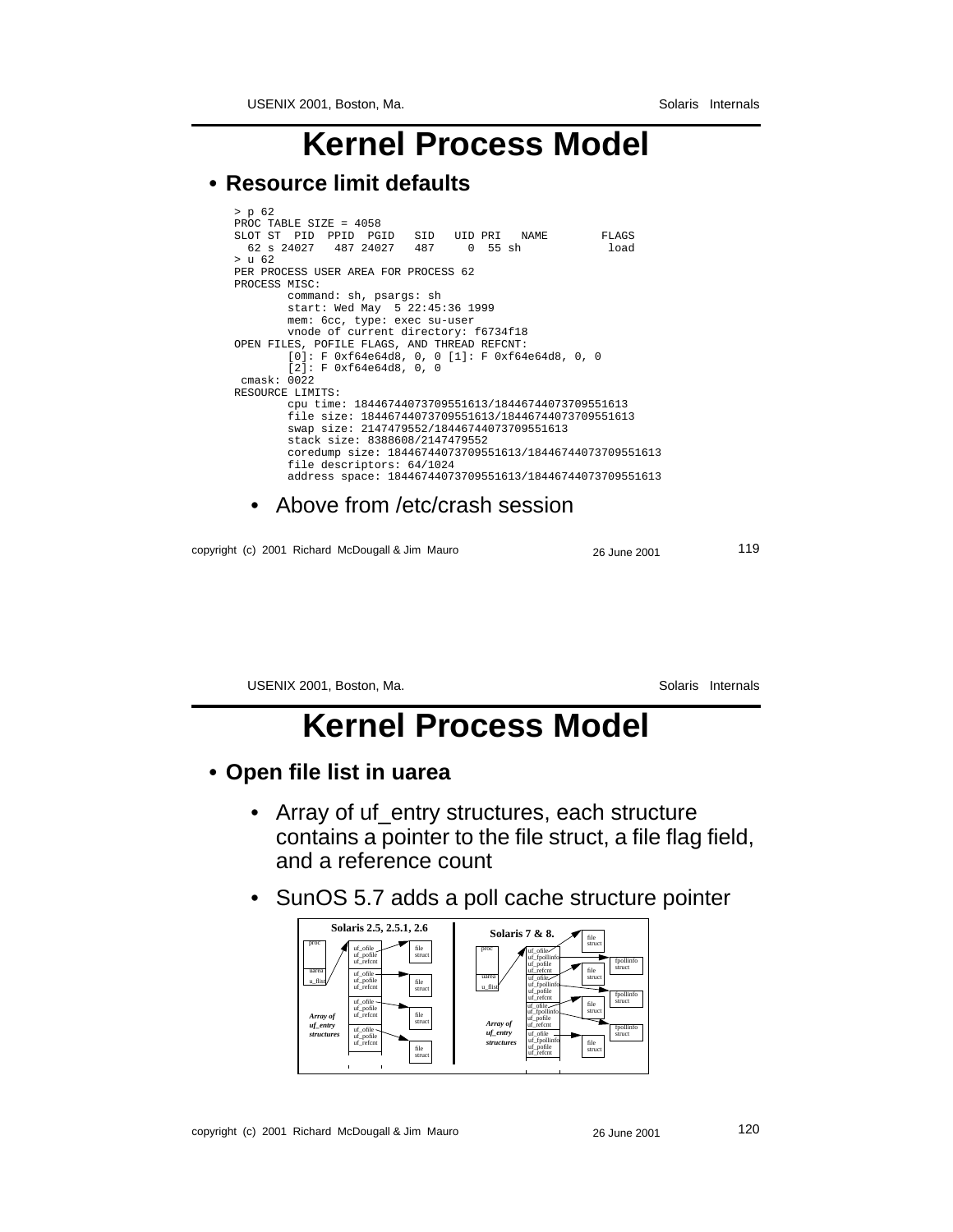#### copyright (c) 2001 Richard McDougall & Jim Mauro 26 June 2001 121 **• LWPs & kthreads uarea process LWP kthread p\_tlist p\_zomblist p\_lwptotal p\_lwpcnt p\_lwprcnt p\_lwpzombcnt lwp\_pcb, lwp\_oldcontext lwp\_cursig, lwp\_curinfo lwp\_ru lwp\_procp, lwp\_thread hardware context info resource usage signal stuff t\_link t\_state t\_bound\_cpu t\_pri, t\_epri t\_wchan t\_clfuncs, t\_cldata t\_cpu t\_sigqueue, t\_sig t\_forw, t\_back t\_next, t\_prev t\_cred t\_procp kthread linked lists state (run, etc) if bound, cpu ptr priority & "enhanced" priority wait channel scheduling class data signal support proc kthreads list system-wide kthreads credentials proc ptr**

**Kernel Process Model**

USENIX 2001, Boston, Ma. Solaris Internals

### **Kernel Process Model**

- **Kthreads/LWPs get scheduled independently of other kthread/LWPs in the same process**
- **User threads are scheduled by a threads library dispatcher**
	- A user thread gets scheduled by being placed on an LWP/Kthread
	- User threads have their own priority scheme
- **Kthread/LWP each have their own scheduling class data and priority**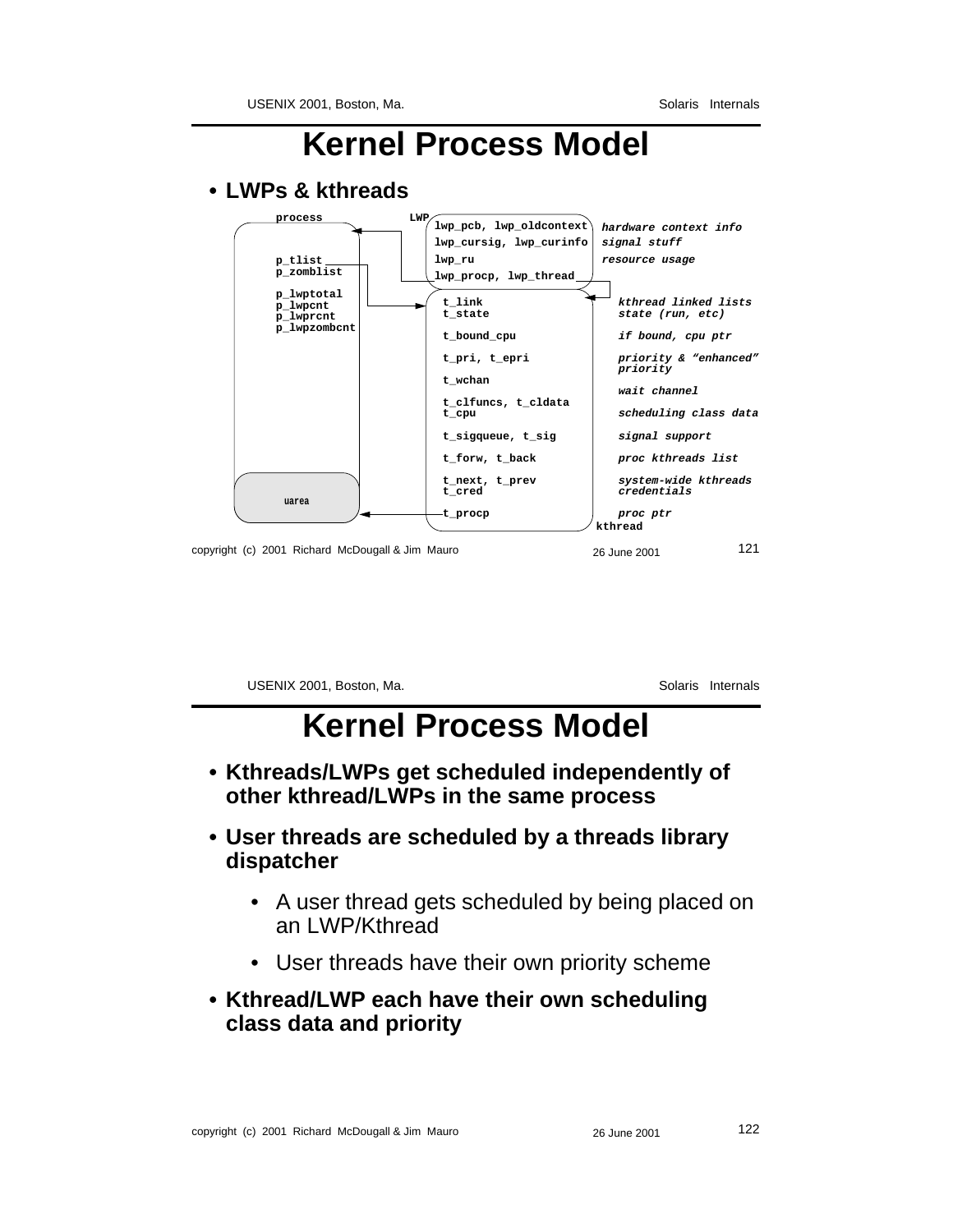

### **Dispatcher Views**

copyright (c) 2001 Richard McDougall & Jim Mauro 26 June 2001 26 June 2001

USENIX 2001, Boston, Ma. Solaris Internals

### **Kernel Process Model**

#### **• Interesting departures from traditional UNIX...**

- It's the kernel thread (and it associated LWP) that gets put on a dispatch queue, given a priority and scheduling class, etc, not the process
- Kernel threads and LWP's within a process are visible with ps(1)

| fawlty> ps<br>-eLc<br><b>LWP</b> |     |      |     |           |            |
|----------------------------------|-----|------|-----|-----------|------------|
|                                  |     |      |     |           |            |
|                                  |     | PRT  | TTY | LTIME.    | <b>CMD</b> |
| 1                                | SYS | 96   | 2   | 0:01      | sched      |
| 1                                | ТS  | 58   | ?   | 0:00      | init       |
| 1                                | SYS | 98   | 2   | 0:00      | pageout    |
| 1                                | SYS | 60   | ?   | 13:04     | fsflush    |
| 1                                | TS  | 58   | ?   | 0:00      | sendmail   |
| 1                                | TS  | 58   | ?   | 0:00      | in.route   |
| 1                                | ТS  | 59   | ?   | 0:00      | sac        |
| 1                                | ТS  | 33   | ?   | 0:00      | syslogd    |
| 2                                | ТS  | 58   | ?   | 0:00      | syslogd    |
| 3                                | TS  | 58   | ?   | 0:00      | syslogd    |
| 4                                | ТS  | 58   | 2   | 0:00      | syslogd    |
| 5                                | TS  | 58   | ?   | 0:00      | syslogd    |
| 6                                | TS  | 58   | 2   | 0:00      | syslogd    |
| 1                                | ТS  | 48   | 2   | : 00<br>U | inetd      |
|                                  |     | CLS. |     |           |            |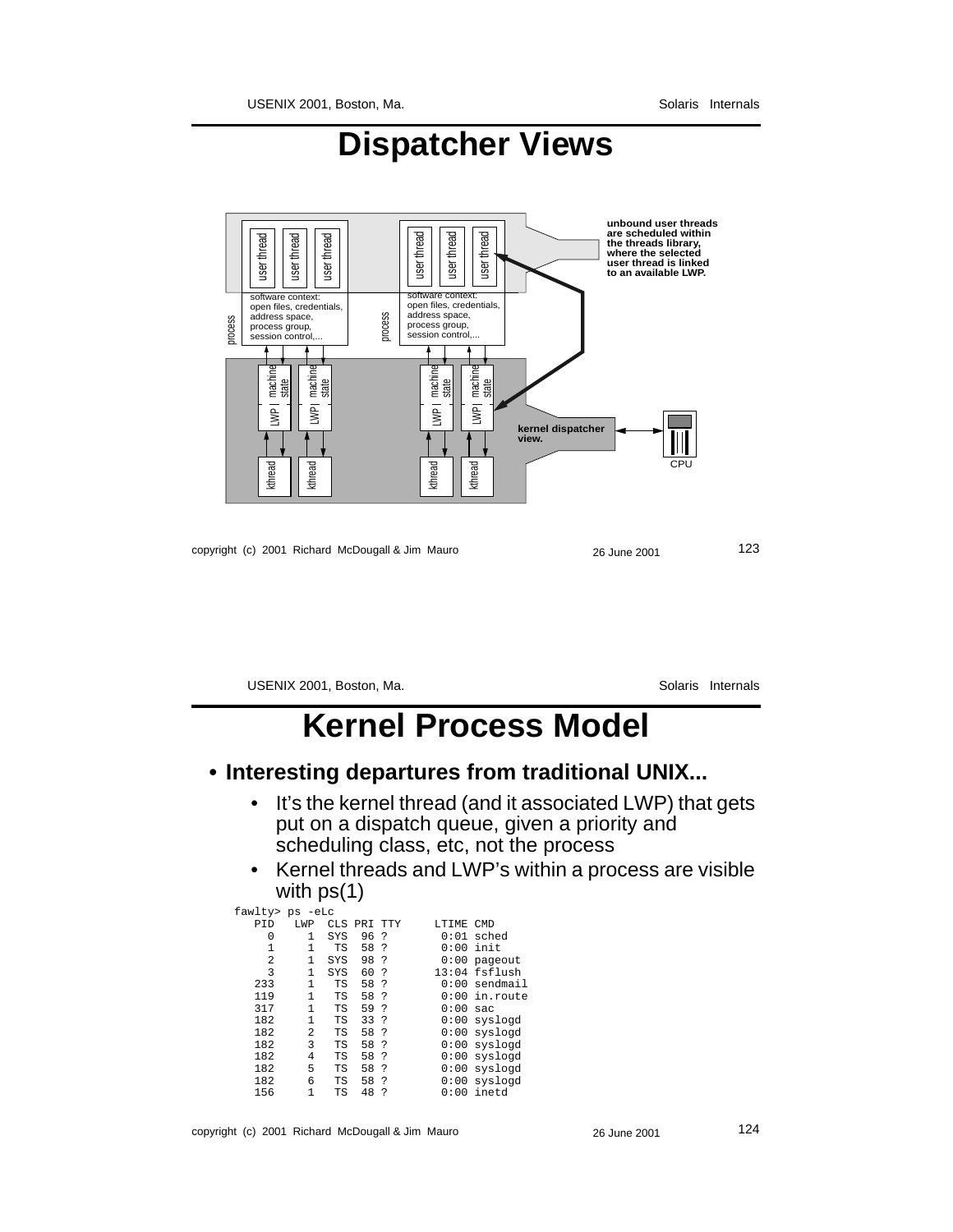**• Process creation - the traditional fork/exec model is implemented for process creation**

```
main()
\{pid_t pid;
       pid = fork();
       if (pid == 0) /* new child process */
          exec()
       else if ( pid > 0) /* parent */
          wait()
       else
          fork failed
}
```

```
copyright (c) 2001 Richard McDougall & Jim Mauro 26 June 2001 26 June 2001
```

```
USENIX 2001, Boston, Ma. Solaris Internals
```
#### **Kernel Process Model**

- **Process creation a couple different "forks" available**
	- fork(2) traditional behavior, replicates entire process, including all threads
	- fork1(2) replicate the process and only the calling thread
	- vfork(2) don't replicate the address space borrow it from the parent and get pages on exec
	- All thread ultimately enter kernel cfork() function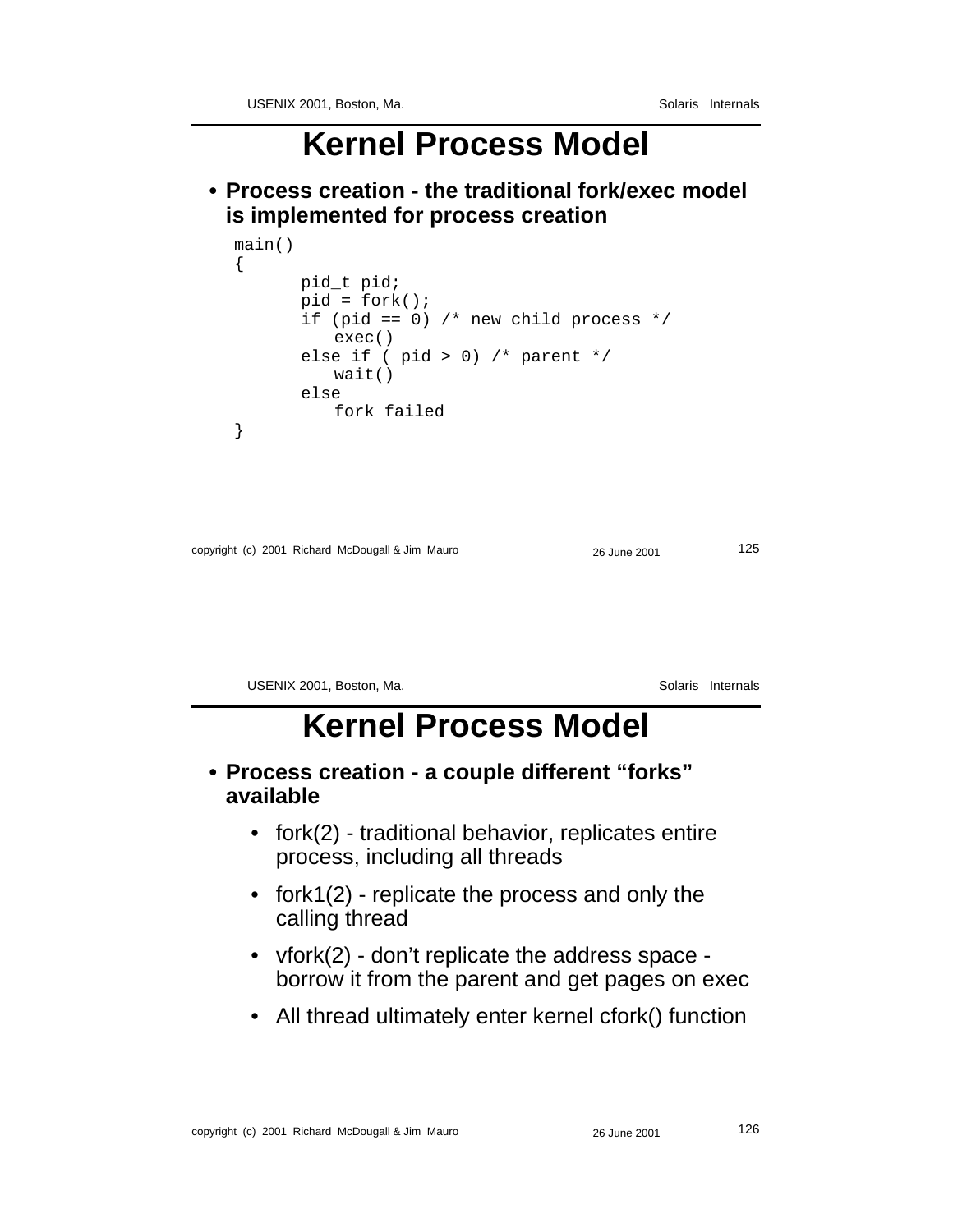copyright (c) 2001 Richard McDougall & Jim Mauro 26 June 2001 27 cfork() kmem\_alloc proc structure state to SIDL pid\_assign() get a pid structure get /proc directory slot init pid struct check for proc table overflow (v.v\_procs) check per-user limit put newproc on system-wide linked list set parent-child-sibling proc pointers copy profile state to child increment reference count on open files copy parent uarea to child if (vfork) set child address space from parent else as dup() if (fork1())

USENIX 2001, Boston, Ma. Solaris Internals

```
forklwp()
          lwp_create()
             thread_create()
else /* not fork1 */
       loop through p_tlist
          for each
             forklwp()
                 lwp_create()
                    thread_create()
replicate scheduling call info from parent
add child to parent process group
set child process state to SRUN
if (vfork())
      cpu_sysinfo.vfork++
      continuwlwps()
else
      cpu_sysinfo.fork++
      put child ahead of parent on dispatch queue
return PID of child to parent
return 0 to child
```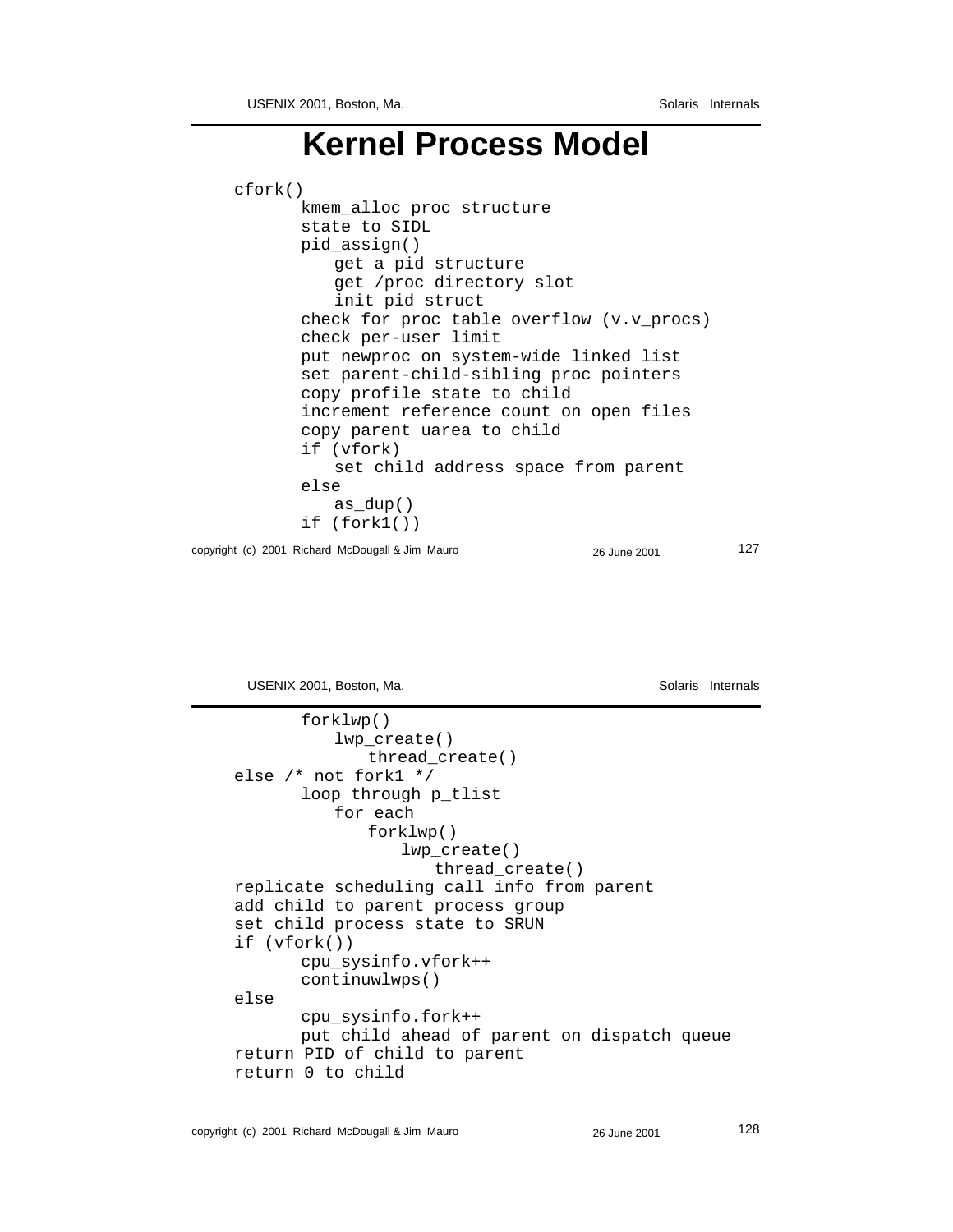#### **• Time to exec**

- exec(2) overlays new process with new program
- SunOS supports several different executable file types
- Object file specific vectoring to correct exec routine via switch table mechanism



copyright (c) 2001 Richard McDougall & Jim Mauro 26 June 2001 29

USENIX 2001, Boston, Ma. Solaris Internals

# **Kernel Threads**

- **Several kernel threads get created during the initialization process**
- **Most are daemons placed on the system-wide linked list of kernel threads**
- **They're all SYS class threads**
- **They're unique in that they do not have an associated LWP, or process**
- **The kthread structure itself contains most of the necessary context state - the kernel stack & hardware context**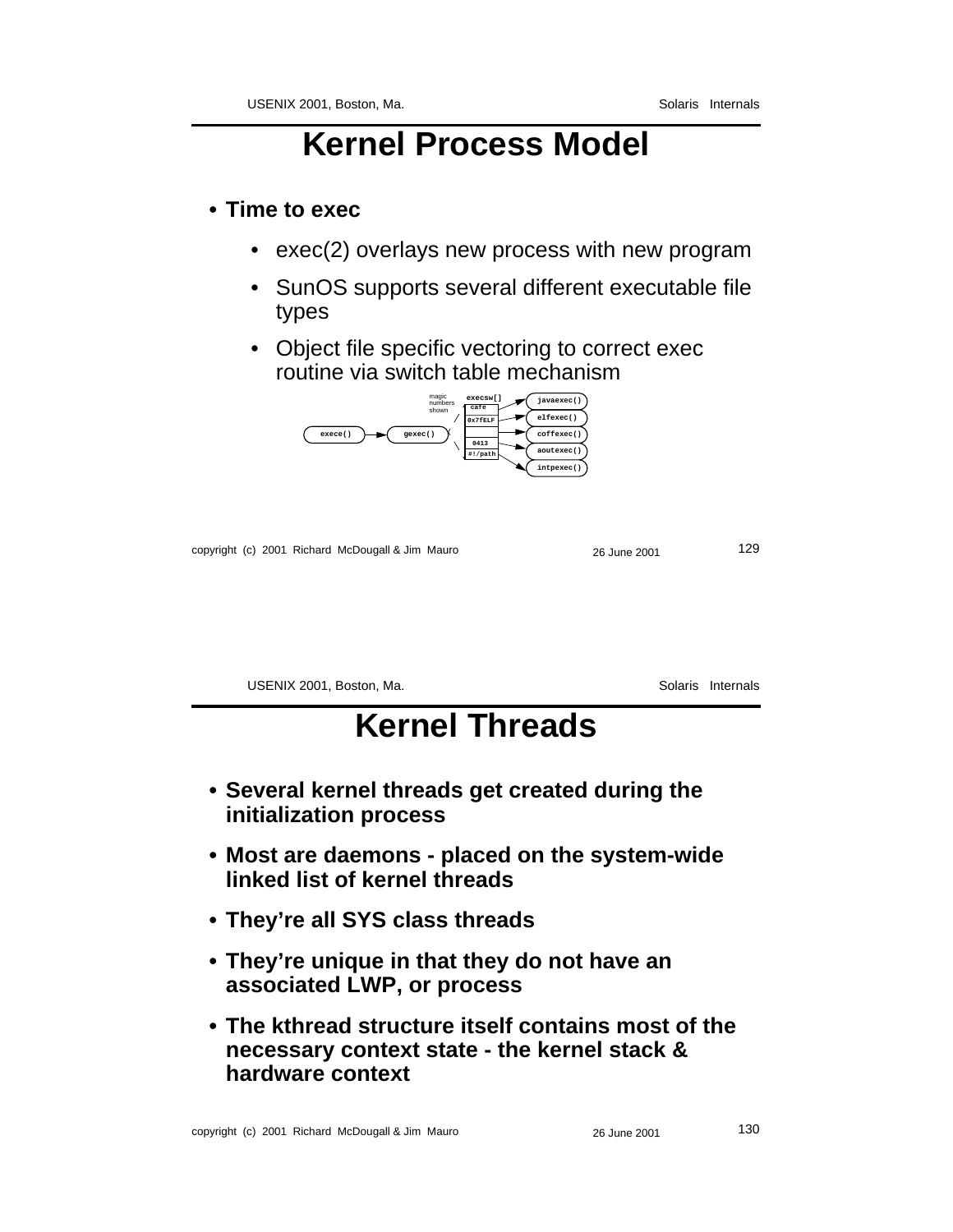# **Kernel Threads**

**thread\_reaper()** - a daemon. Cleanup zombie threads on deathrow.

**mod\_uninstall\_daemon()** - module unloads for CPR

**hotplug\_daemon()** - Device hotplug support

**kmem\_async\_thread()** - slab allocator garbage collector

**seg\_pasync\_thread() -** pagelock pages reclaim **ksyms** update thread() - Keep /dev/ksyms current

copyright (c) 2001 Richard McDougall & Jim Mauro 26 June 2001 131

USENIX 2001, Boston, Ma. Solaris Internals

# **Kernel Threads**

**callout\_thread()** - callout queue processing

**cpu\_pause()** - per processor. Put the processor in a safe place for offline.

**modload\_thread()** - kernel module load

**hwc\_parse\_thread()** - read driver.conf file

• STREAMS

**background()** - Service STREAM queues

**freebs()** - Manage free list of message blocks

**qwriter\_outer\_thread()** - Process out syncq messages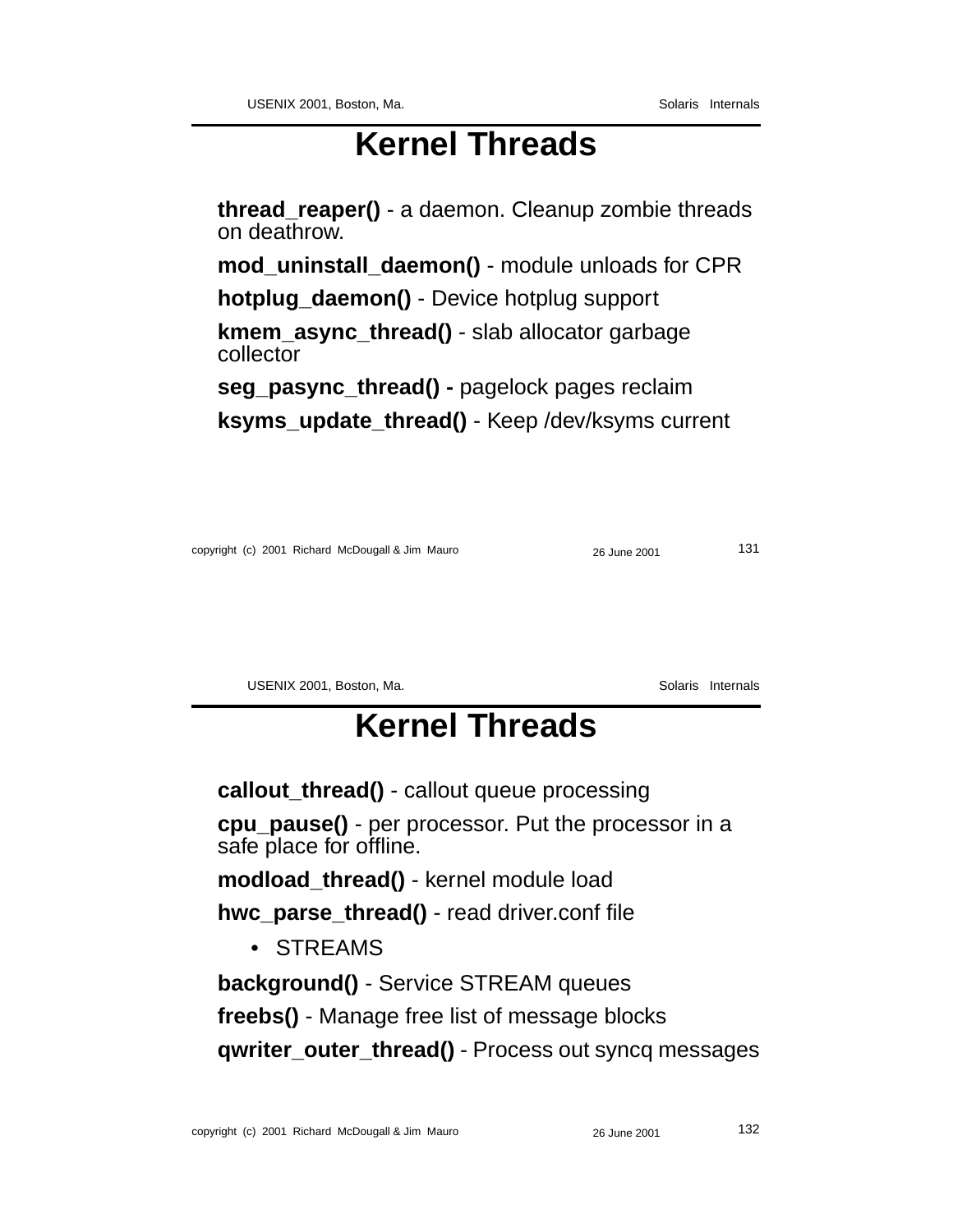# **Scheduling Classes**

- **SunOS implements scheduling classes, where a specific class defines the priority range and policies applied to the scheduling of kernel threads on processors**
- **Timeshare (TS), Interactive (IA), System (SYS) and Realtime (RT) classes defined**



copyright (c) 2001 Richard McDougall & Jim Mauro 26 June 2001 26 June 2001



copyright (c) 2001 Richard McDougall & Jim Mauro 26 June 2001 26 June 2001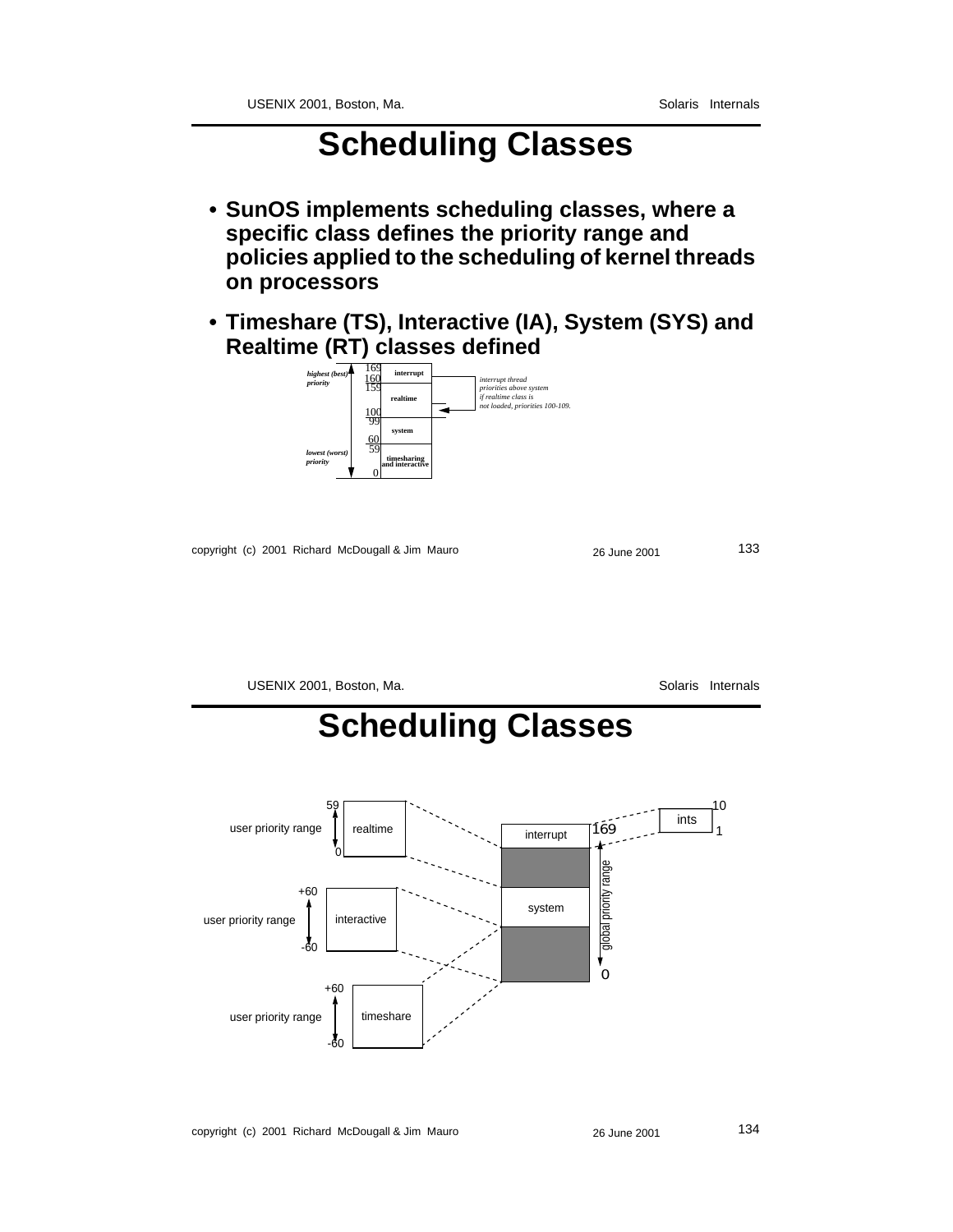# **Quick Tidbit**

**• Use dispadmin(1M) or /etc/crash for scheduling class info**

| # dispadmin -1                                                                                                                                                                                                                                                            | CONFIGURED CLASSES                                |                                                                 |                                  |  |
|---------------------------------------------------------------------------------------------------------------------------------------------------------------------------------------------------------------------------------------------------------------------------|---------------------------------------------------|-----------------------------------------------------------------|----------------------------------|--|
| SYS<br>TS and the set of the set of the set of the set of the set of the set of the set of the set of the set of the set of the set of the set of the set of the set of the set of the set of the set of the set of the set of the se<br>IA DI<br># /etc/crash<br>> class | (System Class)<br>(Time Sharing)<br>(Interactive) | $dumpfile = /dev/mem, namelyist = /dev/kgyms, outfile = stdout$ |                                  |  |
| SLOT.                                                                                                                                                                                                                                                                     | CLASS                                             | INIT FUNCTION                                                   | CLASS FUNCTION                   |  |
| 0<br>1<br>$\mathfrak{D}$<br>$\geq$                                                                                                                                                                                                                                        | SYS<br>TS F<br>T A                                | 100cdaec<br>100fd13c<br>100fd214                                | 1042835c<br>104390dc<br>1043913c |  |

• Note the RT class is not loaded

copyright (c) 2001 Richard McDougall & Jim Mauro 26 June 2001 26 June 2001



USENIX 2001, Boston, Ma. Solaris Internals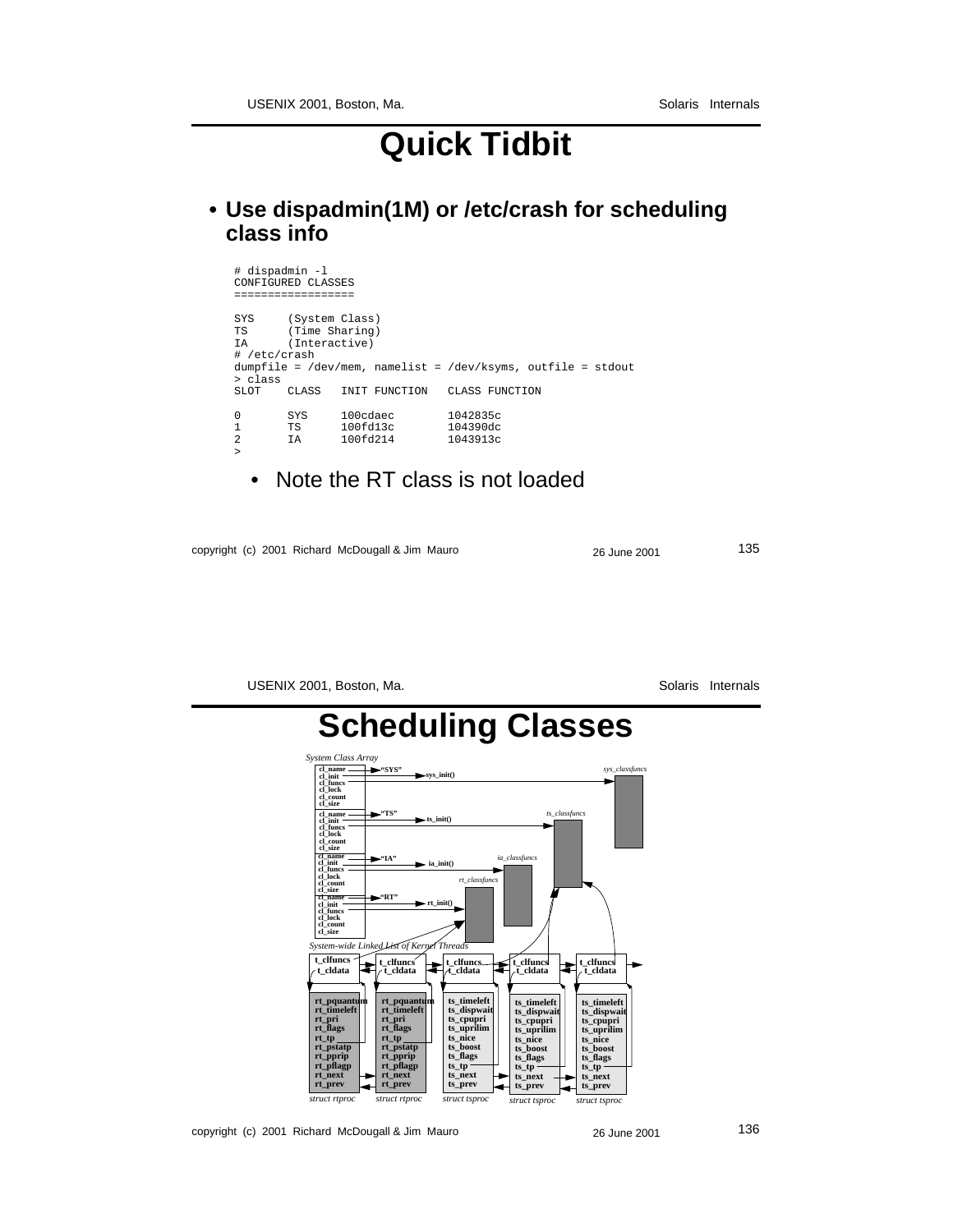# **Scheduling Classes**

- **Each class has a class-specific data structure and functions table**
- **Dispatch tables are implemented that provide the values used to calculate and re-adjust thread priorities**
- **TS & IA threads share the same dispatch table**
- **There's a RT thread dispatch table**
- **SYS threads do not need a dispatch table, since the rules do not apply**

copyright (c) 2001 Richard McDougall & Jim Mauro 26 June 2001 137

USENIX 2001, Boston, Ma. Solaris Internals

### **Scheduling Class Specific Functions**

#### **• Implemented via macros**

#define CL\_ENTERCLASS(t, cid, clparmsp, credp, bufp) \ (sclass[cid].cl\_funcs->thread.cl\_enterclass) (t, cid, \ (void \*)clparmsp, credp, bufp)

#### **• Class management and priority manipulation functions**

• xx\_preempt, xx\_sleep, xx\_tick, xx\_trapret, xx\_fork, xx\_parms[get|set], xx\_donice, etc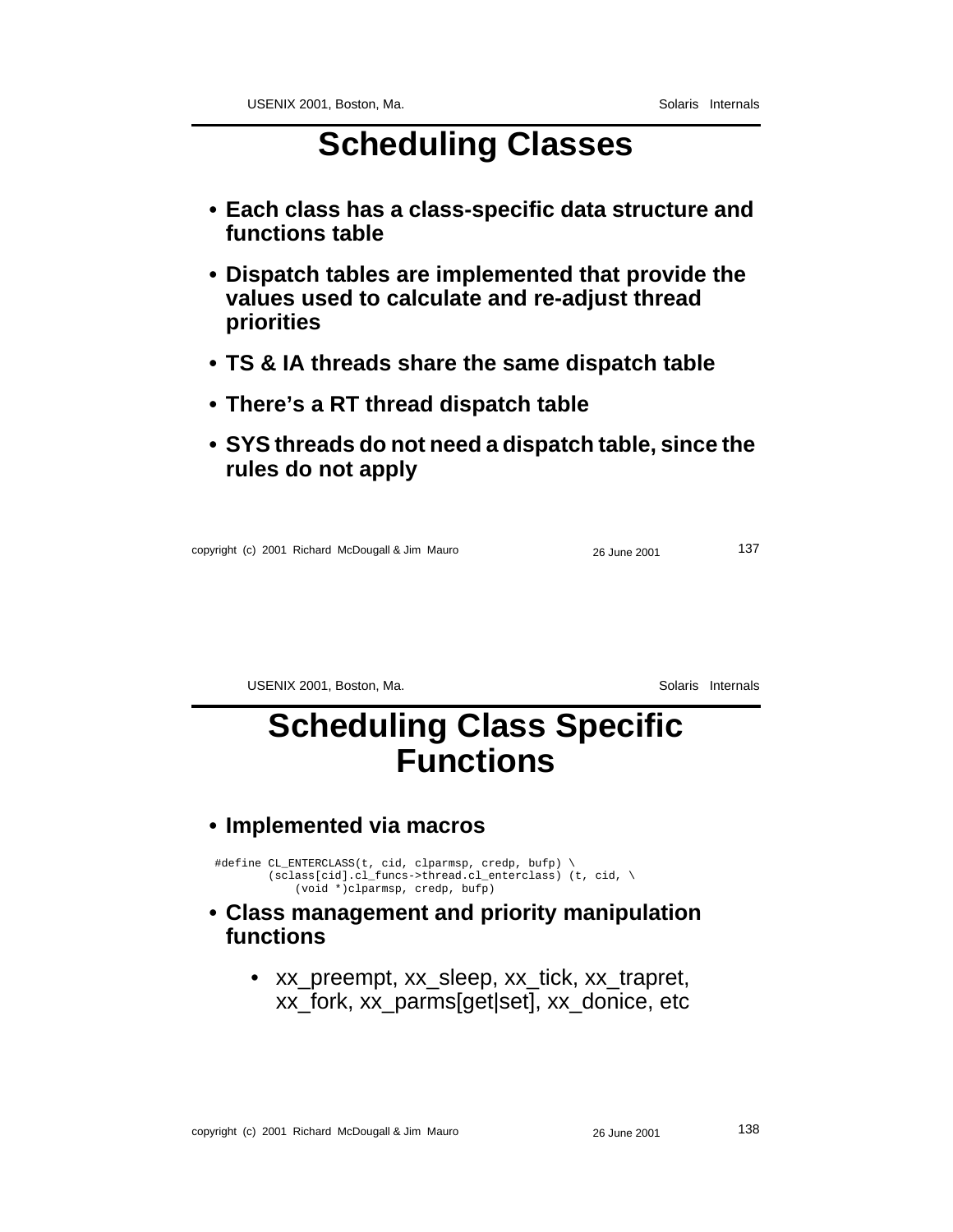### **Dispatch Queues**

- **SunOS implements per-processor dispatch queues - actually a queue of queues**
- **Several dispatcher-related variables maintained in the CPU structure as well**
	- cpu\_runrun cpu\_kprunrun preemption flags
	- cpu\_disp dispatcher data and root of queues
	- cpu\_chosen\_level priority of next selected thread
	- cpu\_dispthread kthread pointer

copyright (c) 2001 Richard McDougall & Jim Mauro 26 June 2001 26 June 2001 239

USENIX 2001, Boston, Ma. Solaris Internals



copyright (c) 2001 Richard McDougall & Jim Mauro 26 June 2001 26 June 2001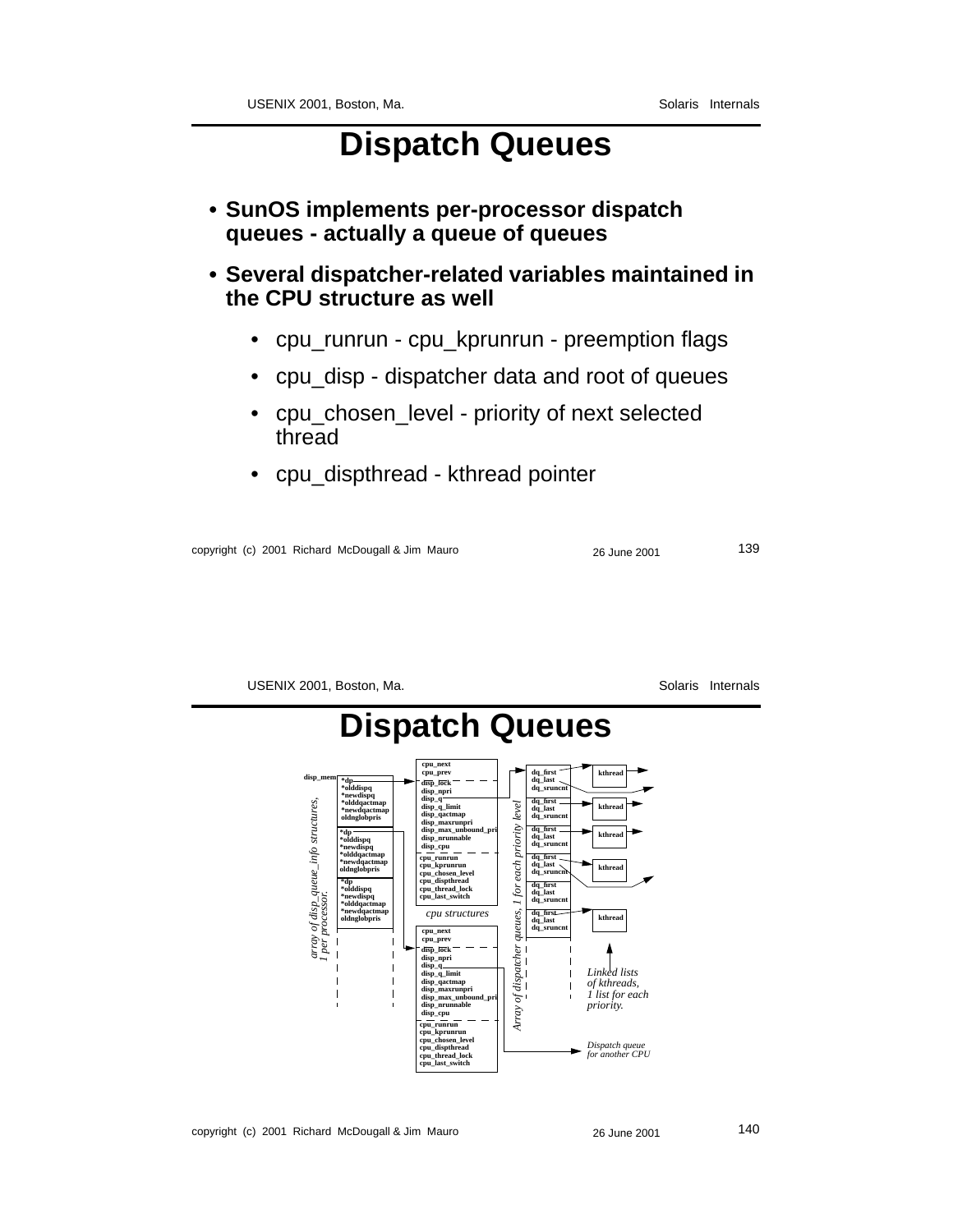## **Thread Priorities & Scheduling**

- **Priority inherited from parent, alterable via priocntl(1) command or system call**
- **Typically, threads run as either TS or IA threads**
	- IA threads created when thread is associated with a windowing system
- **RT threads are explicitly created**
- **SYS class used by kernel threads, and for TS/IA threads when a higher priority is warranted**
- **Interrupts run at interrupt priority**

copyright (c) 2001 Richard McDougall & Jim Mauro 26 June 2001 141

USENIX 2001, Boston, Ma. Solaris Internals

# **Thread Priorities and Scheduling**

#### **• Kernel implements preemption mechanism for RT support**

- There's 2 preemption levels user preemption and kernel preemption
- Seperate dispatch queue for threads at a priority above kernel preemption (RT threads can preempt the kernel)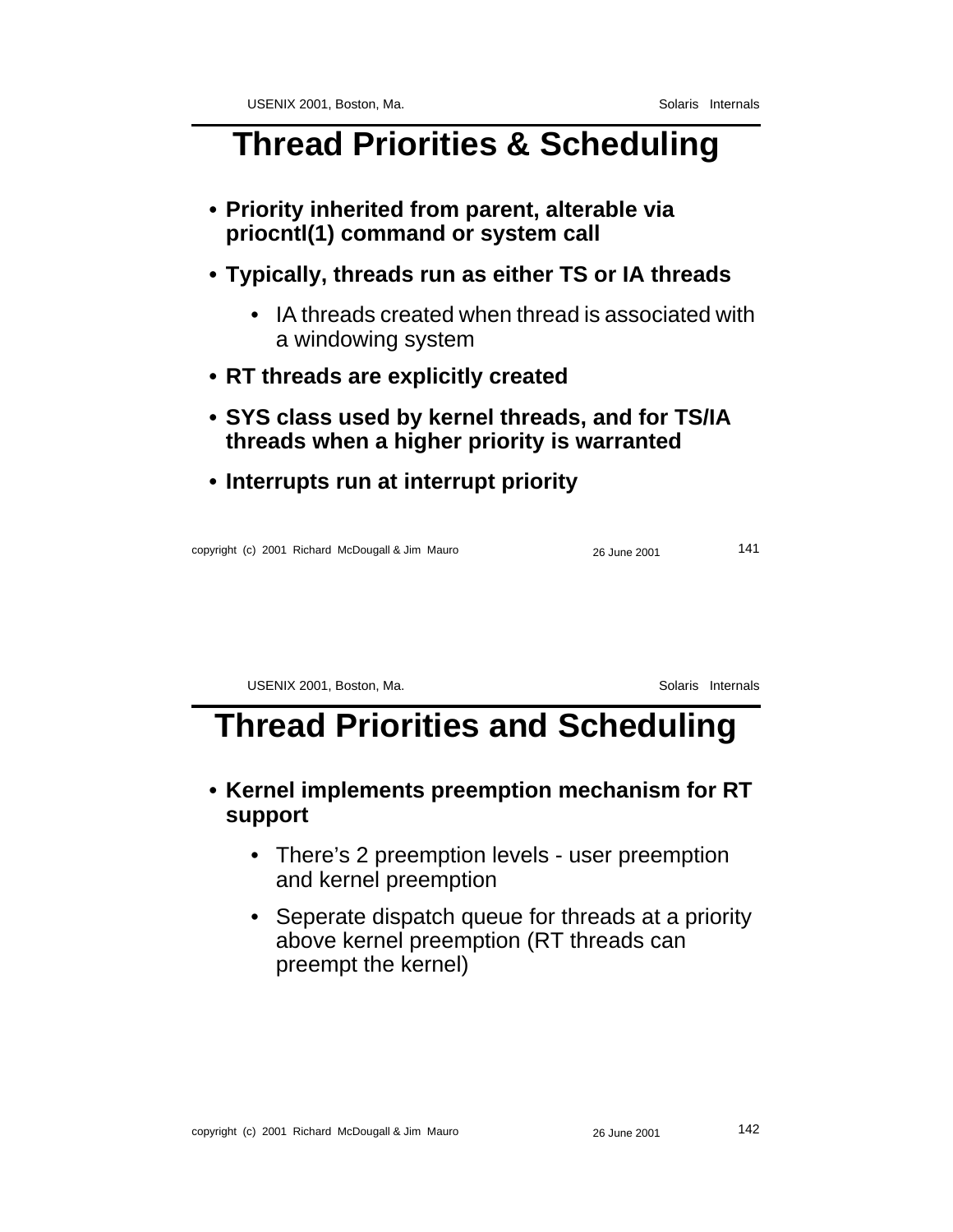# **TS Dispatch Table**

# Time Sharing Dispatcher Configuration RES=1000

| # ts_quantum ts_tqexp ts_slpret ts_maxwait ts_lwait PRIORITY LEVEL |                     |    |             |    |      |              |  |
|--------------------------------------------------------------------|---------------------|----|-------------|----|------|--------------|--|
| 200                                                                | $\mathsf 0$         | 50 | $\mathbf 0$ | 50 | #    | $\mathsf 0$  |  |
| 200                                                                | $\mathbf 0$         | 50 | $\mathbf 0$ | 50 | #    | $\mathbf{1}$ |  |
| 160                                                                | $\mathsf{O}\xspace$ | 51 | $\mathbf 0$ | 51 | #    | 10           |  |
| 120                                                                | 10                  | 52 | $\mathbf 0$ | 52 | #    | 20           |  |
| 80                                                                 | 20                  | 53 | $\mathbf 0$ | 53 | #    | 30           |  |
| 40                                                                 | 30                  | 55 | $\mathbf 0$ | 55 | #    | 40           |  |
| 40                                                                 | 45                  | 58 | $\mathbf 0$ | 59 | #    | 55           |  |
| 40                                                                 | 46                  | 58 | $\mathbf 0$ | 59 | $\#$ | 56           |  |
| 40                                                                 | 47                  | 58 | $\mathbf 0$ | 59 | $\#$ | 57           |  |
| 40                                                                 | 48                  | 58 | $\Omega$    | 59 | $\#$ | 58           |  |
| 20                                                                 | 49                  | 59 | 32000       | 59 | $\#$ | 59           |  |
|                                                                    |                     |    |             |    |      |              |  |

|  | copyright (c) 2001 Richard McDougall & Jim Mauro | 26 June 2001 | 143 |
|--|--------------------------------------------------|--------------|-----|
|  |                                                  |              |     |

USENIX 2001, Boston, Ma. Solaris Internals

# **Setting A TS/IA Priority**

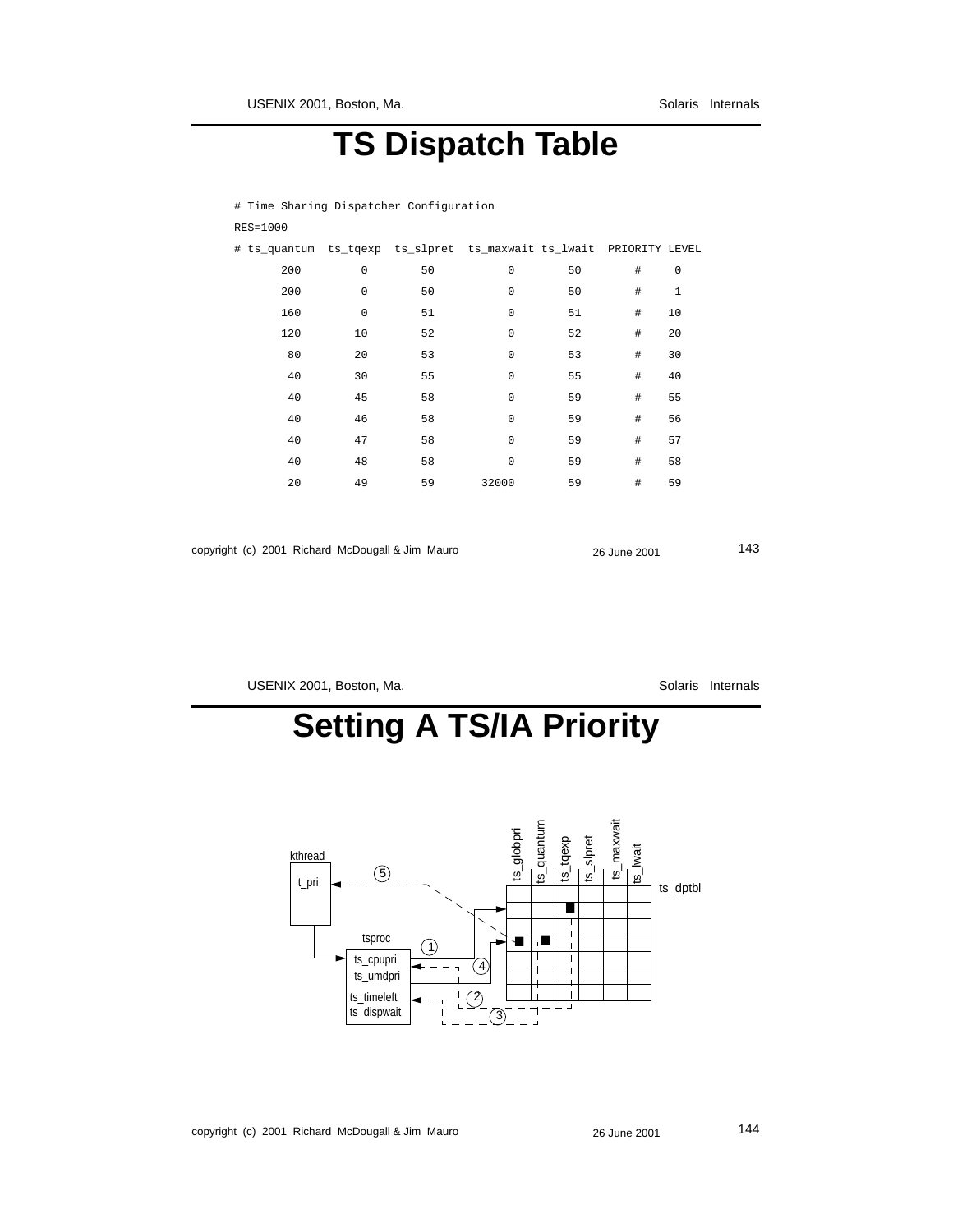## **RT Dispatch Table**

# Real Time Dispatcher Configuration RES=1000

|   | # TIME QUANTUM            |   | PRIORITY |
|---|---------------------------|---|----------|
| # | $(rt_q^{\text{quantum}})$ |   | LEVEL    |
|   | 1000                      | # | 0        |
|   | 800                       | # | 10       |
|   | 600                       | # | 20       |
|   | 400                       | # | 30       |
|   | 200                       | # | 40       |
|   | 100                       | # | 50       |
|   |                           |   |          |

|  | copyright (c) 2001 Richard McDougall & Jim Mauro | 26 June 2001 | 145 |
|--|--------------------------------------------------|--------------|-----|
|--|--------------------------------------------------|--------------|-----|

USENIX 2001, Boston, Ma. Solaris Internals

# **Setting A RT Thread's Priority**

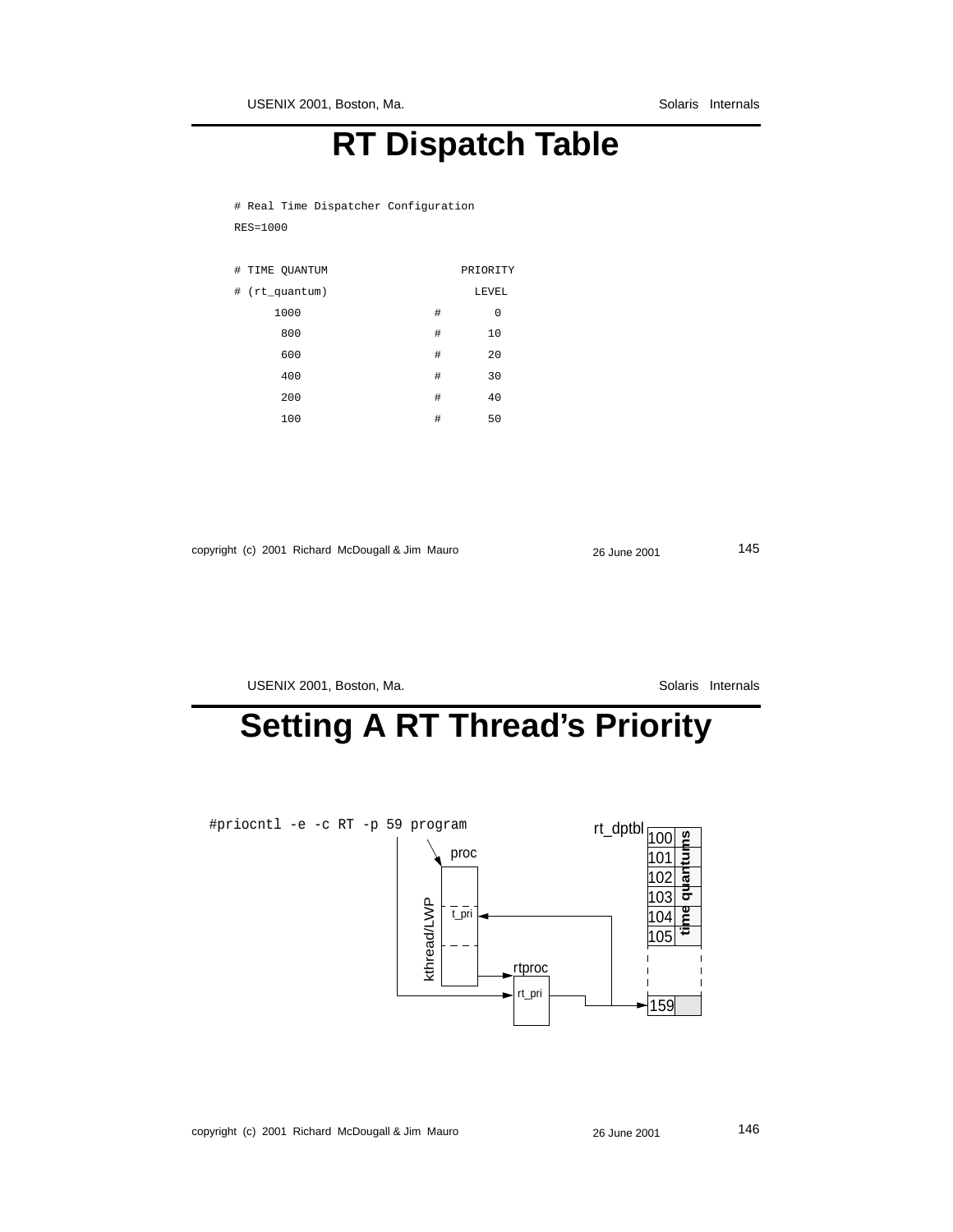## **Thread Queue Placement**

- if (thread is bound to CPU-n) && (pri < kpreemptpri) CPU-n dispatch queue
- if (thread is bound to CPU-n) && (pri >= kpreemptpri) CPU-n dispatch queue
- if (thread is not bound) && (pri < kpreemptpri) place thread on a CPU dispatch queue

if (thread is not bound) && (pri >= kpreemptpri) place thread on cp\_kp\_queue

copyright (c) 2001 Richard McDougall & Jim Mauro 26 June 2001 26 June 2001

USENIX 2001, Boston, Ma. Solaris Internals

# **Dispatcher Functions**

- **Queue manipulation**
	- setfrontdq(), setbackdq()
- **kernel thread selection**
	- swtch()
	- Code implements select & ratify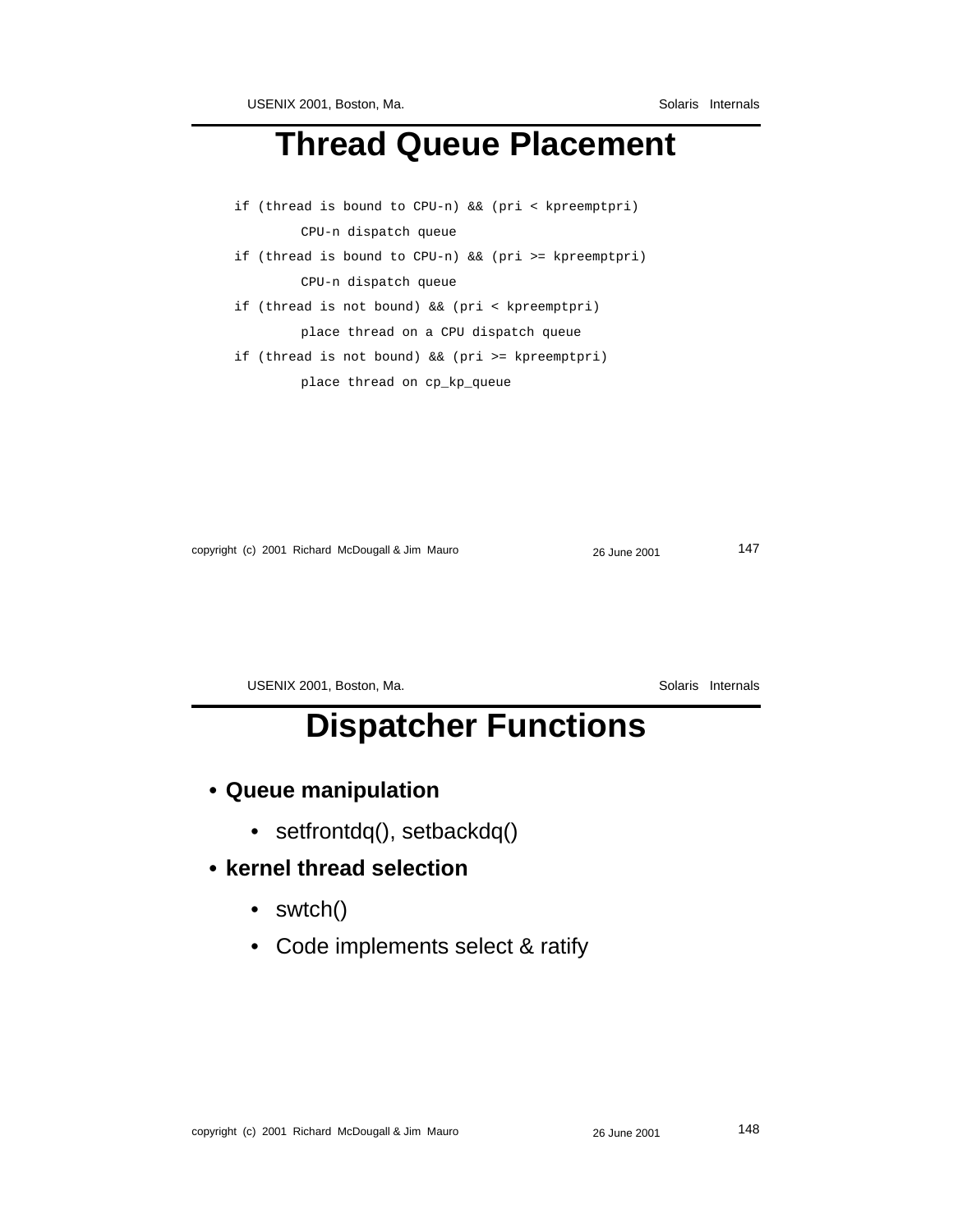## **Sleep/Wakeup**

- **The kernel supports sets of sleep queues for sleeping threads**
- **Condition variables are the synchronization object used to manage sleep/wakeup**
- **A condition variable represents an event or resource that a thread is waiting (sleeping) for**
- **The address of the condition variable is stored in the wchan field of the kernel thread**
- **Remember turnstiles are used for sleeps on mutexes & R/W locks**

copyright (c) 2001 Richard McDougall & Jim Mauro 26 June 2001 149

USENIX 2001, Boston, Ma. Solaris Internals

## **Sleep/Wakeup Kernel Subsystem**

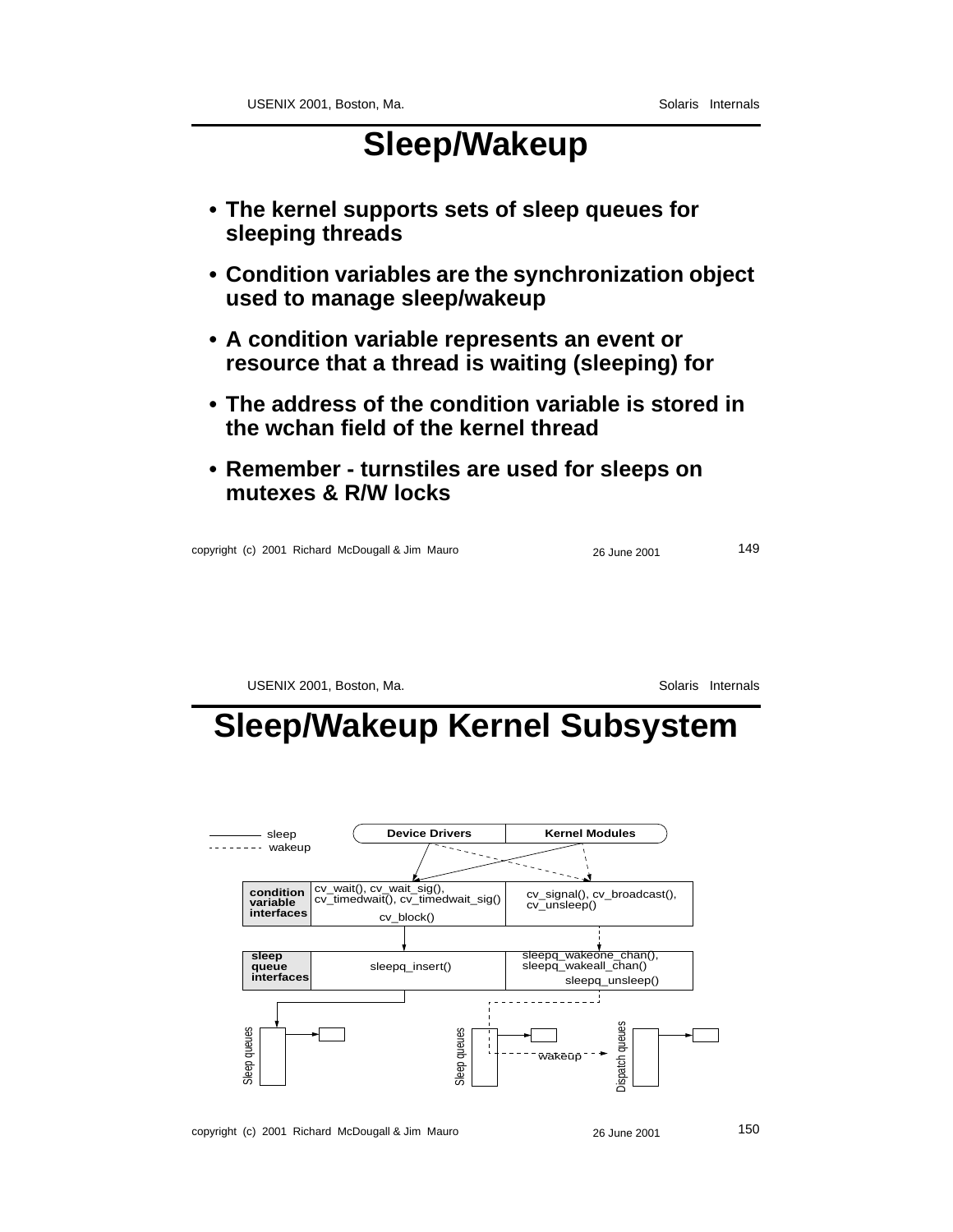## **Signals**

- **A signal is a means of interrupting or notifying a process or thread of an event**
- **Signals have been implemented in UNIX for about as long as we've had UNIX**
- **Original implementation was unreliable**
	- signal disposition was reset to default upon entering handler
	- reliable signals appeared in SVR4
	- "unreliable" signals still possible in SunOS, depending on which API is used

copyright (c) 2001 Richard McDougall & Jim Mauro 26 June 2001 151

USENIX 2001, Boston, Ma. Solaris Internals

# **Signals**

- **The kernel defines 42 signals as of SunOS 5.7**
- **Every signal has a unique name, SIGxxx, and a unique signal number**
- **There are several possible actions that a process or thread can take as a result of receiving a signal**
	- Ignore
	- Catch
	- Terminate
	- Terminate with extreme prejudice (core dump)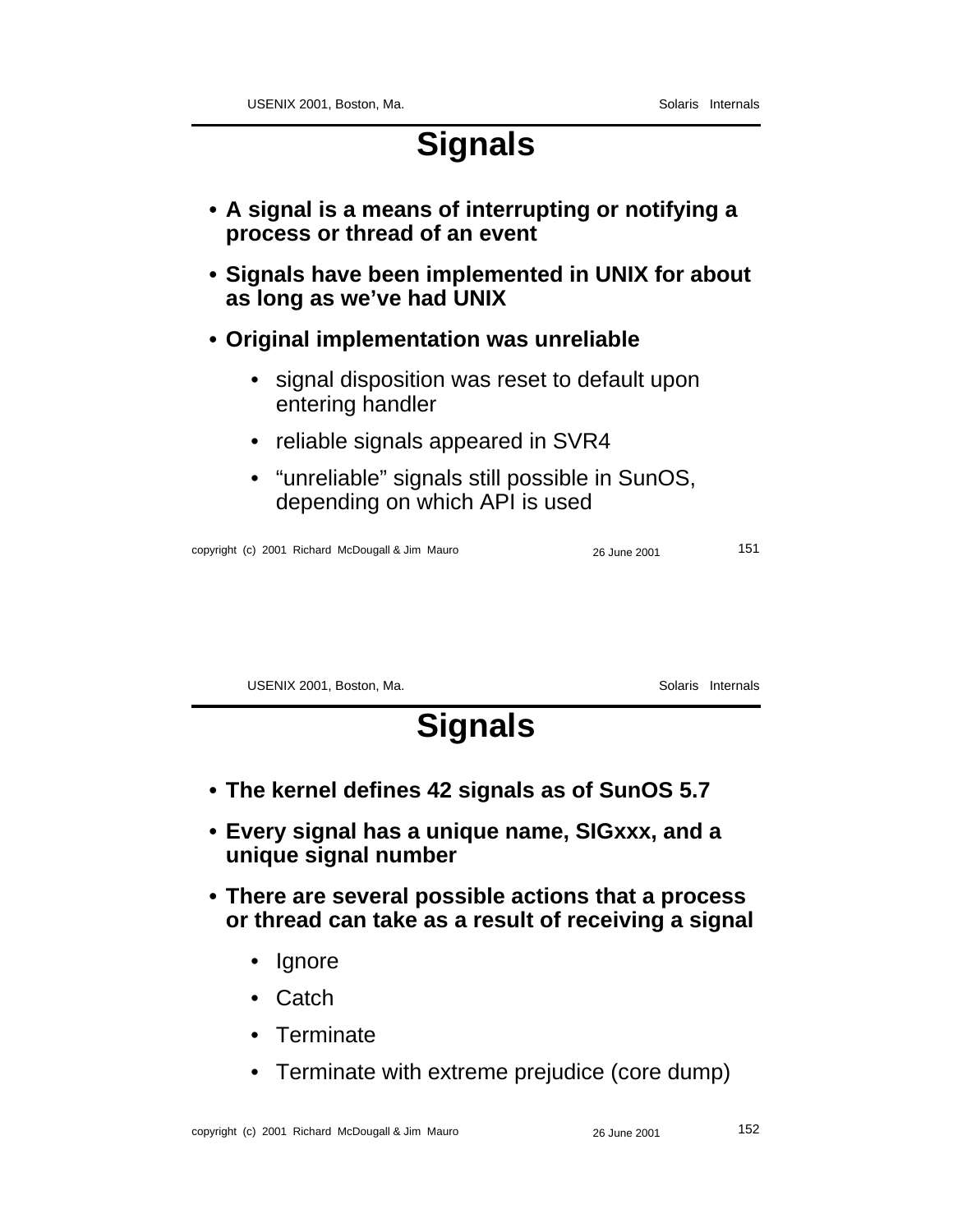## **Signals**

- **Signals represented as bits in a data structure**
- **For each signal, there is a corresponding bit in a signal mask**



copyright (c) 2001 Richard McDougall & Jim Mauro 26 June 2001 26 June 2001



copyright (c) 2001 Richard McDougall & Jim Mauro 26 June 2001 26 June 2001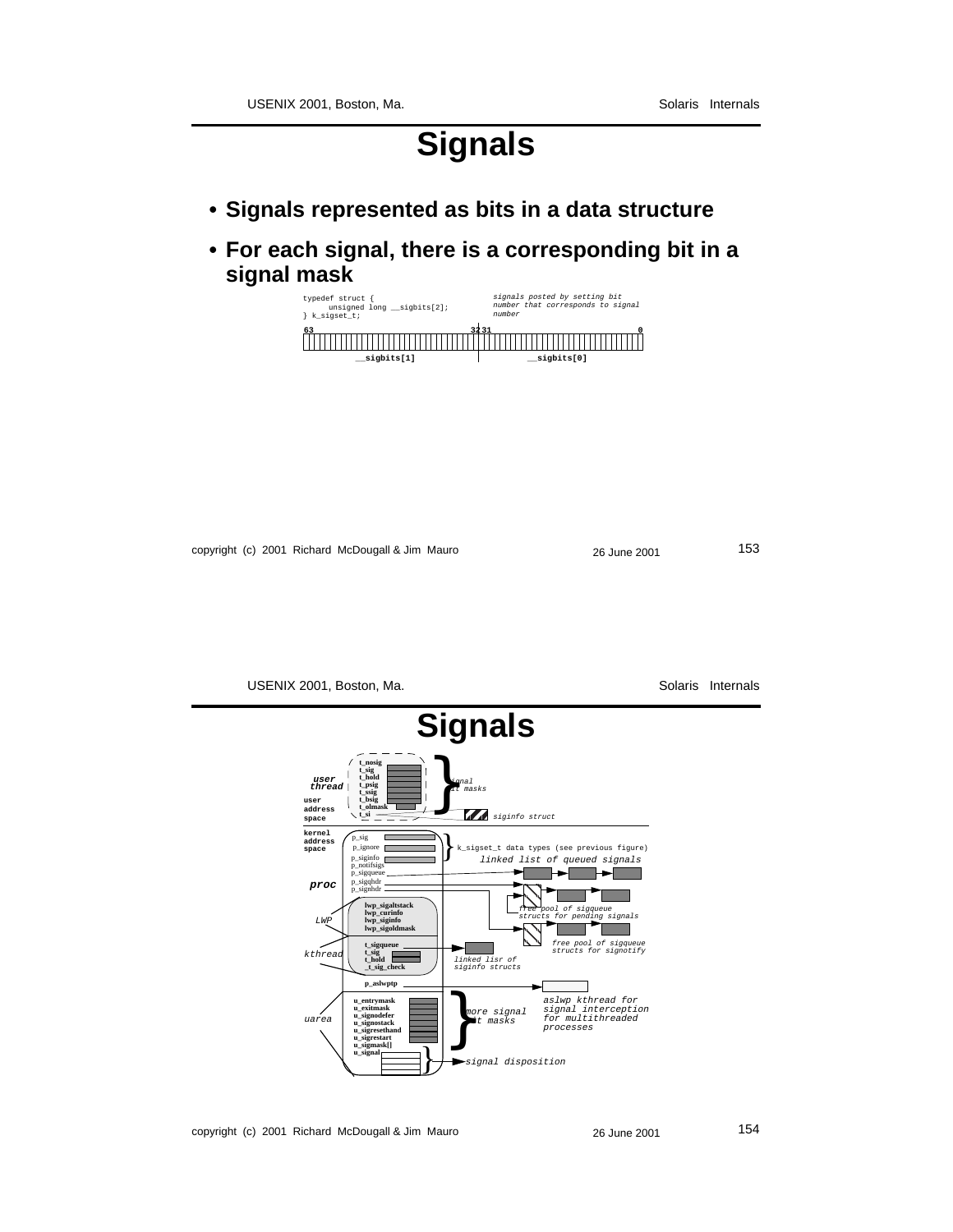# **Interprocess Communication (IPC)**

### **• Traditional System V facilities**

- Shared Memory, Message Queues, Semaphores
- **Provide process-to-process communication path and synchronization**

#### **• Facilities extended as part of POSIX**

- Shared Memory, Message Queues, Semaphores
- Sys V & POSIX are the same, only different

copyright (c) 2001 Richard McDougall & Jim Mauro 26 June 2001 26 June 2001

USENIX 2001, Boston, Ma. Solaris Internals

# **Virtual Memory**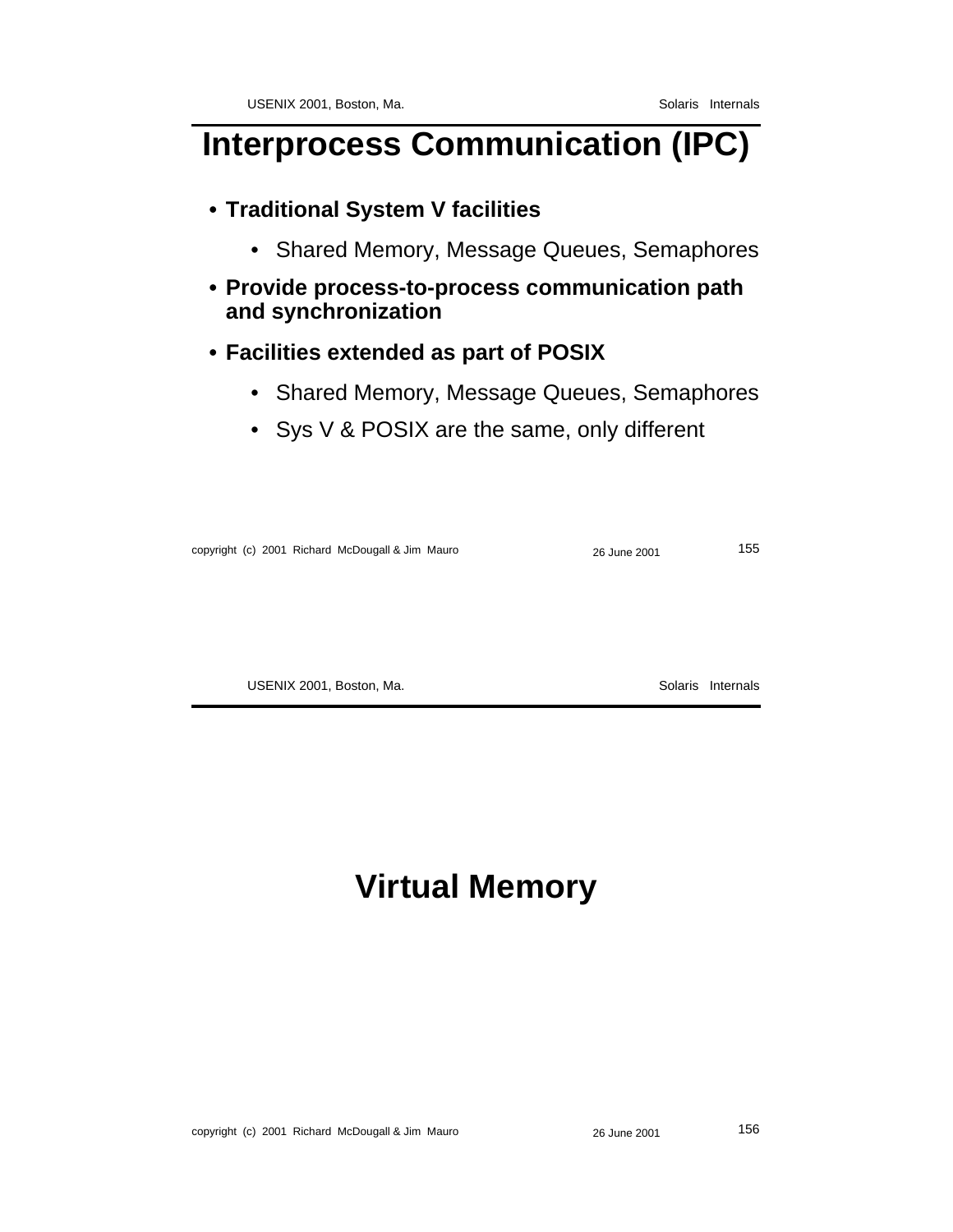# **The Solaris Memory Model**



copyright (c) 2001 Richard McDougall & Jim Mauro 26 June 2001 26 June 2001

USENIX 2001, Boston, Ma. Solaris Internals

## **Solaris Memory Architecture**

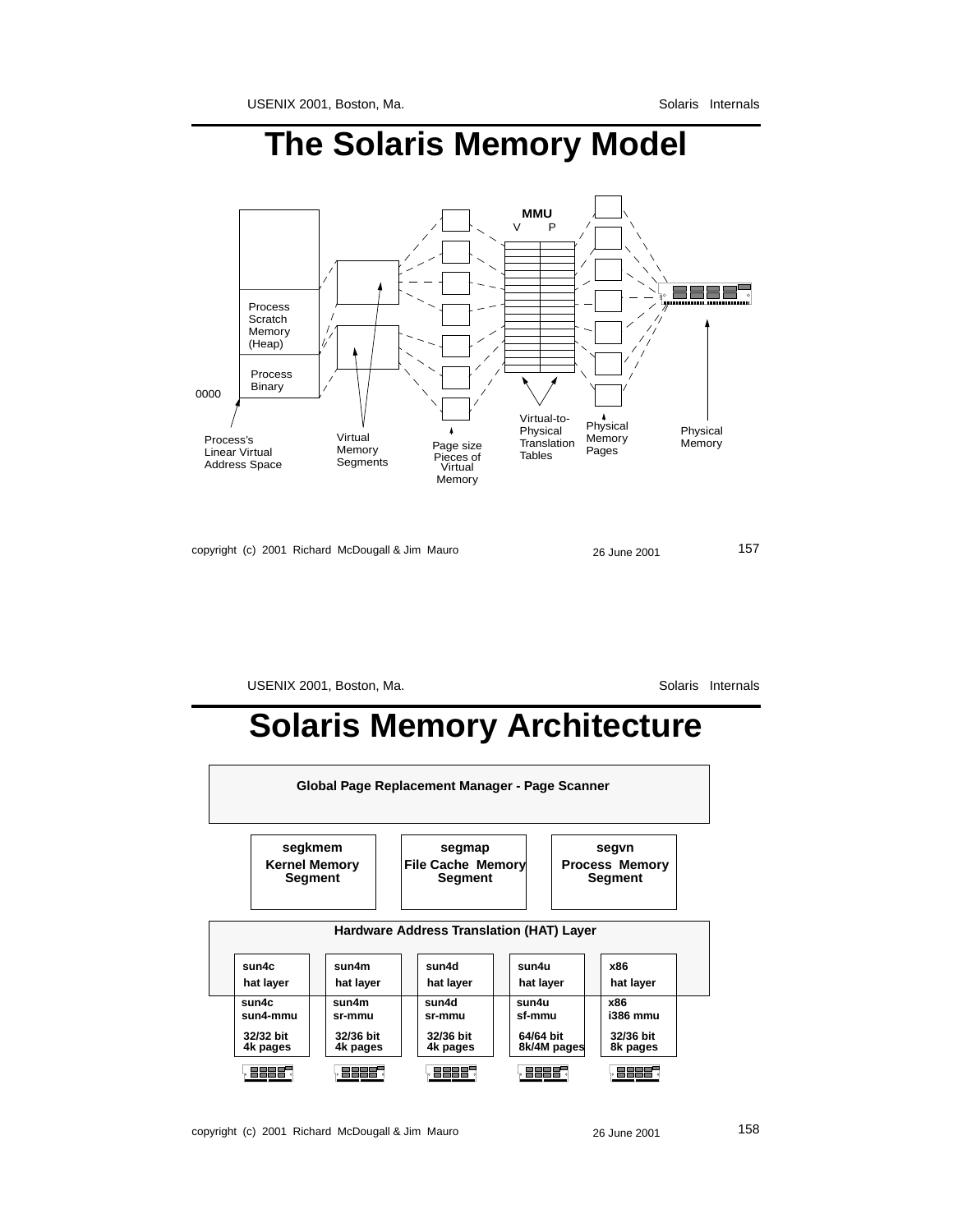# **Segments and Addr. Spaces**



copyright (c) 2001 Richard McDougall & Jim Mauro 26 June 2001 26 June 2001

USENIX 2001, Boston, Ma. Solaris Internals

## **An example of a memory segment**



copyright (c) 2001 Richard McDougall & Jim Mauro 26 June 2001 26 June 2001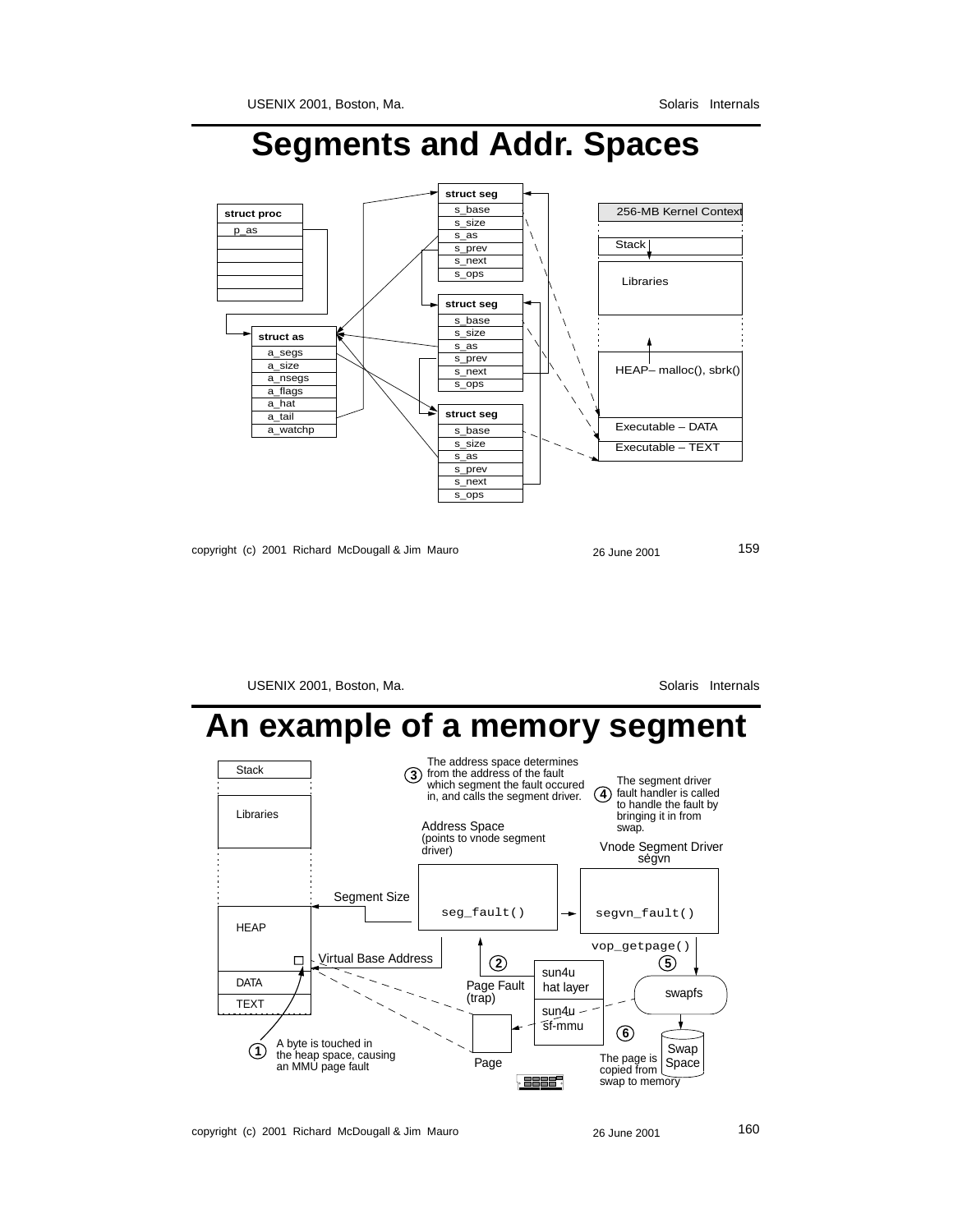## **Page allocation**

#### **• Pages are allocated into address space on demand**

- Anonymous memory (heap) virtual address space is empty until first referenced
- A page fault is generated the first time memory is accessed
- The page fault realizes this is the first reference and allocated a zeroed page at that address
- This is known as zero-fill-on-demand (ZFOD)

copyright (c) 2001 Richard McDougall & Jim Mauro 26 June 2001 26 June 2001 161

USENIX 2001, Boston, Ma. Solaris Internals

# **Page Sharing**

#### **• Pages may be shared between segments**

- e.g. multiple processes may map /bin/sh
- Each segment has its own TLB mappings

#### **• Pages may be shared private/public**

- Public sharing makes modified pages visible to all
- Private sharing makes modified pages local
- Private sharing is done via copy-on-write (COW)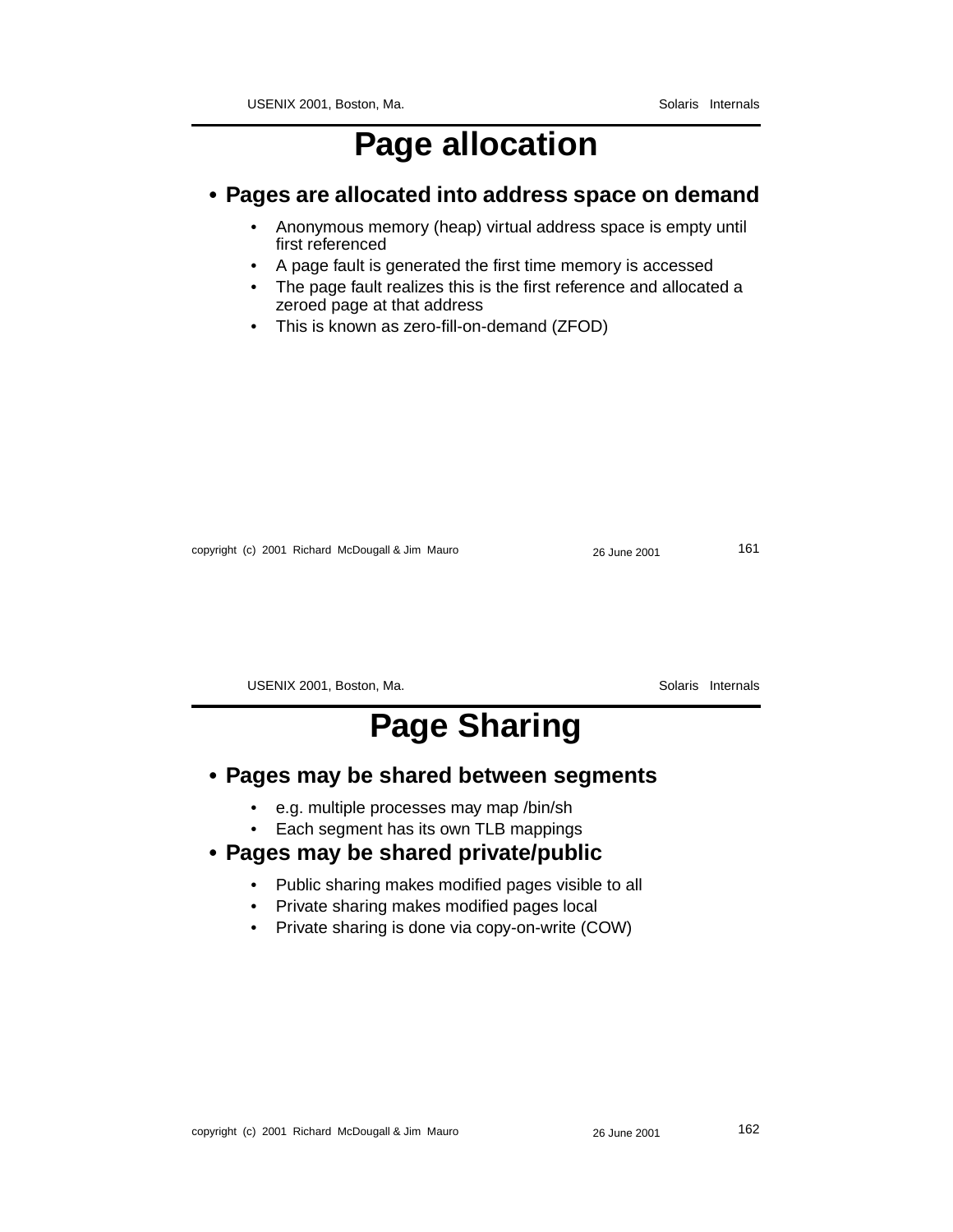## **The Copy On Write (COW)**



USENIX 2001, Boston, Ma. Solaris Internals



copyright (c) 2001 Richard McDougall & Jim Mauro 26 June 2001 26 June 2001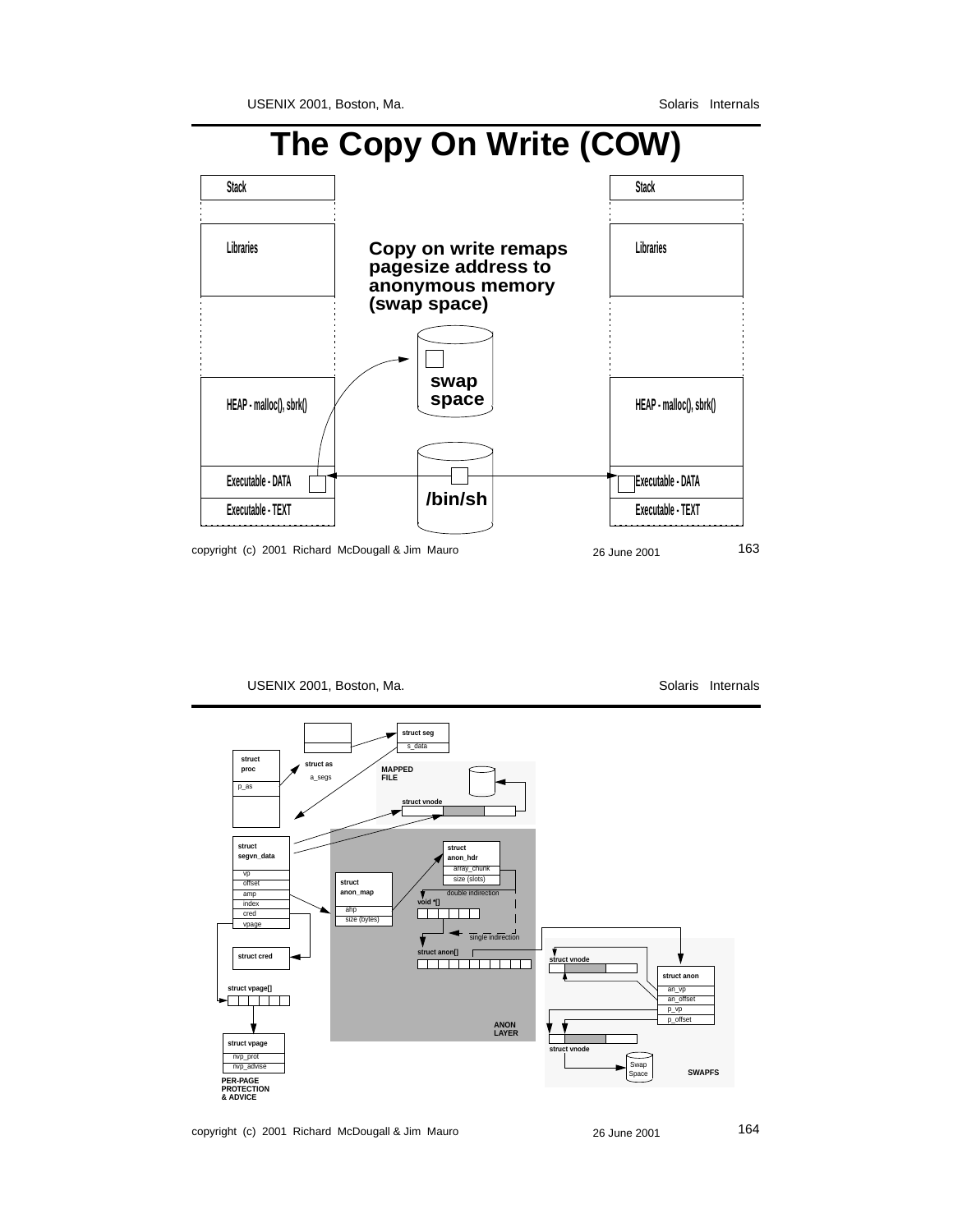USENIX 2001, Boston, Ma. Solaris Internals





copyright (c) 2001 Richard McDougall & Jim Mauro 26 June 2001 26 June 2001

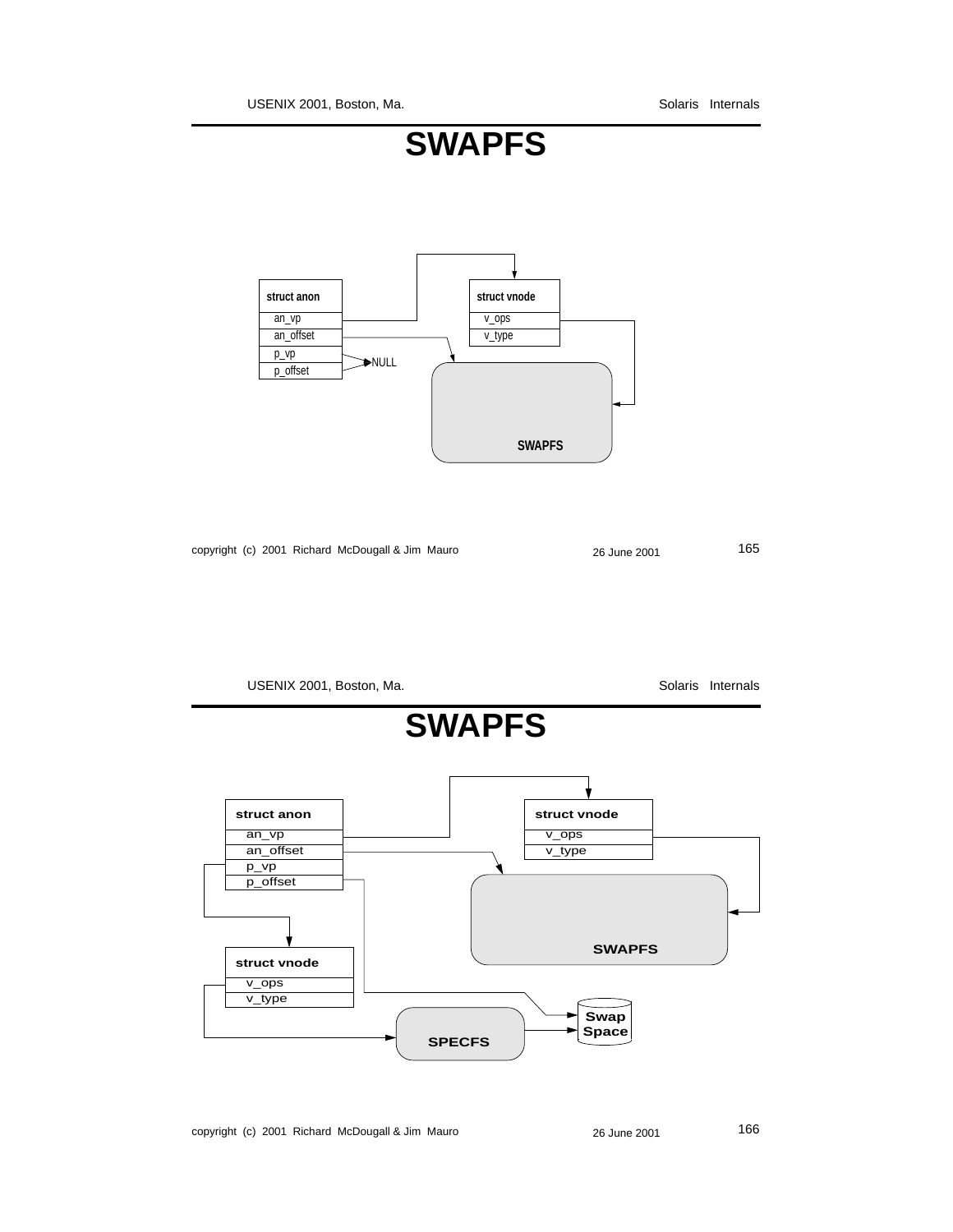# **Global Memory Management**

- **Demand Paged**
	- Not recently used (NRU) algorithm
- **Dynamic file system cache**
	- Where has all my memory gone?

#### **• Page scanner**

- Operates bottom up from physical pages
- Default mode treats all memory equally

| copyright (c) 2001 Richard McDougall & Jim Mauro |  |  |
|--------------------------------------------------|--|--|
|--------------------------------------------------|--|--|

copyright (c) 2001 Richard McDougall & Jim Mauro 26 June 2001 167

USENIX 2001, Boston, Ma. Solaris Internals

# **Global Memory Management**

#### **• Demand Paging**

• Not Recently Used (LRU) Algorithm

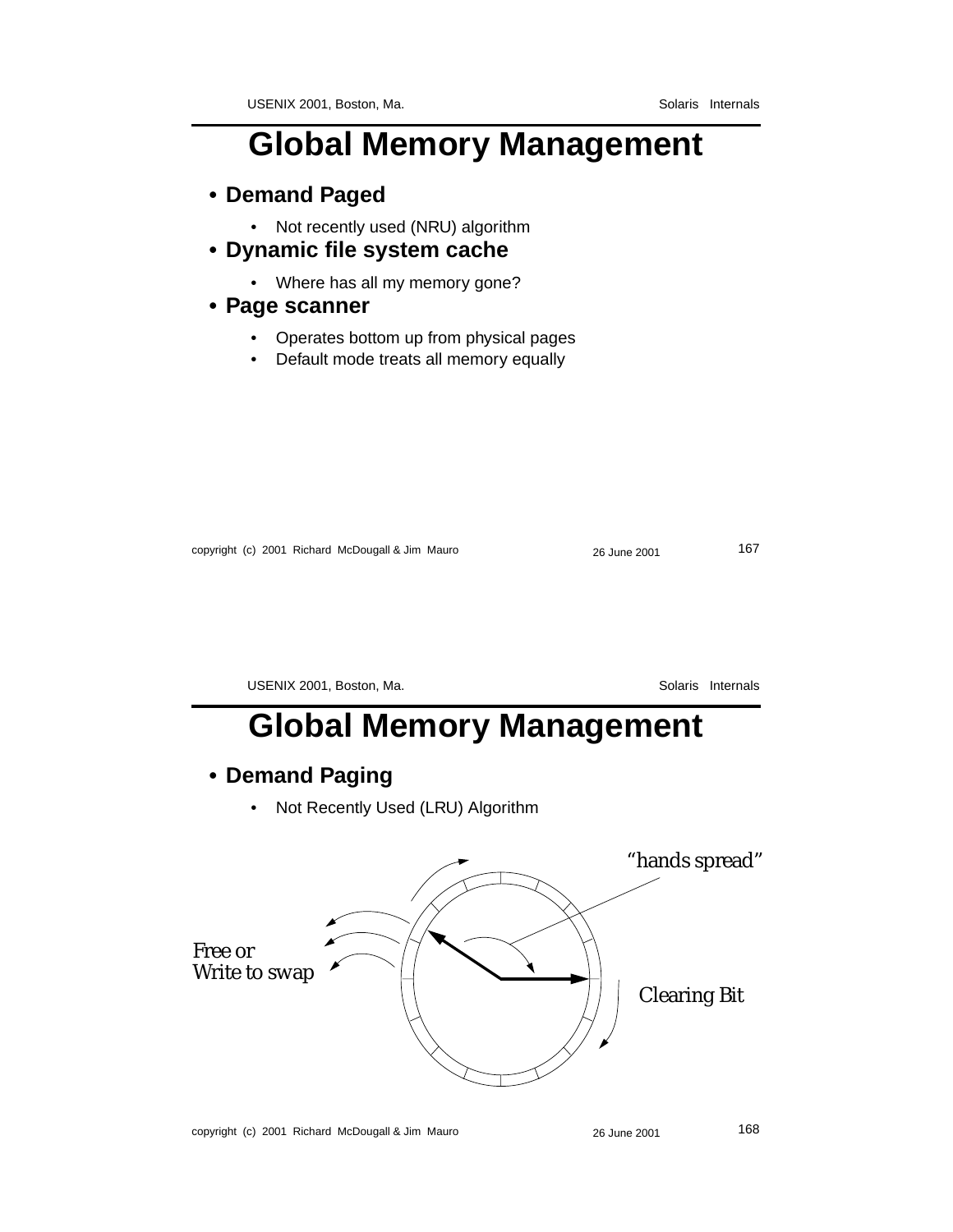

copyright (c) 2001 Richard McDougall & Jim Mauro 26 June 2001 26 June 2001

USENIX 2001, Boston, Ma. Solaris Internals

# **Priority Paging**

- **Solaris 7 FCS or Solaris 2.6 with T-105181-09**
	- http://www.sun.com/sun-on-net/performance/priority\_paging.html
	- Set priority\_paging=1 or cachefree in /etc/system
- **Solaris 7 Extended vmstat**
	- ftp://playground.sun.com/pub/rmc/memstat
- **Solaris 8**
	- New VM system, priority paging implemented at the core (make sure it's disabled in Sol 8!)
	- New vmstat flag, "-p"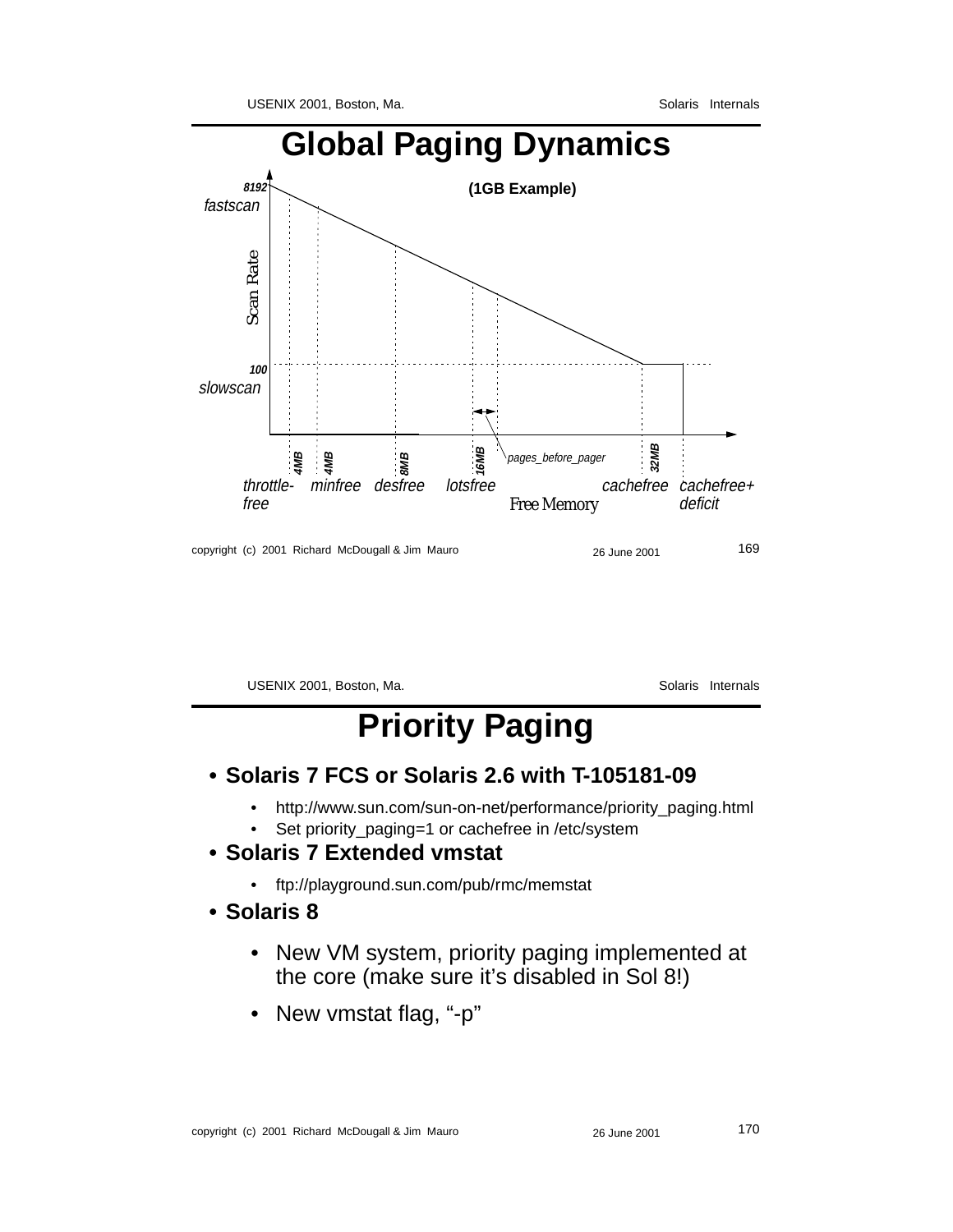## **LRU Algorithm**

#### **• Use vmstat or the memstat command on Solaris 7**

• ftp://playground.sun.com/pub/rmc/memstat

| # vmstat 3                                                                                                                                            |                                                                        |          |                                                                |                                                                       |                                                                  |                                                                                       |                                                       |                                                                                                                                                                |                                                                        |                                                                                                                              |                                                                                                               |                                                     |                                                               |                                              |                                                                                 |                                                                                     |                |                   |                |          |        |
|-------------------------------------------------------------------------------------------------------------------------------------------------------|------------------------------------------------------------------------|----------|----------------------------------------------------------------|-----------------------------------------------------------------------|------------------------------------------------------------------|---------------------------------------------------------------------------------------|-------------------------------------------------------|----------------------------------------------------------------------------------------------------------------------------------------------------------------|------------------------------------------------------------------------|------------------------------------------------------------------------------------------------------------------------------|---------------------------------------------------------------------------------------------------------------|-----------------------------------------------------|---------------------------------------------------------------|----------------------------------------------|---------------------------------------------------------------------------------|-------------------------------------------------------------------------------------|----------------|-------------------|----------------|----------|--------|
| procs<br>r b w<br>0 0 0 269776<br>$\Omega$<br>$\Omega$<br>$\Omega$<br><sup>n</sup><br>0<br>$^{\circ}$<br>$\Omega$<br>$\Omega$<br>$\Omega$<br>$\Omega$ | swap<br>269776<br>269720<br>0 269616<br>269616<br>0 269616<br>0 269656 | memory   | free<br>21160<br>21152<br>3896<br>3792<br>3792<br>3800<br>3832 | re<br>0<br>$\Omega$<br>5<br>$\Omega$<br>0<br>$\mathbf{1}$<br>$\Omega$ | $\Omega$<br>0<br>17<br>80<br>0,160<br>0.192<br>90<br>0 106 0 106 | page<br>$\Omega$<br>$\Omega$<br>$\Omega$<br>$\Omega$<br>$\Omega$<br>$\Omega$<br>234 5 | 0<br>$\Omega$<br>$\Omega$<br>109<br>160<br>192<br>232 | disk disk<br>mf pi po fr de sr f0 s0 s4 s6<br>0<br>0<br>$\Omega$<br>0<br>59<br>$\Omega$<br>76<br>$\Omega$<br>105<br>$\Omega$<br>99<br>$\cap$<br>51<br>$\Omega$ | 0<br>$\Omega$<br>0<br>$\Omega$<br>$\Omega$<br><sup>n</sup><br>$\Omega$ | 0<br>$\Omega$<br>$\Omega$<br>$\Omega$<br>$\circ$<br>0<br>0<br>0<br>$\Omega$<br>$\Omega$<br>$\mathbf 0$<br>0<br>$\Omega$<br>0 | $\overline{2}$<br>$\mathfrak{D}$<br>2<br>$\mathfrak{D}$<br>$\mathfrak{D}$<br>$\mathfrak{D}$<br>$\mathfrak{D}$ | in<br>154<br>155<br>221<br>279<br>294<br>323<br>237 | faults<br>sy<br>200<br>203<br>773<br>242<br>225<br>964<br>212 | 92<br>113<br>134<br>130<br>138<br>305<br>121 | cpu<br>$\Omega$<br>$\Omega$<br>$\cap$<br>$\Omega$<br>$\Omega$<br>.5<br>$\Omega$ | cs us sv id<br>0,100<br>0 9 9<br>98<br>1 9 9<br>99<br>$\mathbf{1}$<br>3 9 2<br>1 99 |                |                   |                |          |        |
| # memstat 3                                                                                                                                           |                                                                        |          |                                                                |                                                                       |                                                                  |                                                                                       |                                                       |                                                                                                                                                                |                                                                        |                                                                                                                              |                                                                                                               |                                                     |                                                               |                                              |                                                                                 |                                                                                     |                |                   |                |          |        |
| memory                                                                                                                                                |                                                                        |          |                                                                |                                                                       | -- paging ----------- - executable -  - anonymous -              |                                                                                       |                                                       |                                                                                                                                                                |                                                                        |                                                                                                                              |                                                                                                               |                                                     |                                                               |                                              |                                                                                 | -- filesys -- --- cpu ---                                                           |                |                   |                |          |        |
| free                                                                                                                                                  | re                                                                     | mf       | рi                                                             | po                                                                    | fr                                                               | de                                                                                    | sr                                                    | epi epo                                                                                                                                                        |                                                                        | epf                                                                                                                          |                                                                                                               | api apo                                             |                                                               | apf                                          |                                                                                 | fpi fpo fpf us sy wt id                                                             |                |                   |                |          |        |
| 21160                                                                                                                                                 | $\Omega$                                                               | 22       | $\Omega$                                                       | 5                                                                     | 5                                                                | $\Omega$                                                                              | $^{\circ}$                                            | $\Omega$                                                                                                                                                       | $\Omega$                                                               | $\Omega$                                                                                                                     |                                                                                                               | $\Omega$                                            | $\Omega$                                                      | $\Omega$                                     | $\Omega$                                                                        | 5                                                                                   | 5              | $\Omega$          | $\overline{1}$ |          | 0 9 9  |
| 21152                                                                                                                                                 | $\Omega$                                                               | $\Omega$ | $\Omega$                                                       | $\Omega$                                                              | $\mathbf 0$                                                      | $\Omega$                                                                              | $^{\circ}$                                            | 0                                                                                                                                                              | 0                                                                      | 0                                                                                                                            |                                                                                                               | 0                                                   | $\Omega$                                                      | $\Omega$                                     | $\Omega$                                                                        | 0                                                                                   | 0              | $\Omega$          | $\Omega$       |          | 0, 100 |
| 21152                                                                                                                                                 |                                                                        | 18       | 34                                                             | $\mathfrak{D}$                                                        | $\overline{\mathcal{L}}$                                         | $\Omega$                                                                              | $\Omega$                                              | 0                                                                                                                                                              | 0                                                                      | $\Omega$                                                                                                                     |                                                                                                               | 0                                                   | $\Omega$                                                      | $\Omega$                                     | 34                                                                              | 2                                                                                   | 2              | $\Omega$          | $\mathbf{1}$   |          | 0 9 9  |
| 11920                                                                                                                                                 | $\Omega$                                                               | 0        | 277                                                            | 106                                                                   | 272                                                              |                                                                                       | 0, 153                                                | $\Omega$                                                                                                                                                       | $\Omega$                                                               | 32                                                                                                                           |                                                                                                               | 0                                                   | 98                                                            | 149                                          | 277                                                                             | 8                                                                                   | 90             | $\Omega$          | 3              |          | 0.97   |
| 11888                                                                                                                                                 | $\Omega$                                                               | 0        | 256                                                            | 69                                                                    | 224                                                              |                                                                                       | 0, 106                                                | 0                                                                                                                                                              | $\Omega$                                                               | 16                                                                                                                           |                                                                                                               | $\Omega$                                            | 69                                                            | 178                                          | 256                                                                             | $\Omega$                                                                            | 29             | $\Omega$          | 3              |          | 196    |
| 11896                                                                                                                                                 |                                                                        | $\Omega$ | 213                                                            | 106                                                                   | 261                                                              |                                                                                       | 0, 124                                                | 0                                                                                                                                                              | 0                                                                      | 26                                                                                                                           |                                                                                                               | $\Omega$                                            | 106                                                           | 232                                          | 213                                                                             | 0                                                                                   | $\overline{2}$ | $\Omega$          | 3              | 13 84    |        |
| 11904                                                                                                                                                 | $\Omega$                                                               | $\Omega$ | 245                                                            | 66                                                                    | 242                                                              |                                                                                       | 0122                                                  |                                                                                                                                                                |                                                                        |                                                                                                                              |                                                                                                               |                                                     | 64                                                            | 221                                          | 245                                                                             | 2                                                                                   |                |                   | $\mathcal{L}$  | $\Omega$ | 98     |
| 11896                                                                                                                                                 | <sup>n</sup>                                                           | 0        | 245                                                            | 64                                                                    | 224                                                              |                                                                                       | 0, 132                                                | 0<br>0                                                                                                                                                         | 0<br>$\Omega$                                                          | 16<br>21                                                                                                                     |                                                                                                               | 0<br>0                                              | 64                                                            | 189                                          | 245                                                                             | $\Omega$                                                                            | 5<br>13        | 0<br><sup>n</sup> | $\mathfrak{D}$ |          | 0.98   |
|                                                                                                                                                       |                                                                        |          |                                                                |                                                                       |                                                                  |                                                                                       |                                                       |                                                                                                                                                                |                                                                        |                                                                                                                              |                                                                                                               |                                                     |                                                               |                                              |                                                                                 |                                                                                     |                |                   |                |          |        |

| copyright (c) 2001 Richard McDougall & Jim Mauro | 26 June 2001 | 171 |
|--------------------------------------------------|--------------|-----|
|                                                  |              |     |

USENIX 2001, Boston, Ma. Solaris Internals

## **Simple Memory Rule:**

#### **• Identifying a memory shortage without PP:**

- Scanner not scanning -> no memory shortage
- Scanner running, page ins and page outs, swap device activity -> potential memory shortage
- (use separate swap disk or 2.6 iostat -p to measure swap partition activity)

#### **• Identifying a memory shortage with PP on Sol 7:**

• api and apo should be zero in memstat, non zero is a clear sign of memory shortage

#### **• Identifying a memory shortage on Sol 8:**

• scan rate  $!= 0$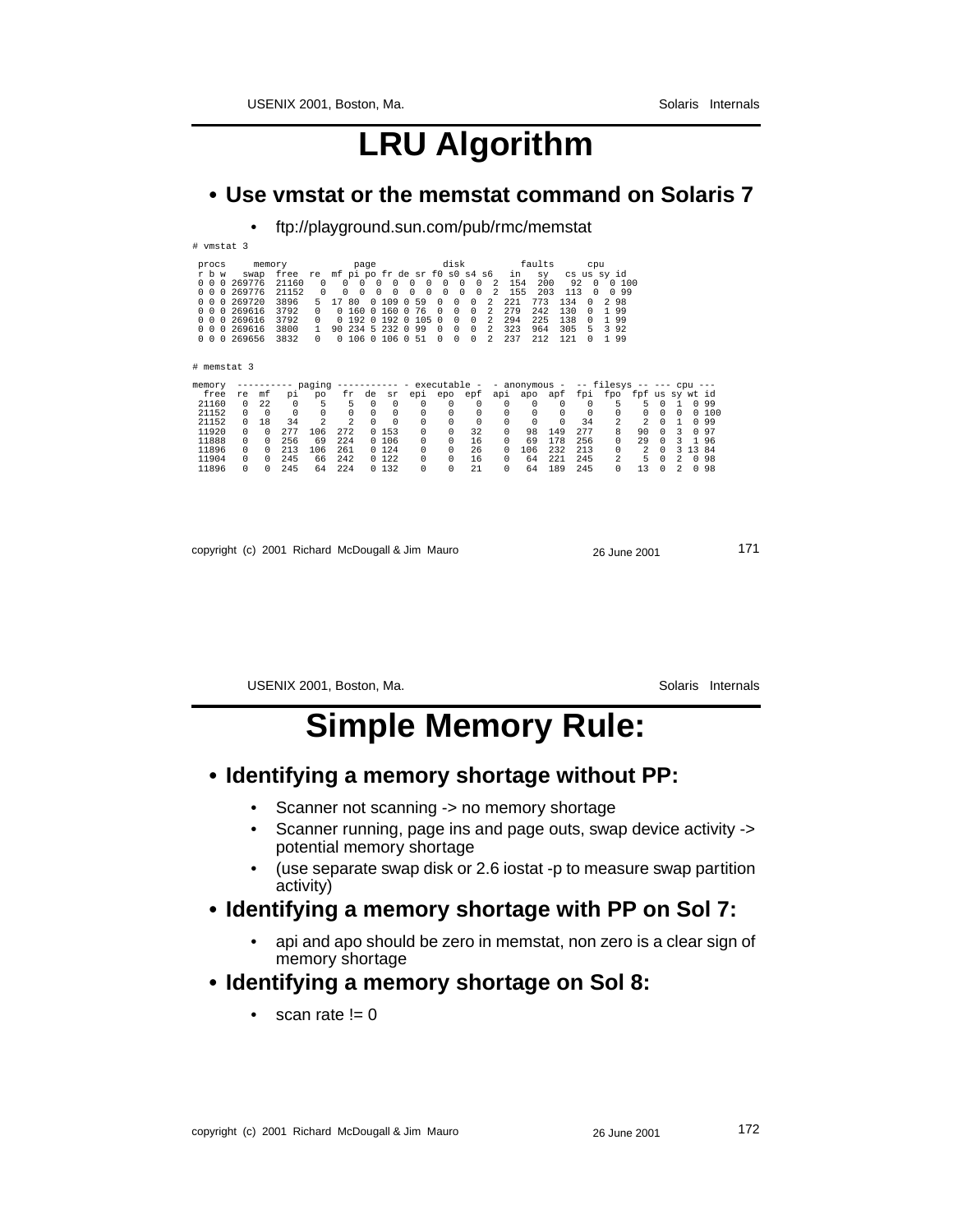## **Intimate Shared Memory**

#### **• The Virtual to Physical page translation tables are only valid for one address space**

- Each time we context switch to another process, we need to reload the TLB/TSB
- For databases that share 90% of their address space between processes, this is a large overhead

#### **• Sharing Page Tables**

- A special type of shared memory in Solaris is used for databases
- Intimate Shared Memory ISM.
- Invoke with an additional flag to shmat () SHARE\_MMU
- ISM also uses large 4M pages on Solaris 2.6 ->4M pages may become fragmented, shared memory must be allocated at boot time before the freelist becomes empty

copyright (c) 2001 Richard McDougall & Jim Mauro 26 June 2001 26 June 2001 273

USENIX 2001, Boston, Ma. Solaris Internals

## **Memory Analysis**

#### **• The ps command**

# **ps -ale**

| USER |                            | PID %CPU %MEM SZ RSS TT |  |                                | $S -$ | START                   | TIME COMMAND                         |
|------|----------------------------|-------------------------|--|--------------------------------|-------|-------------------------|--------------------------------------|
| root | 22998 12.0 0.8 4584 1992 ? |                         |  |                                |       | $S$ 10:05:30            | 3:22 /usr/sbin/nsr/nsrc              |
| root |                            |                         |  | 23672 1.0 0.7 1736 1592 pts/16 |       |                         | $0 10:22:54 0:00$ /usr/ucb/ps $-aux$ |
| root |                            | 3 0.4 0.0 0 0 ?         |  |                                |       | S Sep 28 166:38 fsflush |                                      |
| root |                            | 733 0.4 1.0 6352 2496 ? |  |                                | S     |                         | Sep 28 174:29 /opt/SUNWsymon/jre     |
| root |                            | 345 0.3 0.7 2968 1736 ? |  |                                | S     |                         | Sep 28 55:39 /usr/sbin/nsr/nsrd      |
| root | 23100 0.2 0.5 3880 1104 ?  |                         |  |                                | S     |                         | Oct $15$ 0:25 rpc. rstatd            |
| root | 732 0.2 2.5 9920 6304 ?    |                         |  |                                |       |                         | S Sep 28 94:43 esd - init topolog    |
|      |                            |                         |  |                                |       |                         |                                      |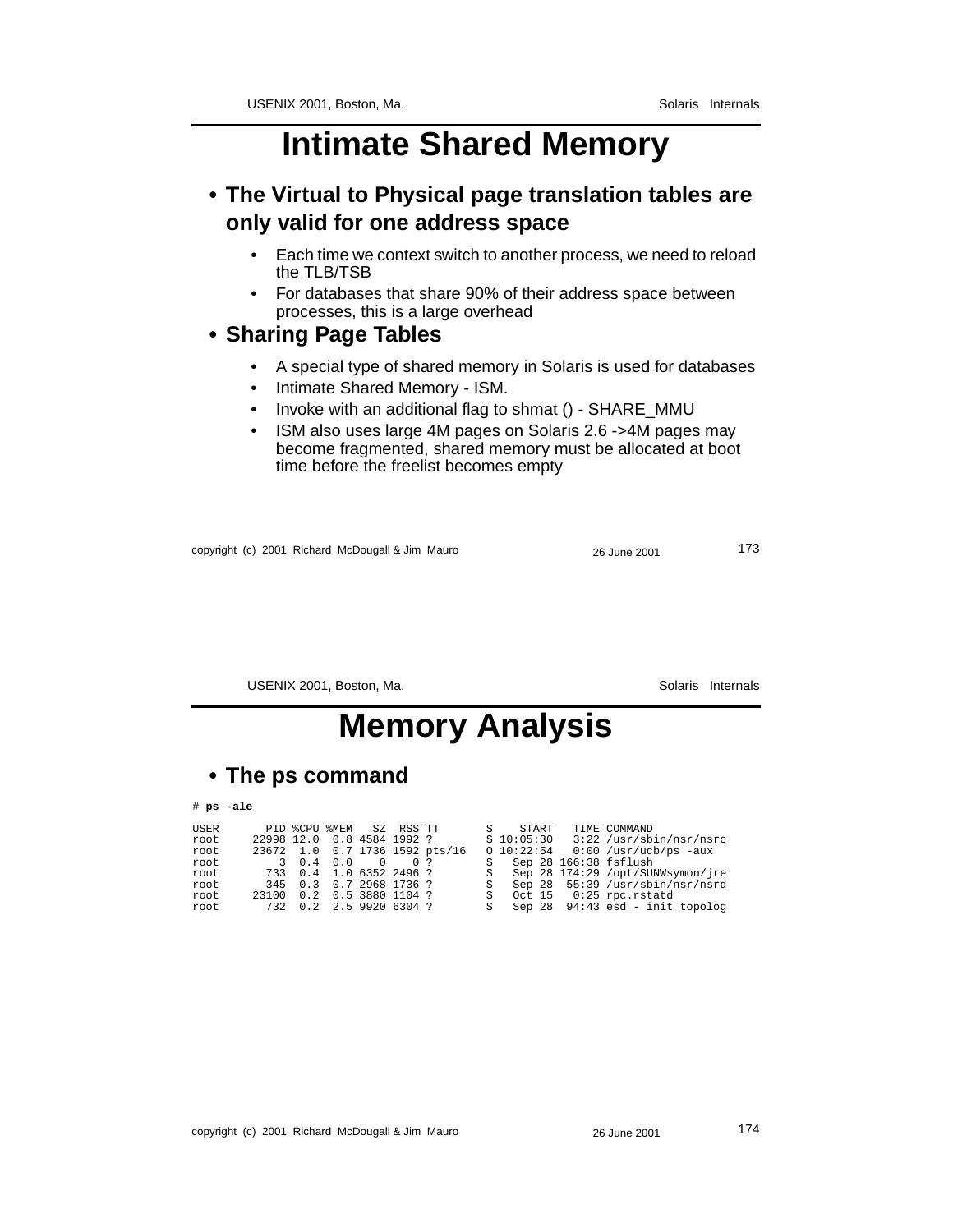

copyright (c) 2001 Richard McDougall & Jim Mauro 26 June 2001 26 June 2001

USENIX 2001, Boston, Ma. Solaris Internals

# **32 bit limits**

#### **• Solaris 2.5**

• Heap is limited to 2GB, malloc will fail beyond 2GB

#### **• Solaris 2.5.1**

- Heap limited to 2GB by default
- Can go beyond 2GB with kernel patch 103640-08+
- can raise limit to 3.75G by using ulimit or rlimit() if uid=root
- Do not need to be root with 103640-23+

#### **• Solaris 2.6**

- Heap limited to 2GB by default
- can raise limit to 3.75G by using ulimit or rlimit()
- **Solaris 7 & 8**
	- Limits are raised by default
	- 32 bit program can malloc 3.99GB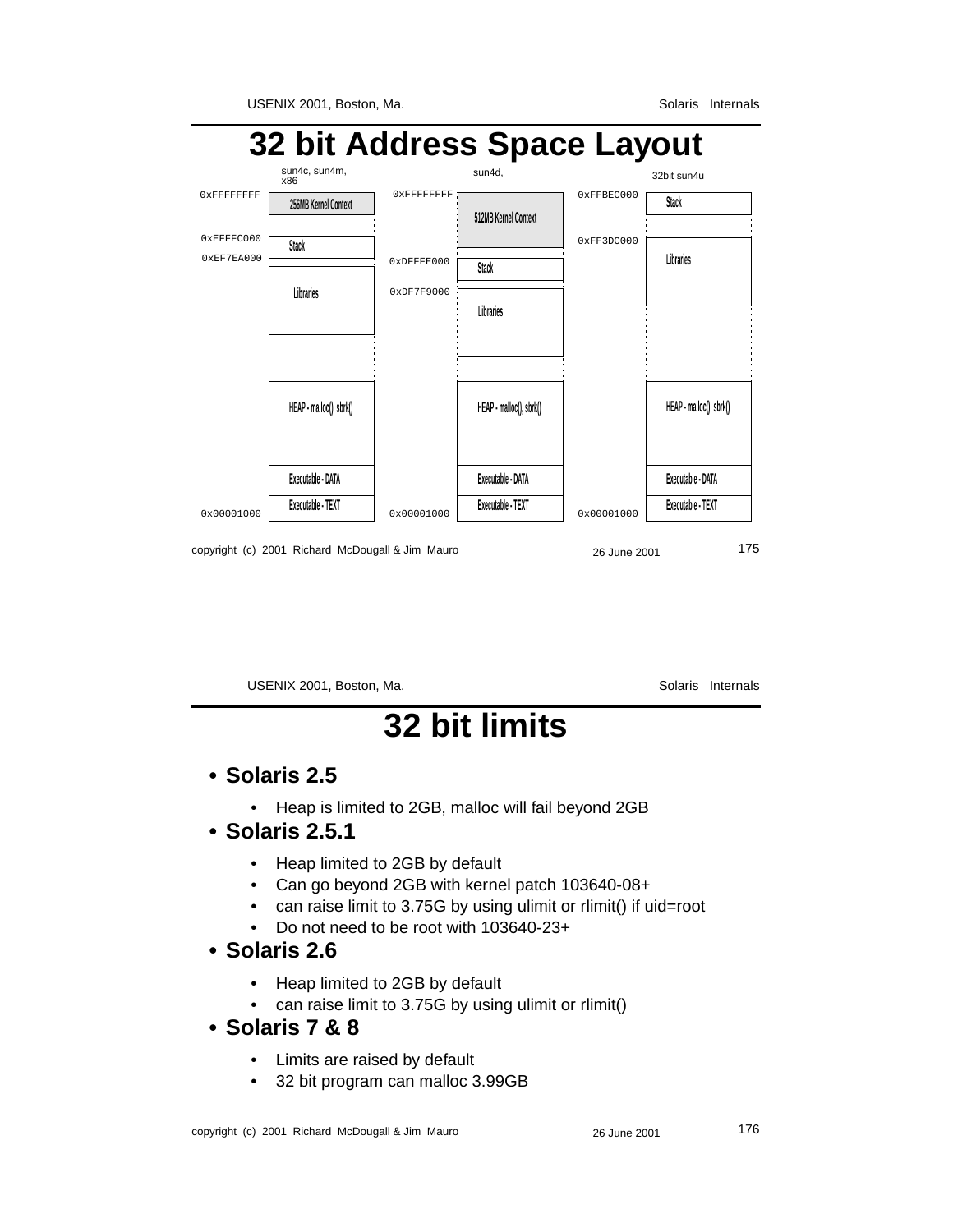### **64 bit Address Space Layout** 0x0000000100000000 0xFFFFFFFF7F7F0000 0xFFFFFFFF7FFFC000 64bit sun4u **Executable - TEXT Executable - DATA HEAP - malloc(), sbrk() Stack Libraries • No 3.99GB limits!** • Processes can malloc() beyond 3.99GB when compiled in 64 bit mode **• \$ cc -xarch=v9**

copyright (c) 2001 Richard McDougall & Jim Mauro 26 June 2001 26 June 2001

USENIX 2001, Boston, Ma. Solaris Internals

•

|                                    | <b>Stack</b>                                    |                        | <b>Stack</b>                                    |
|------------------------------------|-------------------------------------------------|------------------------|-------------------------------------------------|
|                                    | $Id.so$ $-data$<br>$Id.so - text$               | /usr/lib/ld.so         | $Id.so - data$<br>$Id.so - text$                |
| <b>Private</b><br><b>Partially</b> | libdl.so - private heap<br>$libdl$ .so $-$ text | /usr/lib/dl.so         | libdl.so - private heap<br>$libdl$ .so $-$ text |
| <b>Shared</b><br><b>Shared</b>     | libc ut.so - data<br>$libc$ ut.so $-$ text      | /usr/lib/libc ut.so    | libc ut.so - data<br>$libc$ ut.so $-$ text      |
|                                    | libgen.so - data<br>libgen.so - text            | /usr/lib/libgen.so     | libgen.so - data<br>libgen.so - text            |
|                                    | $libc.so - data$<br>$libc.so - text$            | /usr/lib/libc.so       | $libc.so - data$<br>$libc.so - text$            |
|                                    | $libc$ psr.so $-$ text                          | /usr/platform//libc.so | $libc$ psr.so $-$ text                          |
|                                    | Heap                                            |                        | Heap                                            |
|                                    | $/bin/sh - data$<br>$/hin/sh - text$            | $/h$ in/sh             | $/bin/sh - data$<br>$/bin(sh - text$            |
|                                    |                                                 |                        |                                                 |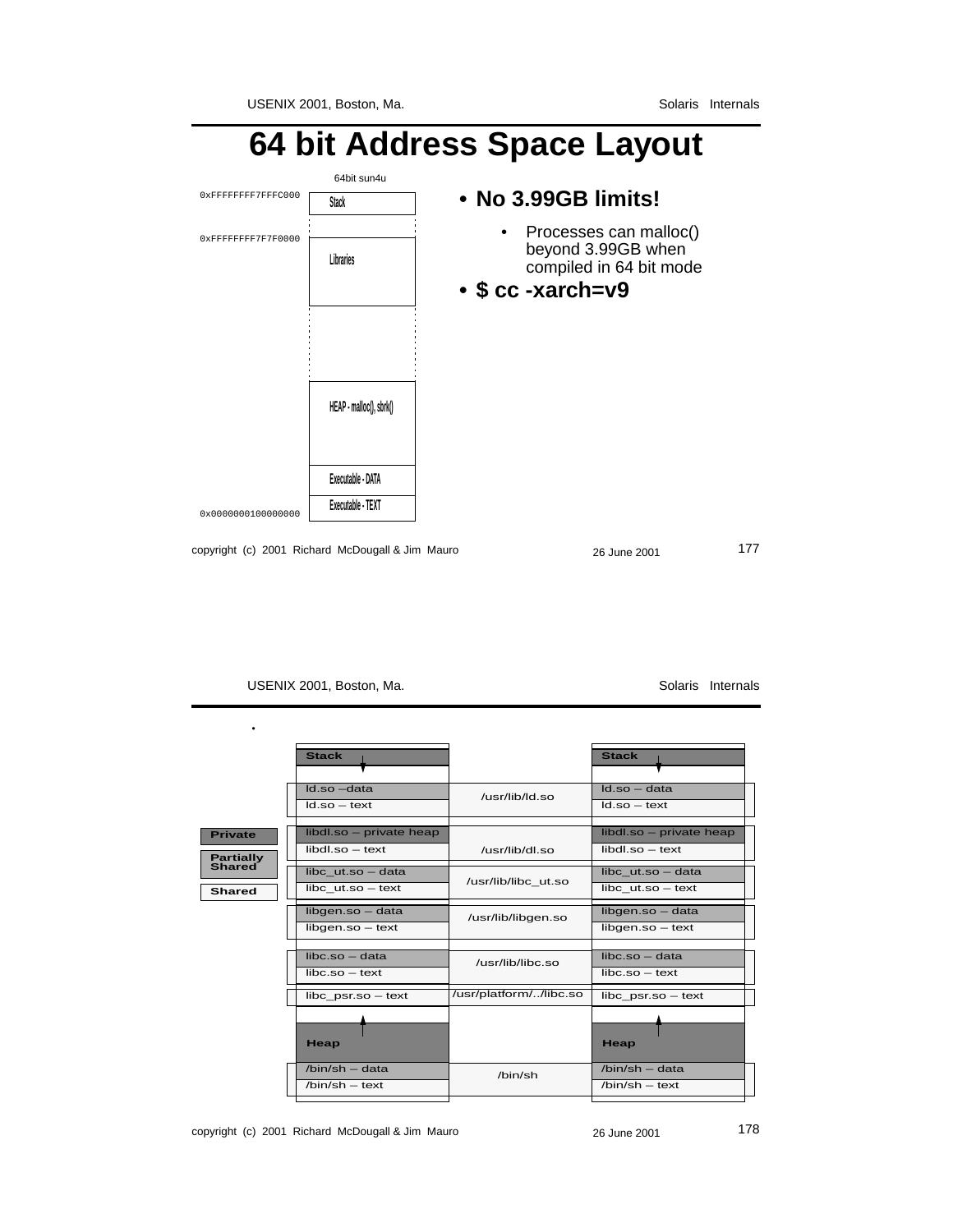# **The pmap command**

#### # **pmap -x 23532**

| 23532:          | /bin/sh |     |                   |    |                                            |               |
|-----------------|---------|-----|-------------------|----|--------------------------------------------|---------------|
| Address         |         |     |                   |    | Kbytes Resident Shared Private Permissions | Mapped File   |
| 00010000        | 88      | 88  | 88                |    | - read/exec                                | sh            |
| 00034000        | 8       | 8   | 8                 |    | - read/write/exec                          | sh            |
| 00036000        | 16      | 16  | $\qquad \qquad -$ |    | 16 read/write/exec                         | [ heap ]      |
| EF6C0000        | 16      | 16  | 16                |    | - read/exec                                | en US.so.1    |
| EF6D2000        | 8       | 8   | 8                 |    | - read/write/exec                          | en US.so.1    |
| EF6E0000        | 16      | 16  | 16                |    | - read/exec                                | libc psr.so.1 |
| EF700000        | 592     | 520 | 504               |    | 16 read/exec                               | line. so.1    |
| <b>EF7A2000</b> | 2.4     | 2.4 | 8                 |    | 16 read/write/exec                         | libc.so.1     |
| EF7A8000        | 8       | -   |                   |    | - read/write/exec                          | f anon l      |
| EF7B0000        | 8       | 8   | 8                 |    | - read/exec/shared                         | libdl.so.1    |
| EF7C0000        | 112     | 112 | 112               |    | - read/exec                                | ldso.1        |
| EF7EA000        | 16      | 16  | 8                 |    | 8 read/write/exec                          | ldso.1        |
| EFFFC000        | 16      | 16  | -                 |    | 16 read/write/exec                         | stack l       |
|                 |         |     |                   |    |                                            |               |
| total Kb        | 928     | 848 | 776               | 72 |                                            |               |

copyright (c) 2001 Richard McDougall & Jim Mauro 26 June 2001 26 June 2001

USENIX 2001, Boston, Ma. Solaris Internals

# **MemTool**

- **What MemTool is and how to get it**
- **System Memory Summary**
- **File system page cache**
- **Process Memory usage**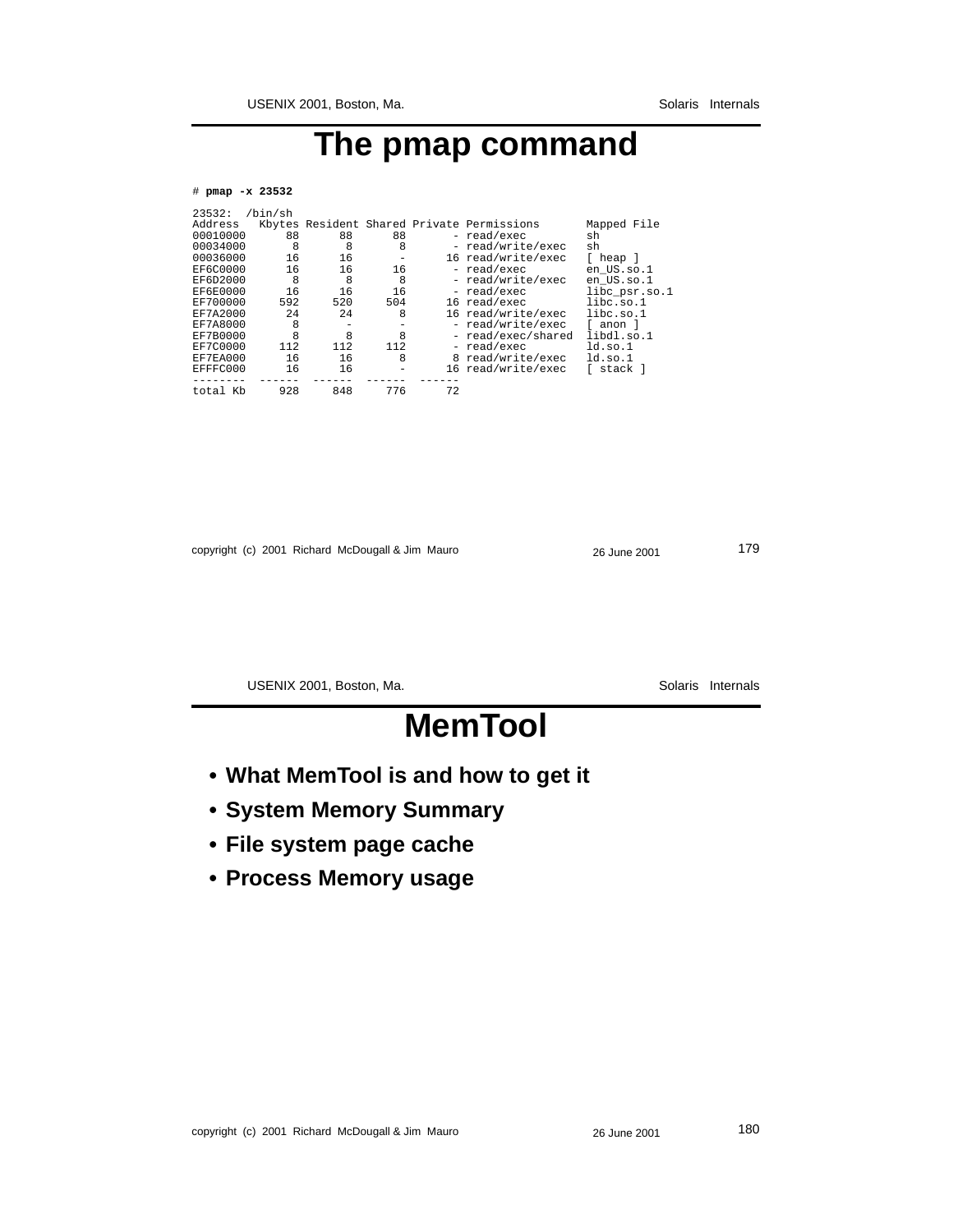## **Memtool**

- **Prototype developed to allow memory sizing and capacity planning for Solaris**
- **Loadable kernel memory module**
- **Tested, but unsupported by Sun**
- **GUI & CUI**
	- memtool, mem
- **Commands**
	- prtmem, pmem, memps

| copyright (c) 2001 Richard McDougall & Jim Mauro<br>26 June 2001 |
|------------------------------------------------------------------|
|------------------------------------------------------------------|

USENIX 2001, Boston, Ma. Solaris Internals

## **Where to get it**

- **memtool-request@chessie.eng.sun.com**
- **SPARC**
	- Solaris 2.6, 7, 8
- **Intel**
	- Solaris 2.6, 7, 8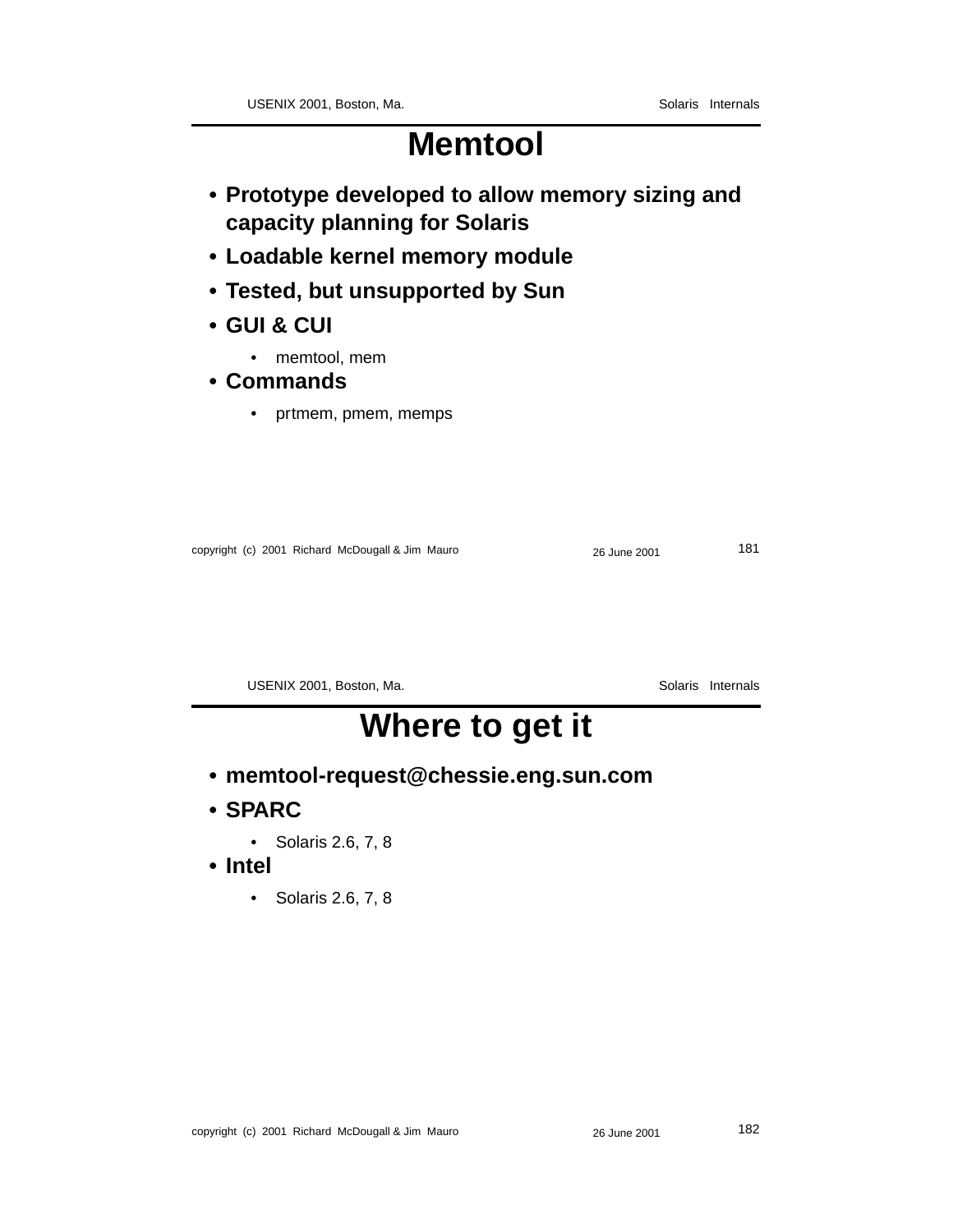### **Different memory categories:**

| <b>Kernel Memory</b>         | <b>Kernel</b><br><b>Drivers</b><br><b>Buffers</b><br><b>Tables</b>    |
|------------------------------|-----------------------------------------------------------------------|
| <b>Process Memory</b>        | <b>Heap Space</b><br>malloc()<br><b>Stack</b><br><b>Shared Memory</b> |
| <b>Exec. &amp; Libraries</b> | <b>Binaries</b><br>Libraries                                          |
| <b>File System Cache</b>     | <b>Files</b><br>UFS, NFS, VxFS<br>etc                                 |

copyright (c) 2001 Richard McDougall & Jim Mauro 26 June 2001 26 June 2001

USENIX 2001, Boston, Ma. Solaris Internals

## **System Memory Summary**

#### # **prtmem**

Total memory: 3879 Megabytes Kernel Memory: 120 Megabytes Application: 3263 Megabytes Executable & libs: 23 Megabytes File Cache: 18 Megabytes Free, file cache: 43 Megabytes Free, free: 410 Megabytes

#### #

#### # **prtmem**

Total memory: 492 Megabytes Kernel Memory: 25 Megabytes Externel Memory: 25 Megabytes<br>
Application: 120 Megabytes Executable & libs:<br>File Cache: Free, file cache: 56 Megabytes Free, free: 237 Megabytes

#

Note that the prtmem command is only available with the unbundled MemTool package - to obtain, email memtool-request@chessie.eng.sun.com

14 Megabytes<br>9 Megabytes<br>56 Megabytes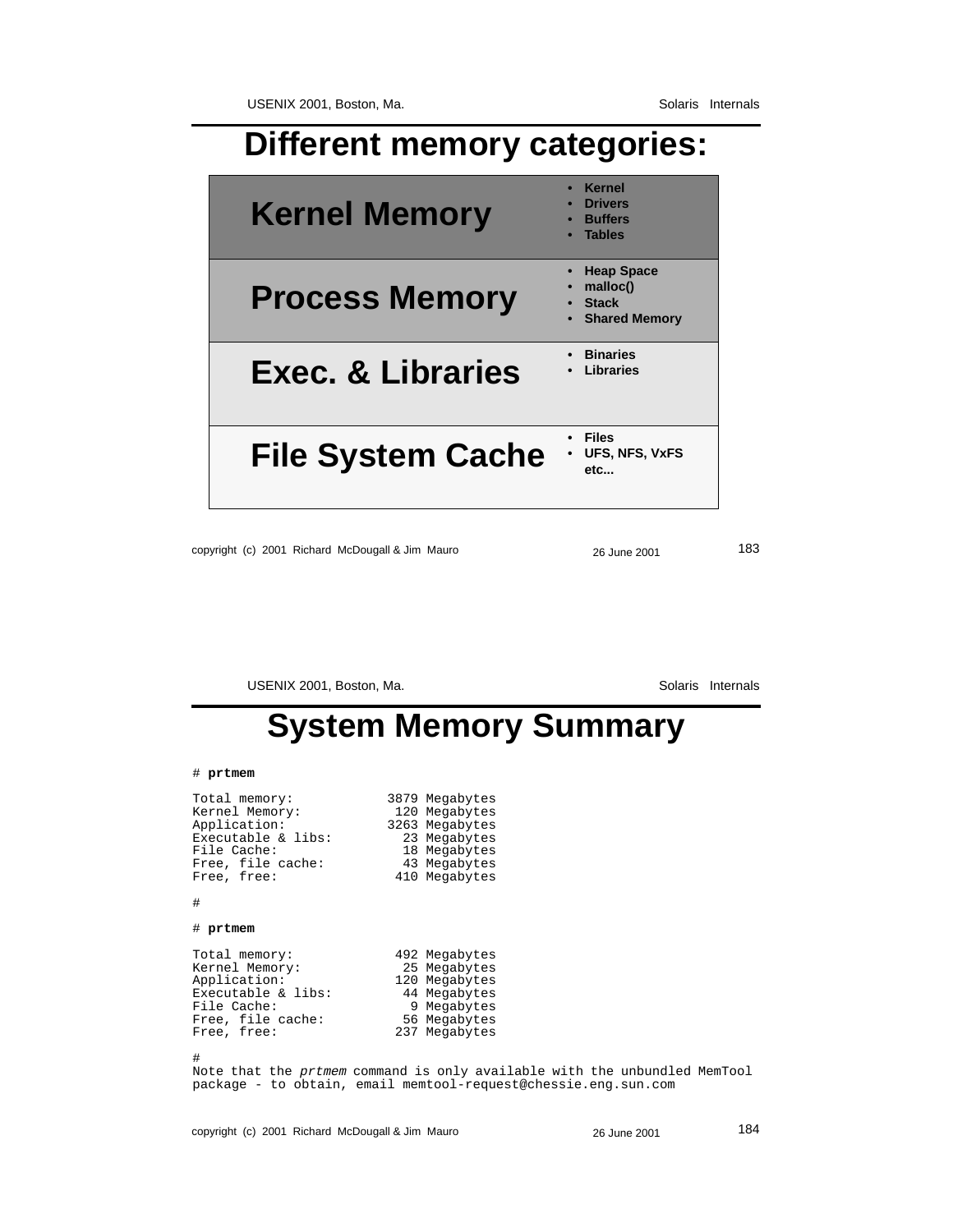## **Filesystem page cache**

| # memps -m        |                                                                                              |
|-------------------|----------------------------------------------------------------------------------------------|
|                   | SunOS devhome 5.7 SunOS Development sun4u<br>05/03/99                                        |
| 00:34:37          |                                                                                              |
| Size E/F Filename |                                                                                              |
| 16040k F          | 4GB E4000 Server<br>/ws/on28-gate/usr/src/uts/cscope.out                                     |
| 8384k E           | /export/ws/dist/share/netscape.v4.06/5bin.sun4/netscape                                      |
| 5776k E           | /export/ws/dist/share/framemaker.v5.5.3/bin/sunxm.s5.sparc/maker5X.e                         |
| 4440k E           | /ws/on297-tools/SUNWspro/SC5.x/contrib/XEmacs20.3-b91/bin/sparc-sun-                         |
| 4160k E           | /export/ws/dist/share/bugtraq_plus,v1.0.8/5bin.sun4/_progres                                 |
| 3856k F           | /var/crash/grafspee/vmcore.0                                                                 |
| 2408k E           | /ws/on297-tools/SUNWspro/SC5.x/WS5.0/bin/workshop                                            |
| 2040k E           | /export/ws/dist/share/acroread, v3.01/Reader/sparcsolaris/lib/libXm.s                        |
| 1712k E           | /usr/dt/lib/libXm.so.4                                                                       |
| $1464k$ F         | /usr/dt/lib/libXm.so.3                                                                       |
| $1312k$ E         | /usr/openwin/server/lib/libserverdps.so.5                                                    |
| $1072k$ F         | /usr/lib/sqml/nsqmls                                                                         |
| 968k E            | /ws/on297-tools/SUNWspro/SC5.x/SC5.0/bin/acomp                                               |
| 896k E            | /export/ws/dist/share/acroread, v3.01/Reader/sparcsolaris/lib/libread                        |
| 840k E            | /export/ws/dist/share/acroread, v3.01/Reader5sp2MHzsUbaride5kt/cm2rorea                      |
| 776k E            | /ws/on297-tools/SUNWspro/SC5.x/WS5.0/lib/eserve                                              |
| 736k E            | /usr/lib/sparcv9/libc.so.1                                                                   |
| 680k E            | /usr/lib/libc.so.1                                                                           |
| 648k E            | /opt/SUNWvmsa/jre/lib/sparc/green_threads/libjava.so                                         |
| 616k E            | /export/ws/local/bin/irc                                                                     |
| 608k E<br>584k F  | /usr/openwin/bin/Xsun                                                                        |
| 512k E            | /export/ws/dist/share/bugtrag plus, v1.0.8/patch/patch 001/common/bug<br>/1d80068:<br>183021 |
| 504k E            | /usr/lib/libnsl.so.1                                                                         |
| 496k F            | /usr/dt/bin/dtwm                                                                             |
|                   |                                                                                              |
|                   |                                                                                              |

copyright (c) 2001 Richard McDougall & Jim Mauro 26 June 2001 26 June 2001

USENIX 2001, Boston, Ma. Solaris Internals

## **Process Memory - memps**

|  | memps |
|--|-------|
|--|-------|

SunOS chessie 5.6 Generic sun4u 10/16/98

| × | × | ٠, |
|---|---|----|

| <b>PTD</b> |        | Size Resident | Shared | Private | Process                             |
|------------|--------|---------------|--------|---------|-------------------------------------|
| 732        | 9920k  | 7160k         | 2216k  | 4944k   | esd - init topology -dir /var/opt/S |
| 731        | 10432k | 6168k         | 2280k  | 3888k   | esd - init event -dir /var/opt/SUNW |
| 729        | 7752k  | 5744k         | 2184k  | 3560k   | esd - init trap -dir /var/opt/SUNWs |
| 730        | 7344k  | 5624k         | 2112k  | 3512k   | esd - init cfgserver -dir /var/opt/ |
| 21071      | 5808k  | 3800k         | 1184k  | 2616k   | nwadmin                             |
| 733        | 6352k  | 3744k         | 1304k  | 2440k   | /opt/SUNWsymon/jre1.1.6/bin//bin/   |
| 396        | 5840k  | 2752k         | 1368k  | 1384k   | /usr/lib/nfs/mountd                 |
| 22998      | 4584k  | 2344k         | 1120k  | 1224k   | /usr/sbin/nsr/nsrck -M chessie      |
| 3447       | 4472k  | 2640k         | 1616k  | 1024k   | imapd                               |
| 345        | 2968k  | 2384k         | 1408k  | 976k    | /usr/sbin/nsr/nsrd                  |
| 17049      | 3568k  | 2216k         | 1280k  | 936k    | /usr/sbin/nscd                      |
| 295        | 2192k  | 2040k         | 1144k  | 896k    | /usr/lib/sendmail -bd -qlh          |
|            |        |               |        |         |                                     |

 $(\verb"ctd"\ldots)$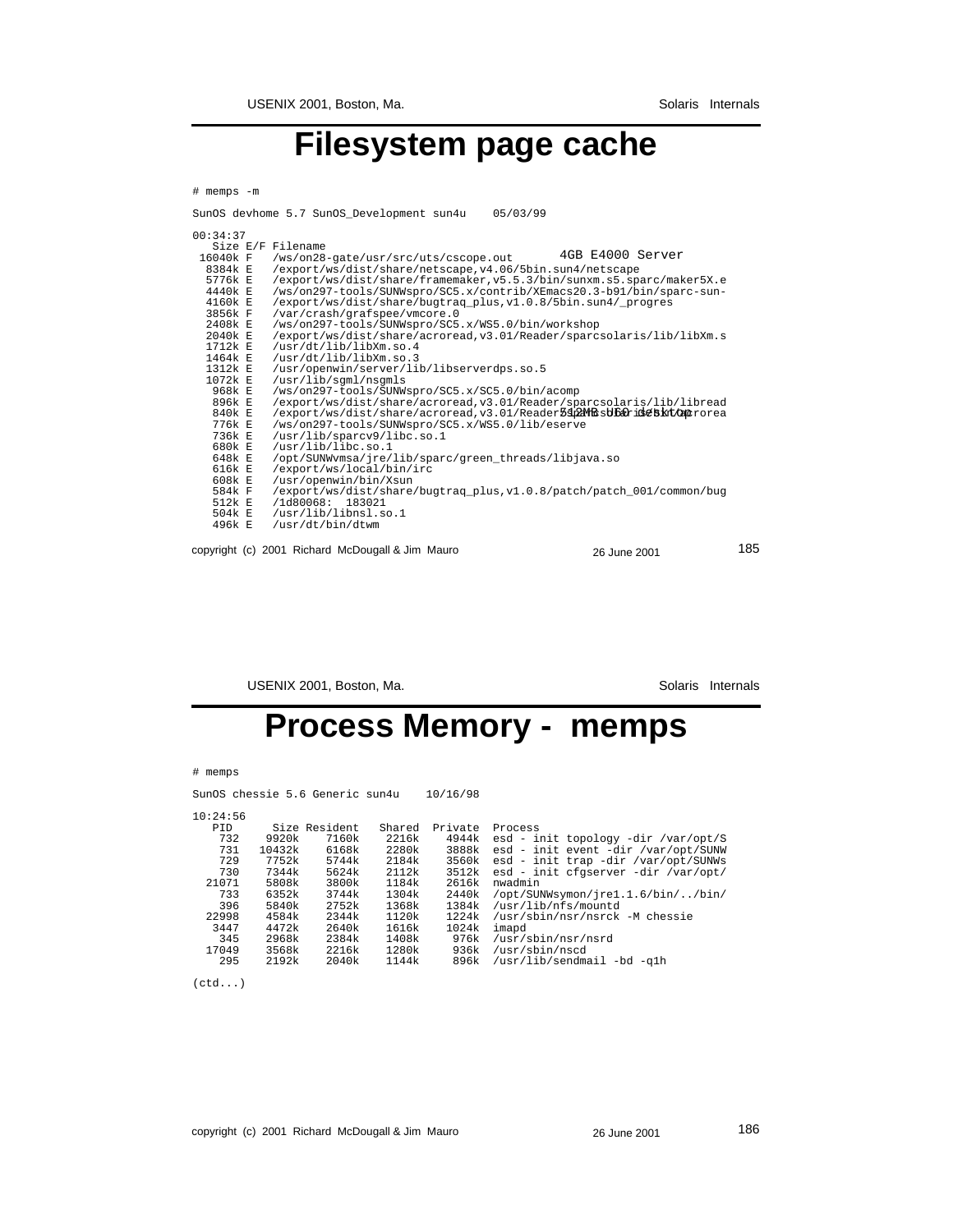# **The MemTool GUI**

- **File system page cache**
- **Process summary and detail**
- **Process Matrix**

| file Options                                                                  |                |              |                                                        |                          |              | <b>ELECTRIC MARKEY TO HARRISTERING</b> |                  |       |              |              |              |              |             |                                                        |        |                             | Help |
|-------------------------------------------------------------------------------|----------------|--------------|--------------------------------------------------------|--------------------------|--------------|----------------------------------------|------------------|-------|--------------|--------------|--------------|--------------|-------------|--------------------------------------------------------|--------|-----------------------------|------|
| -Display Type-<br>J VFS Memory<br>J Process Memory<br><b>N</b> Process Matrix |                |              | -Displaying<br>Pronected<br>out of<br>Files.<br>out of | 147<br>147<br>252<br>386 | $r$ -Show-   | <b>ALI/Filt</b><br>Selected<br>Filters |                  |       |              |              |              |              |             | -Selection Totals-<br>Private<br>Text/Library<br>Total |        | 205268<br>397558<br>1598321 |      |
|                                                                               | <b>Dentron</b> | <b>Your</b>  | materSX.cx extreme                                     |                          | <b>Final</b> | bonds.                                 | tomers-20 symphs |       | netocape     | <b>Sheep</b> |              |              |             | offices southe leaster reserve                         | zinces | wol                         |      |
|                                                                               | 35 PO          | 454          | <b>FASS</b>                                            | OSNA                     | M4           | <b>PITCARD</b>                         | nsan             | 1001  | 17055        | 680          | onona        | <b>DRAMA</b> | DETTA       | own                                                    | 738    | pon                         | E    |
| Prinate 35                                                                    |                | 006326       | 172,683                                                | 48726                    | 41071        | perces                                 | 17356            | 14081 | <b>OG</b>    | 16705        | <b>CMV</b>   | <b>ASOV</b>  | 7099        | anna.                                                  | onsa   | <b>TOG</b>                  | k    |
| <b>Bota se 3</b>                                                              | <b>Acces</b>   |              |                                                        | cann-                    | 12021        | catca                                  | cars.            |       | 14329        | <b>CMO</b>   | cassa        |              | <b>CMO</b>  |                                                        |        |                             |      |
| <b>Bone</b>                                                                   | <b>DOMES</b>   | <b>casts</b> | Mille                                                  | tota                     | <b>CASH</b>  | AM/EX                                  | nne»             | ness  | Anto.        | tras         | nnes         | <b>CANY</b>  | Anny        | nnes                                                   | nus    | AM/N                        |      |
| Baylon as 3                                                                   | 34321          |              |                                                        |                          |              |                                        |                  |       |              |              |              | once.        |             | poss                                                   |        |                             |      |
| <b>EDOCT 1 ap. 6</b>                                                          | 170Ex          |              | 021                                                    | 4323                     | 4325         | 432x                                   | 4321             | 4329  | anni.        | 021          | 4323         | 4325         | $-02x$      | 4321                                                   | 4329   |                             |      |
| <b>Hoof and</b>                                                               | <b>TEAM</b>    | a vis        | $_{\rm crs}$                                           | 4723                     | 4725         | 4426                                   | 4728             | 4725  | antis.       | 1101         | AM'S         | 4725         | $-02x$      | 4TEN                                                   | 4725   | 4426                        |      |
| Rift as 2                                                                     | 140EK          |              |                                                        |                          | $+ 10$       |                                        | 1101             |       |              | <b>SSEK</b>  | 2764         | $+100$       | 410x        | 4164                                                   |        |                             |      |
| 0000.00.4                                                                     | <b>SORK</b>    |              |                                                        | 2219                     | 200          | 200x                                   | 2211             |       | <b>SHOW</b>  | <b>SOFK</b>  | <b>SOM</b>   |              | <b>SORK</b> |                                                        |        |                             |      |
| R645yc.xe.1                                                                   | 14489          |              |                                                        |                          | 2406         |                                        |                  |       |              | <b>SARA</b>  | <b>Calls</b> |              | <b>MAY</b>  |                                                        |        |                             |      |
| <b>Feb.</b>                                                                   | <b>KNAA</b>    |              |                                                        |                          |              |                                        |                  |       |              |              |              |              |             |                                                        |        |                             |      |
| 180164                                                                        | 6644           |              |                                                        |                          | 2206         |                                        |                  |       |              | pose         | 9904         |              | 200x        |                                                        |        |                             |      |
| 290336                                                                        | <b>ASAA</b>    |              |                                                        |                          |              |                                        |                  |       |              |              |              |              |             |                                                        |        |                             |      |
| 100209                                                                        | 11082          |              |                                                        |                          |              |                                        |                  |       |              |              | tone         |              | 0049        |                                                        |        |                             |      |
| 100353                                                                        | 4.604          |              |                                                        |                          |              |                                        |                  |       |              |              |              |              |             |                                                        |        |                             |      |
| Man1                                                                          | lova           | 4406         | 4099                                                   | 1014                     | 1476         | 4476                                   | 1004             | +2/4  | <b>GAL</b>   | 1172         | 1539         | 12.66        | <b>KNV</b>  | 1014                                                   | 12.54  | <b>GAV</b>                  |      |
| <b>Ridge as S</b>                                                             | 7443           |              |                                                        |                          |              |                                        |                  |       |              |              | <b>DSA</b>   | C-Mik        | 2154        | <b>MA</b>                                              |        |                             |      |
| 120616                                                                        | <b>BBON</b>    |              |                                                        |                          |              |                                        |                  |       |              |              |              |              |             |                                                        |        |                             |      |
| <b>Rithmetian 1</b>                                                           | <b>DOOS</b>    |              |                                                        |                          | <b>Atk</b>   |                                        |                  |       |              | AN-          |              | <b>ABY</b>   | ANA         |                                                        |        | At is                       |      |
| 196191                                                                        | <b>TMPL</b>    |              |                                                        | 152.6%                   |              |                                        |                  |       | <b>CROWN</b> |              |              |              |             |                                                        |        |                             |      |
| BODG as 8                                                                     | <b>SOLA</b>    |              | <b>BSK</b>                                             | <b>Bill</b>              | nex          | <b>ABS</b>                             | <b>BSK</b>       | nev   | no           | <b>MA</b>    | <b>MS</b>    | nex          | <b>ALL</b>  | <b>Bill</b>                                            | nex    |                             |      |
| 120628                                                                        | 1206           |              |                                                        | <b>BSK</b>               |              |                                        | <b>BSK</b>       |       | <b>BEE</b>   |              |              |              |             |                                                        |        |                             |      |
| 111565                                                                        | <b>HOS</b>     |              |                                                        | 4m                       | <b>AB</b>    | 40k                                    |                  |       |              | 4th          | 424          |              | 40          |                                                        |        |                             |      |
| 200250                                                                        | lezy.          |              |                                                        |                          |              |                                        |                  |       |              |              |              |              |             |                                                        |        |                             |      |
| <b>Bound</b>                                                                  | <b>UNG</b>     | 728          |                                                        | sos.                     | <b>ASK</b>   |                                        | <b>BOW</b>       |       | AC4          |              | 726          | <b>ASS</b>   | acs.        |                                                        | ags.   |                             |      |
|                                                                               |                |              |                                                        |                          |              |                                        |                  |       |              |              |              |              |             |                                                        |        |                             |      |

copyright (c) 2001 Richard McDougall & Jim Mauro 26 June 2001 26 June 2001

USENIX 2001, Boston, Ma. Solaris Internals

# **SWAP Space**

- **Memory has two major swap states:**
	- Reserved When memory is malloced but not referenced
	- Allocated Once memory is accessed
	- ( Unless MAP\_NORESERVE)
- **You need enough swap for the amount of nonshared virtual memory space you use**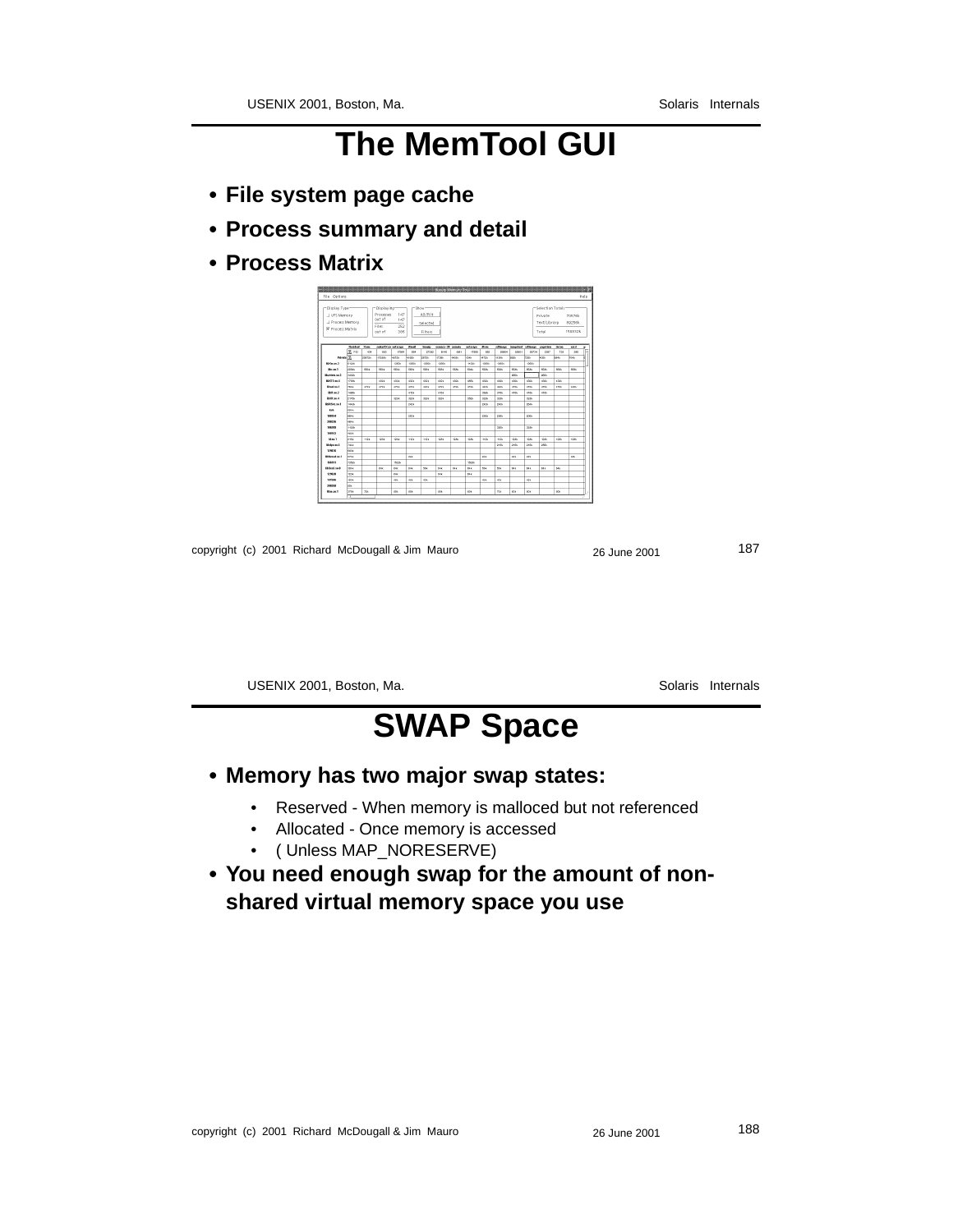**SWAP Space ctd...**

# swap -s total: 101456k bytes allocated + 12552k reserved = 114008k used, 597736k available should read:

total: 101456k bytes unallocated + 12552k allocated = 114008k reserved, 597736k available

copyright (c) 2001 Richard McDougall & Jim Mauro 26 June 2001 26 June 2001

USENIX 2001, Boston, Ma. Solaris Internals

# **Swap:**

| # ./prtswap -1<br>Swap Reservations:                         |                  |
|--------------------------------------------------------------|------------------|
| Total Virtual Swap Configured:                               | $767MB =$        |
| RAM Swap Configured:                                         | 255MB            |
| Physical Swap Configured:                                    | 512MB<br>$+$ $-$ |
| Total Virtual Swap Reserved Against:                         | $513MB =$        |
| RAM Swap Reserved Against:                                   | 1 <sub>MB</sub>  |
| Physical Swap Reserved Against:                              | 512MB<br>$+$ $-$ |
| Total Virtual Swap Unresv. & Avail. for Reservation: 253MB = |                  |
| Physical Swap Unresv. & Avail. for Reservations:             | 0MB              |
| RAM Swap Unresv. & Avail. for Reservations:                  | $+$ 253MB        |
| Swap Allocations: (Reserved and Phys pages allocated)        |                  |
| Total Virtual Swap Configured:                               | 767MB            |
| Total Virtual Swap Allocated Against:                        | 467MB            |
| Physical Swap Utilization: (pages swapped out)               |                  |
|                                                              |                  |
| Physical Swap Free (should not be zero!):                    | $232MB =$        |
| Physical Swap Configured:                                    | 512MB            |
| Physical Swap Used (pages swapped out):                      | 279MB            |
|                                                              |                  |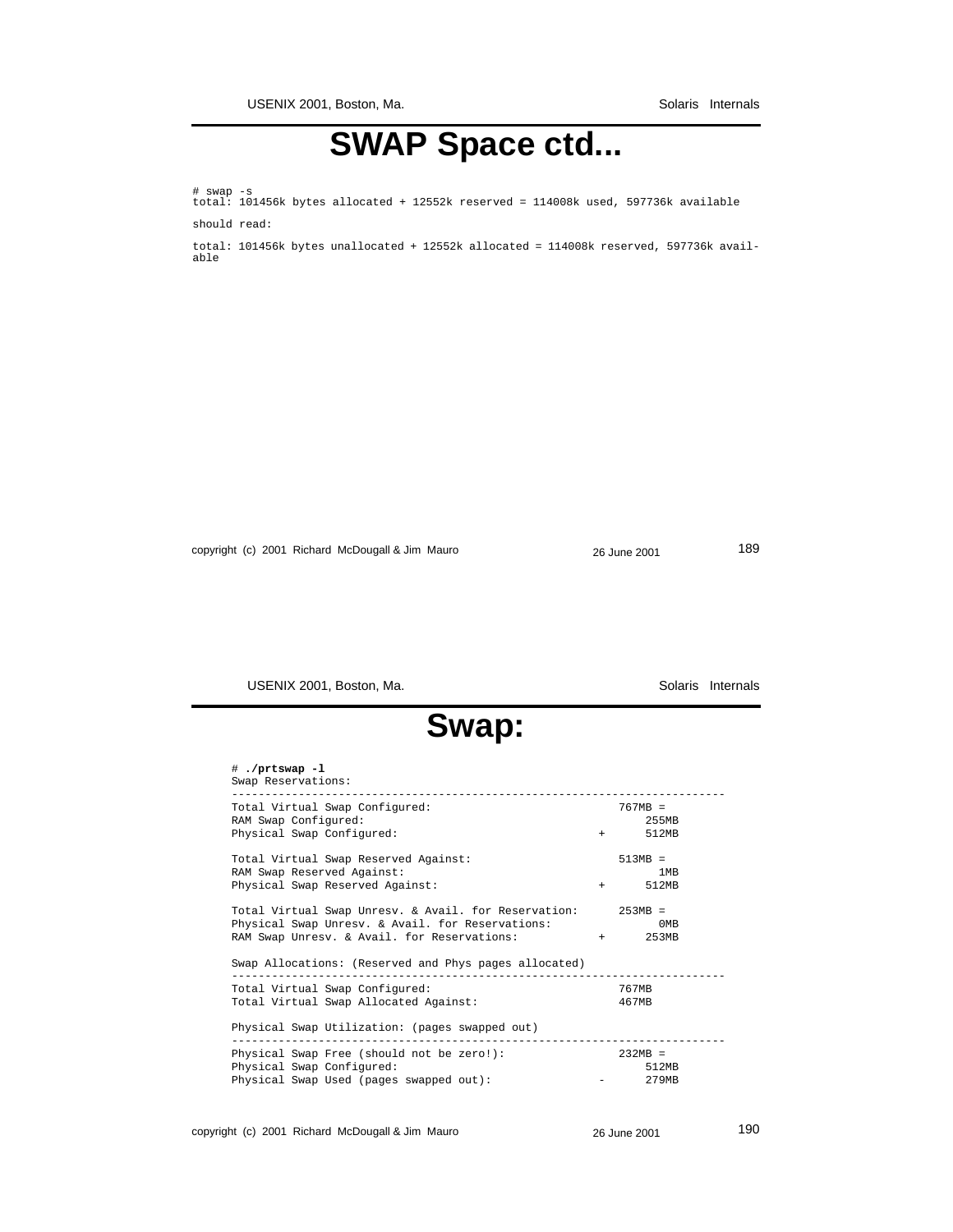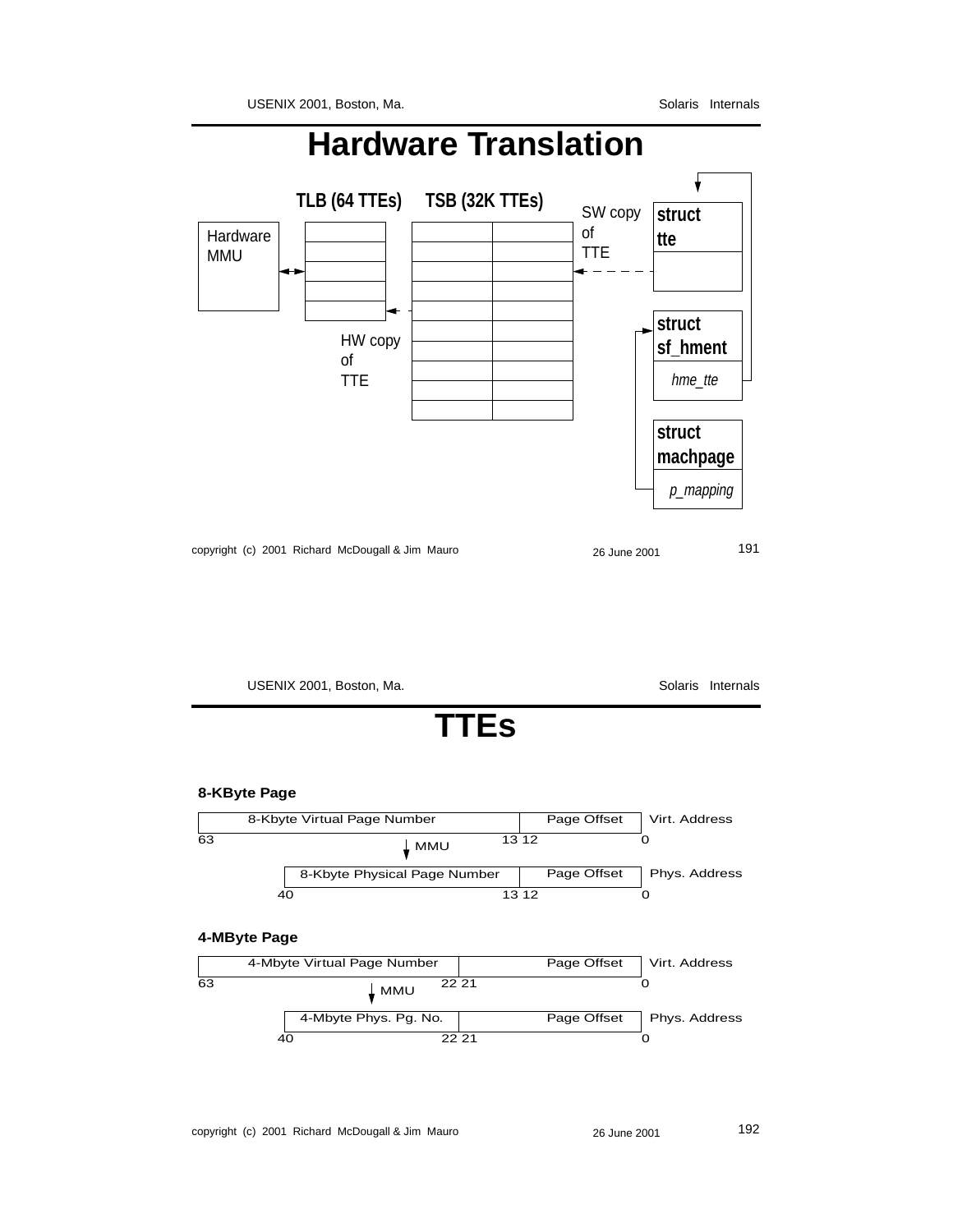

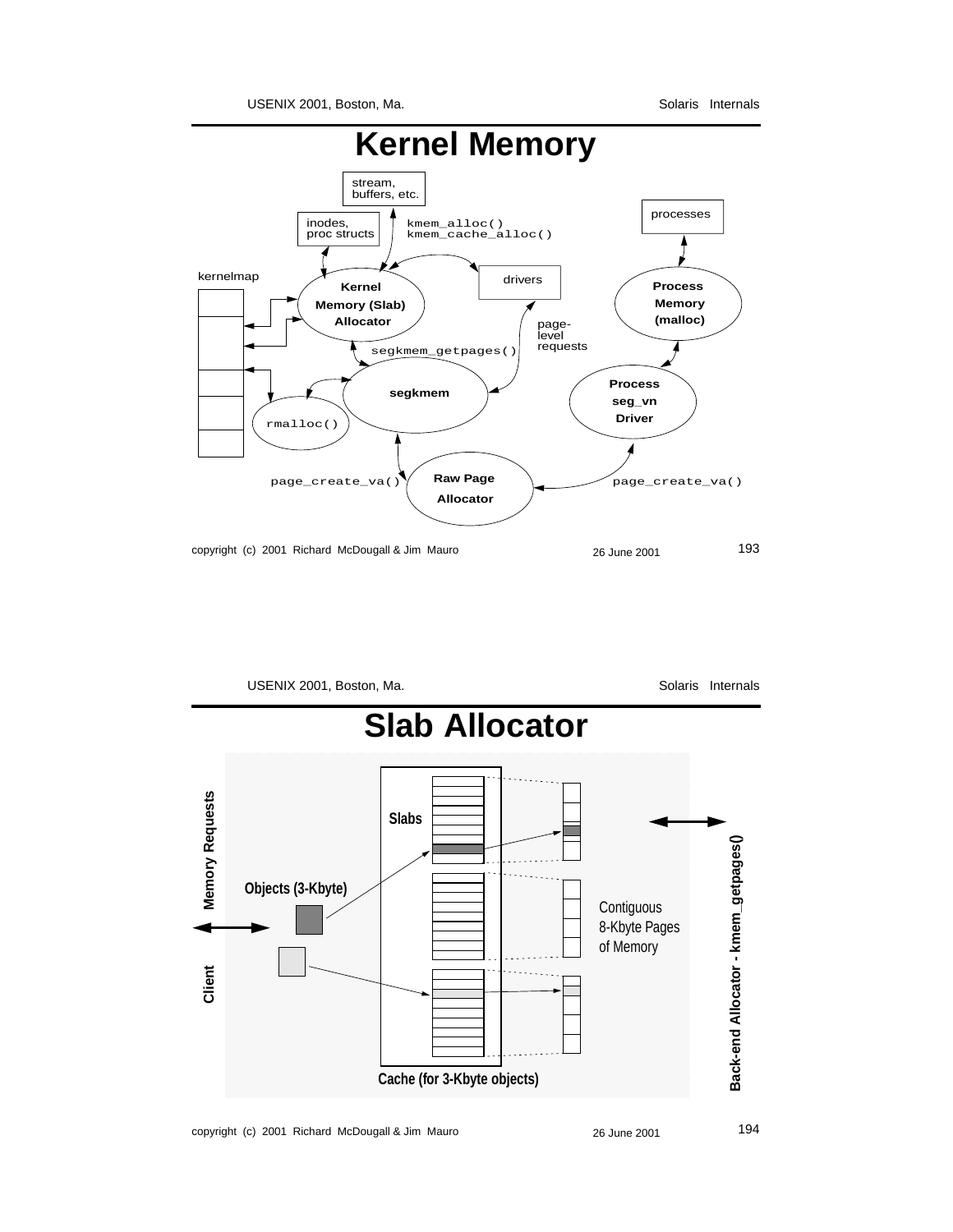USENIX 2001, Boston, Ma. Solaris Internals



USENIX 2001, Boston, Ma. Subsetting and Solaris Internals

## **File Systems**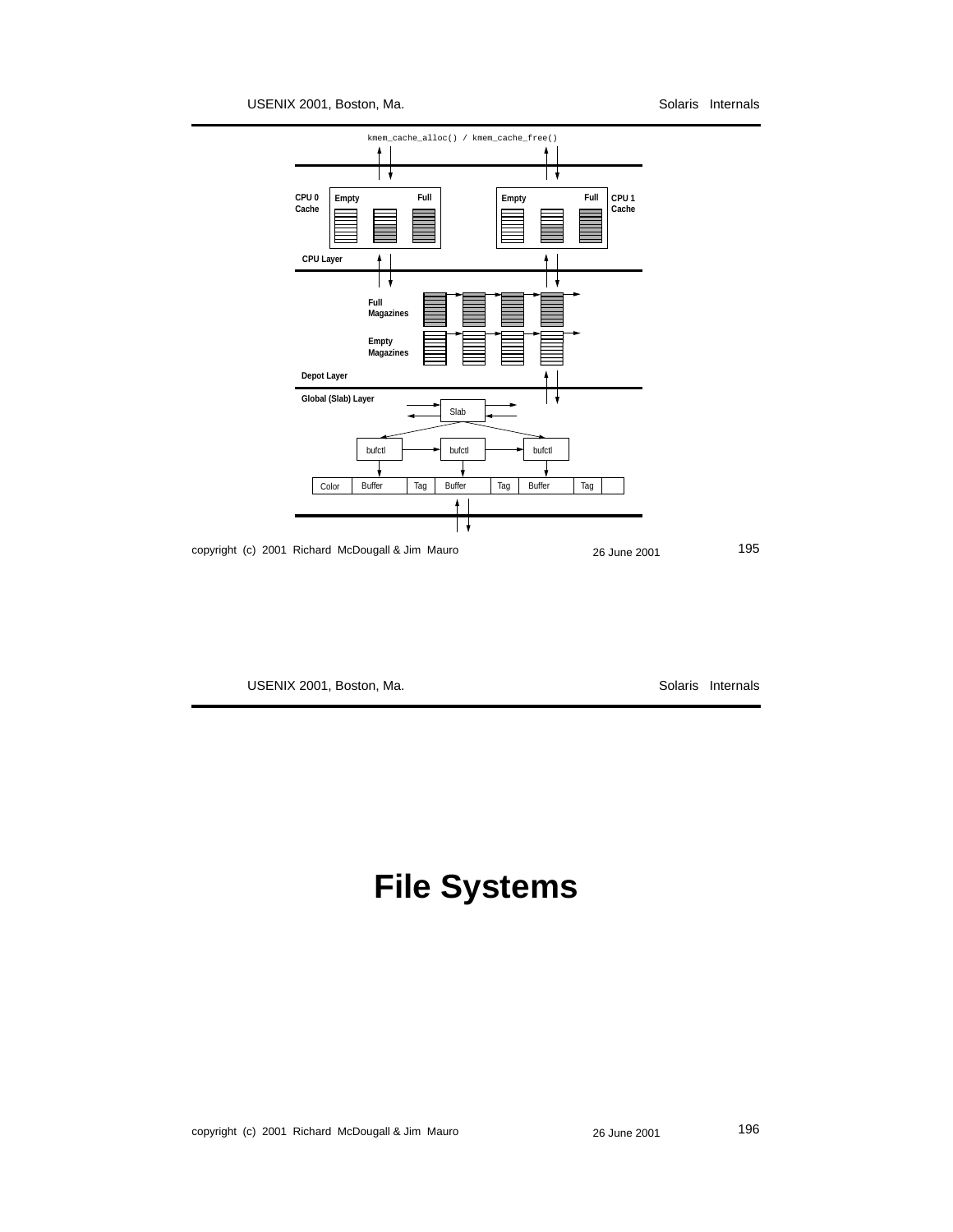## **The File System Framework**

### **• SunOS was enhanced to support multiple file system types in 1985 to allow UFS & NFS**

- UFS is the vnode implementation of BSD 4.2 FFS
- Virtual file node was introduced vnode
- Virtual file system interface was introduced

#### **• File systems are modular**

- Multiple Regular File Systems
- Psuedo File Systems

copyright (c) 2001 Richard McDougall & Jim Mauro 26 June 2001 26 June 2001

USENIX 2001, Boston, Ma. Solaris Internals

## **File System Types**

| <b>Filesystem</b> | <b>Type</b>   | <b>Device</b>                   | <b>Description</b>                                               |
|-------------------|---------------|---------------------------------|------------------------------------------------------------------|
| ufs               | Regular       | Disk                            | Unix Fast Filesystem, default in Solaris                         |
| pcfs              | Regular       | Disk                            | <b>MSDOS</b> filesystem                                          |
| hsfs              | Regular       | Disk                            | High Sierra File System (CDROM)                                  |
| tmpfs             | Regular       | Memory                          | Uses memory and swap                                             |
| nfs               | Psuedo        | <b>Network</b>                  | Network filesystem                                               |
| cachefs           | <b>Psuedo</b> | <b>Filesystem</b>               | Uses a local disk as cache for another<br><b>NFS file system</b> |
| autofs            | Psuedo        | <b>Filesystem</b>               | Uses a dynamic layout to mount other<br>file systems             |
| specfs            | Psuedo        | <b>Device</b><br><b>Drivers</b> | Filesystem for the /dev devices                                  |
| procfs            | Psuedo        | Kernel                          | /proc filesystem representing processes                          |
| sockfs            | <b>Psuedo</b> | <b>Network</b>                  | Filesystem of socket connections                                 |
| fifofs            | Psuedo        | <b>Files</b>                    | <b>FIFO File System</b>                                          |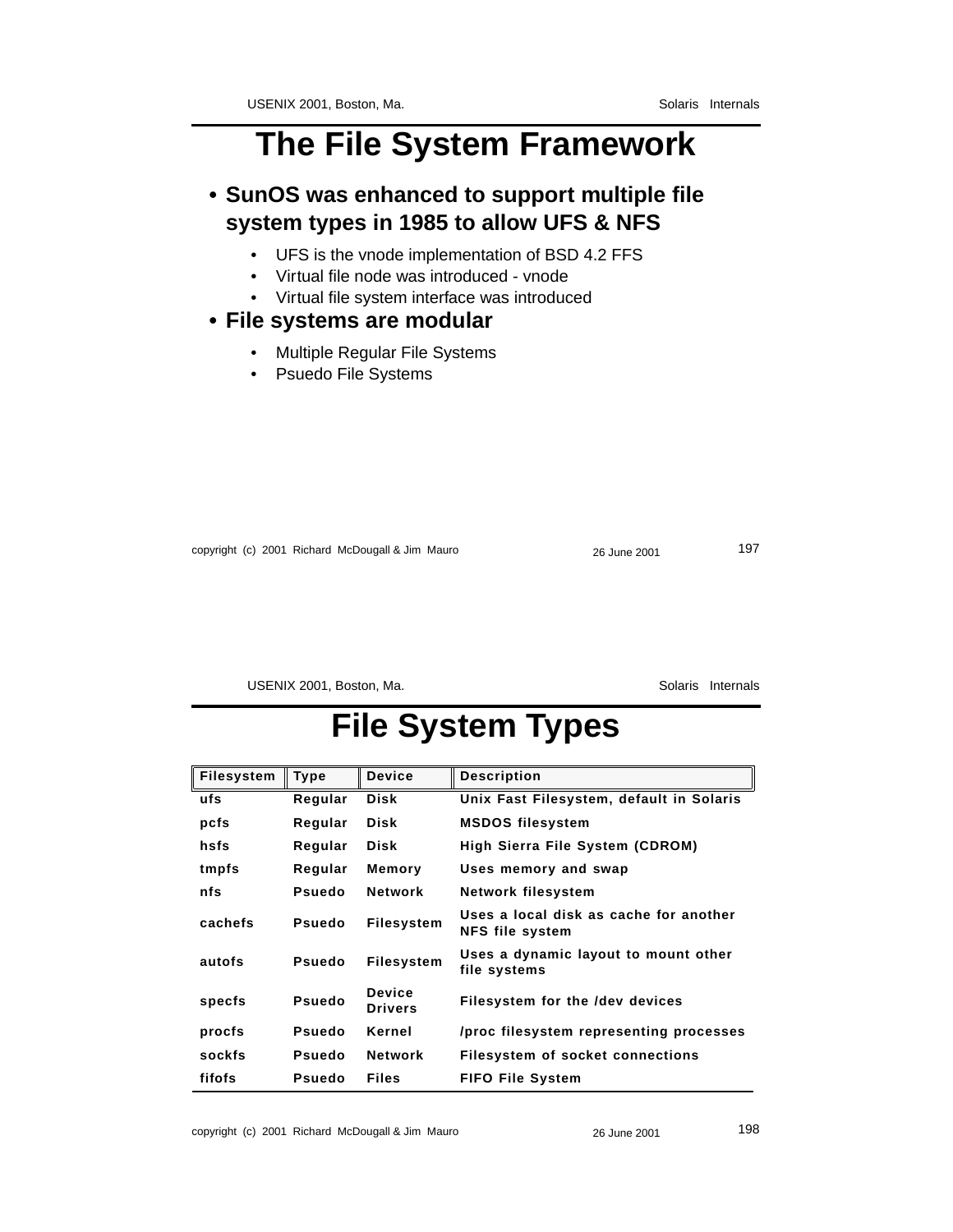

USENIX 2001, Boston, Ma. Solaris Internals

#### **The VFS Interface** *\*rootvfsvfs\_sw[]* $\rightarrow$  **/** *·*  $\overline{\phantom{a}}$ */var*  $\rightarrow$  /opt *mount() ufs\_mount()* **VFSOP\_xxx** *unmount() ufs\_unmount() ufs\_root() ufs\_statvfs() root() statvfs()* **Mount Point VFS** *sync() ufs\_sync()*  $\ddot{\phantom{1}}$ *vget() ufs\_vget() ufs\_mountroot() mountroot() swapvp() ufs\_swapvp()* vnode ufs nfs etc... blocksize **VFS Type** flags Index into vfssw[] device synclist hashlist

copyright (c) 2001 Richard McDougall & Jim Mauro 26 June 2001 200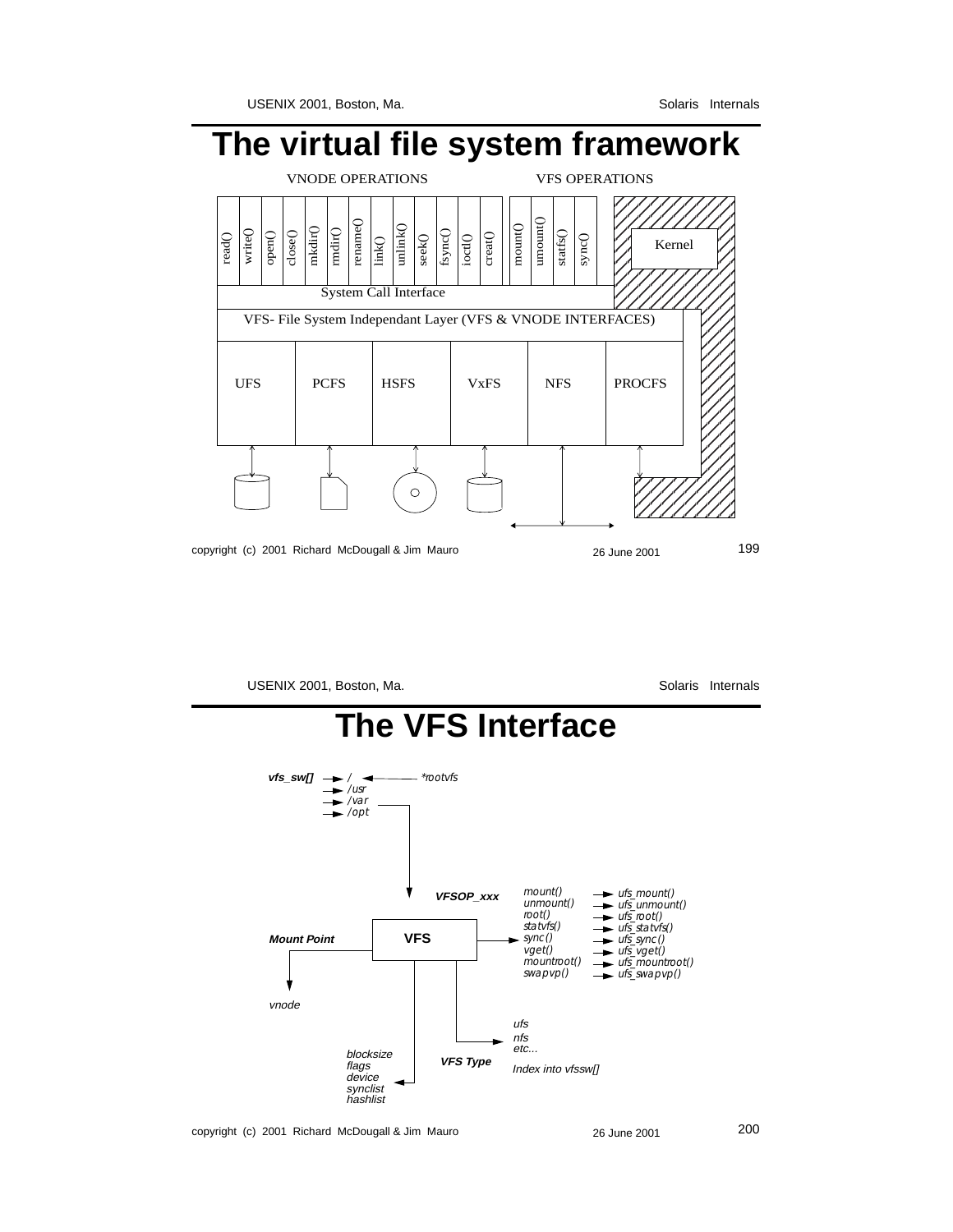

USENIX 2001, Boston, Ma. Solaris Internals



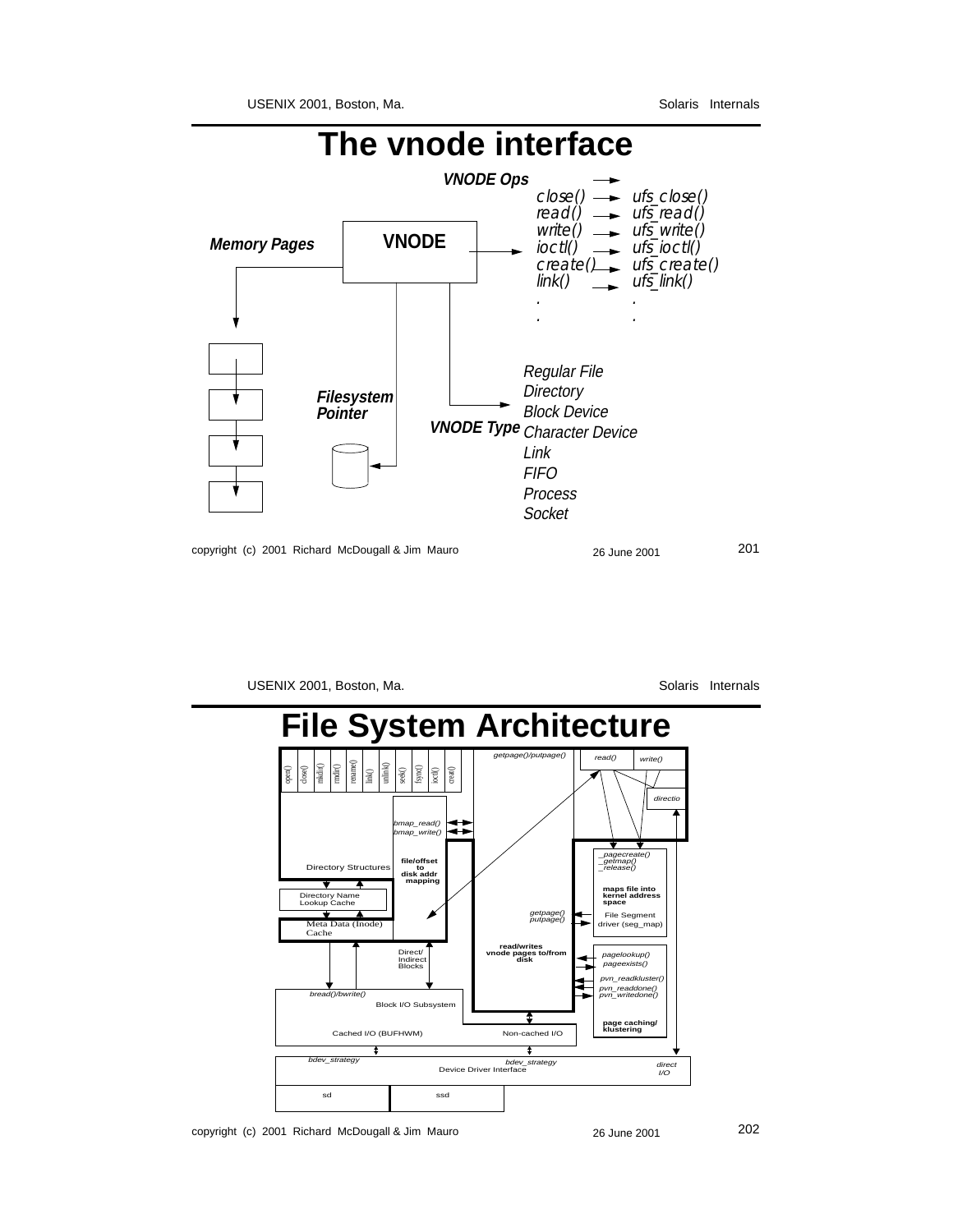# **File system Caching**

- **Solaris file systems use the VM system to cache and move data**
- **Regular reads are page ins, delayed writes are page outs**
- **VM Parameters and load dramatically effects file system performance**
- **Solaris 8 gives executable, stack and heap pages priority over file system pages**

|  |  | copyright (c) 2001 Richard McDougall & Jim Mauro | 26 June 2001 | 203 |
|--|--|--------------------------------------------------|--------------|-----|
|--|--|--------------------------------------------------|--------------|-----|



copyright (c) 2001 Richard McDougall & Jim Mauro 26 June 2001 204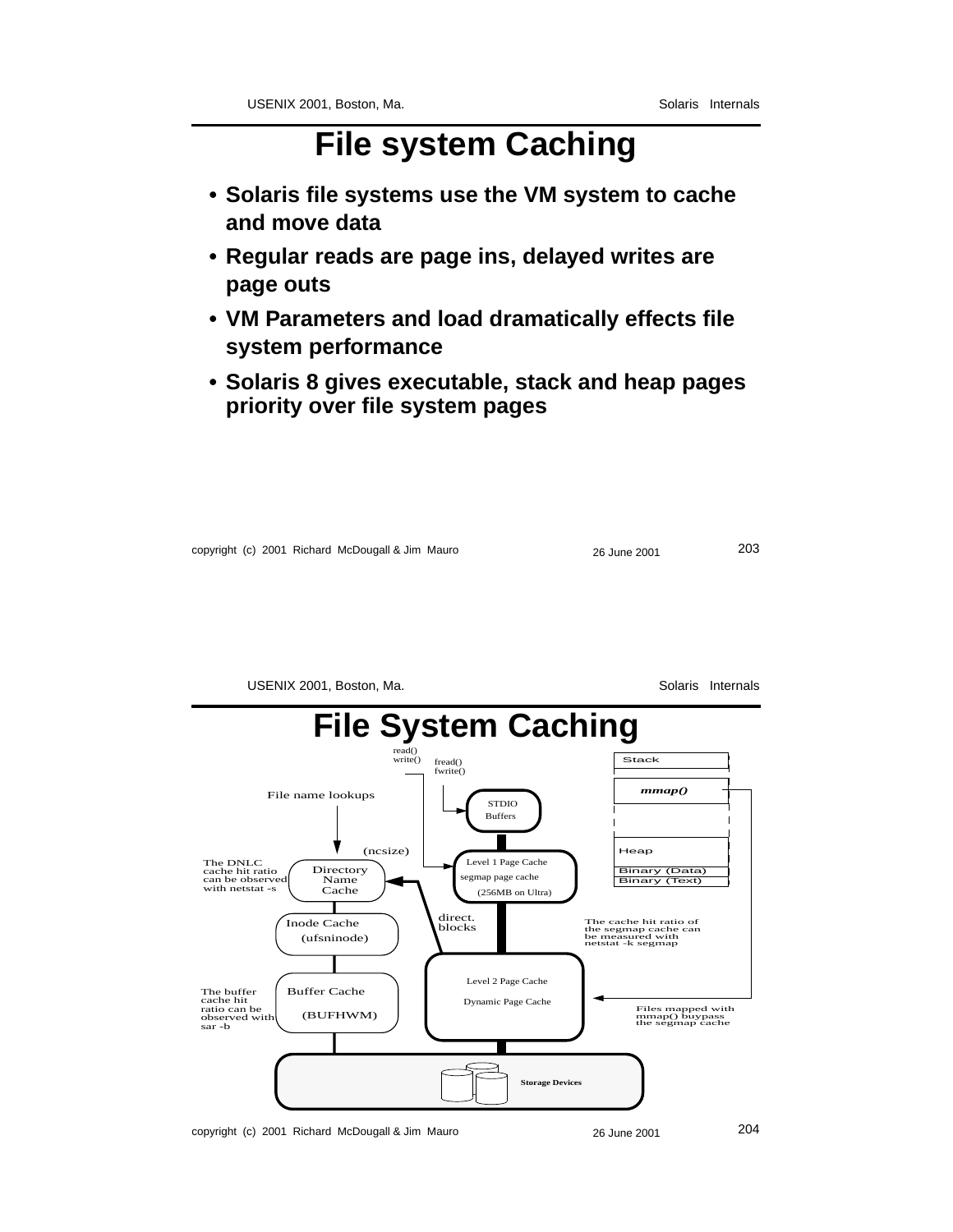

USENIX 2001, Boston, Ma. Solaris Internals **UFS**

### **• Block based allocation**

- 2TB Max file system size
- A file can grow to the max file system size
	- triple indirect is implemented
- Prior to 2.6, max file size is 2GB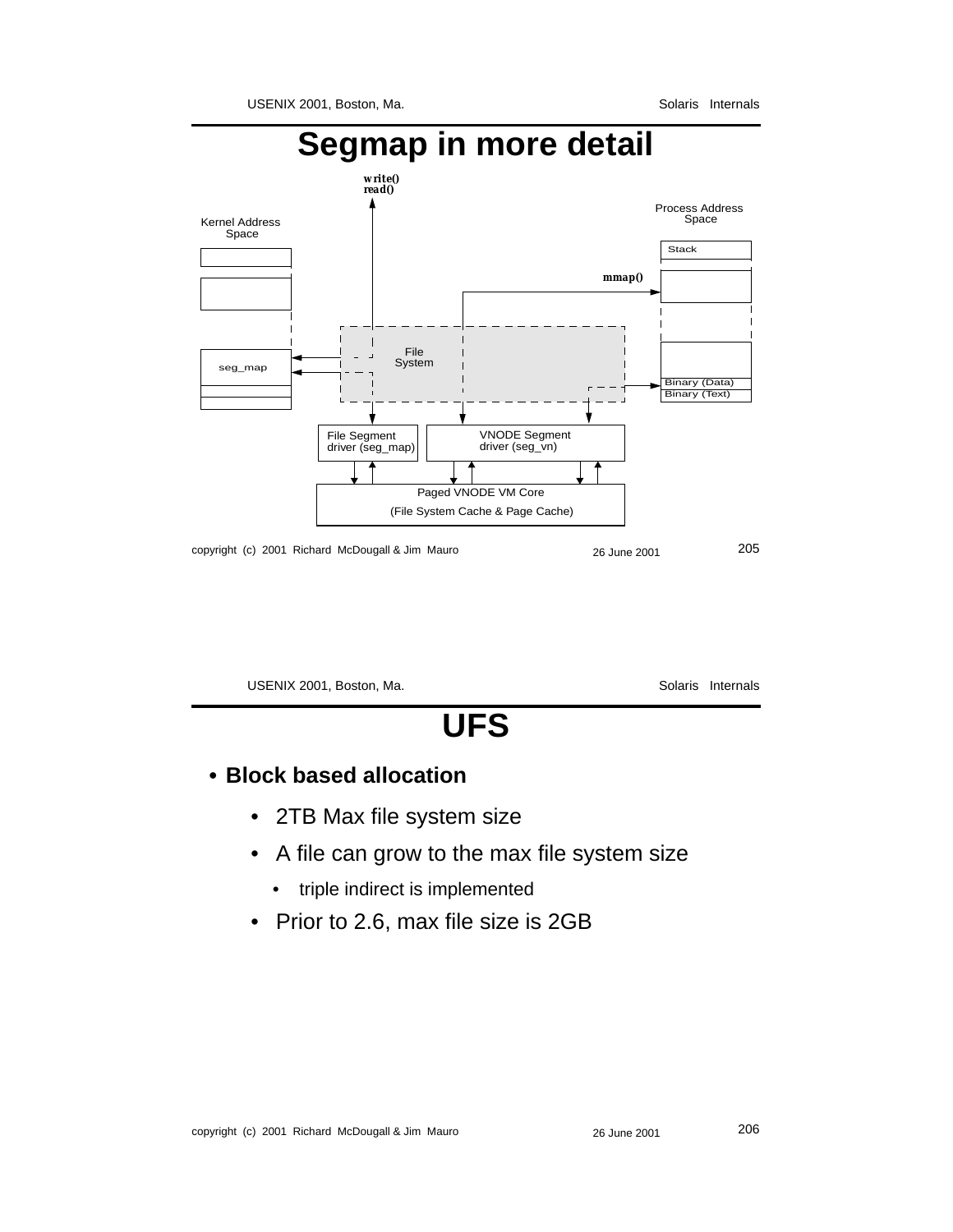

USENIX 2001, Boston, Ma. Solaris Internals

# **UFS Block Allocation**

#### **• Allocation in cylinder groups, across the disk**

• Blocks are allocated to the cylinder group starting at inode, until group has less than average free space



• Allocation defaults to 16MB chunks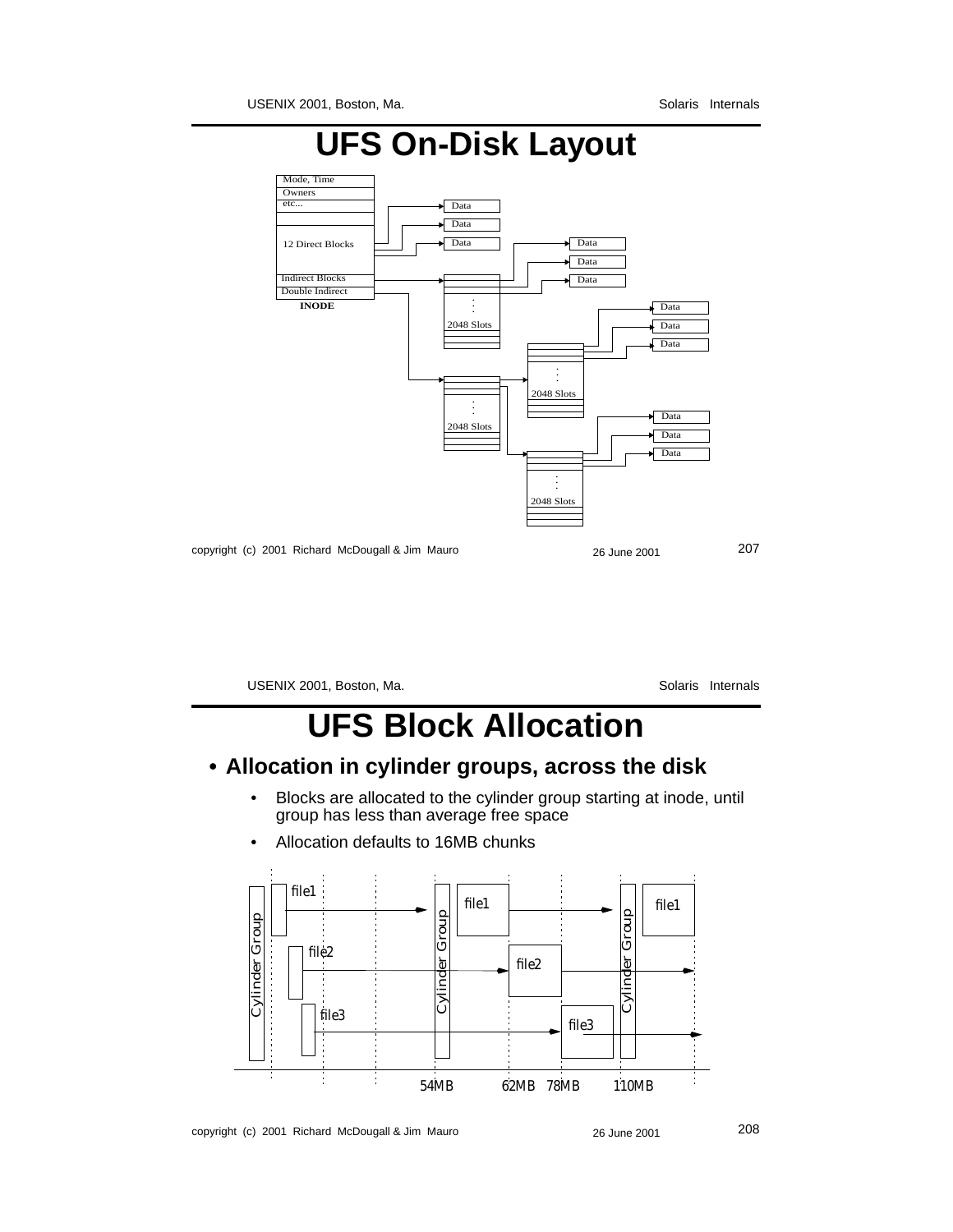# **UFS Block Allocation**

#### # **filestat /home/bigfile**

| Inodes per cyl group:<br>Inodes per block:<br>Cylinder Group no:<br>Cylinder Group blk:<br>File System Block Size: 8192<br>Device block size:<br>Number of device blocks: 204928                                                         | 64<br>64<br>$\Omega$<br>64<br>512 |
|------------------------------------------------------------------------------------------------------------------------------------------------------------------------------------------------------------------------------------------|-----------------------------------|
| Start Block – End Block                                                                                                                                                                                                                  | Length (Device Blocks)            |
| $66272$ -> $66463$<br>66480 -> 99247 32768<br>1155904 -> 1188671 32768<br>1277392 -> 1310159 32768<br>1387552 -> 1420319 32768<br>$1497712 - 1530479$ 32768<br>1607872 -> 1640639 32768<br>1718016 -> 1725999 7984<br>1155872 -> 1155887 | 192<br>16                         |
| Number of extents:<br>Average extent size:                                                                                                                                                                                               | 9<br>22769 Blocks                 |

Note: The filestat command is show for demonstration purposes, and is not as yet included with the Solaris operating system

copyright (c) 2001 Richard McDougall & Jim Mauro 26 June 2001 209

USENIX 2001, Boston, Ma. Solaris Internals

# **UFS Logging**

- **Beginning in Solaris 7, UFS logging became a mount option**
- **Log to spare blocks in the file system (no metadevice)**
- **Fast reboots no fsck requires**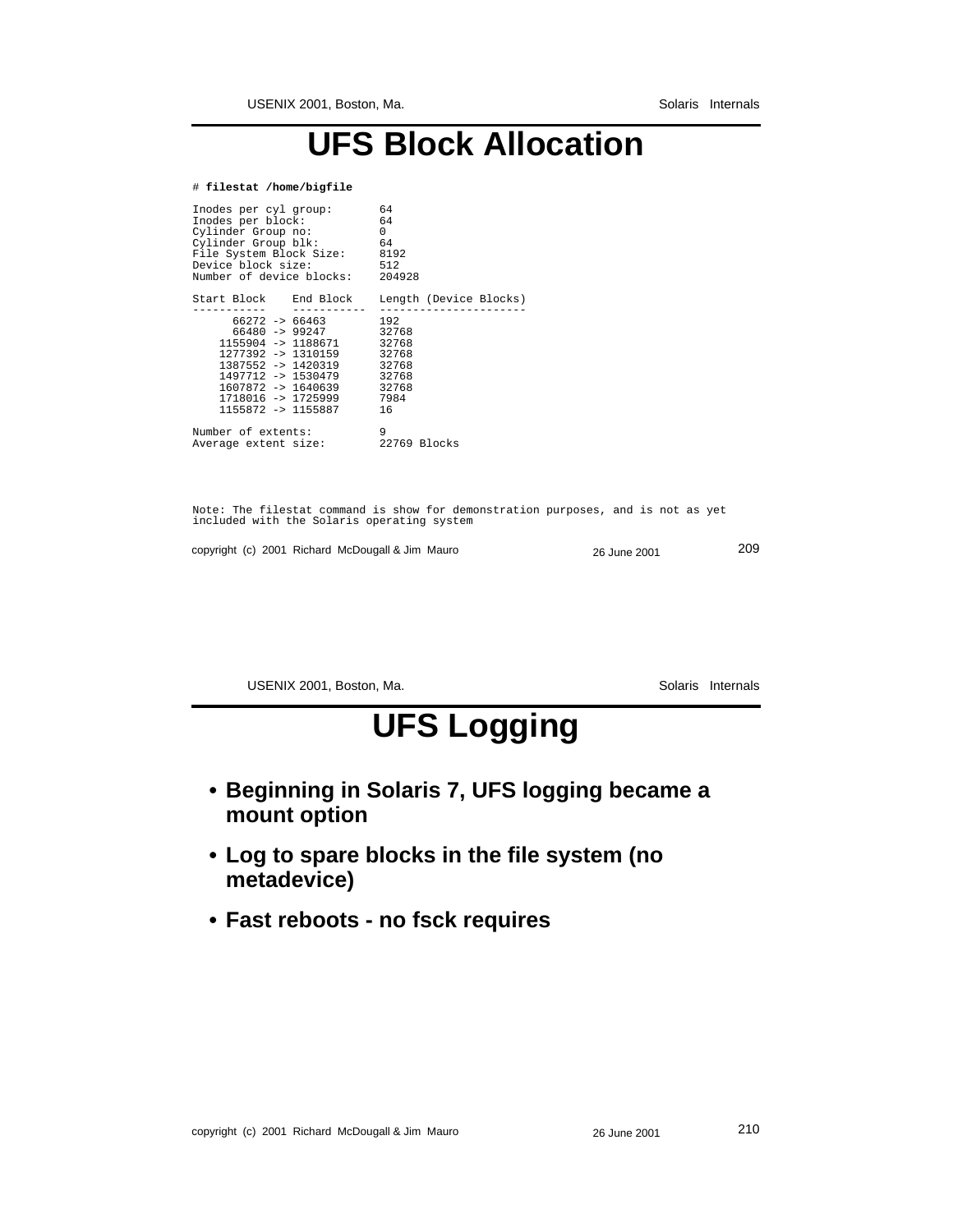# **UFS Direct I/O**

- **File systems cause a lot of paging activity**
- **Solaris 2.6 introduces a mechanism to bypass the VM system**
	- Forces completely unbuffered I/Os
	- Very slow writes (synchronous)
	- Useful for copying large files or when application does caching e.g. **Oracle**
	- mount -o forcedirectio /dev/xyz /mountpt
	- directio (fd, DIRECTIO\_ON | DIRECTIO\_OFF)

copyright (c) 2001 Richard McDougall & Jim Mauro 26 June 2001 211

USENIX 2001, Boston, Ma. Solaris Internals

# **Direct I/O Checklist**

- **Must be aligned**
	- sector aligned (512 byte boundary)
- **Must not be mapped**
- **Logging must be disabled**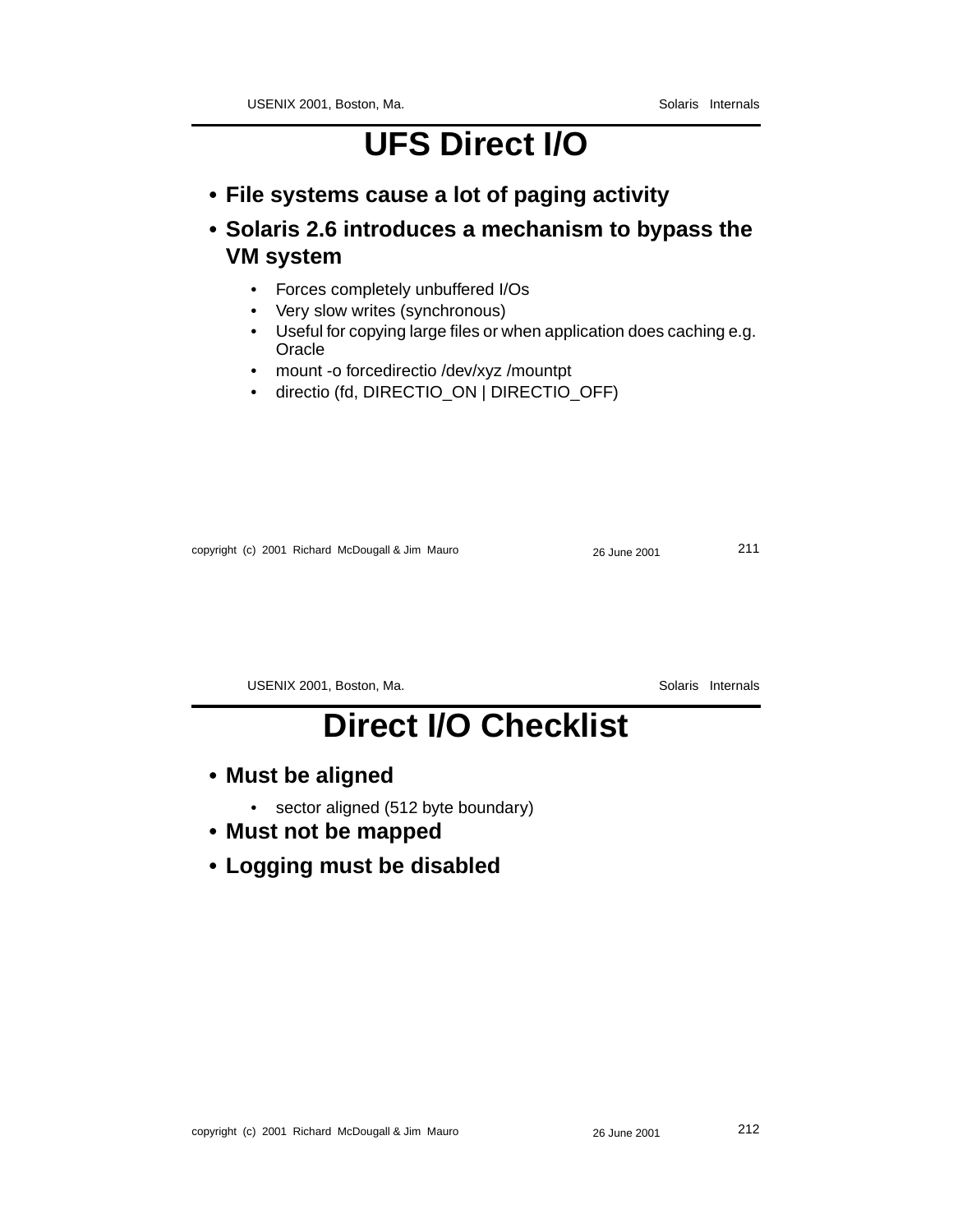## **UFS Write Throttle**

**• A throttle exists in UFS to limit the amount of memory UFS can saturate, per file**

- Controlled by three parameters
- ufs\_WRITES  $(1 =$  enabled)
- ufs\_HW = 393216 bytes (high water mark to suspend IO)
- ufs  $LW = 262144$  bytes (low water mark to start IO)

#### **• Almost always need to set this higher to get maximum sequential write performance**

- set ufs\_LW=4194304
- set ufs HW=67108864

copyright (c) 2001 Richard McDougall & Jim Mauro 26 June 2001 213

USENIX 2001, Boston, Ma. Solaris Internals

# **UFS Performance**

### **• Adjacent blocks are grouped and written together or read ahead**

- Controlled by the maxcontig parameter
- Defaults to 128k on most platforms, 1MB on SPARCstorage array 100,200
- Must be set higher to achieve adequate write performance
- maxphys must be raised beyond 128k also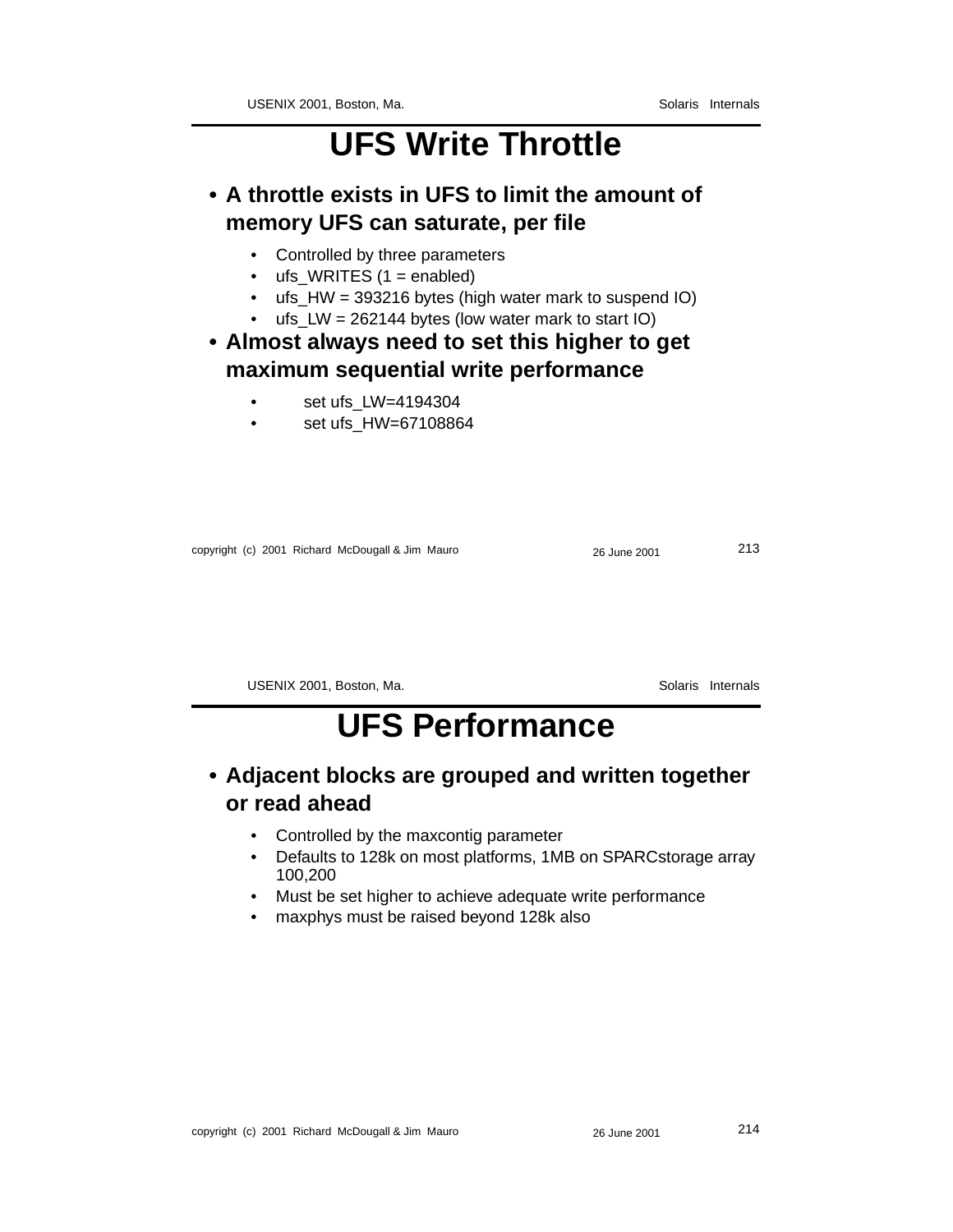## **The tmpfs file system**

#### **• A fast hybrid disk/memory based file system**

- mounted on /tmp by default
- volatile across reboot
- near zero disk latency
- directory and meta-data in memory

#### **• File Data Blocks**

- Looks just like process memory
- Consumes memory from the free list!
- Can be swapped out page at a time

copyright (c) 2001 Richard McDougall & Jim Mauro 26 June 2001 215

USENIX 2001, Boston, Ma. Solaris Internals

## **The tmpfs file system**

#### **• Can be mounted on other directories**

- tmpfs can be mounted over existing directories
- e.g. temporary file directory

#### **• Useful mount options**

- can be limited in size -o size=
- overlay mount option -O

# mount -F tmpfs -o size=100m swap /mytmp

# mount -F tmpfs -O -o size=100m swap /home/rmc/tmp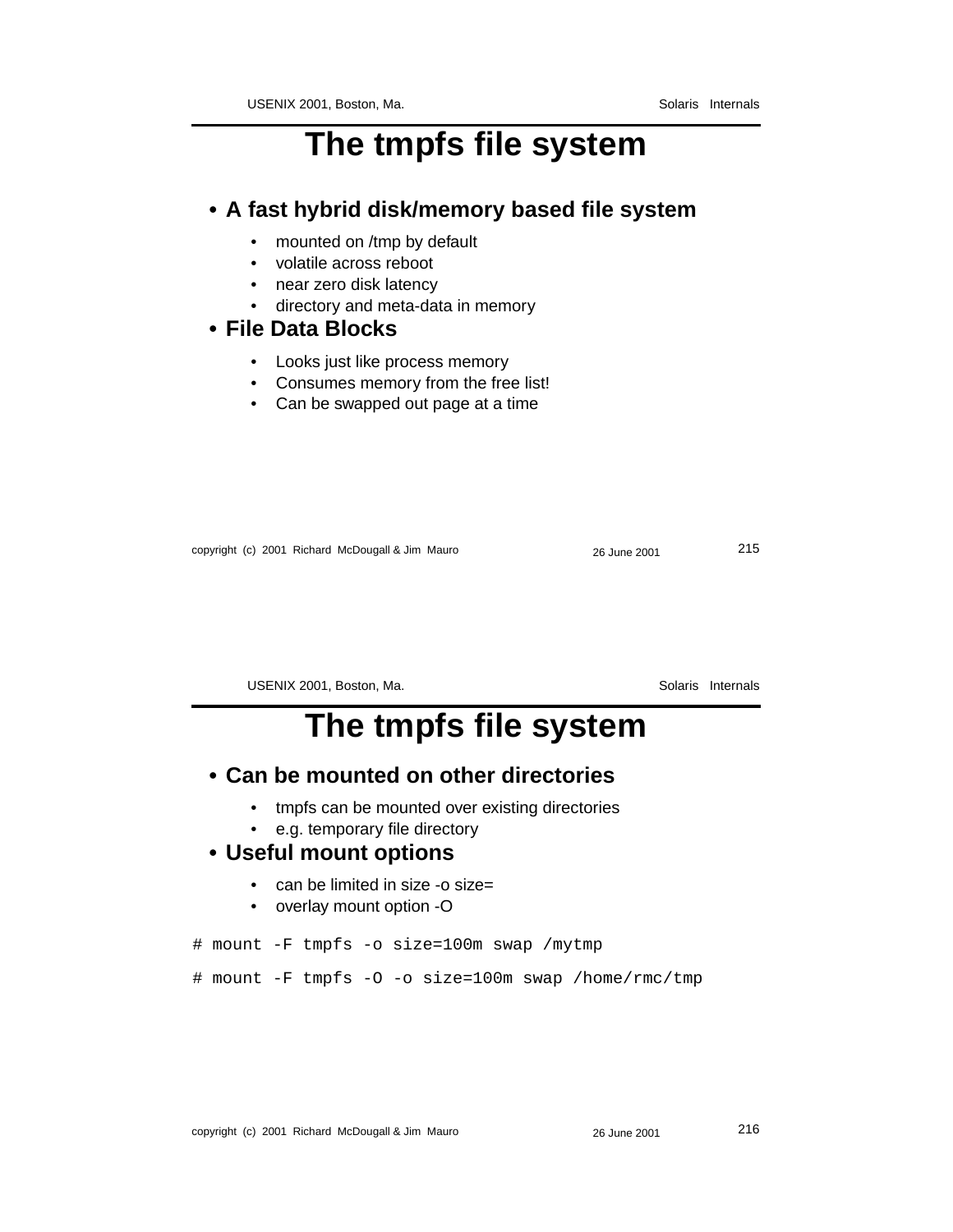### **tmpfs Performance**

- **Very fast write operations**
	- Writes to memory
	- file and directory creates to memory
- **Vast improvements in Solaris 2.6**
	- much faster directory operations
- **Limits**
	- 2GB max file system size pre 2.5
	- 2GB max file size without Solaris 7 64 bit mode
- **!! Priority Paging treats tmpfs as app. memory !!**

| copyright (c) 2001 Richard McDougall & Jim Mauro | 26 June 2001 | 217 |
|--------------------------------------------------|--------------|-----|
|--------------------------------------------------|--------------|-----|

USENIX 2001, Boston, Ma. Solaris Internals

### **That's About It...**

- **There are a great many components and subsystems in the Solaris system**
- **We focused on the primary subsystems here; the things that are at the core of the kernel**

# **Thank You!**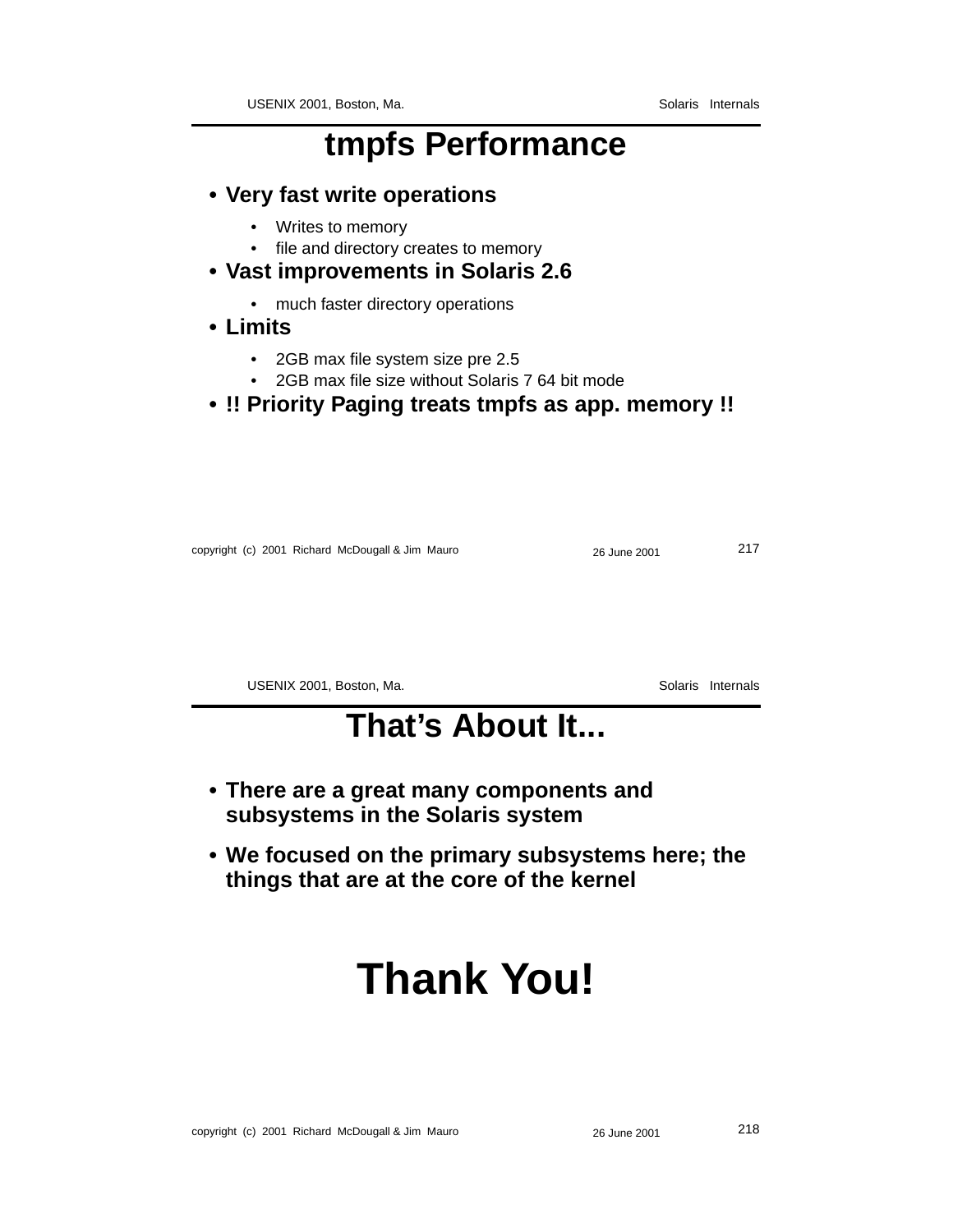## **Tidbits, Tools & Techniques**

#### **The following pages are included as supplemental reference material for the student. It is not intended that this material will be covered during the course of the tutorial.**

copyright (c) 2001 Richard McDougall & Jim Mauro 26 June 2001 219

USENIX 2001, Boston, Ma. Solaris Internals

### **Kernel Organization**

- **/kernel platform independent components**
	- genunix generic part of the core kernel
	- Subdirectories with various kernel modules

#### **• /platform - platform dependent components**

- <platform\_type> sundirectory (e.g. sun4u)
- kernel subdirectory with module subdirectories and platform specific unix (an optimized genunix on sun4u architectures only)
- ufsboot primary bootstrap code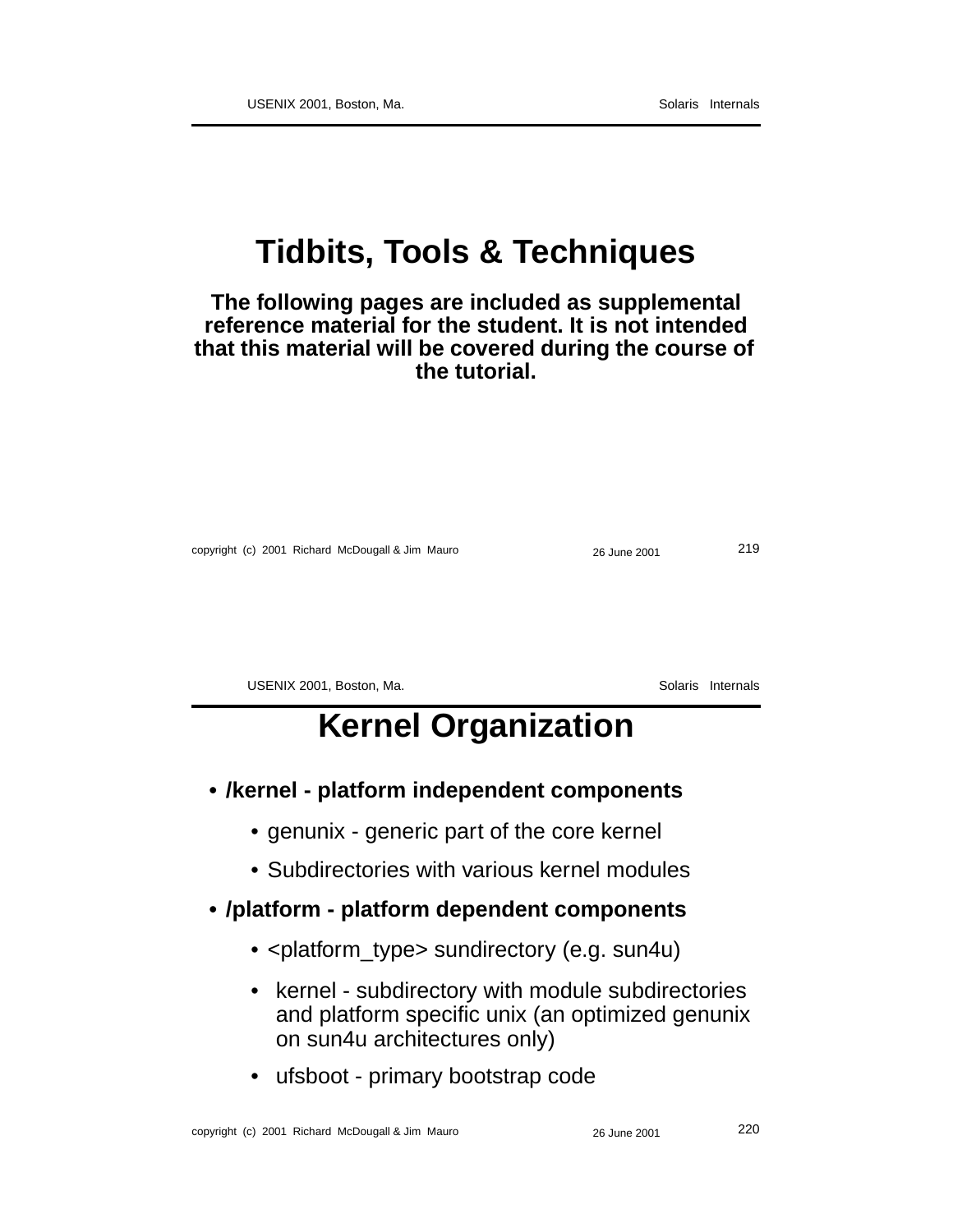## **Kernel Organization**

### **• /platform (continued)**

- cprboot, cprbooter checkpoint/resume from boot code
- kadb kernel debugger, supports "boot kadb kernel/unix"

#### **• /usr/kernel**

- Additional kernel modules in the drv, exec, fs, misc, strmod, sys, sched subdirectories
- Modules *not* required for core OS functions generally loaded as a result of a application (e.g. RT scheduling class)

| copyright (c) 2001 Richard McDougall & Jim Mauro | 26 June 2001 | 221 |
|--------------------------------------------------|--------------|-----|
|--------------------------------------------------|--------------|-----|

USENIX 2001, Boston, Ma. Solaris Internals

## **Kernel Organization**

#### **• /usr/platform**

- Platform specific objects not required in root filesystem
- Binaries & header files

#### **• /devices - actual device special files**

- Built from OpenBoot PROM device tree
- **/dev symbolic links to actual device special files**
	- devlinks(1M) & /etc/devlink.tab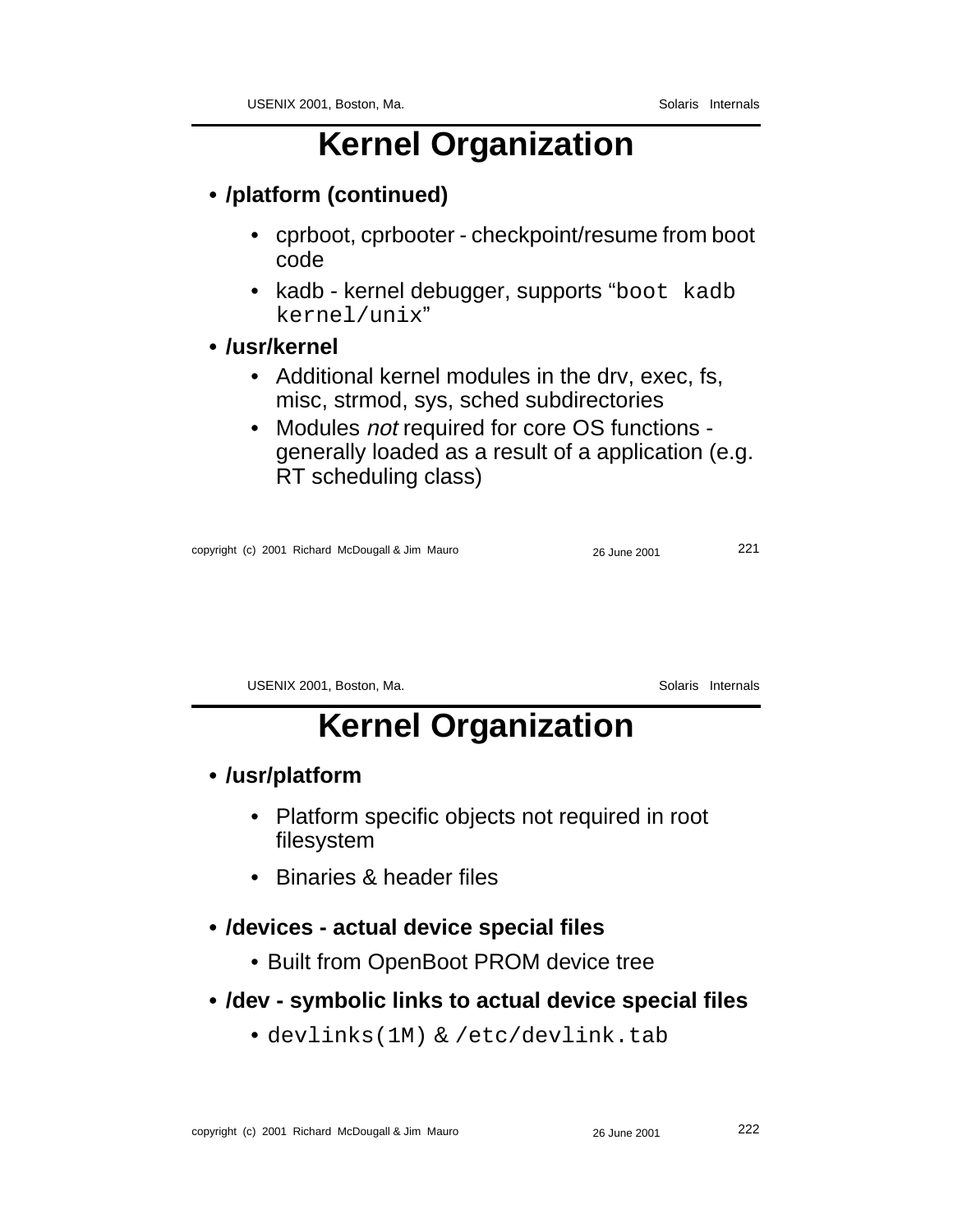## **Kernel Organization**

**• /opt - source directory for optional software packages**

• Compilers, Volume Managers, etc

### **• /etc - system administrative/control/config files**

- /etc/system kernel configuration control file
- **/var logs, spool directories**
	- /var/sadm/system/[logs, data] new locations for log files, etc

|  | copyright (c) 2001 Richard McDougall & Jim Mauro | 26 June 2001 | 223 |
|--|--------------------------------------------------|--------------|-----|
|--|--------------------------------------------------|--------------|-----|

USENIX 2001, Boston, Ma. Solaris Internals

## **Kernel Organization**

**• /bin & /usr/bin**

- Shell commands (same directory)
- **/sbin statically linked executables**
	- Availability of runtime linker not required
	- Startup stuff (init)
- **/proc**
	- procfs entry point
	- An "in-memory" pseudo file system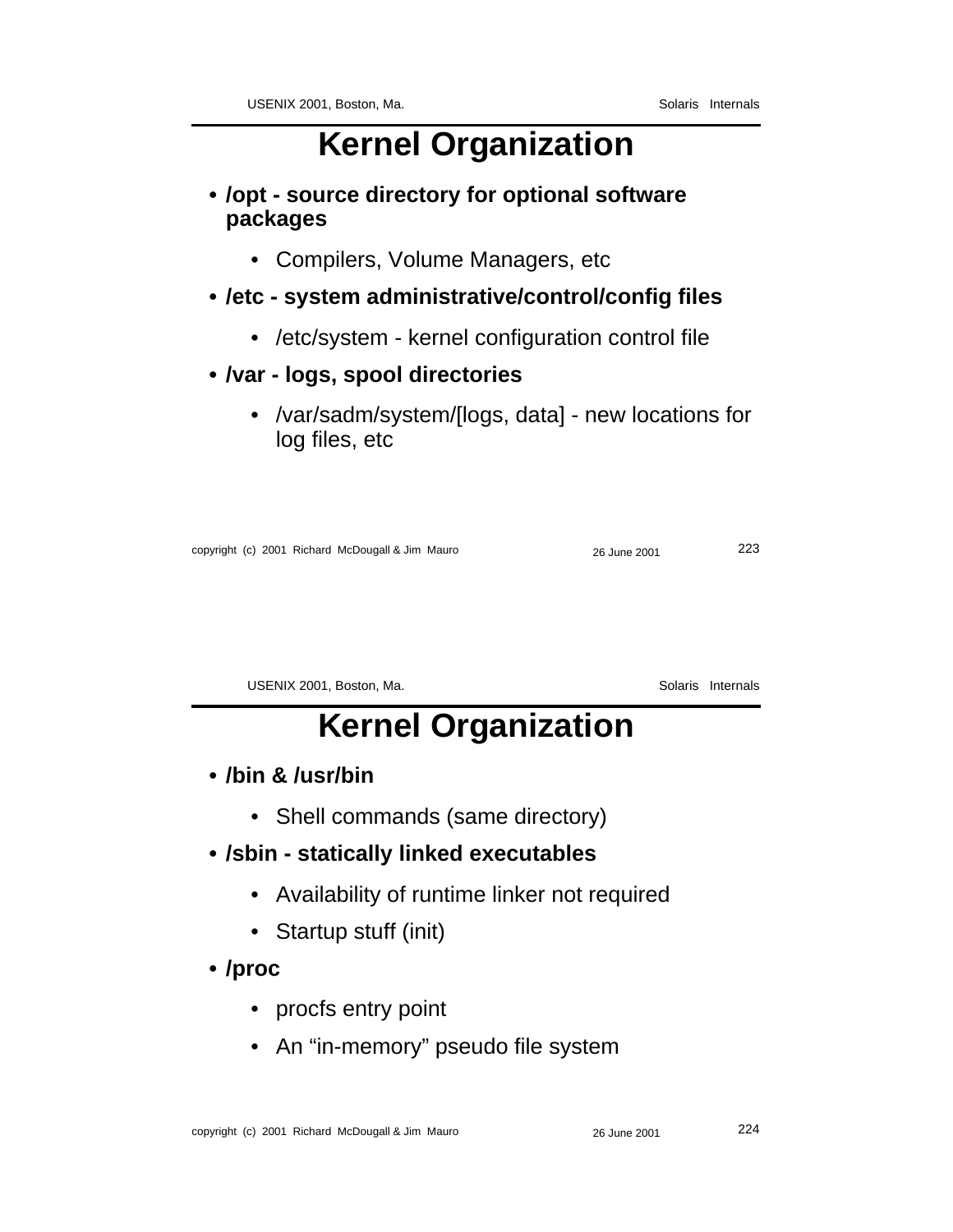### **Pre S8 Caching Dynamics**

- **UFS: when free memory is below lotsfree <sup>+</sup> pages\_before\_pager**
	- UFS 8K reads and writes are subject to free-behind, all others are buffered
	- Read of sequential blocks are subject to free behind
- **Random I/O or non-8k I/O will cause the system to page heavily, stealing memory from applications.**

| # vmstat 3 |                                                              |  |      |  |             |     |                                                                                              |  |
|------------|--------------------------------------------------------------|--|------|--|-------------|-----|----------------------------------------------------------------------------------------------|--|
| procs      | memory                                                       |  | page |  | disk faults | cpu |                                                                                              |  |
| r b w      | swap free re mf pi po fr de sr m1 m2 s0 s2 in sy cs us sy id |  |      |  |             |     |                                                                                              |  |
|            |                                                              |  |      |  |             |     | 0 276 933 9046832 1996280 56 502 31660 2993 11496 0 1617 1301 154 186 0 1747 495 1198 0 8 92 |  |
|            |                                                              |  |      |  |             |     | 0 538 1240 7948848 103168 4 320 45298 2154 14040 0 1702 1986 0 330 0 2594 532 1705 0 8 92    |  |
|            |                                                              |  |      |  |             |     | 0 540 1240 7949104 100888 5 278 43072 2240 14650 0 1757 2000 0 280 0 2543 497 1652 0 9 91    |  |
|            |                                                              |  |      |  |             |     | 0 558 1240 7949136 102520 2 300 43016 1552 12986 0 1666 1932 0 293 0 2527 544 1684 0 8 92    |  |
|            |                                                              |  |      |  |             |     | 0 549 1240 7949112 98976 9 307 43442 2400 15696 0 1958 1998 0 322 0 2559 520 1659 0 8 92     |  |
|            |                                                              |  |      |  |             |     | 0 553 1240 7949088 104472 7 382 43264 2496 15061 0 1838 2020 0 392 0 2671 580 1865 0 8 92    |  |
|            |                                                              |  |      |  |             |     | 0 565 1240 7948952 104808 13 339 40944 2285 13480 0 1625 2046 0 328 0 2617 547 1752 0 7 93   |  |
|            |                                                              |  |      |  |             |     | 0 576 1240 7948896 101088 10 330 39888 1794 14074 0 1860 2061 0 326 0 2638 558 1720 0 8 92   |  |
|            |                                                              |  |      |  |             |     | 0 559 1240 7948944 100872 5 323 46274 1816 14037 0 1886 2053 0 333 0 2615 527 1773 0 8 92    |  |
|            |                                                              |  |      |  |             |     | 0 562 1240 7948936 96144 8 350 43362 2424 15834 0 2344 1999 0 363 0 2631 656 1767 0 9 91     |  |
|            |                                                              |  |      |  |             |     |                                                                                              |  |

| copyright (c) 2001 Richard McDougall & Jim Mauro | 26 June 2001 | 225 |
|--------------------------------------------------|--------------|-----|
|--------------------------------------------------|--------------|-----|

USENIX 2001, Boston, Ma. Solaris Internals

## **Priority Paging**

- **Pre-Solaris 8 only**
	- Make sure it's disabled in Solaris 8
- **Stops random or non-8K filesystem I/O from slowing the system**
- **Pager only frees application pages when there is a real memory shortage**
- **Useful for:**
	- Workstations with >64MB memory
	- OLTP workloads
	- Batch processing
	- Consolidated workloads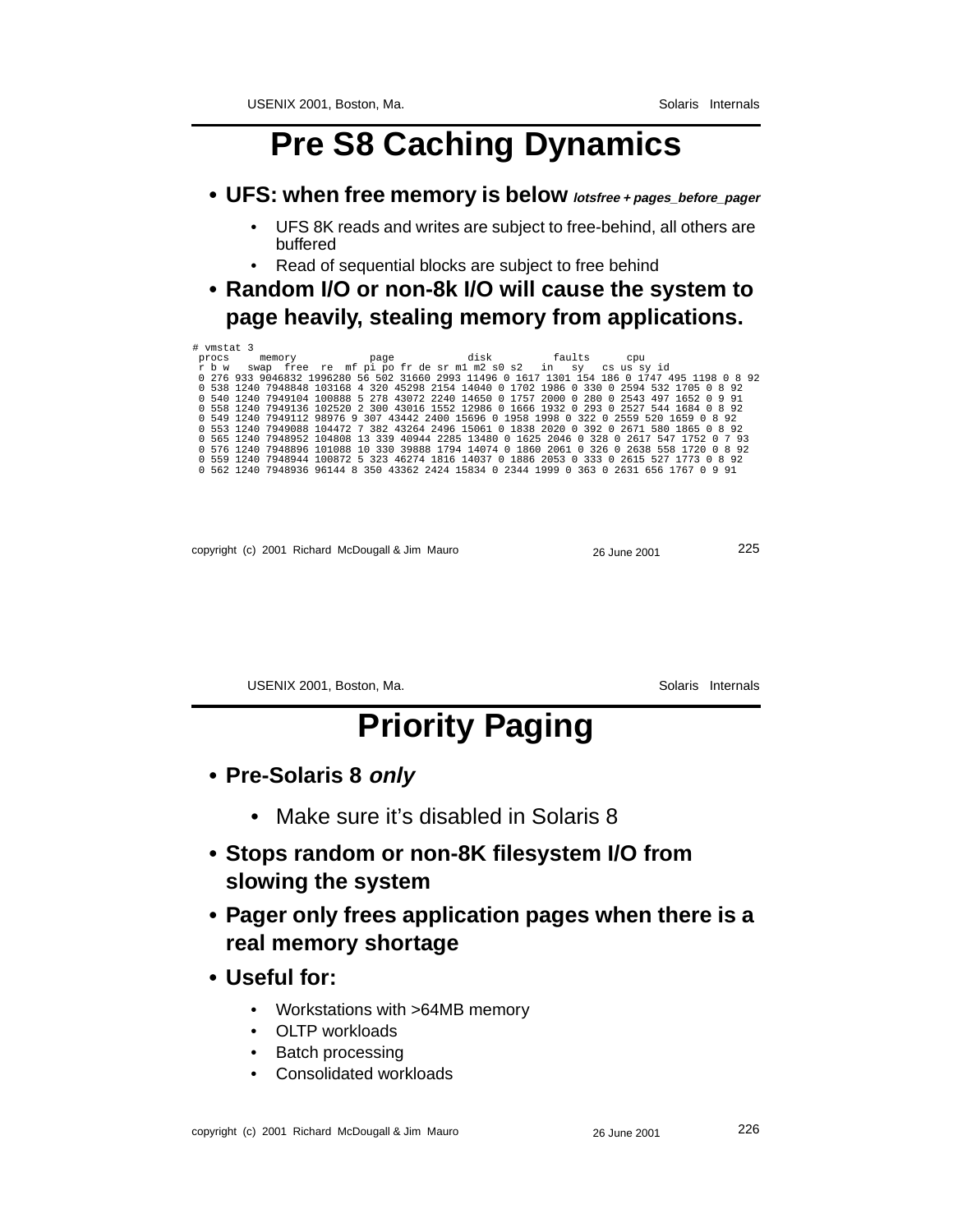### **LRU Algorithm -**

### **• Without Priority Paging**

# memstat 3

| memory |    |    |     | paging | ------------ - |    |        |     | executable - - anonymous - |     |          |     |     |     | -- filesys -- --- cpu --- |                 |   |    |         |       |
|--------|----|----|-----|--------|----------------|----|--------|-----|----------------------------|-----|----------|-----|-----|-----|---------------------------|-----------------|---|----|---------|-------|
| free   | re | mt | юi  | po     | fr             | de | sr     | epi | epo                        | epf | api      | apo | apf | fpi | fpo                       | fpf us sv wt id |   |    |         |       |
| 21160  |    | 22 |     | 5      | 5              |    |        |     |                            |     | 0        |     |     |     |                           |                 |   |    |         | 0 9 9 |
| 21152  |    |    |     |        | 0              |    |        |     |                            | 0   | $\Omega$ |     |     |     | 0                         |                 |   |    |         | 0,100 |
| 21152  |    | 18 | 34  |        | 2              |    |        | 0   |                            | 0   | $\Omega$ | 0   |     | 34  | 2                         |                 |   |    |         | 0 9 9 |
| 11920  |    |    | 277 | 106    | 272            |    | 0, 153 | 0   |                            | 32  |          | 98  | 149 | 277 | 8                         | 90              | 0 | 3. |         | 0 9 7 |
| 11888  |    |    | 256 | 69     | 2.2.4          |    | 0, 106 | 0   |                            | 16  | 0        | 69  | 178 | 256 | 0                         | 29              |   | 3. |         | 196   |
| 11896  |    |    | 213 | 106    | 261            |    | 0, 124 | 0   |                            | 26  |          | 106 | 232 | 213 | 0                         |                 |   |    | 3 13 84 |       |
| 11904  |    |    | 245 | 66     | 242            |    | 0, 122 |     |                            | 16  |          | 64  | 221 | 245 | 2                         | 5               |   |    |         | 0 98  |
| 11896  |    |    | 245 | 64     | 224            |    | 0132   |     |                            | 2.1 |          | 64  | 189 | 245 | 0                         | 3               |   |    |         | 0 98  |

#### **• With Priority Paging**

# memstat 3

| memory |    |    |     | paging | ------------ - |    |        |     | executable - |     |     |     | - anonymous - |     | -- filesys -- --- cpu --- |                 |          |   |         |       |
|--------|----|----|-----|--------|----------------|----|--------|-----|--------------|-----|-----|-----|---------------|-----|---------------------------|-----------------|----------|---|---------|-------|
| free   | re | mf | юi  | po     | fr.            | de | sr     | epi | epo          | epf | api | apo | apf           | fpi | fpo                       | fpf us sy wt id |          |   |         |       |
| 21160  |    | 22 |     | 5      |                |    |        |     |              |     |     |     |               |     |                           | 5.              | $\circ$  |   |         | 0 9 9 |
| 21152  |    |    |     |        |                |    |        |     |              |     | 0   |     |               |     |                           |                 |          |   |         | 0 100 |
| 21152  |    | 18 | 34  | 2      | 2              |    |        | 0   | 0            |     |     |     |               | 34  |                           |                 |          |   |         | 0 9 9 |
| 11920  |    |    | 277 | 8      | 272            |    | 0 153  | 0   | 0            |     | 0   |     |               | 277 | 8                         | 272             | $\Omega$ | 3 |         | 0 9 7 |
| 11888  |    |    | 256 | 0.     | 224            |    | 0 106  | 0   | 0            |     | 0   |     | ∩.            | 256 |                           | 224             | $\Omega$ | 3 |         | 196   |
| 11896  |    |    | 213 | O.     | 261            |    | 0.124  | 0   |              |     | 0   |     |               | 213 |                           | 261             | $\Omega$ |   | 3 13 84 |       |
| 11904  |    |    | 245 |        | 2.42           |    | 0, 122 |     |              |     | 0   |     |               | 245 |                           | 2.42            | $\Omega$ | 2 |         | 0 98  |
| 11896  |    |    | 245 | O.     | 224            |    | 0 132  |     | 0            |     | 0   | 0   |               | 245 |                           | 224             | $\Omega$ |   |         | 0.98  |

copyright (c) 2001 Richard McDougall & Jim Mauro 26 June 2001 227

USENIX 2001, Boston, Ma. Solaris Internals

### **Priority Paging**

- **Solaris 2.7 FCS or Solaris 2.6 with T-105181-09**
	- http://devnull.eng/rmc/priority\_paging.html
	- Set priority\_paging=1 in /etc/system
- **Solaris 2.7 Extended vmstat**
	- ftp://playground.sun.com/pub/rmc/memstat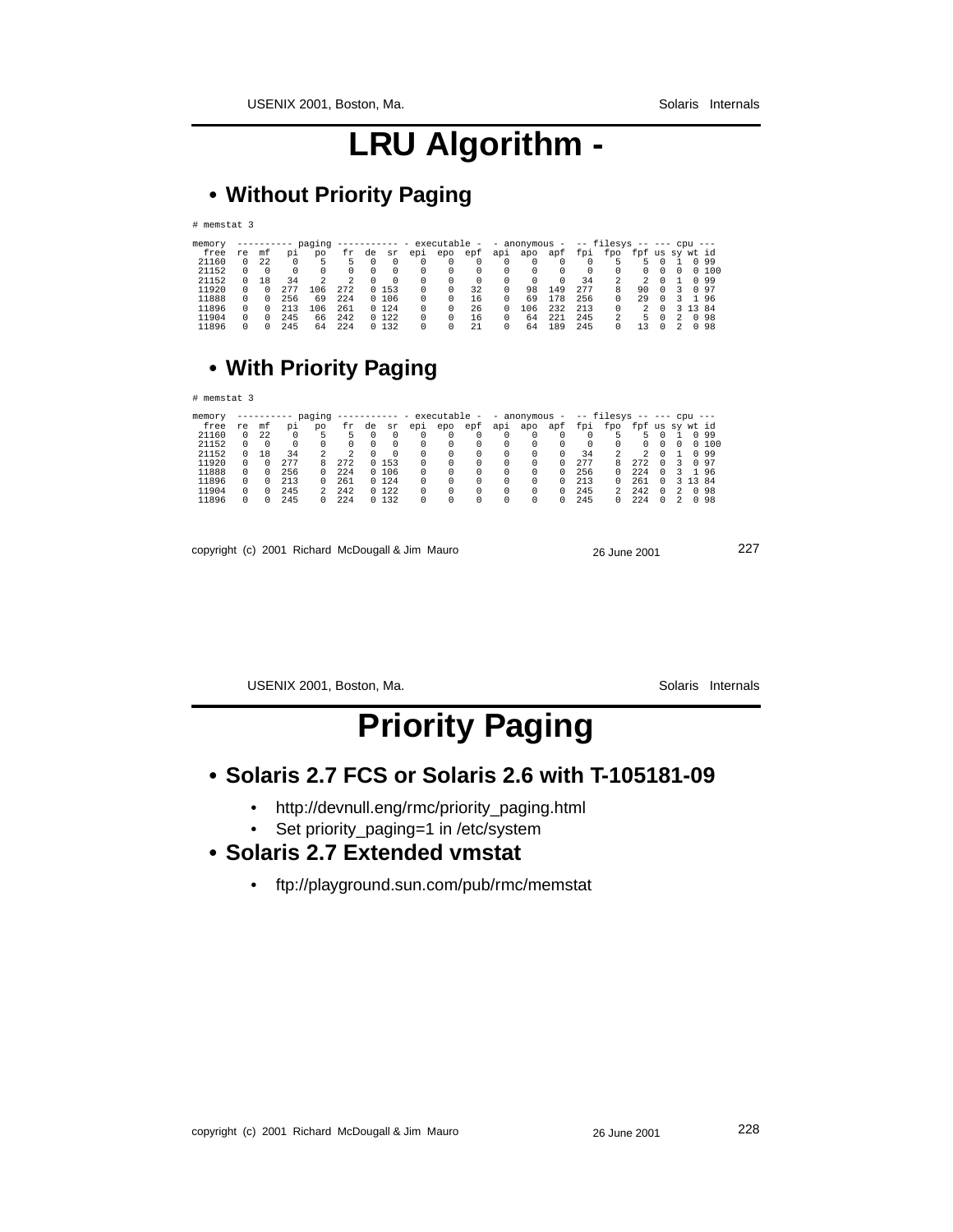### **File System Tuning**

- **set maxcontig to size of stripe width, e.g. 10 disks with 256k interleave = 2560k = 320blks** # newfs -C 320
- **Allow SCSI transfers up to 8MB in the IO, Disksuite and VxVM layers:**
	- set maxphys=8388608
	- set md\_maxphys=8388608
- set vxio:vol\_maxio=16384  **set the write throttle higher for large systems > 1GB of memory** set ufs\_LW=4194304
	- set ufs\_HW=67108864
	- **Increase maxpgio to prevent the page scanner from limiting writes** set maxpgio=65536
	- **Increase fastscan to limit the effect the page scanner has on file system thoughput** set fastscan=65536
	- **Enable Priority Paging**
	- set priority\_paging=1
	- **If using RAID5, ensure that alignment is set where possible**
- # mkfs -F vxfs -o bsize=8192,align=320 **• If building temporary files, turn on fast, unsafe mode with fastfs (from Solaris install CD)** # fastfs -f /filesys (on) # fastfs -s /filesys (off)
	-
	- **If filesystems have thousands of files, increase the directory and inode caches**
- set ncsize=32768 (keep 32k file names in the name cache) set ufs\_ninode=65536 (keep 64k inode structures in the inode cache) set vxfs\_ninode=65536 (keep 64k VxFS inode structures in the inode cache)
	-

copyright (c) 2001 Richard McDougall & Jim Mauro 26 June 2001 229

USENIX 2001, Boston, Ma. Solaris Internals

### **Large Files**

#### **• Solaris 2.6 added support for large files**

- In conformance with the large file summit API's
- Support for 64 bit offsets on 32 bit platforms
- UFS supports large files (1TB)
- Commands enhanced to deal with large files
- man largefile(5)

#### **• Solaris 2.6 Large File Application Environment**

- man lfcompile(5) lfcompile64(5)
- Compile with \_FILE\_OFFSET\_BITS=64

#### **• Solaris 2.7 Large Files**

- 32 bit environment the same as Solaris 2.6
- 64 bit environment has large file support by default
- off\_t is 64 bits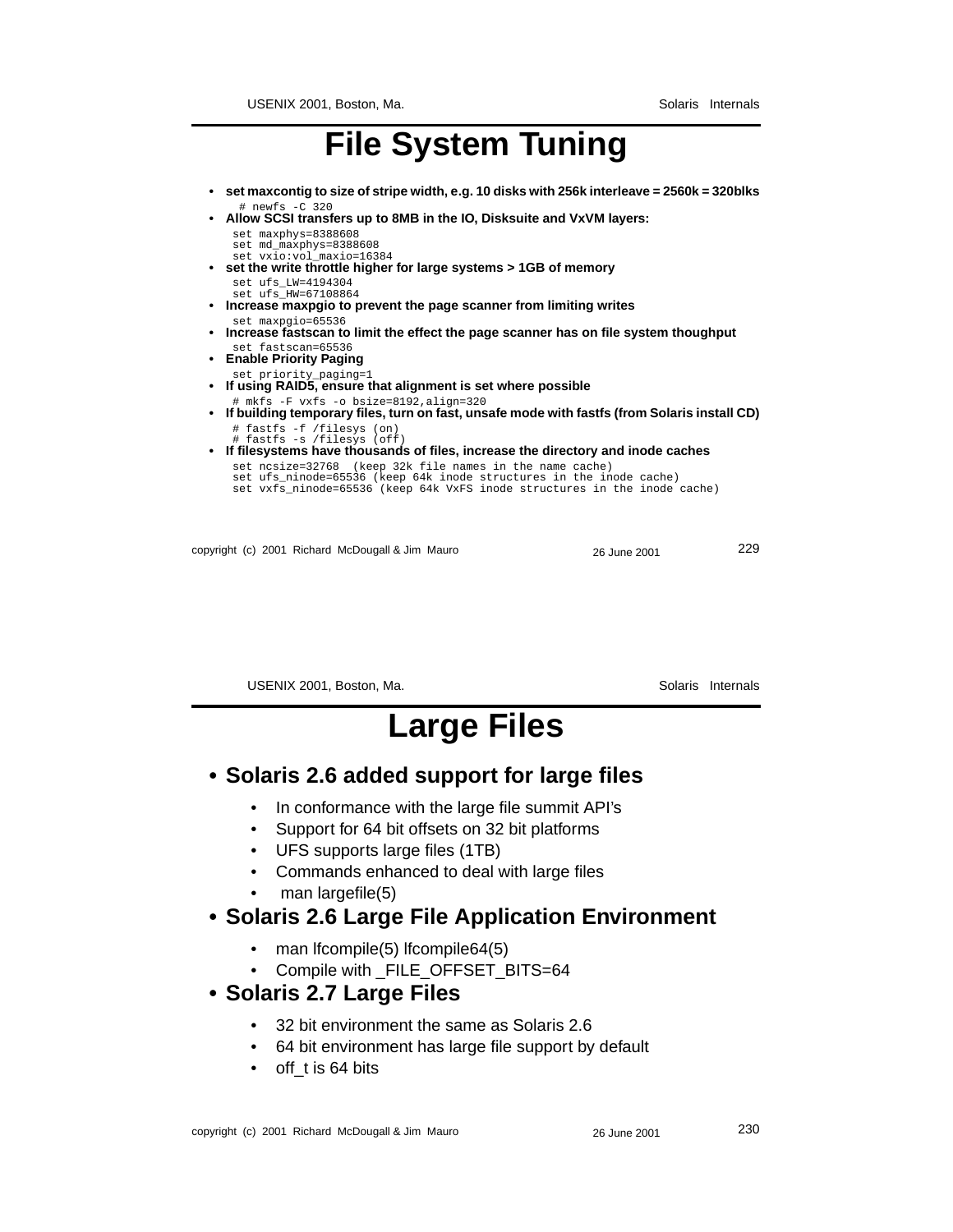### **Tracing**

#### **• Trace user signals and system calls - truss**

- Traces by stopping and starting the process
- Can trace system calls, inline or as a summary
- Can also trace shared libraries and a.out

#### **• Linker/library interposing/profiling/tracing**

- LD\_ environment variables enable link debugging
- man Id.so.1
- using the LD\_PRELOAD env variable

#### **• Trace Normal Formal (TNF)**

- Kernel and Process Tracing
- Lock Tracing

#### **• Kernel Tracing**

• lockstat, tnf, kgmon

copyright (c) 2001 Richard McDougall & Jim Mauro 26 June 2001 231

USENIX 2001, Boston, Ma. Solaris Internals

### **Process Tracing - truss**

# truss -d dd if=500m of=/dev/null bs=16k count=2k 2>kl | more<br>
Base time stamp: 925931550.0927 [Wed May 5 12:12:30 ppr 1999 ]<br>
0.0000 execve("/usr/bin/dd", 0xFFBEF68C, 0xFFBEF6A4) argc = 5<br>
0.0034 open(" $\text{dev}/\text{zero}$ ", OR 0.0076 open("/usr/platform/SUNW,Ultra-2/lib/libc\_psr.so.1", O\_RDONLY) = 4<br>0.0079 fstat(4, 0xFFBEF004)<br>0.0082 mmap(0x0000000, 8192, PROT\_READ|PROT\_EXEC, MAP\_PRIVATE, 4, 0) = 0xFF380000<br>0.0084 mmap(0x00000000, 16384, PROT\_R  $(10037 \text{ closed } 4) = 0$ 0.0103 munnap (0xFF380000, 8192)<br>
0.0100 close(3)<br>
0.0100 close(3)<br>
0.0110 close(3)<br>
0.0115 creat64("/dev/null", 0666)<br>
0.0115 creat64("/dev/null", 0666)<br>
0.0123 brk (0x00023F40)<br>
0.0123 brk (0x00023F4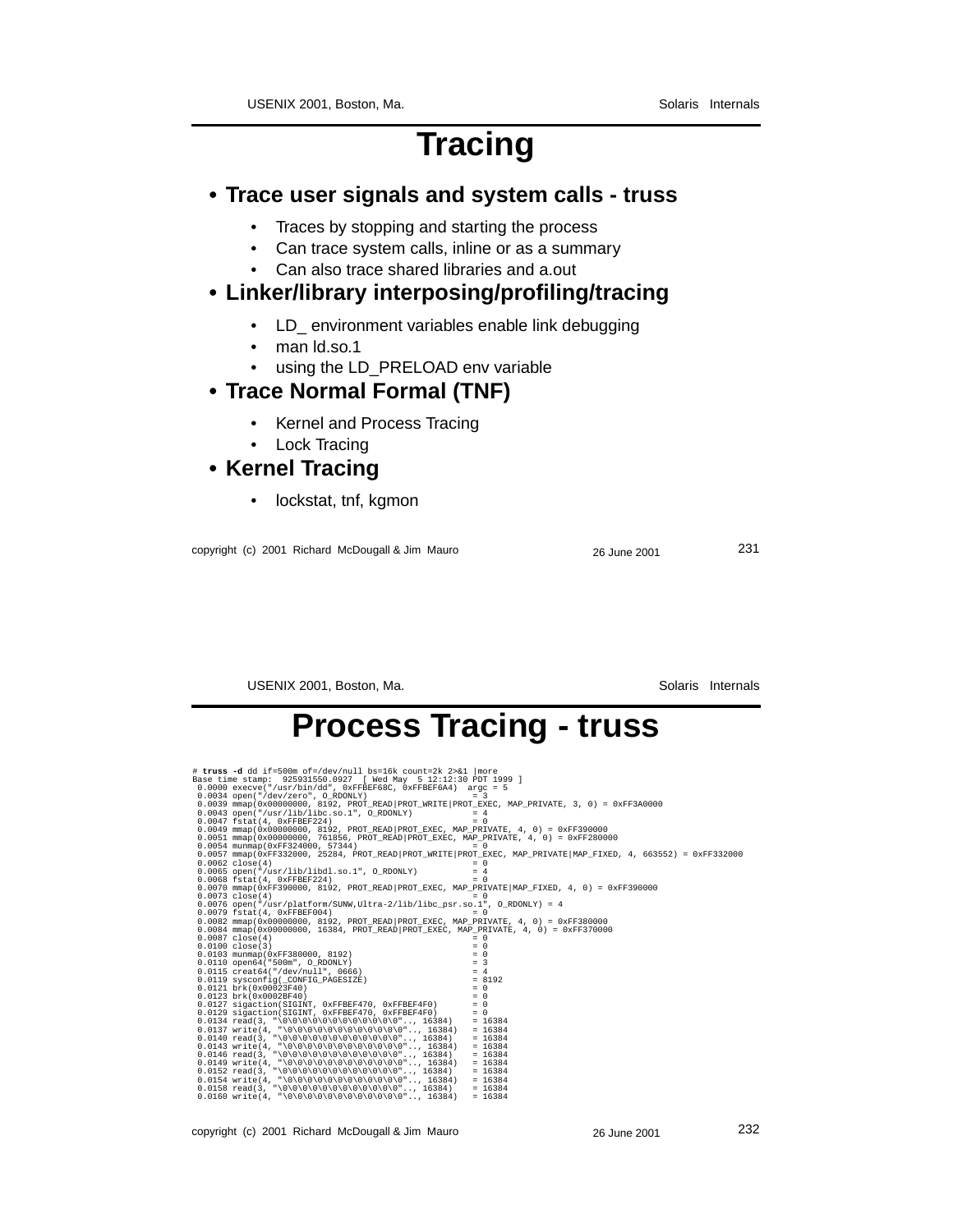### **Tracing only specific System Calls**

| # truss -d -t read -t write dd if=500m of=/dev/null bs=16k count=2k |  |  |           |
|---------------------------------------------------------------------|--|--|-----------|
| Base time stamp: 925931672.4494 [ Wed May 5 12:14:32 PDT 1999 ]     |  |  |           |
|                                                                     |  |  | $= 16384$ |
| $0.0091$ write(4, "\0\0\0\0\0\0\0\0\0\0\0\0", 16384)                |  |  | $= 16384$ |
| $0.0096$ read(3, "\0\0\0\0\0\0\0\0\0\0\0\0\0", 16384)               |  |  | $= 16384$ |
| $0.0099$ write(4, "\0\0\0\0\0\0\0\0\0\0\0\0", 16384)                |  |  | $= 16384$ |
| $0.0103$ read(3, "\0\0\0\0\0\0\0\0\0\0\0\0\0", 16384)               |  |  | $= 16384$ |
| $0.0106$ write(4, "\0\0\0\0\0\0\0\0\0\0\0\0", 16384)                |  |  | $= 16384$ |
|                                                                     |  |  | $= 16384$ |
| $0.0114$ write(4, "\0\0\0\0\0\0\0\0\0\0\0\0", 16384)                |  |  | $= 16384$ |
| $0.0118$ read(3, "\0\0\0\0\0\0\0\0\0\0\0\0\0", 16384)               |  |  | $= 16384$ |
| $0.0121$ write(4, "\0\0\0\0\0\0\0\0\0\0\0\0\0", 16384)              |  |  | $= 16384$ |
|                                                                     |  |  | $= 16384$ |
| $0.0129$ write(4, "\0\0\0\0\0\0\0\0\0\0\0\0", 16384)                |  |  | $= 16384$ |
| $0.0135$ read(3, "\0\0\0\0\0\0\0\0\0\0\0\0\0", 16384)               |  |  | $= 16384$ |
| $0.0137$ write(4, "\0\0\0\0\0\0\0\0\0\0\0\0\0", 16384)              |  |  | $= 16384$ |
|                                                                     |  |  | $= 16384$ |
| $0.0145$ write(4, "\0\0\0\0\0\0\0\0\0\0\0\0\0", 16384)              |  |  | $= 16384$ |
| $0.0150$ read(3, "\0\0\0\0\0\0\0\0\0\0\0\0\0", 16384)               |  |  | $= 16384$ |
| $0.0153$ write(4, "\0\0\0\0\0\0\0\0\0\0\0\0\0", 16384)              |  |  | $= 16384$ |
|                                                                     |  |  | $= 16384$ |
| $0.0161$ write(4, "\0\0\0\0\0\0\0\0\0\0\0\0\0", 16384)              |  |  | $= 16384$ |
| $0.0166$ read(3, "\0\0\0\0\0\0\0\0\0\0\0\0\0", 16384)               |  |  | $= 16384$ |
| $0.0169$ write(4, "\0\0\0\0\0\0\0\0\0\0\0\0\0", 16384)              |  |  | $= 16384$ |
|                                                                     |  |  | $= 16384$ |
| $0.0177$ write(4, "\0\0\0\0\0\0\0\0\0\0\0\0\0", 16384)              |  |  | $= 16384$ |
| $0.0182$ read(3, "\0\0\0\0\0\0\0\0\0\0\0\0\0", 16384)               |  |  | $= 16384$ |
| $0.0185$ write(4, "\0\0\0\0\0\0\0\0\0\0\0\0\0", 16384)              |  |  | $= 16384$ |
|                                                                     |  |  | $= 16384$ |

copyright (c) 2001 Richard McDougall & Jim Mauro 26 June 2001 233

USENIX 2001, Boston, Ma. Solaris Internals

## **System Call Summary - truss**

#### **• Counts total cpu seconds per system call and calls**

# **truss -c** dd if=500m of=/dev/null bs=16k count=2k

| syscall                              | seconds           | calls        | errors |
|--------------------------------------|-------------------|--------------|--------|
| exit                                 | .00               | 1            |        |
| read                                 | .34               | 2048         |        |
| write                                | .03               | 2056         |        |
| open                                 | .00               | 4            |        |
| close                                | .00               | 6            |        |
| brk                                  | .00               | 2            |        |
| fstat                                | .00               | 3            |        |
| execve                               | .00               | $\mathbf{1}$ |        |
| sigaction                            | .00               | 2            |        |
| mmap                                 | .00               | 7            |        |
| munmap                               | .00               | 2            |        |
| sysconfiq                            | .00               | $\mathbf{1}$ |        |
| llseek                               | .00               | $\mathbf{1}$ |        |
| creat64                              | .00               | $\mathbf{1}$ |        |
| open64                               | .00               | 1            |        |
| sys totals:<br>usr time:<br>elapsed: | .37<br>.00<br>.89 | 4136         | ∩      |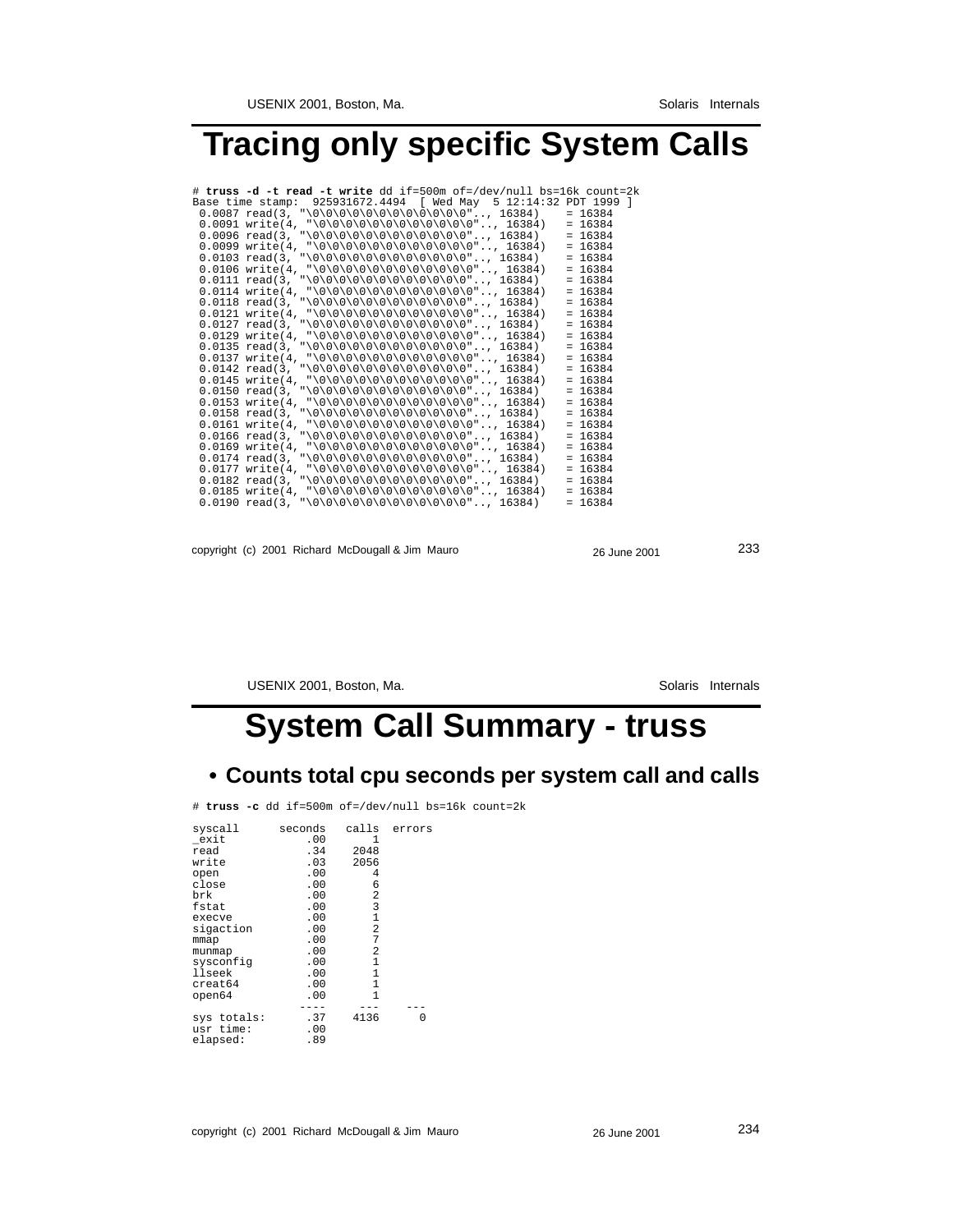### **Library Tracing - truss -u**

```
copyright (c) 2001 Richard McDougall & Jim Mauro 26 June 2001 235
 # truss -d -u a.out, libe dd if=500m of=/dev/null bs=16k count=2k<br>
Base time stamp: 925932005.2498 [Wed May 5 12:20:05 PDT 1999 ]<br>
0.0000 execve("/usr/bin/dd", 0xFFBEF68C, 0xFFBEF6A4) argc = 5<br>
0.0073 open("/dev/zero", OR
 0.0113 close(4)<br>
0.0116 open("/usr/lib/libdl.so.1", O_RDONLY) = 4<br>
0.0119 fstat(4, 0xFFBEF224) = 0<br>
0.0121 mmap(0xFF390000, 8192, PROT_READ|PROT_EXEC, MAP_PRIVATE|MAP_FIXED, 4, 0) = 0xFF390000
 0.0124 close(4)<br>
0.0127 open("/usr/platform/SUNW,Ultra-2/lib/libc_psr.so.1", O_RDONLY) = 4<br>
0.0131 fstat(4, 0xFFBEF004)<br>
0.0131 smmap(0x00000000, 16384, PROT_READ|PROT_EXEC, MAP_PRIVATE, 4, 0) = 0xFF380000<br>
0.0133 smmap(0
```
USENIX 2001, Boston, Ma. Solaris Internals

### **Library Tracing -** apptrace**(1)**

|        | sunsys> apptrace ls                                                                     |
|--------|-----------------------------------------------------------------------------------------|
| ls     | $\rightarrow$ libc.so.1:atexit(func = 0xff3caa24) = 0x0                                 |
| ls     | $\Rightarrow$ libc.so.1:atexit(func = 0x13ad4) = 0x0                                    |
| ls     | $\rightarrow$ libc.so.1:setlocale(category = 0x6, locale = "") = "/en US.IS08859-1/en " |
| ls     | -> libc.so.1:textdomain(domainname = "SUNW_OST_OSCMD") = "SUNW_OST_OSCMD"               |
| ls     | $\rightarrow$ libc.so.1:time(tloc = 0x0) = 0x3aee2678                                   |
| ls     | $\rightarrow$ libc.so.1:isatty(fildes = 0x1) = 0x1                                      |
| ls     | $\rightarrow$ libc.so.l:qetopt(argc = 0x1, argy = 0xffbeeff4, optstring =               |
|        | "RaAdClxmnlogrtucpFbq") = $0$ xffffffff errno = $0$ (Error 0)                           |
| ls     | $\rightarrow$ libc.so.1:qetenv(name = "COLUMNS") = " <nil>"</nil>                       |
| ls     | $\rightarrow$ libc.so.1:ioctl(0x1, 0x5468, 0x2472a)                                     |
| ls     | $\rightarrow$ libc.so.1:malloc(size = 0x100) = 0x25d10                                  |
| ls     | $\rightarrow$ libc.so.1:malloc(size = 0x9000) = 0x25e18                                 |
| ls     | $\rightarrow$ libc.so.1:1stat64(path = ".", buf = 0xffbeee98) = 0x0                     |
| ls     | $\rightarrow$ libc.so.1:gsort(base = 0x25d10, nel = 0x1, width = 0x4, compar = 0x134bc) |
| ls     | $\rightarrow$ libc.so.1:.div(0x50, 0x3, 0x50)                                           |
| ls     | -> libc.so.1:.div(0xfffffffff, 0x1a, 0x0)                                               |
| ls     | $\rightarrow$ libc.so.1:.mul(0x1, 0x0, 0xfffffffff)                                     |
| ls     | $\rightarrow$ libc.so.1:.mul(0x1, 0x1, 0x0)                                             |
| [snip] |                                                                                         |
| ls     | $\rightarrow$ libc.so.1:.mul(0x1, 0xf, 0x0)                                             |
| ls     | $\rightarrow$ libc.so.1:.mul(0x1, 0x10, 0x0)                                            |
| ls     | $\rightarrow$ libc.so.1:.mul(0x1, 0x11, 0x0)                                            |
| ls     | $\rightarrow$ libc.so.1:.mul(0x1, 0x12, 0x0)                                            |
| ls     | $\rightarrow$ libc.so.1:.mul(0x1, 0x13, 0x0)                                            |
| ls     | $\rightarrow$ libc.so.1:.mul(0x1, 0x14, 0x0)                                            |
| ls     | $\rightarrow$ libc.so.1:.mul(0x1, 0x15, 0x0)                                            |
| ls     | $\rightarrow$ libc.so.1:.mul(0x1, 0x16, 0x0)                                            |
| ls     | $\rightarrow$ libc.so.1:.mul(0x1, 0x17, 0x0)                                            |
|        |                                                                                         |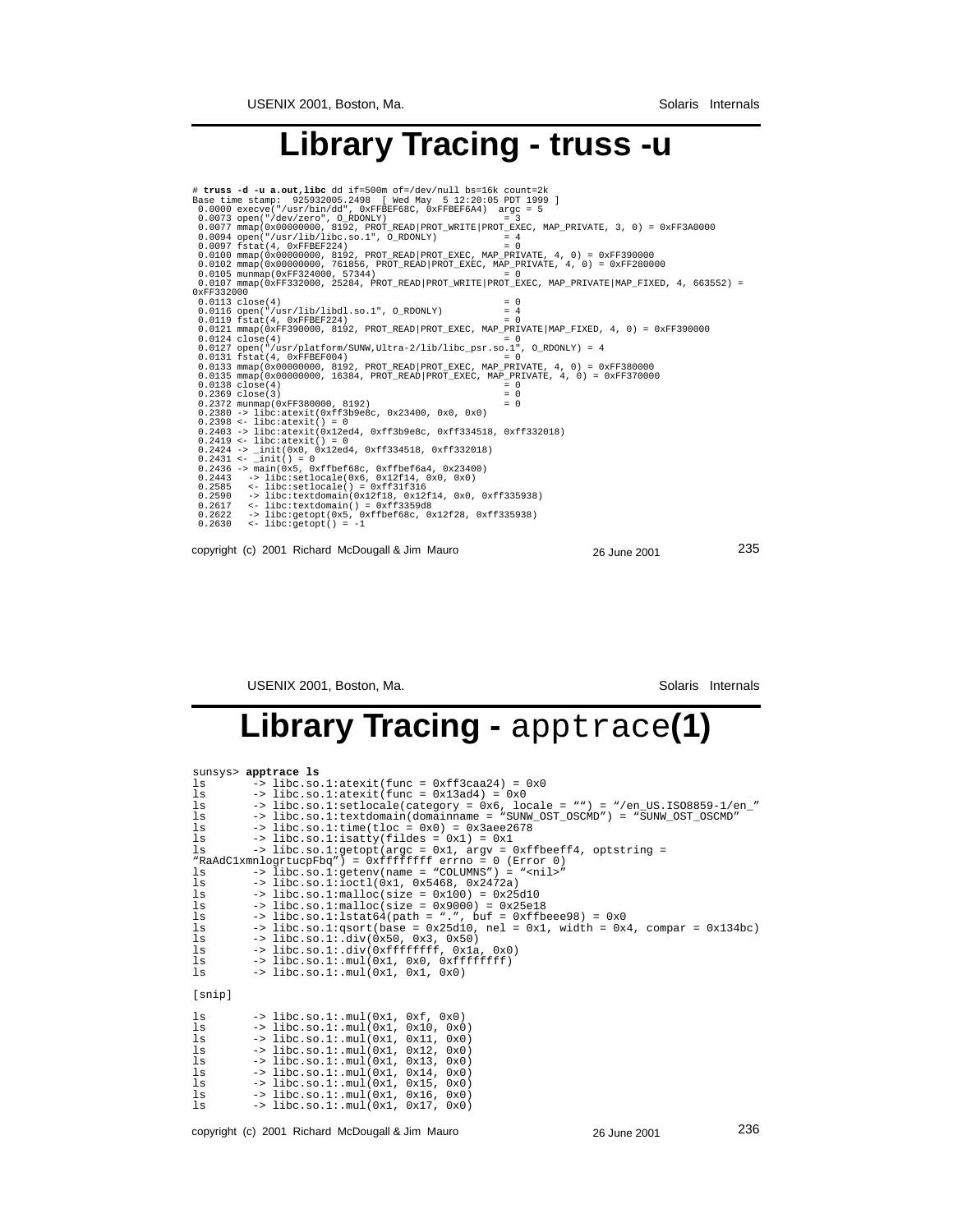| 1s    | $\rightarrow$ libc.so.1:.mul(0x1, 0x18, 0x0)                |
|-------|-------------------------------------------------------------|
| ls    | $\rightarrow$ libc.so.1:.mul(0x1, 0x19, 0x0)                |
| $\ln$ | $\rightarrow$ libc.so.1:opendir(dirname = ".") = 0x2ee20    |
| 1s    | $\rightarrow$ libc.so.1:readdir64(dirp = 0x2ee20) = 0x2ee30 |
| $\ln$ | $\rightarrow$ libc.so.1:readdir64(dirp = 0x2ee20) = 0x2ee48 |
| ls    | $\rightarrow$ libc.so.1:readdir64(dirp = 0x2ee20) = 0x2ee60 |
| 1s    | $\rightarrow$ libc.so.1:readdir64(dirp = 0x2ee20) = 0x2ee80 |
| ls    | $\rightarrow$ libc.so.1:readdir64(dirp = 0x2ee20) = 0x2eea0 |

copyright (c) 2001 Richard McDougall & Jim Mauro 26 June 2001 237

USENIX 2001, Boston, Ma. Solaris Internals

## **Library Tracing - LD\_PROFILE**

- 
- # export LD\_PROFILE=/usr/lib/libc.so.1 # ls # gprof /usr/lib/libc.so.1 /var/tmp/libc.so.1.profile

| ႜႜၟ  | cumulative | self    |        | self          | total        |                           |
|------|------------|---------|--------|---------------|--------------|---------------------------|
| time | seconds    | seconds |        | calls ms/call | ms/call name |                           |
| 22.2 | 0.06       | 0.06    | 382786 | 0.00          | 0.00         | fread [3]                 |
| 18.5 | 0.11       | 0.05    | 13     | 3.85          | 3.85         | qsort [4]                 |
| 7.4  | 0.13       | 0.02    | 1356   | 0.01          | 0.02         | printf [5]                |
| 7.4  | 0.15       | 0.02    | 528    | 0.04          | 0.04         | libc_write [9]            |
| 7.4  | 0.17       | 0.02    | 113    | 0.18          | 0.18         | read [10]                 |
| 7.4  | 0.19       | 0.02    |        |               |              | set orientation byte [11] |
| 7.4  | 0.21       | 0.02    |        |               |              | qst [8]                   |
| 3.7  | 0.22       | 0.01    | 9794   | 0.00          |              | 0.00 realbufend [19]      |
| 3.7  | 0.23       | 0.01    | 9302   | 0.00          | 0.00         | mutex held [14]           |
| 3.7  | 0.24       | 0.01    | 2820   | 0.00          | 0.00         | strcoll [15]              |
| 3.7  | 0.25       | 0.01    | 30     | 0.33          | 0.33         | ioctl [16]                |
| 3.7  | 0.26       | 0.01    |        |               |              | open [17]                 |
| 3.7  | 0.27       | 0.01    |        |               |              | brk unlocked [18]         |
| 0.0  | 0.27       | 0.00    | 79809  | 0.00          | 0.00         | strcmp [30]               |
| 0.0  | 0.27       | 0.00    | 9302   | 0.00          | 0.00         | rw read held [723]        |
| 0.0  | 0.27       | 0.00    | 7786   | 0.00          | 0.00         | flsbuf [12]               |
| 0.0  | 0.27       | 0.00    | 3265   | 0.00          | 0.00         | $$ mul [31]               |
| 0.0  | 0.27       | 0.00    | 2724   | 0.00          | 0.00         | rem [32]                  |
| 0.0  | 0.27       | 0.00    | 1727   | 0.00          | 0.00         | udiv [33]                 |
| 0.0  | 0.27       | 0.00    | 1641   | 0.00          | 0.00         | umul [34]                 |
| 0.0  | 0.27       | 0.00    | 1458   | 0.00          | 0.01         | doprnt [13]               |
| 0.0  | 0.27       | 0.00    | 1356   | 0.00          | 0.00         | memchr [35]               |
| 0.0  | 0.27       | 0.00    | 1176   | 0.00          | 0.00         | iswprint [724]            |
|      |            |         |        |               |              |                           |

### **• See "Linker and Libraries Guide"**

• http://docs.sun.com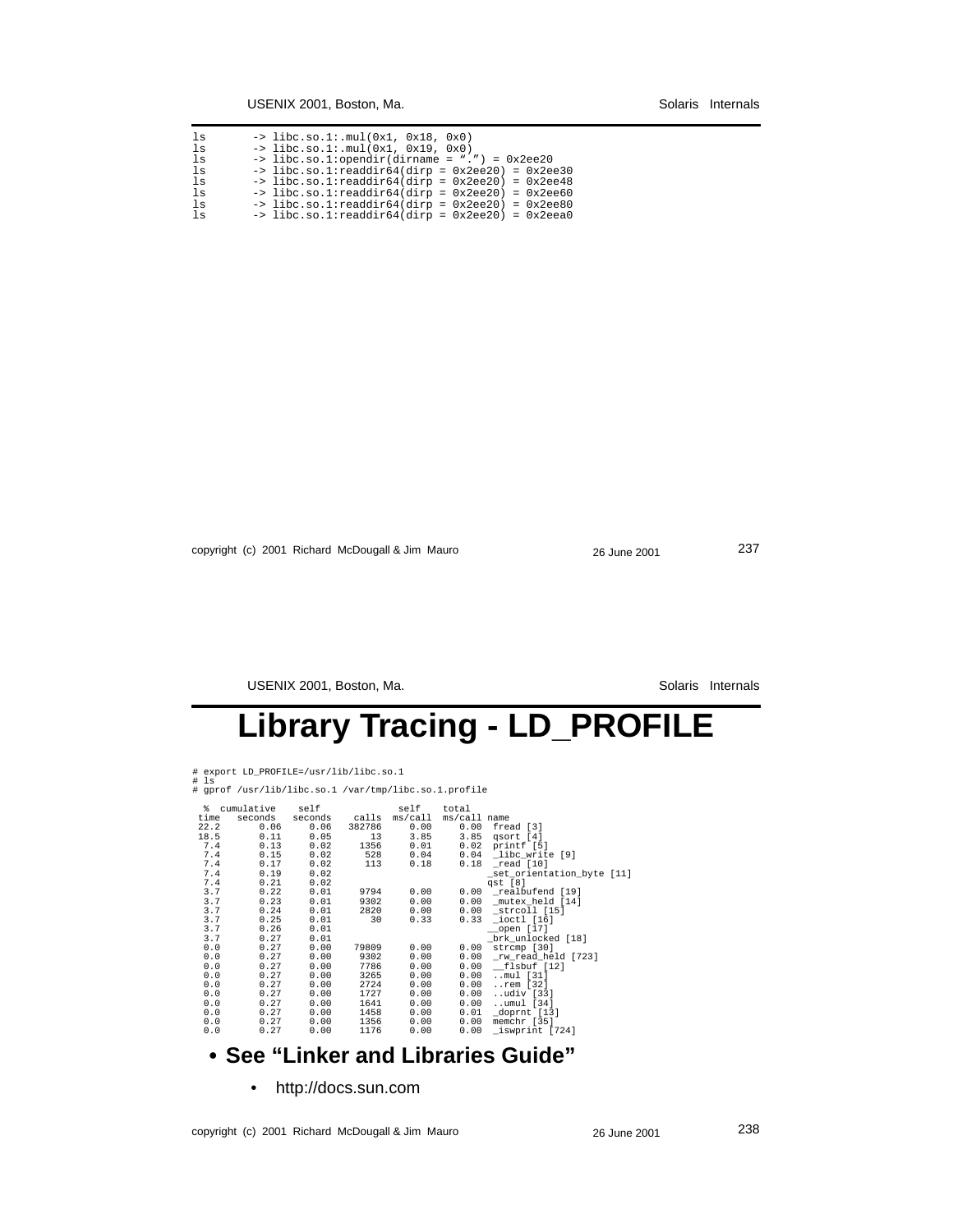### **Library Tracing - LD\_DEBUG**

| # export LD DEBUG=help<br># Is |                                                                                          |  |  |  |  |  |  |  |
|--------------------------------|------------------------------------------------------------------------------------------|--|--|--|--|--|--|--|
| 00000:                         | For debugging the runtime linking of an application:                                     |  |  |  |  |  |  |  |
| 00000:                         | LD DEBUG=token1.token2 prog                                                              |  |  |  |  |  |  |  |
| 00000:                         | enables diagnostics to the stderr. The additional option:                                |  |  |  |  |  |  |  |
| 00000:                         | LD DEBUG OUTPUT=file                                                                     |  |  |  |  |  |  |  |
| 00000:                         | redirects the diagnostics to an output file created using                                |  |  |  |  |  |  |  |
| 00000:                         | the specified name and the process id as a suffix. All                                   |  |  |  |  |  |  |  |
| 00000:<br>00000:               | diagnostics are prepended with the process id.                                           |  |  |  |  |  |  |  |
| 00000:                         |                                                                                          |  |  |  |  |  |  |  |
| 00000: args                    | display input argument processing (ld only)                                              |  |  |  |  |  |  |  |
| 00000: basic                   | provide basic trace information/warnings                                                 |  |  |  |  |  |  |  |
| $00000:$ bindings              | display symbol binding; detail flag shows absolute: relative                             |  |  |  |  |  |  |  |
| 00000:                         | addresses (ld.so.1 only)                                                                 |  |  |  |  |  |  |  |
| 00000: detail                  | provide more information in conjunction with other options                               |  |  |  |  |  |  |  |
| $00000:$ entry                 | display entrance criteria descriptors (ld only)                                          |  |  |  |  |  |  |  |
| $00000:$ files                 | display input file processing (files and libraries)                                      |  |  |  |  |  |  |  |
| $00000:$ help<br>$00000:$ libs | display this help message                                                                |  |  |  |  |  |  |  |
| 00000:                         | display library search paths; detail flag shows actual<br>library lookup (-1) processing |  |  |  |  |  |  |  |
| $00000:$ map                   | display map file processing (ld only)                                                    |  |  |  |  |  |  |  |
| $00000:$ move                  | display move section processing                                                          |  |  |  |  |  |  |  |
| $00000:$ reloc                 | display relocation processing                                                            |  |  |  |  |  |  |  |
| $00000:$ sections              | display input section processing (ld only)                                               |  |  |  |  |  |  |  |
| $00000:$ segments              | display available output seqments and address/offset                                     |  |  |  |  |  |  |  |
| 00000:                         | processing; detail flag shows associated sections (ld only)                              |  |  |  |  |  |  |  |
| 00000: support                 | display support library processing (ld only)                                             |  |  |  |  |  |  |  |
| $00000:$ symbols               | display symbol table processing;                                                         |  |  |  |  |  |  |  |
| 00000:<br>00000: versions      | detail flag shows resolution and linker table addition<br>display version processing     |  |  |  |  |  |  |  |
| $00000:$ audit                 | display rt-link audit processing                                                         |  |  |  |  |  |  |  |
| $00000:$ got                   | display GOT symbol information (ld only)                                                 |  |  |  |  |  |  |  |
|                                |                                                                                          |  |  |  |  |  |  |  |

copyright (c) 2001 Richard McDougall & Jim Mauro 26 June 2001 239

USENIX 2001, Boston, Ma. Solaris Internals

## **Library Tracing - LD\_DEBUG**

| # export LD DEBUG=basic                                                                                                                                                                                                                                                                                                                                            |                                                        |                                                        |
|--------------------------------------------------------------------------------------------------------------------------------------------------------------------------------------------------------------------------------------------------------------------------------------------------------------------------------------------------------------------|--------------------------------------------------------|--------------------------------------------------------|
| $#$ 1s                                                                                                                                                                                                                                                                                                                                                             |                                                        |                                                        |
| 03617: cyclic objects for .init (Befor sorting)<br>$03617:$ /usr/lib/libc.so.1 IDX=3<br>03617: /usr/lib/libmapmalloc.so.1 IDX=2<br>03617: /usr/lib/link audit/ldprof.so.1 IDX=1<br>03617: cyclic objects for .init (After sorting)<br>$03617:$ /usr/lib/libc.so.1 IDX=3<br>03617: /usr/lib/libmapmalloc.so.1 IDX=2<br>03617: /usr/lib/link audit/ldprof.so.1 IDX=1 |                                                        |                                                        |
| 03617:<br>03617: calling init: /usr/lib/libc.so.1<br>03617:<br>03617:                                                                                                                                                                                                                                                                                              |                                                        |                                                        |
| 03617: calling init: /usr/lib/libmapmalloc.so.1<br>03617:<br>03617:                                                                                                                                                                                                                                                                                                |                                                        |                                                        |
| 03617: calling init: /usr/lib/link_audit/ldprof.so.1<br>03617:<br>03617:                                                                                                                                                                                                                                                                                           |                                                        |                                                        |
| 03617: calling init: /usr/lib/libc.so.1<br>03617:<br>03617:                                                                                                                                                                                                                                                                                                        |                                                        |                                                        |
| 03617: transferring control: 1s<br>03617:                                                                                                                                                                                                                                                                                                                          |                                                        |                                                        |
| AcrobatDistiller<br>AdobePhotoshop3<br>Mail<br>Netscape<br>Netscape.extra<br>03617: calling fini: /usr/lib/libc.so.1                                                                                                                                                                                                                                               | crash<br>docs<br>fmdictionary<br>fmfilesvisited<br>qp2 | options.el<br>рc<br>projects<br>rm.<br>sarahdinner.htm |
| 03617:<br>03617: cyclic objects for .fini (Befor sorting)<br>$03617:$ /usr/lib/libc.so.1 IDX=3<br>03617: /usr/lib/liblddbg.so.4 IDX=2<br>03617: cyclic objects for .fini (After sorting)<br>03617: /usr/lib/liblddbg.so.4 IDX=2<br>$03617:$ /usr/lib/libc.so.1 IDX=3<br>03617:                                                                                     |                                                        |                                                        |

copyright (c) 2001 Richard McDougall & Jim Mauro 26 June 2001 240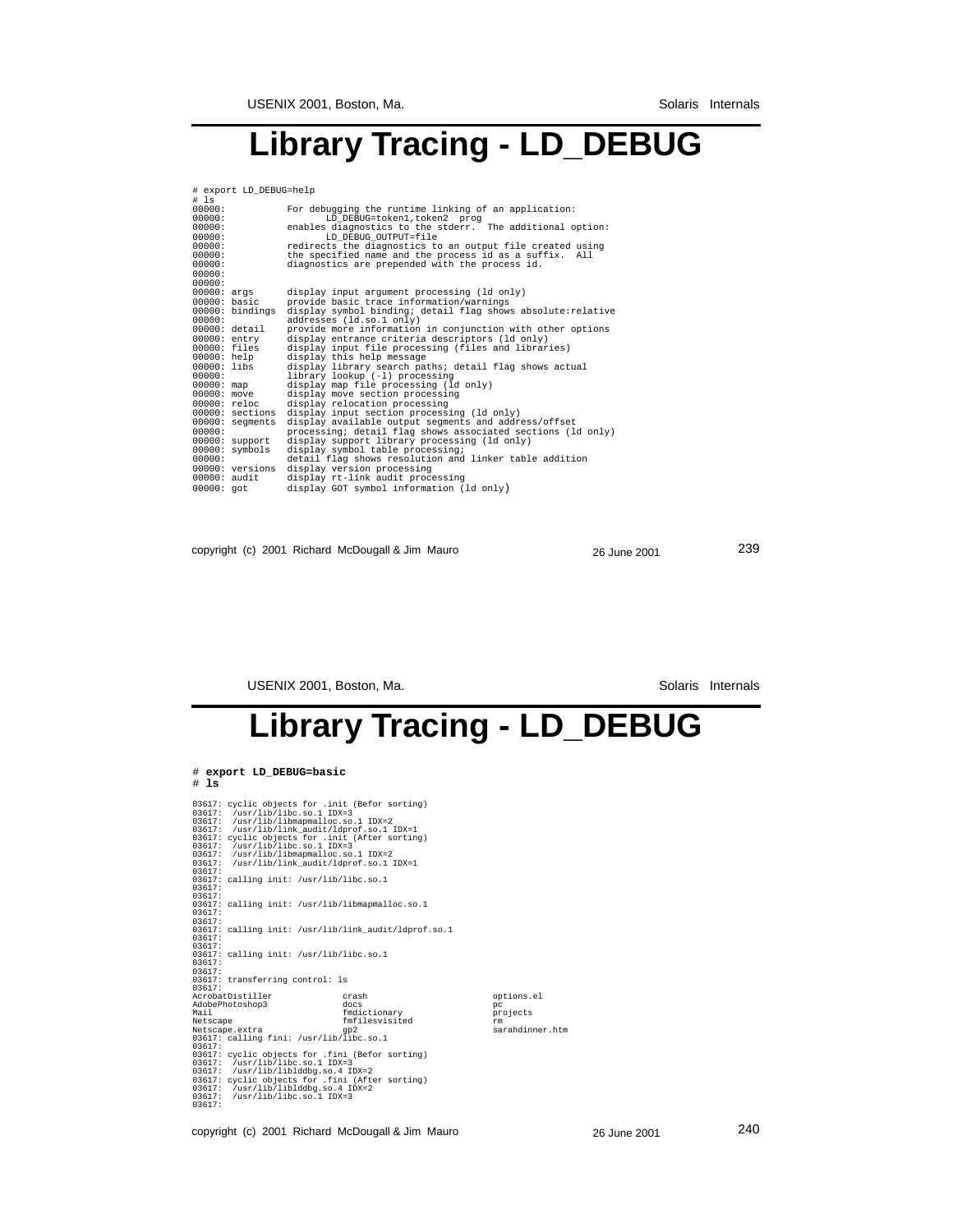03617: calling fini: /usr/lib/liblddbg.so.4<br>03617:<br>03617: calling fini: /usr/lib/libc.so.1<br>03617: calling fini: /usr/lib/libc.so.1<br>03617: cyclic objects for .fini (Befor sorting)<br>03617: /usr/lib/libmapmalloc.so.1 IDX=2<br>036 03617: calling fini: /usr/lib/link\_audit/ldprof.so.1  $03617:03617:$ 03617:<br>03617: calling fini: /usr/lib/libmapmalloc.so.1<br>03617:<br>03617:<br>03617: calling fini: /usr/lib/libc.so.1<br>03617:

#### **• To see everything:**

# **export LD\_DEBUG=args,bindings,detail,entry,files,libs,map,move,reloc,sections,segments,support,symbols** # **ls**

<lots of stuff>

copyright (c) 2001 Richard McDougall & Jim Mauro 26 June 2001 241

USENIX 2001, Boston, Ma. Solaris Internals

### **Mike Bennets Tools**

#### **• Interposing tools:**

- Heap Library Tool Interposes malloc() and free() calls to check for memory leaks
- Lock Library Tool Interposes mutex\_lock() and mutex\_unlock() to measure the time spent in locks
- No code modifications; Tools work with binaries

#### **• Sampling Tools:**

- thrstack pstack-like program; prints the traceback of all user-level threads or LWPs in a process
- thrprof prof-like function; output is sorted by frequences of userlevel thread stacks
- No code modifications; Tools work with binaries
- **http://www.netwiz.net/~mbennett**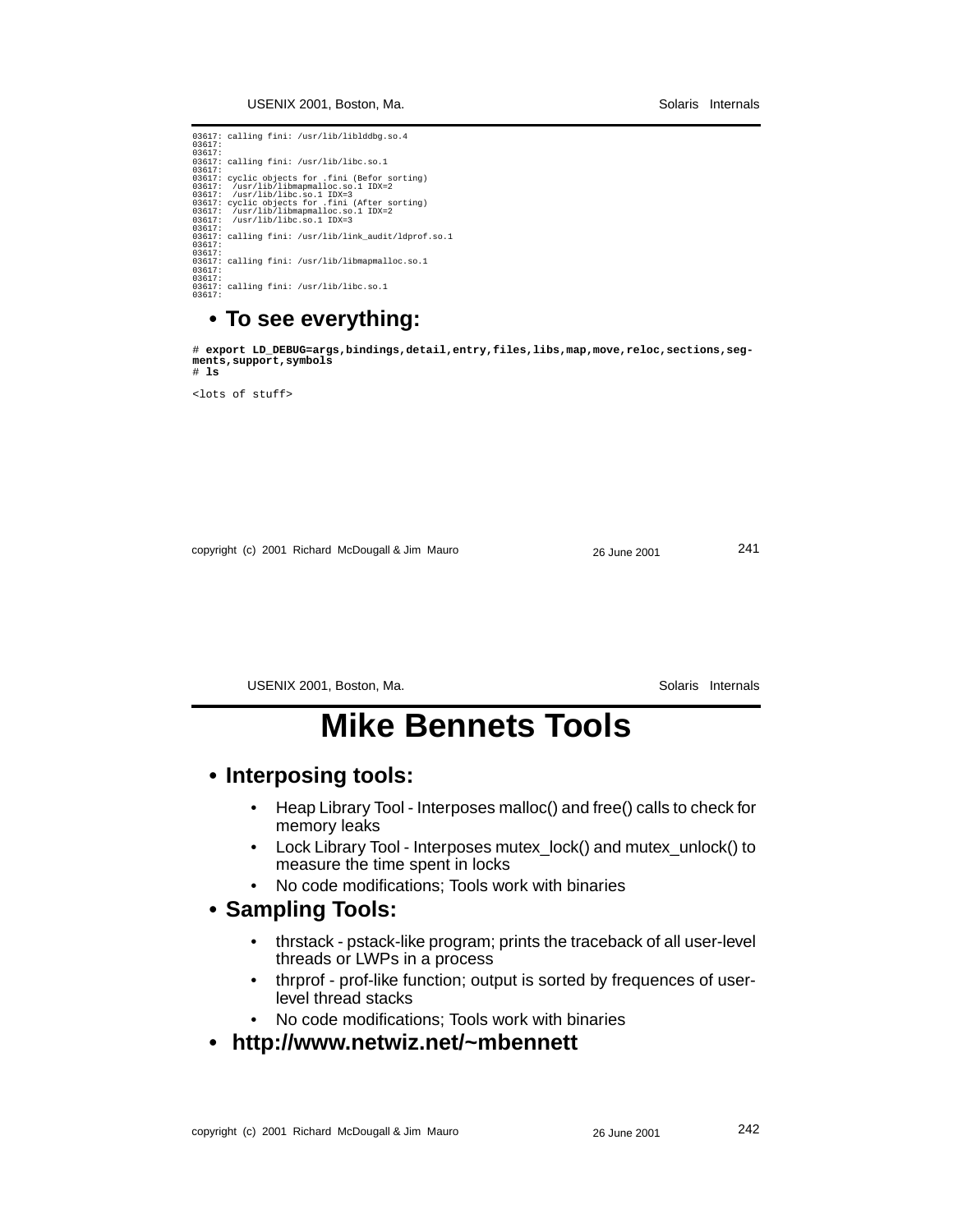## **Library Interposing**

### **• A c-function can be inserted inline of a shared library function**

• use LD\_PRELOAD to load your function ahead of the real one

```
# cc -K PIC -c interpose_hostid.c
# ld -G -o interpose_hostid.so interpose_hostid.o # export LD_PRELOAD=/home/rmc/lib/interpose_hostid.so
static int (*libnsl_gethostid)();
_init()
{
 struct stat buf;
 char str[1024];
 libnsl_gethostid = (int(*)())dlsym(RTLD_NEXT, "_gethostid");
 (void) printf("library loaded!\n");
}
int _gethostid(void)
{
             int result=0x0550040c0;
             int proper_hostid;
 proper_hostid=(*libnsl_gethostid)(void);
 (void) printf("hostid() returns %d instead of %d\n", result, proper_hostid);
 return result;
}
```

```
copyright (c) 2001 Richard McDougall & Jim Mauro 26 June 2001 243
```
USENIX 2001, Boston, Ma. Solaris Internals

### **IO Tracing - etruss**

| \$ etruss -c myprog                  |                       |         |         |          |                |          |       |  |
|--------------------------------------|-----------------------|---------|---------|----------|----------------|----------|-------|--|
| syscall                              | cpu sec               | elapsed | latency | wait     | calls          | errors   |       |  |
| read                                 | .396                  | 4.964   | .248237 | 77%      | 20             |          |       |  |
| write                                | .488                  | .514    | .025725 | 0%       | 20             |          |       |  |
| open                                 | .001                  | .001    | .000142 | 0%       | 11             | 6        |       |  |
| close                                | .000                  | .000    | .000057 | 0%       | 5              |          |       |  |
| brk                                  | .000                  | .000    | .000060 | 0%       | 4              |          |       |  |
| fstat                                | .000                  | .000    | .000051 | 0%       | 4              |          |       |  |
| sysconfig                            | .000                  | .000    | .000042 | 0%       | $\overline{1}$ |          |       |  |
| creat64                              | .027                  | .027    | .027119 | 0%       |                |          |       |  |
| open64                               | .000                  | .000    | .000125 | 0%       |                |          |       |  |
|                                      |                       |         |         |          |                |          |       |  |
| sys totals:<br>usr time:<br>elapsed: | .915<br>.004<br>5.870 | 5.509   |         |          | 84             | 6        |       |  |
|                                      |                       |         | per I/O |          |                | total    |       |  |
| syscall[file]                        |                       | latency | iowait  | size     | wait           | Kb/s     | calls |  |
| read[3]                              |                       | .248237 | .228038 | 1048576  | 77%            | 3489     | 20    |  |
| write[3]                             |                       | .000000 | .000000 | $\Omega$ | 0%             | 0        | 0     |  |
| real[5]                              |                       | .000000 | .000000 | $\Omega$ | 0%             | $\Omega$ | 0     |  |
| write[5]                             |                       | .025725 | .000000 | 1048576  | 0%             | 3489     | 20    |  |

The etruss utility can be obtained from ftp://playground.sun.com/pub/rmc Note: etruss does not support multi-threaded processes.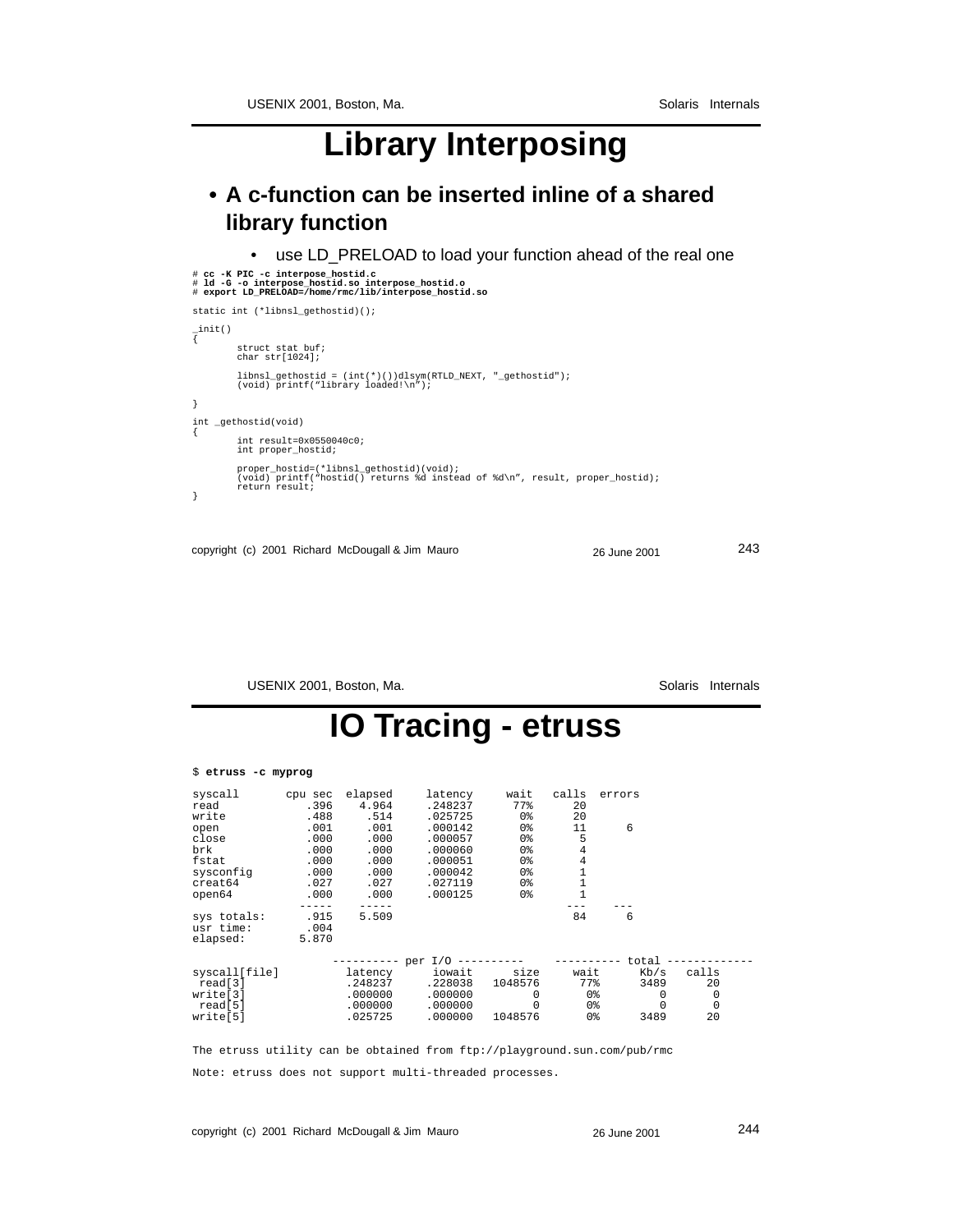## **Tracing with TNF**

#### **• TNF - Trace Normal Form**

- Can be used on user executables or the kernel
- Traces to a buffer and then the buffer can be dumped
- Obtrusive tracing, inserts code inline
- Minimal Overhead

#### **• TNF commands bundled with Solaris**

- prex control tnf start/stop etc
- tnfxtract dump tnf buffer to a file
- tnfdump print tnf buffer in ascii format

#### **• Unbundled TNF Toolkit**

- Available from the developer web site http://soldc.sun.com
- Package is SUNWtnftl, includes a GUI analysis tool (tnfview)

copyright (c) 2001 Richard McDougall & Jim Mauro 26 June 2001 245

USENIX 2001, Boston, Ma. Solaris Internals

### **A TNF Example**

#### **• Using the TNF Toolkit scripts:**

# **tnftrace -m ls.tnf -k -i libc -c /bin/ls** # **tnfdump ls.tnf**

| Elapsed (ms)           | Delta (ms)            |              | PID LWPID | TID                | CPU Probe Name                      | Data / Description                                     |
|------------------------|-----------------------|--------------|-----------|--------------------|-------------------------------------|--------------------------------------------------------|
| 0.000000<br>0.294823   | 0.000000<br>0.294823  | 4761<br>4761 |           |                    | - atexit start<br>- atexit end      | func: 0xff3b9d88<br>return value: 0                    |
| 0.301004<br>0.304860   | 0.006181<br>0.003856  | 4761<br>4761 |           |                    | - atexit start<br>- atexit end      | func: 0x13d64<br>return value: 0                       |
| 42.968569<br>43.348068 | 42.663709<br>0.379499 | 4761<br>4761 |           |                    | - setlocale start<br>- geteny start | cat: 6 loc: ""<br>name: 0xff2246dc                     |
| 43.419287<br>43.424958 | 0.071219<br>0.005671  | 4761<br>4761 |           | 1.                 | - geteny end<br>- geteny start      | return value: 0x0<br>$<$ NULL $>$<br>name: 0xff2246e4  |
| 43.434163<br>43.438457 | 0.009205<br>0.004294  | 4761<br>4761 |           |                    | - geteny end<br>- geteny start      | return value: 0x0<br>$<$ NULL $>$<br>name: 0xff224650  |
| 43.444074<br>43.513071 | 0.005617<br>0.068997  | 4761<br>4761 |           |                    | - geteny end<br>- strcmp start      | return value: "en US"<br>sl: 0xffbefb6f s2: 0xff221dc8 |
| 44.027438<br>44.105484 | 0.514367<br>0.078046  | 4761<br>4761 |           | 1.<br>$\mathbf{1}$ | - strcmp end<br>- strchr start      | return value: 21<br>sp: 0xffbefb6f c: 47               |
| 44.145142<br>44.150939 | 0.039658<br>0.005797  | 4761<br>4761 |           |                    | - strchr end<br>- geteny start      | return value: 0x0<br>$<$ NULL $>$<br>name: 0xff22465c  |
| 44.160425<br>44.167791 | 0.009486<br>0.007366  | 4761<br>4761 |           |                    | - geteny end<br>- strcmp start      | return value: "en US"<br>sl: 0xffbefba0 s2: 0xff221dc8 |
| 44.173630<br>44.177158 | 0.005839<br>0.003528  | 4761<br>4761 |           | 1<br>1.            | - strcmp end<br>- strchr start      | return value: 21<br>sp: 0xffbefba0 c: 47               |
|                        |                       |              |           |                    |                                     |                                                        |

#### **• The GUI displays a timeline for each probe**

# **tnfview ls.tnf**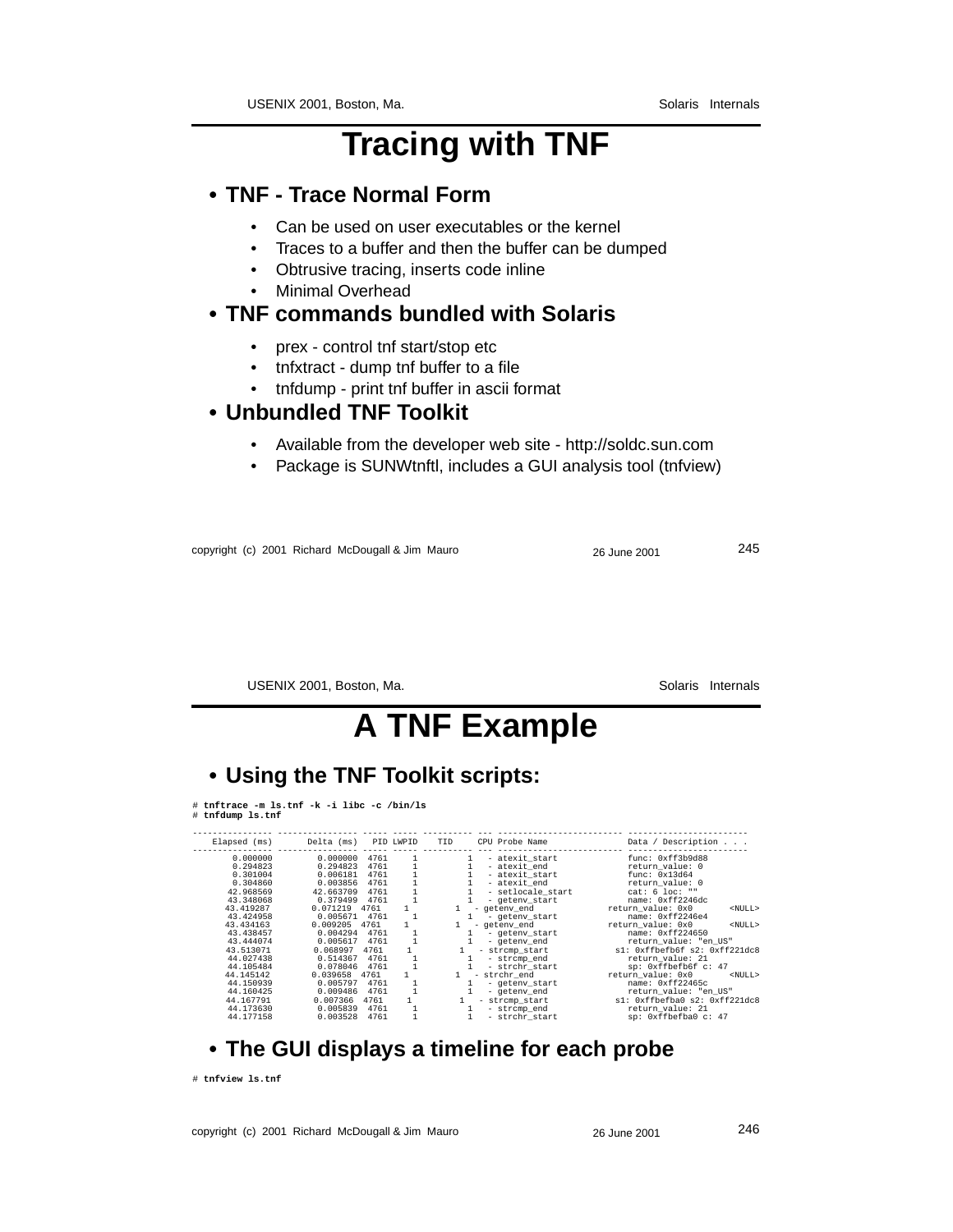### **TNF Kernel Trace**

### **• Can Trace various pre-defined trace points in the kernel**

| Elapsed (ms)                                                                                                                                                                                                                                                                                                            | Delta (ms) PID LWPID                                                                                                                                                                                                                                                                                                                                              | TID                                                                                                                                                                                                                   | CPU Probe Name                                                                                                                                                                                                                                                                                                                                                                        | Data / Description                                                                                                                                                                                                                                                                                                                                                                                                                                                                                                                                                                                                                                                                                                                                                                                                                                                                                                                                          |
|-------------------------------------------------------------------------------------------------------------------------------------------------------------------------------------------------------------------------------------------------------------------------------------------------------------------------|-------------------------------------------------------------------------------------------------------------------------------------------------------------------------------------------------------------------------------------------------------------------------------------------------------------------------------------------------------------------|-----------------------------------------------------------------------------------------------------------------------------------------------------------------------------------------------------------------------|---------------------------------------------------------------------------------------------------------------------------------------------------------------------------------------------------------------------------------------------------------------------------------------------------------------------------------------------------------------------------------------|-------------------------------------------------------------------------------------------------------------------------------------------------------------------------------------------------------------------------------------------------------------------------------------------------------------------------------------------------------------------------------------------------------------------------------------------------------------------------------------------------------------------------------------------------------------------------------------------------------------------------------------------------------------------------------------------------------------------------------------------------------------------------------------------------------------------------------------------------------------------------------------------------------------------------------------------------------------|
| 4668.561463<br>4668.568721<br>4668.575275<br>4668.576988<br>4668.582993<br>4668.585821<br>4668.590291<br>4668.590909<br>4668.596183<br>4668.611347<br>4668.621102<br>4668.636282<br>4668.642131<br>4668.657170<br>4668.658383<br>4668.664792<br>4668.675132<br>4668.683187<br>4668.684791<br>4668.699715<br>4668.705655 | 0.003301 4199<br>0.007258 1286<br>0.006554 1286<br>0.001713 4199<br>0.006005 4199<br>0.002828 4199<br>0.004470 1286<br>0.000618 4199<br>0.005274 1286<br>0.015164 1286<br>0.009755 1286<br>0.015180 1286<br>0.005849 1286<br>0.015039 1286<br>0.001213 4199<br>0.006409 1286<br>0.010340 1286<br>0.008055 1286<br>0.001604 4199<br>0.014924 1286<br>0.005940 1286 | 10x300<br>1 0x300<br>10x300<br>10x300<br>1 0x300<br>10x300<br>1 0x300<br>1 0x300<br>1 0x300<br>10x300<br>10x300<br>10x300<br>10x300<br>10x300<br>10x300<br>10x300<br>1 0x300<br>10x300<br>1 0x300<br>10x300<br>10x300 | l svscall start<br>0 svscall end<br>0 syscall start<br>1 svscall end<br>1 thread state<br>1 address fault<br>0 syscall end<br>1 anon zero<br>0 syscall start<br>0 syscall_end<br>0 syscall_start<br>0 syscall end<br>0 syscall start<br>0 syscall end<br>1 thread state<br>0 syscall start<br>0 syscall_end<br>0 syscall start<br>1 syscall_start<br>0 svscall end<br>0 syscall start | sysnum: 17 sys_name: "brk"<br>rvall: 0 rval2: 2890520255360 errno: 0 errno name: "NONE"<br>sysnum: 100 sys name: "context"<br>rvall: 0 rval2: 4296179712 errno: 0 errno name: "NONE"<br>state: 4 state name: "DFAULT"<br>address: 0x1 fault_type: 0 access: 1 fault_type_name: "INVAL"<br>rvall: 0 rval2: 2890520255360 errno: 0 errno name: "NONE"<br>address: Oxl<br>sysnum: 100 sys_name: "context"<br>rvall: 0 rval2: 2890520255360 errno: 0 errno name: "NONE"<br>sysnum: 100 sys_name: "context"<br>rvall: 0 rval2: 2890520255360 errno: 0 errno_name: "NONE"<br>sysnum: 100 sys_name: "context"<br>rvall: 0 rval2: 2890520255360 errno: 0 errno_name: "NONE"<br>state: 0 state name: "USER"<br>sysnum: 3 sys name: "read"<br>rvall: 11 rval2: 14033296 errno: 11 errno name: "NONE"<br>sysnum: 100 sys name: "context"<br>sysnum: 3 sys_name: "read"<br>rvall: 0 rval2: 2890520255360 errno: 0 errno_name: "NONE"<br>sysnum: 100 sys_name: "context" |
| # tnfview /tmp/kernel.tnf                                                                                                                                                                                                                                                                                               |                                                                                                                                                                                                                                                                                                                                                                   |                                                                                                                                                                                                                       |                                                                                                                                                                                                                                                                                                                                                                                       |                                                                                                                                                                                                                                                                                                                                                                                                                                                                                                                                                                                                                                                                                                                                                                                                                                                                                                                                                             |

copyright (c) 2001 Richard McDougall & Jim Mauro 26 June 2001 247

USENIX 2001, Boston, Ma. Solaris Internals

### **Example: TNF IO Trace**

**• Enable just the IO probes to get IO read/write/seek activity:**

|                          | # tnftrace -m /tmp/kernel.tnf -k -t 5 -e io |  |  |  |
|--------------------------|---------------------------------------------|--|--|--|
| # tndump /tmp/kernel.tnf |                                             |  |  |  |

|                              |           |            |          |         | Elapsed (ms) Delta (ms) PID LWPID TID CPU Probe Name | Data / Description                                                         |
|------------------------------|-----------|------------|----------|---------|------------------------------------------------------|----------------------------------------------------------------------------|
|                              |           |            |          |         |                                                      |                                                                            |
| 0.000000                     | 0.000000  |            |          |         |                                                      | 0 0x2a1 1 strategy device: 5 block: 200896 size: 8192 buf: 0x300 flags: 72 |
| flag_symbols: "B             |           |            |          |         |                                                      |                                                                            |
| _KERNBUF   B_READ"           |           |            |          |         |                                                      |                                                                            |
| 0.076590                     | 0.076590  |            | $\Omega$ |         | 0 0x2a1 1 strategy                                   | device: 28 block: 100544 size: 8192 buf: 0x300 flags: 73                   |
| flag_symbols: "              |           |            |          |         |                                                      |                                                                            |
| B_BUSY   B_KERNBUF   B_READ" |           |            |          |         |                                                      |                                                                            |
| 0.096149                     | 0.019559  |            | $\Omega$ | 0.0x2a1 | 1 strategy                                           | device: 12 block: 100544 size: 8192 buf: 0x300 flags: 73                   |
| flag_symbols: "              |           |            |          |         |                                                      |                                                                            |
| B_BUSY   B_KERNBUF   B_READ" |           |            |          |         |                                                      |                                                                            |
| 19.419294                    | 19.323145 | $\Omega$   |          | 0.0x2a1 | 1 biodone                                            | device: 12 block: 100544 buf: 0x300                                        |
| 19.428697                    | 0.009403  | $\Omega$   |          | 0.0x2a1 | 1 biodone                                            | device: 28 block: 100544 buf: 0x300                                        |
| 19.456649                    | 0.027952  |            |          | 0.0x2a1 | 1 biodone                                            | device: 5 block: 200896 buf: 0x300                                         |
| 19.515680                    | 0.059031  | $^{\circ}$ |          | 0.0x2a1 | 1 biodone                                            | device: 5 block: 200896 buf: 0x300                                         |
| 19.528553                    | 0.012873  | $\Omega$   |          | 0.0x2a1 | 1 strategy                                           | device: 5 block: 1807968 size: 8192 buf: 0x300 flags: 72                   |
| flag_symbols: "              |           |            |          |         |                                                      |                                                                            |
| B_KERNBUF   B_READ"          |           |            |          |         |                                                      |                                                                            |
| 19.555603                    | 0.027050  |            | $\Omega$ | 0.0x2a1 | 1 strategy                                           | device: 28 block: 904032 size: 8192 buf: 0x300 flags: 73                   |
| flag_symbols: "              |           |            |          |         |                                                      |                                                                            |
| B_BUSY   B_KERNBUF   B_READ" |           |            |          |         |                                                      |                                                                            |
| 19.565500                    | 0.009897  | $\Omega$   |          | 0.0x2a1 | 1 strategy                                           | device: 12 block: 904032 size: 8192 buf: 0x300 flags: 73                   |
| flag_symbols: "              |           |            |          |         |                                                      |                                                                            |
| B_BUSY   B_KERNBUF   B_READ" |           |            |          |         |                                                      |                                                                            |
| 34.608626                    | 15.043126 | $^{\circ}$ |          | 0.0x2a1 | 1 biodone                                            | device: 12 block: 904032 buf: 0x300                                        |
| 34.613920                    | 0.005294  | $\Omega$   |          | 0.0x2a1 | 1 biodone                                            | device: 28 block: 904032 buf: 0x300                                        |
| 34.630514                    | 0.016594  | $^{\circ}$ |          | 0.0x2a1 | 1 biodone                                            | device: 5 block: 1807968 buf: 0x300                                        |
|                              |           |            |          |         |                                                      |                                                                            |
|                              |           |            |          |         |                                                      |                                                                            |
| # tnfview /tmp/kernel.tnf    |           |            |          |         |                                                      |                                                                            |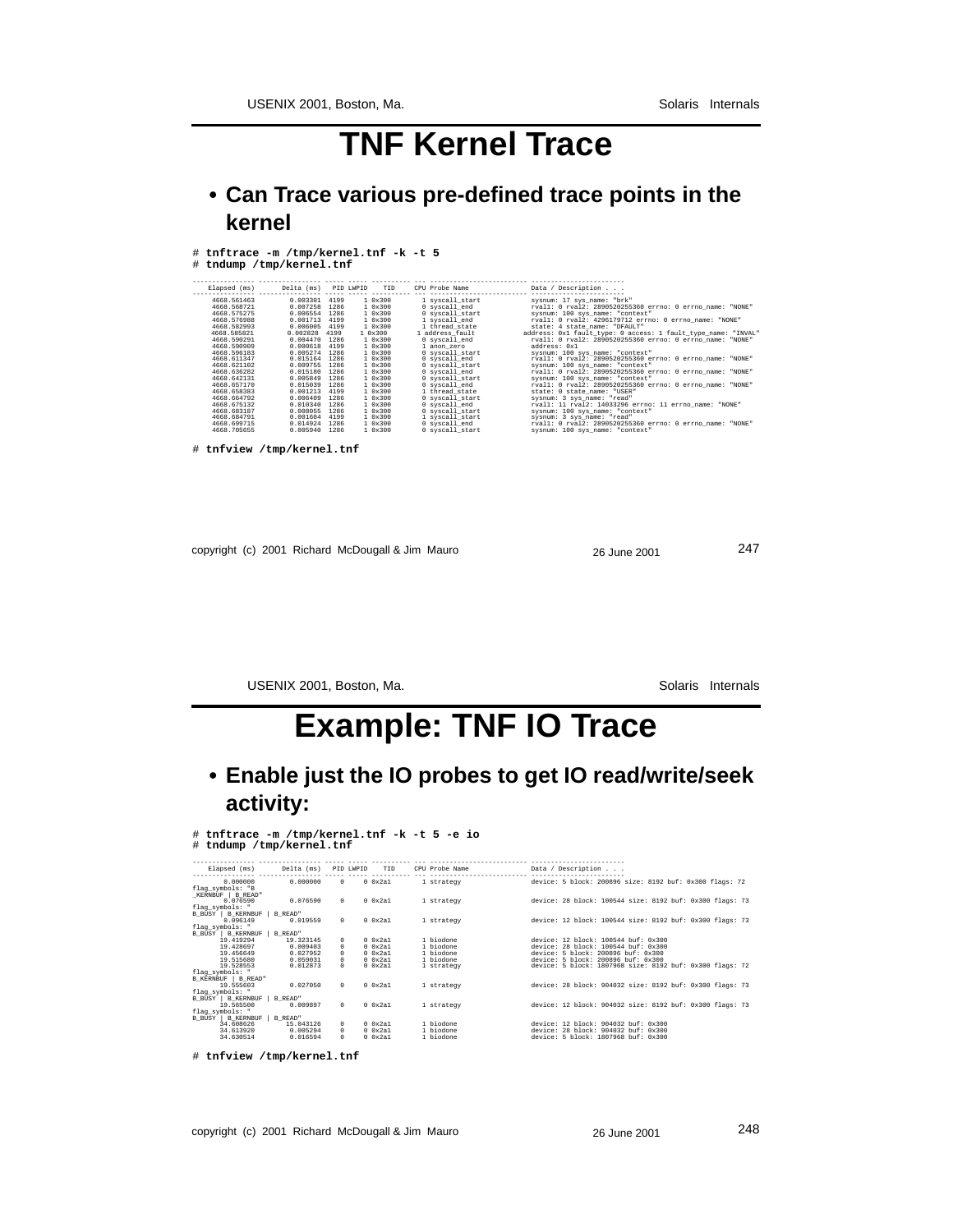### **Disabling the Console Break**

#### **• A new feature was added in Solaris 2.6**

- Man page was not updated until Solaris 7
- Can be used to disable L1-A and the RS232 break
- Useful to prevent the machine stopping when the console is power cycled

#### **• Use the kbd command to disable**

- kbd -a disable
- Set in /etc/default/kbd to make permanent

# KEYBOARD\_ABORT affects the default behavior of the keyboard abort # sequence, see kbd(1) for details. The default value is "enable". # The optional value is "disable". Any other value is ignored. # # Uncomment the following lines to change the default values. # #KEYBOARD\_ABORT=enable

copyright (c) 2001 Richard McDougall & Jim Mauro 26 June 2001 249

USENIX 2001, Boston, Ma. Solaris Internals

### **Dump Configuration**

#### **• Solaris 2.x -> 2.6 Dumps**

- Only dumps kernel memory
- Only requires about 15% of system memory size for dump
- 2GB limit
- Special configuration required for VxVM encapsulated disks

#### **• Solaris 8 Dumps**

- New robust dump environment
- Can dump kernel and/or user memory
- 2G limit removed
- New administration commands dumpadm(1M)

example# dumpadm

```
 Dump content: kernel pages
 Dump device: /dev/dsk/c0t0d0s1 (swap)
 Savecore directory: /var/crash/saturn
            Savecore enabled: yes
```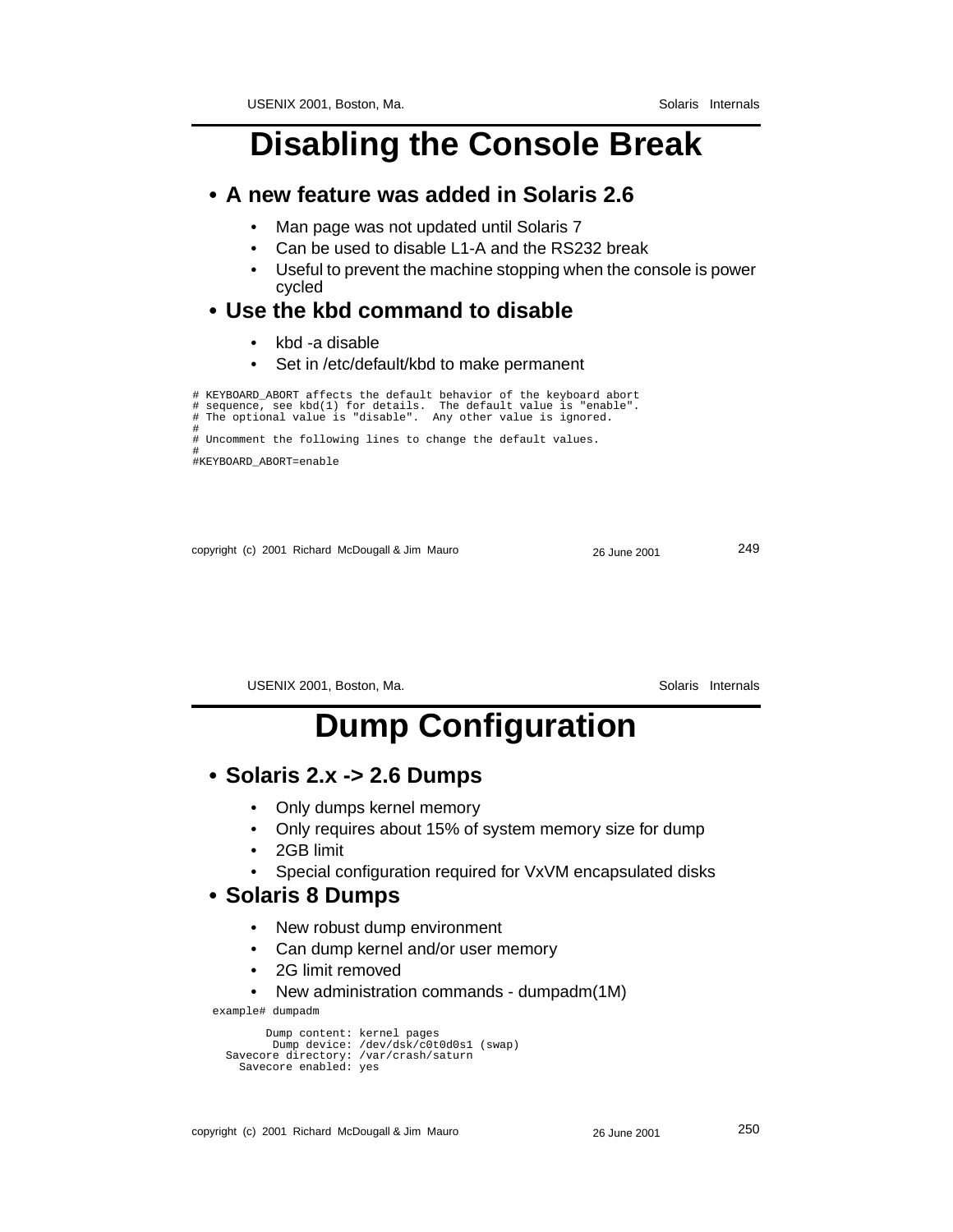## **Quick Tidbit**

- **The Solaris FAQ of the decade "how many files can a process have open?"**
- **If application uses stdio (fopen(3), fclose(3), etc)**
	- Limit is 255 max due to fd representation in FILE
	- Except in Solaris 7 & 8, 64-bit, then it's 64k
- **If application uses select(3)**
	- FD SETSIZE is 1k, and cannot be increased
	- Except in Solaris 7 & 8, for 64-bit it's 64k
- **Otherwise, it's resource limit dependent**

copyright (c) 2001 Richard McDougall & Jim Mauro 26 June 2001 251

USENIX 2001, Boston, Ma. Solaris Internals

## **Quick Tip**

**• Use /etc/crash(1M) to examine the "var" structure**

```
# /etc/crash
dumpfile = /dev/mem, namelist = /dev/ksyms, outfile = stdout
> v
v_buf: 100
v_call: 0
v_{\text{proc}}: 4058v_nglobpris: 110
v_maxsyspri: 99
v_clist: 0
v_maxup: 4053
v_hbuf: 256
v_hmask: 255
v_pbuf: 0v_sptmap: 0
v_maxpmem: 0
v_autoup: 30
v_bufhwm: 5196
> q#
```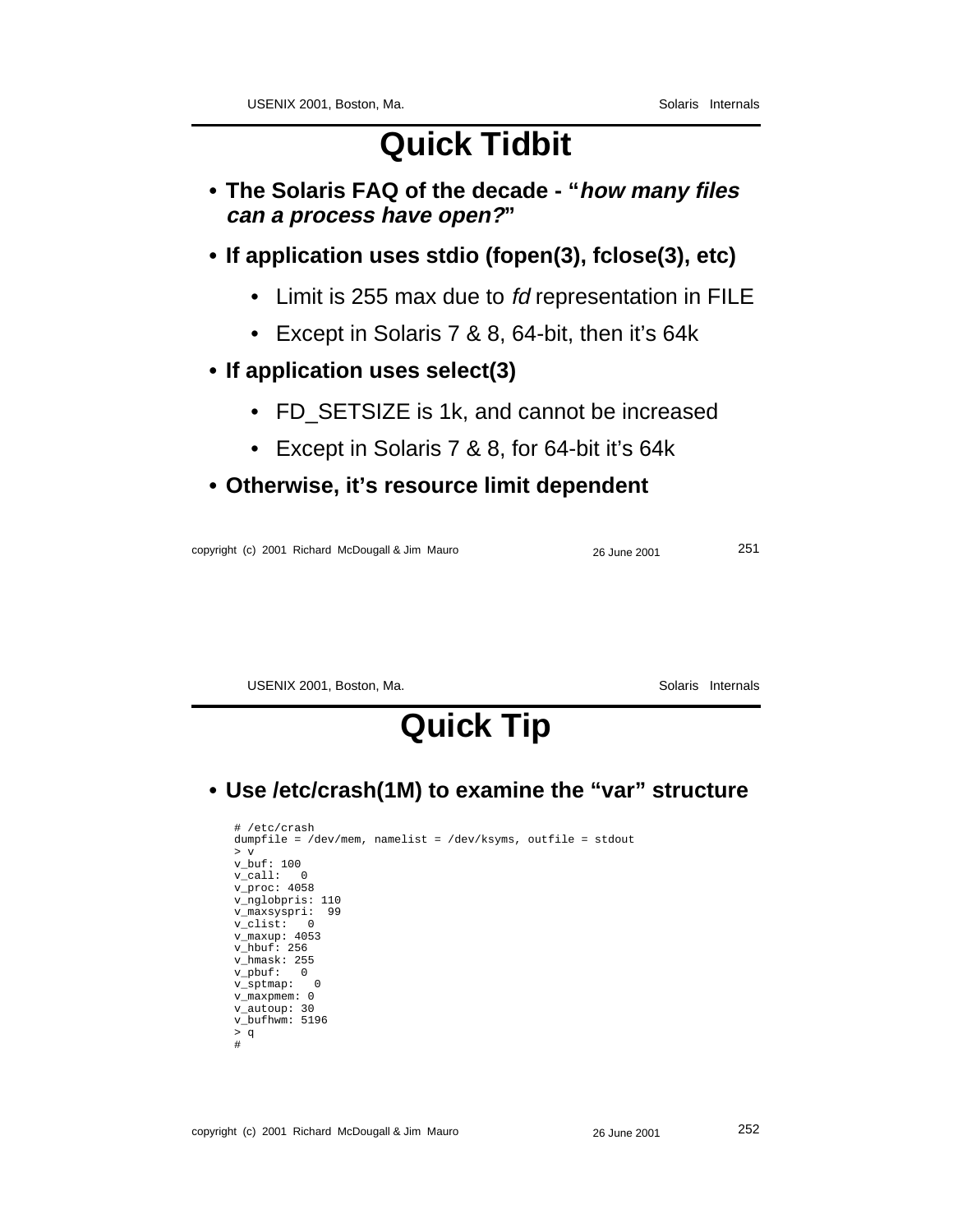USENIX 2001, Boston, Ma. Solaris Internals

## **Quick Tip**

### **• sysdef(1M) works as well**

| * Tunable Parameters                                     |
|----------------------------------------------------------|
|                                                          |
| maximum memory allowed in buffer cache (bufhwm)          |
| maximum number of processes (v.v proc)                   |
| maximum qlobal priority in sys class (MAXCLSYSPRI)       |
| maximum processes per user id (v.v maxup)                |
| auto update time limit in seconds (NAUTOUP)              |
| page stealing low water mark (GPGSLO)                    |
| fsflush run rate (FSFLUSHR)                              |
| minimum resident memory for avoiding deadlock (MINARMEM) |
| minimum swapable memory for avoiding deadlock (MINASMEM) |
|                                                          |
|                                                          |

#### **• For the hardcore "UNIX" fans...**

```
# adb -k /dev/ksyms /dev/mem
physmem fdde
ncsize/D
ncsize:
ncsize: 17564
ufs_ninode/D
ufs_ninode:
ufs_ninode: 17564
\mathop{\$q}\nolimits#
```
copyright (c) 2001 Richard McDougall & Jim Mauro 26 June 2001 253

USENIX 2001, Boston, Ma. Solaris Internals

## **Quick Tip**

### **• adb macros in /usr/lib/adb**

• format is:

symbolic\_reference\$<macro, or address\$<macro

| physmem fdde<br>v\$ <v< th=""><th># adb -k /dev/ksyms /dev/mem</th><th></th><th></th></v<> | # adb -k /dev/ksyms /dev/mem |                 |              |
|--------------------------------------------------------------------------------------------|------------------------------|-----------------|--------------|
| V:                                                                                         |                              |                 |              |
| V:                                                                                         | buf<br>100                   | call<br>0       | proc<br>4058 |
| $v+0xc$ :                                                                                  | globpri<br>110               | maxsyspri<br>99 |              |
| $v+0x1c$ :                                                                                 | maxup<br>4053                | hbuf<br>256     | hmask<br>ff  |
| $v+0x28$ :                                                                                 | pbuf<br>0                    | maxpmem<br>0    | autoup<br>30 |
| $v+0x38$ :                                                                                 | bufhwm<br>5196               |                 |              |